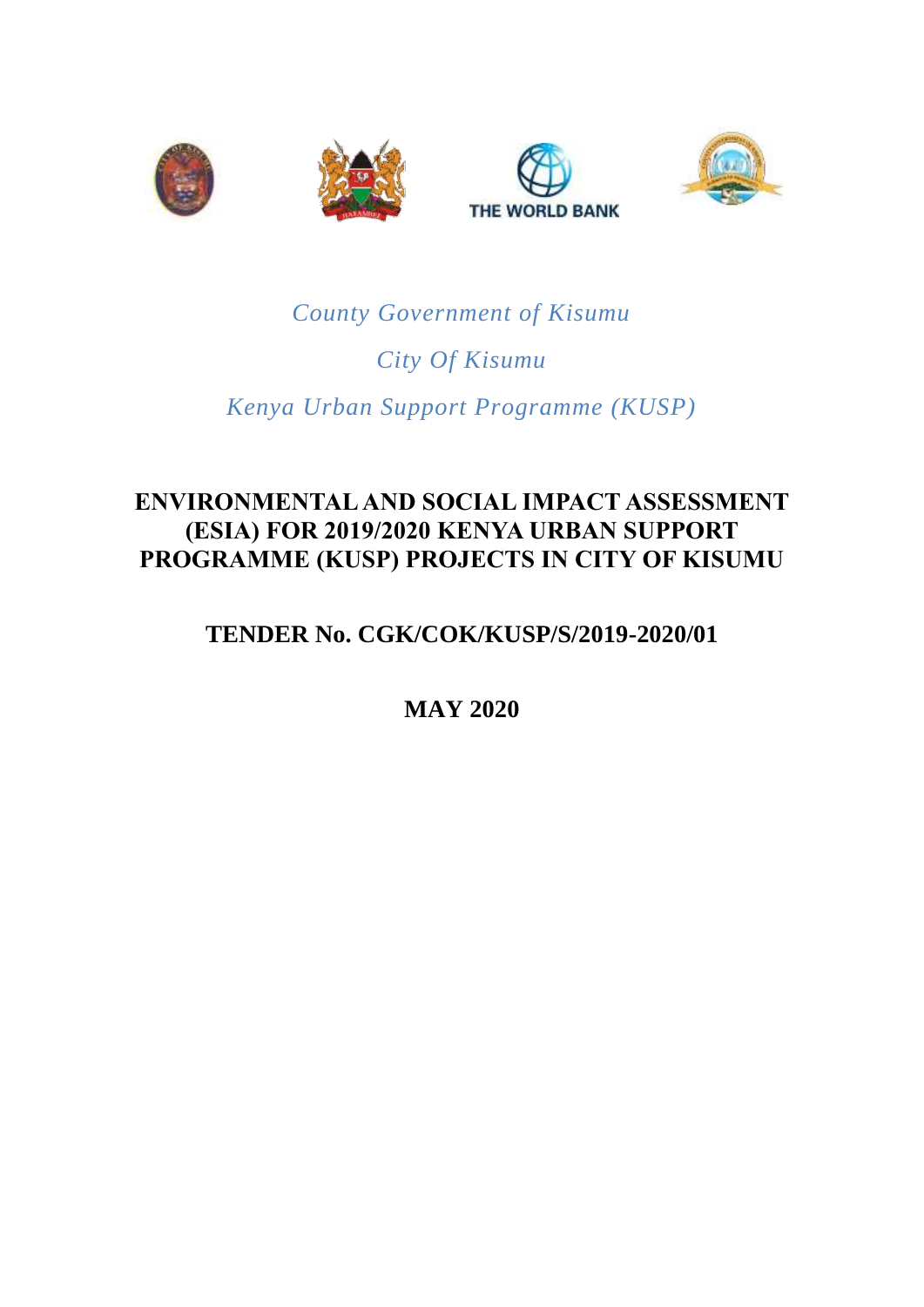# **Letter of Invitation**

<span id="page-1-0"></span>To [*name and address of Candidate*] Date:

Dear Sir/Madam,

- 1.1 The County Government of Kisumu, *City of Kisumu* invites proposals for the following consultancy services *Consultancy for Environmental and Social Impact Assessment (ESIA) for 2019/2020 Kenya Urban Support Programme (KUSP) projects in City of Kisumu*. More details of the services are provided in the terms of reference herein.
- 1.2 The request for proposal (RFP) includes the following documents;

| Section I   | - Letter of invitation                      |
|-------------|---------------------------------------------|
| Section II  | Information to Candidate                    |
| Section III | - Terms of reference                        |
| Section IV  | - Technical proposal                        |
| Section V   | - Financial proposal                        |
| Section VI  | - Standard Contract Form (where applicable) |

1.3 On receipt of this RFP please prepare your quotation as required and return before the date and time indicated in the document.

Yours sincerely,

*Doris C. Ombara City Manager*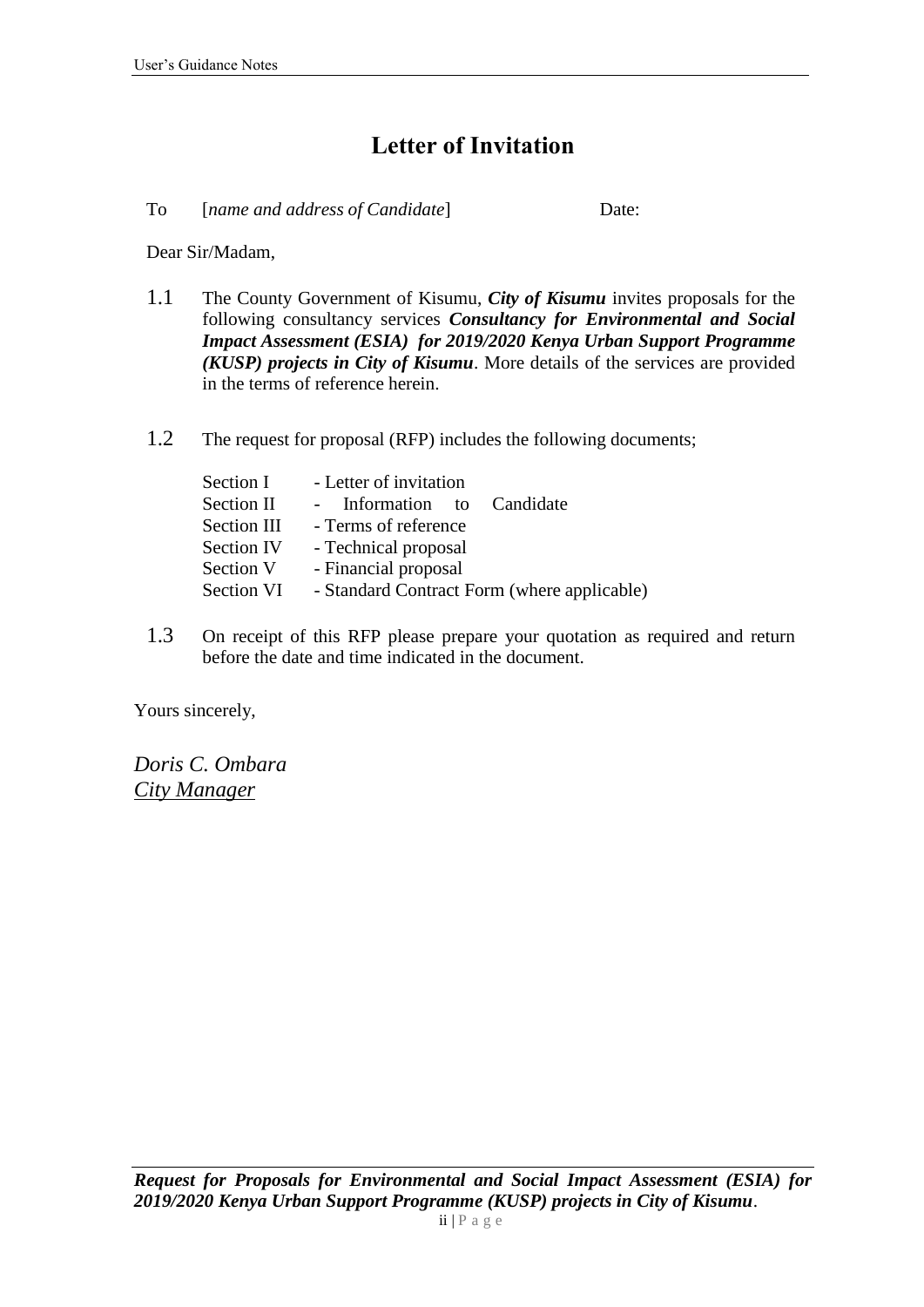# **SELECTION OF CONSULTANTS**

# **REQUEST FOR PROPOSALS**

### **RFP No.: CCK/COK/KUSP/S/2019-2020/01**

**Selection of Consulting Services for: Request for Proposals for Environmental and Social Impact Assessment (ESIA) for 2019/2020 Kenya Urban Support Programme (KUSP) Projects in City of Kisumu**

## **Client: City of Kisumu**

## **Country: Kenya**

Project: Kisumu Urban Support Programme

## **Issued in: MAY 2020**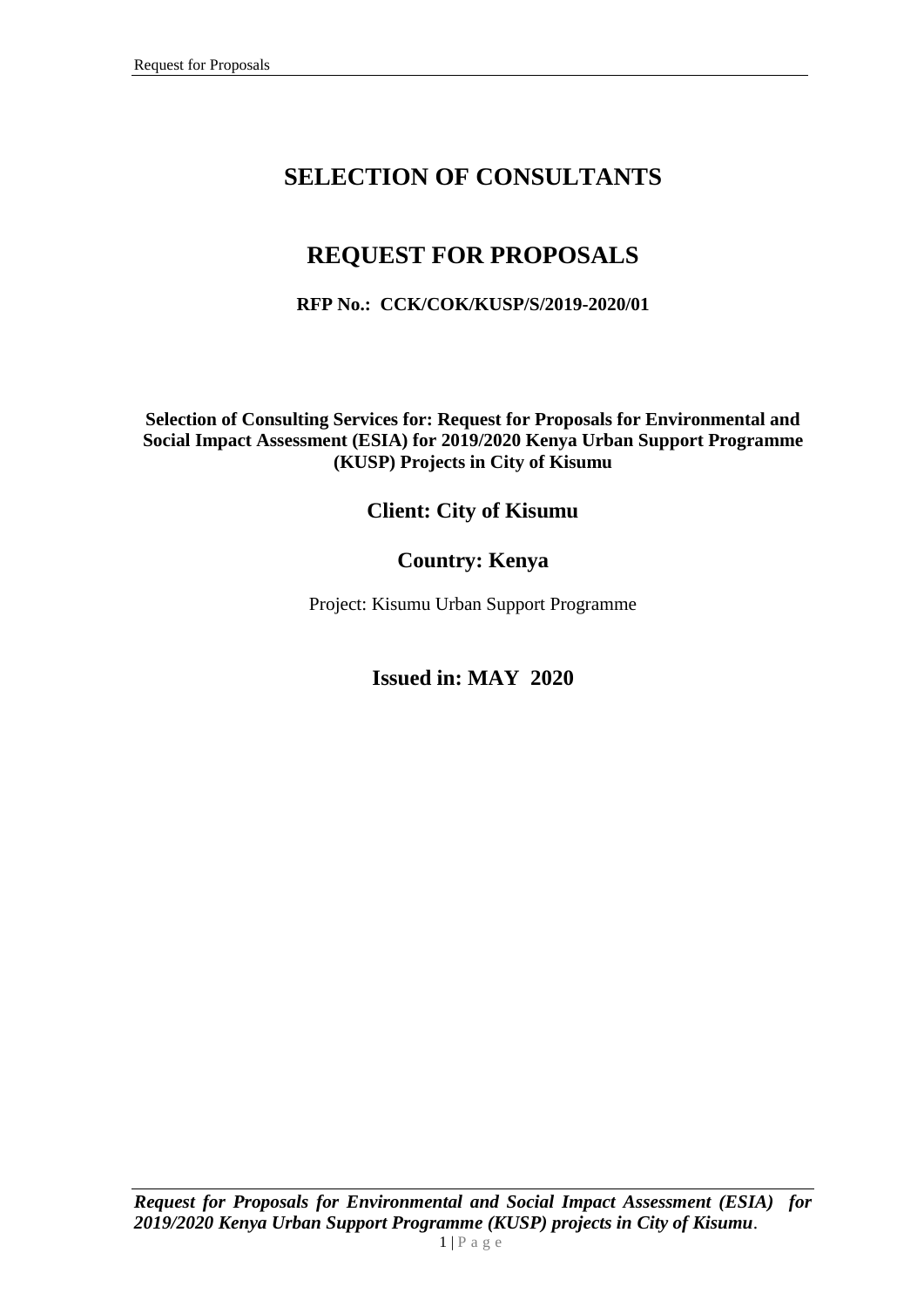# **TABLE OF CONTENTS**

### **Contents**

|  | 2. |                                                                                                     |  |
|--|----|-----------------------------------------------------------------------------------------------------|--|
|  | 3. |                                                                                                     |  |
|  | 4. |                                                                                                     |  |
|  | 5. |                                                                                                     |  |
|  | 6. |                                                                                                     |  |
|  |    |                                                                                                     |  |
|  | 7. |                                                                                                     |  |
|  | 8. |                                                                                                     |  |
|  |    |                                                                                                     |  |
|  |    |                                                                                                     |  |
|  |    |                                                                                                     |  |
|  |    |                                                                                                     |  |
|  |    |                                                                                                     |  |
|  |    |                                                                                                     |  |
|  |    |                                                                                                     |  |
|  |    |                                                                                                     |  |
|  |    |                                                                                                     |  |
|  |    |                                                                                                     |  |
|  |    | 14                                                                                                  |  |
|  |    |                                                                                                     |  |
|  |    |                                                                                                     |  |
|  |    |                                                                                                     |  |
|  |    |                                                                                                     |  |
|  |    | 23. Public Opening of Financial Proposals (for QCBS, FBS, and LCS methods)  15                      |  |
|  |    |                                                                                                     |  |
|  |    |                                                                                                     |  |
|  |    | Request for Proposals for Environment and Social Impact Assessment (ESIA) for 2019/2020 Kenya Urban |  |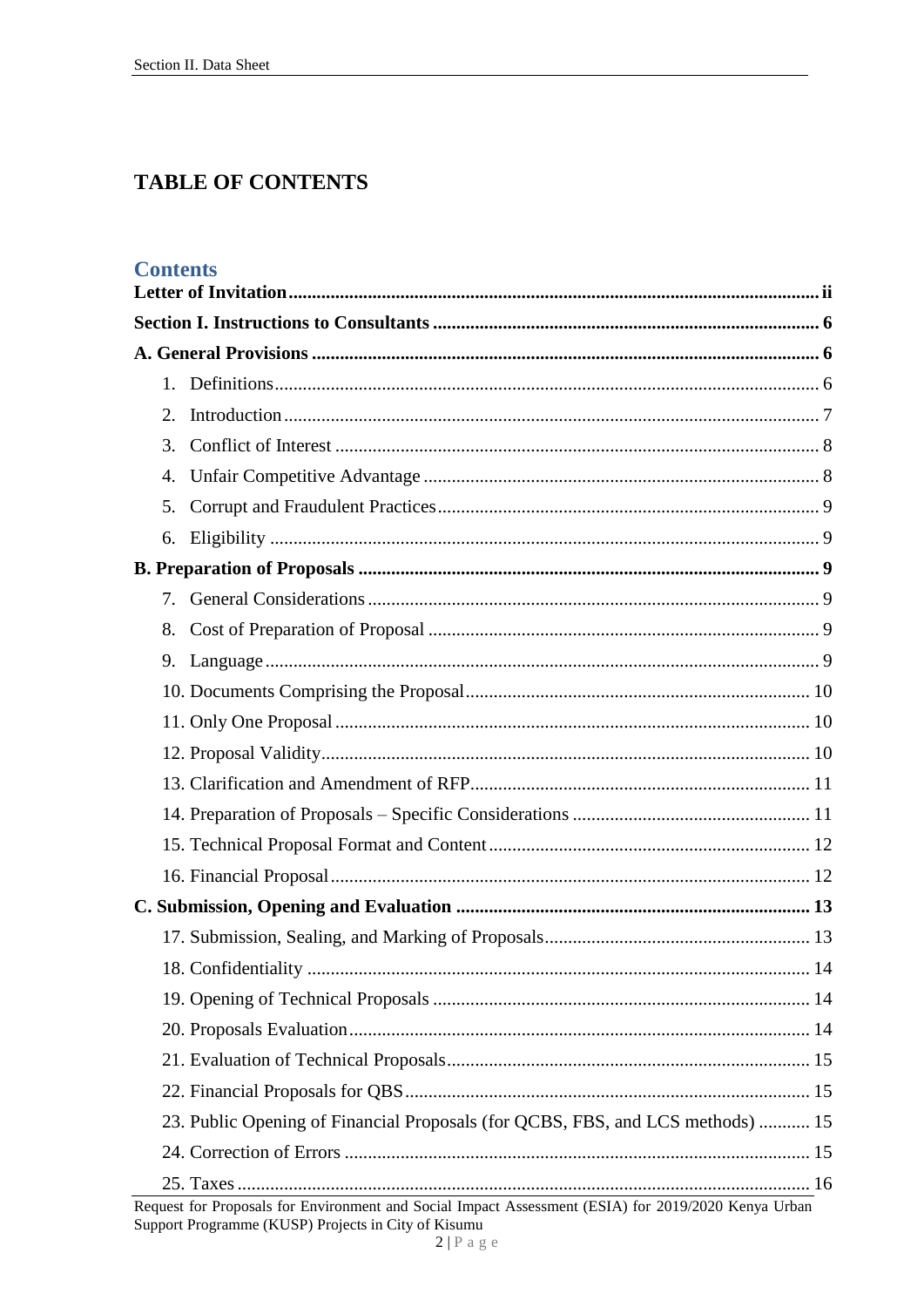|     | Section VI. WB Policy - Corrupt and Fraudulent Practices - Social and |  |
|-----|-----------------------------------------------------------------------|--|
|     |                                                                       |  |
|     |                                                                       |  |
| 1.  |                                                                       |  |
|     |                                                                       |  |
|     |                                                                       |  |
|     |                                                                       |  |
|     |                                                                       |  |
| 2.  |                                                                       |  |
| 3.  |                                                                       |  |
|     |                                                                       |  |
| 4.  |                                                                       |  |
|     |                                                                       |  |
|     |                                                                       |  |
|     |                                                                       |  |
| 5.  |                                                                       |  |
| 6.  |                                                                       |  |
| 7.  |                                                                       |  |
| 8.  |                                                                       |  |
| 9.  |                                                                       |  |
| 10. |                                                                       |  |
|     |                                                                       |  |
| I.  |                                                                       |  |
| II. |                                                                       |  |
|     |                                                                       |  |
|     | 1.                                                                    |  |

Request for Proposals for Environment and Social Impact Assessment (ESIA) for 2019/2020 Kenya Urban<br>Support Programme (KUSP) Projects in City of Kisumu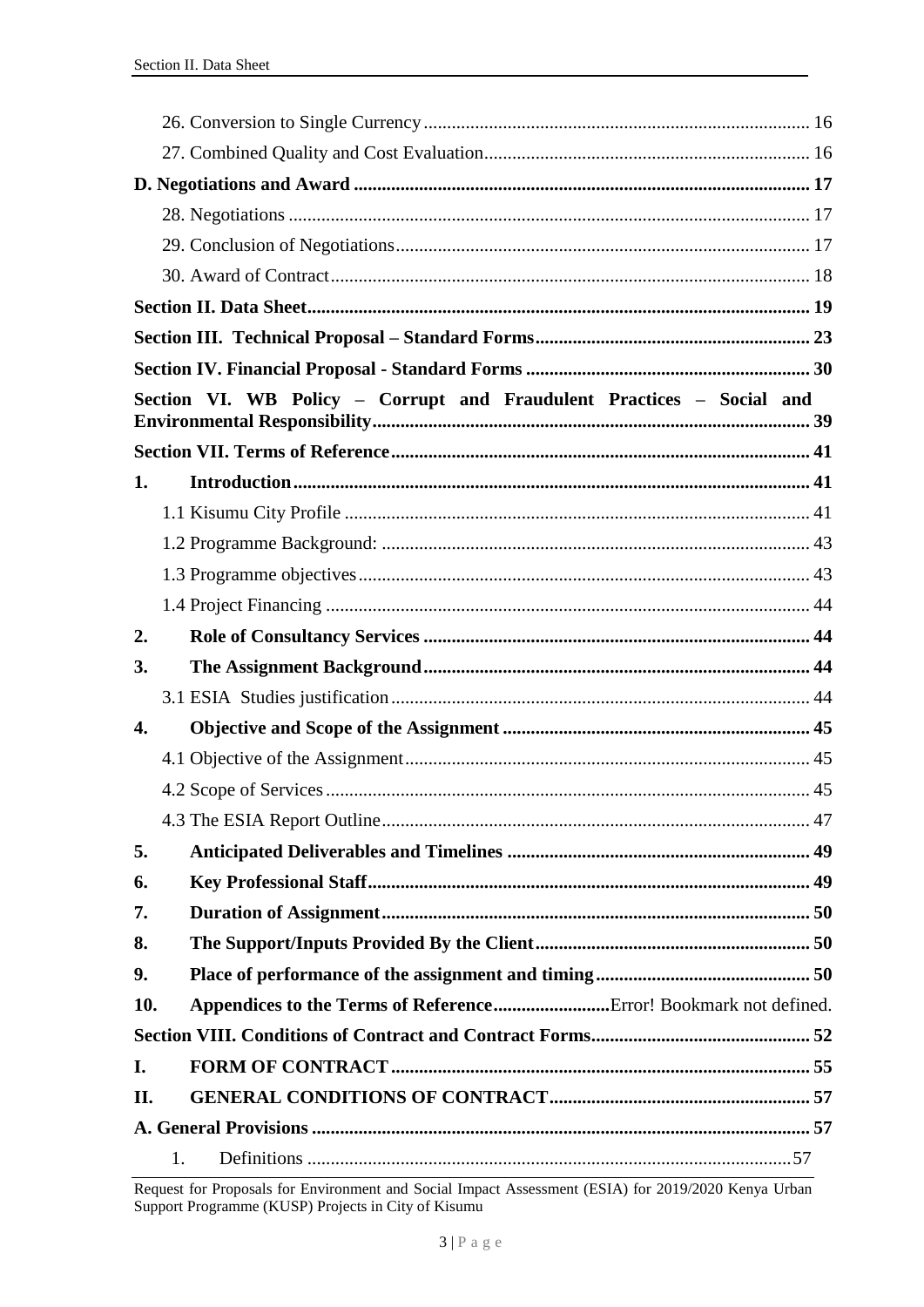| 2.  |                                                                          |
|-----|--------------------------------------------------------------------------|
| 3.  |                                                                          |
| 4.  |                                                                          |
| 5.  |                                                                          |
| 6.  |                                                                          |
| 7.  |                                                                          |
| 8.  |                                                                          |
| 9.  |                                                                          |
| 10. | and Fraudulent Practices, and Social and Environmental<br>Corrupt        |
|     | B. Commencement, Completion, Modification and Termination of Contract 59 |
| 11. |                                                                          |
| 12. |                                                                          |
| 13. |                                                                          |
| 14. |                                                                          |
| 15. |                                                                          |
| 16. |                                                                          |
| 17. |                                                                          |
| 18. |                                                                          |
| 19. |                                                                          |
|     |                                                                          |
| 20. |                                                                          |
| 21. |                                                                          |
| 22. |                                                                          |
| 23. |                                                                          |
| 24. |                                                                          |
| 25. |                                                                          |
| 26. |                                                                          |
| 27. |                                                                          |
| 28. |                                                                          |
|     |                                                                          |
| 29. |                                                                          |
| 30. |                                                                          |
| 31. |                                                                          |
| 32. |                                                                          |
| 33. |                                                                          |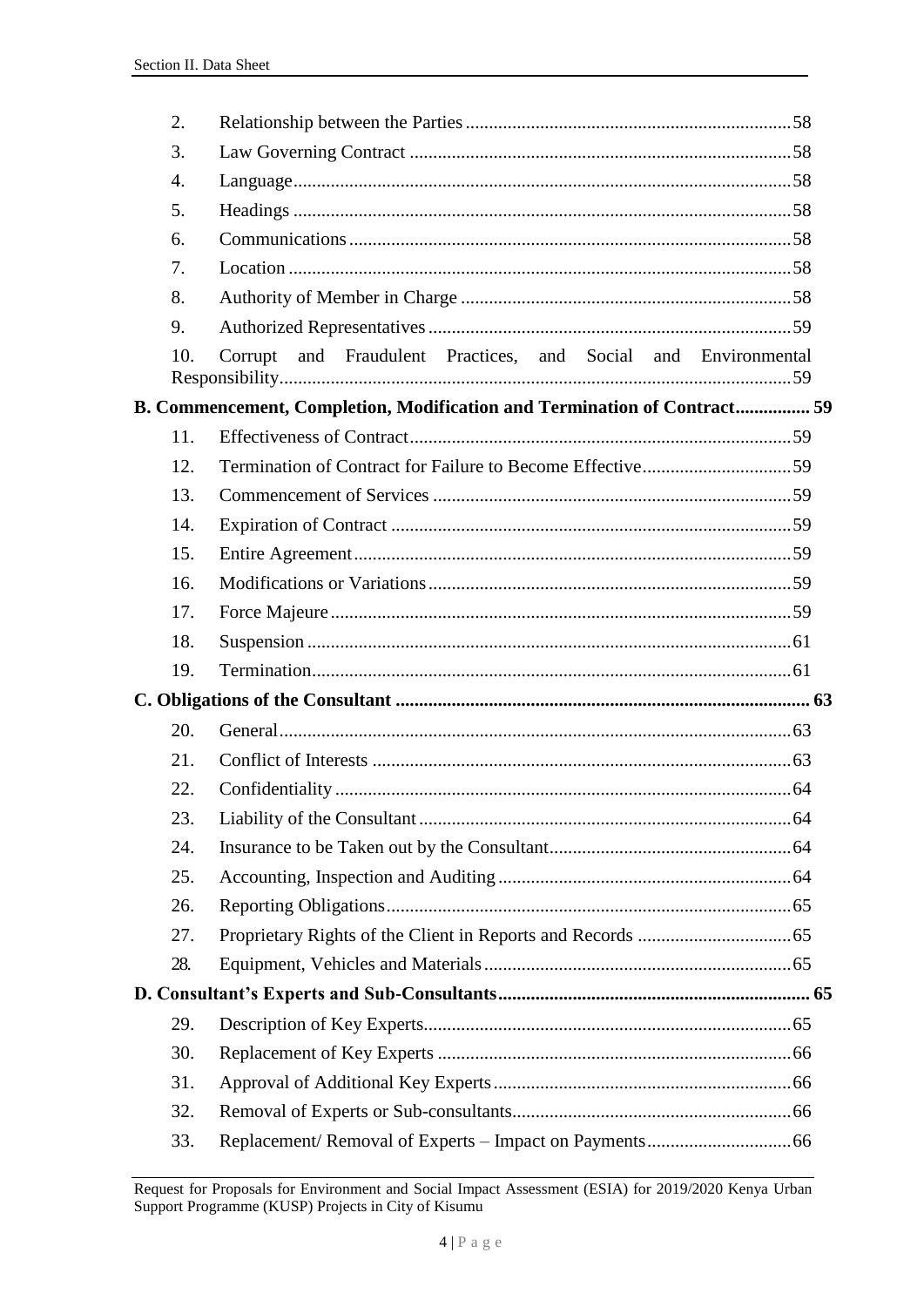|      | 34. |                                                                            |  |
|------|-----|----------------------------------------------------------------------------|--|
|      |     |                                                                            |  |
|      | 35. |                                                                            |  |
|      | 36. |                                                                            |  |
|      | 37. |                                                                            |  |
|      | 38. |                                                                            |  |
|      | 39. |                                                                            |  |
|      | 40. |                                                                            |  |
|      |     |                                                                            |  |
|      | 41. |                                                                            |  |
|      | 42. | Remuneration and Reimbursable Expenses (unit price – time-based only) 69   |  |
|      | 43. |                                                                            |  |
|      | 44. |                                                                            |  |
|      | 45. |                                                                            |  |
|      | 46. |                                                                            |  |
|      |     |                                                                            |  |
|      | 47. |                                                                            |  |
|      |     |                                                                            |  |
|      | 48. |                                                                            |  |
|      | 49. |                                                                            |  |
|      |     | Attachment 1: WB Policy - Corrupt and Fraudulent Practices - Social and    |  |
| III. |     |                                                                            |  |
| IV.  |     | 79                                                                         |  |
|      |     |                                                                            |  |
|      |     | Appendix B - Consultant's Technical Proposal including Methodology and Key |  |
|      |     |                                                                            |  |
|      |     |                                                                            |  |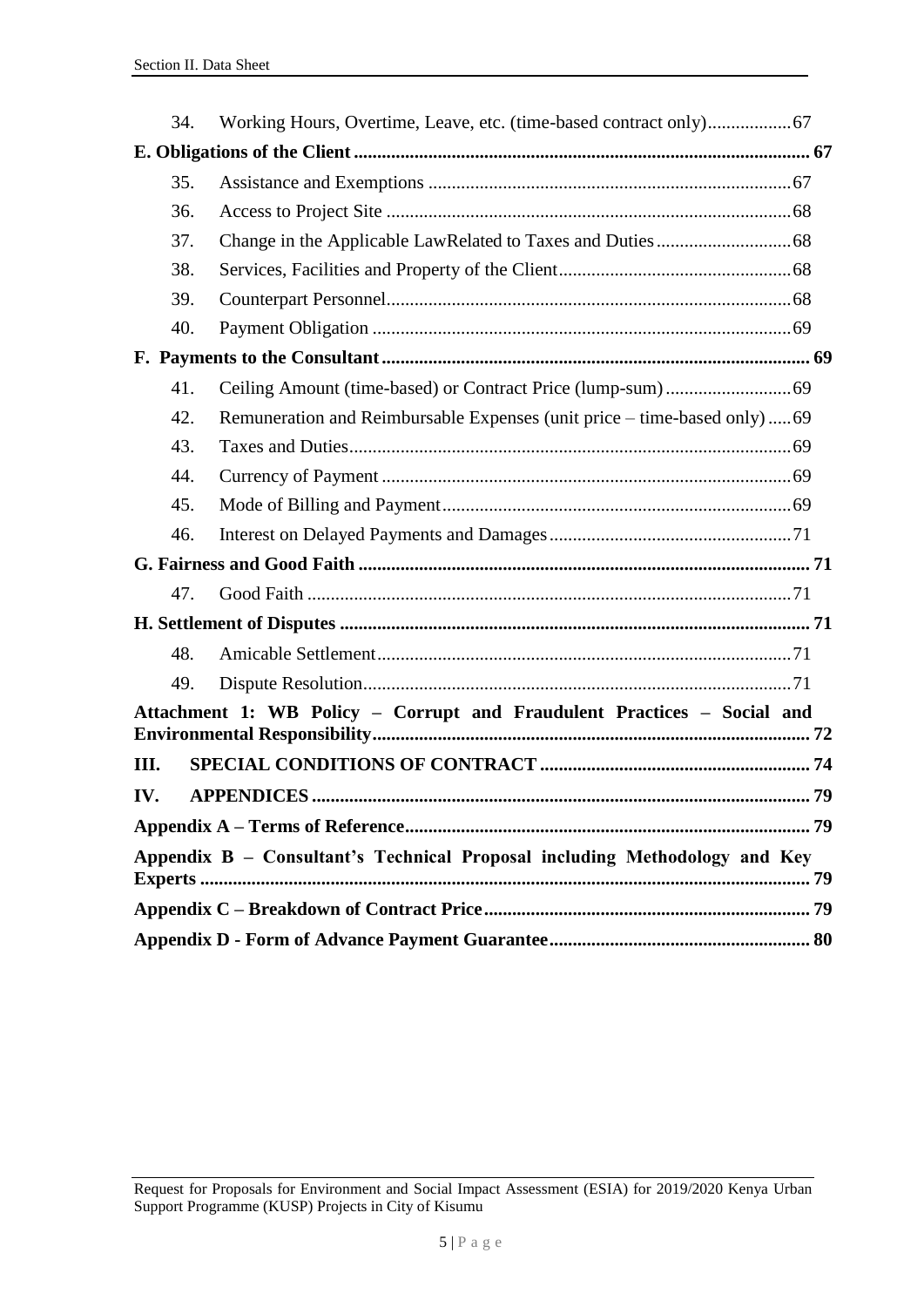# **PART I – SELECTION PROCEDURES AND REQUIREMENTS**

## <span id="page-7-0"></span>**Section I. Instructions to Consultants**

### <span id="page-7-1"></span>**A. GENERAL PROVISIONS**

- <span id="page-7-2"></span>**1. Definitions** (a) "**Affiliate(s)**" means an individual or an entity that directly or indirectly controls, is controlled by, or is under common control with the Consultant.
	- (b) "**Applicable law**" means the laws and any other instruments having the force of law in the Client's country, or in such other country as may be specified in the **Data Sheet**, as they may be issued and in force from time to time.
	- (c) "**KUSP**" means the Kenya Urban Support Programme
	- (d) **"Beneficiary"** means any direct recipient of KUSP financing, regardless of whether it received or will receive a loan or a grant under a Financing Agreement.
	- (e) "**Client**" means the implementing agency that signs the Contract for the Services with the selected Consultant.
	- (f) "**Consultant**" means a legally-established professional consulting firm or an entity that may provide or provides the Services to the Client under the Contract.
	- (g) "**Contract**" means a legally binding written agreement signed between the Client and the Consultant. It includes all the attached documents listed in its Clause 1 (the General Conditions of Contract (GCC), the Special Conditions of Contract (SCC), and the Appendices).
	- (h) "**Data Sheet**" means an integral part of the Instructions to Consultants (ITC) Section II that is used to reflect specific country and assignment conditions to supplement, but not to over-write, the provisions of the ITC.
	- (i) "**Day**" means a calendar day.
	- (j) "**Experts**" means, collectively, Key Experts, Non-Key Experts, or any other personnel of the Consultant, Sub-consultant or Joint Venture member(s).
	- (k) "**Government**" means the government of the Client's country.
	- (l) "**Joint Venture (JV)**" means an association with or without a legal personality distinct from that of its members, of more than one Consultant where one member has the authority to conduct

Request for Proposals for Environment and Social Impact Assessment (ESIA) for 2019/2020 Kenya Urban Support Programme (KUSP) Projects in City of Kisumu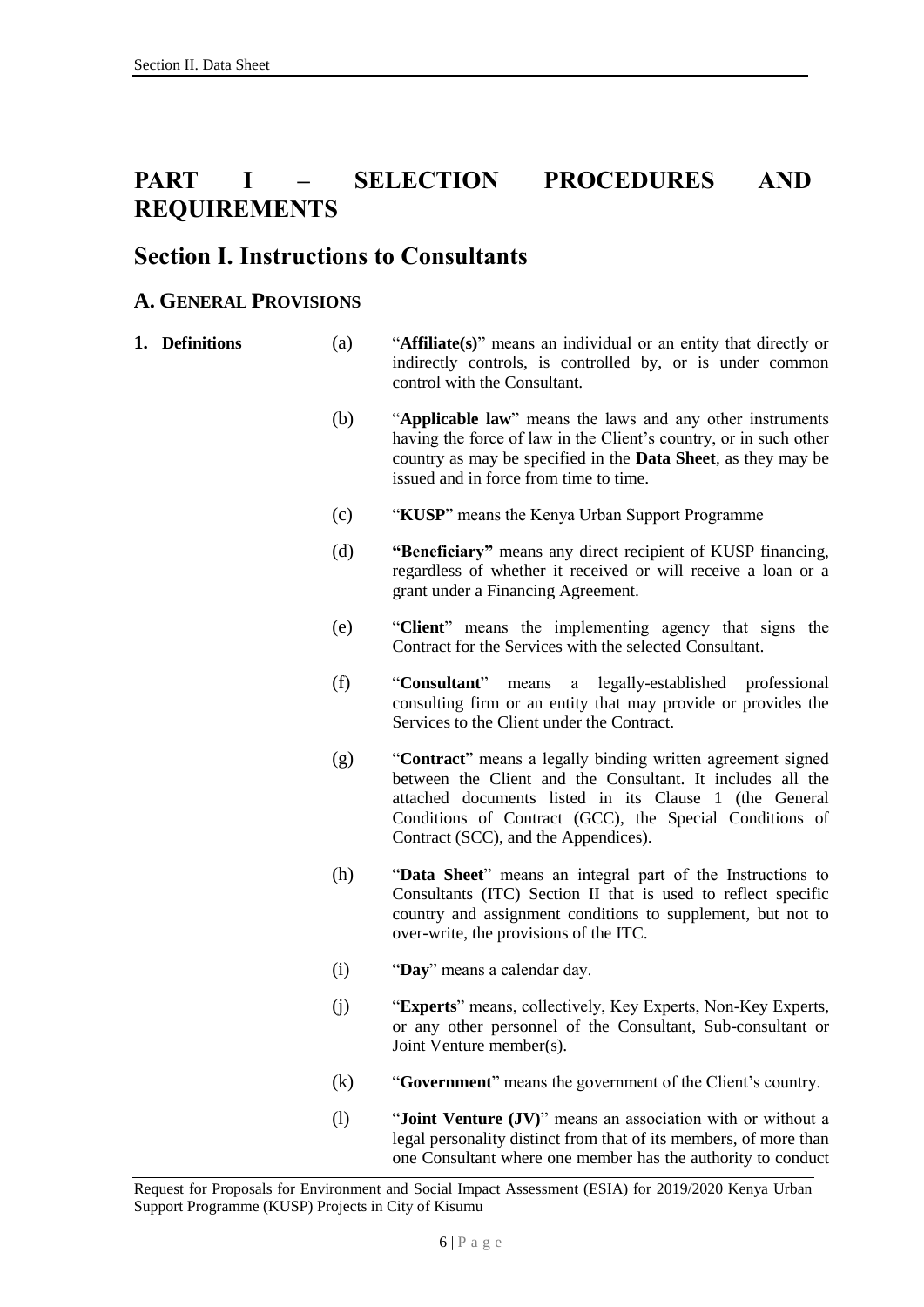all business for and on behalf of any and all the members of the JV, and where the members of the JV are jointly and severally liable to the Client for the performance of the Contract.

- (m) "**Key Expert(s)**" means an individual professional whose skills, qualifications, knowledge and experience are critical to the performance of the Services under the Contract and whose CV is taken into account in the technical evaluation of the Consultant's proposal.
- (n) "**ITC**" (this Section I of the RFP) means the Instructions to Consultants that provide the shortlisted Consultants with all information they need to prepare their Proposals.
- (o) "**LOI**" means the Letter of Invitation being sent by the Client to the shortlisted Consultants.
- (p) "**Non-Key Expert(s)**" means an individual professional provided by the Consultant or its Sub-consultant and who is assigned to perform the Services or any part thereof under the Contract and whose CVs are not evaluated individually.
- (q) "**Proposal**" means the Technical Proposal and the Financial Proposal of the Consultant.
- (r) "**RFP**" means the Request for Proposals to be prepared by the Client for the selection of Consultants.
- (s) "**Services**" means the consulting services work to be performed by the Consultant pursuant to the Contract.
- (t) "**Sub-consultant**" means an entity to whom the Consultant intends to subcontract any part of the Services while remaining responsible to the Client during the performance of the Contract.
- (u) "**TORs**" (this Section VII of the RFP) means the Terms of Reference that explain the objectives, scope of work, activities, and tasks to be performed, respective responsibilities of the Client and the Consultant, and expected results and deliverables of the Services.
- <span id="page-8-0"></span>**2. Introduction** 1.1 The Client named in the **Data Sheet** intends to select a Consultant from those listed in the Letter of Invitation, in accordance with the method of selection specified in the **Data Sheet**.

1.1 The shortlisted Consultants are invited to submit a Technical Proposal and a Financial Proposal for the Services named in the **Data Sheet**. The Proposal will be the basis for negotiating and ultimately signing the Contract with the selected Consultant.

1.1 The Consultants should take into account the Applicable law in preparing their Proposals. They may attend a pre-proposal conference if one is specified in the **Data Sheet**. Attending any such pre-proposal conference is mandatory and is at the Consultants' expense.

Request for Proposals for Environment and Social Impact Assessment (ESIA) for 2019/2020 Kenya Urban Support Programme (KUSP) Projects in City of Kisumu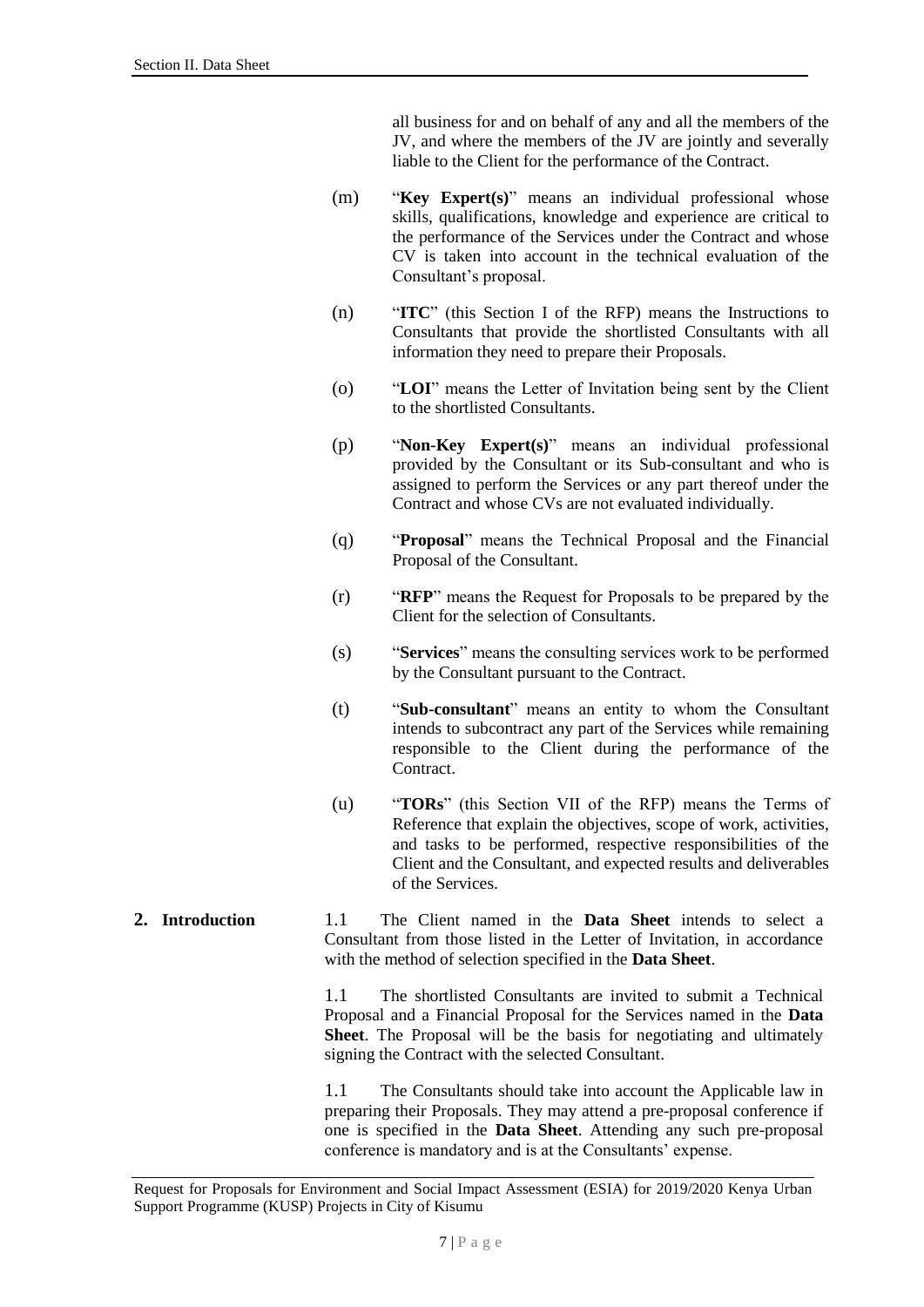1.1 The Client will timely provide, at no cost to the Consultants, the inputs, relevant project data, and reports required for the preparation of the Consultant's Proposal as specified in the **Data Sheet**.

<span id="page-9-0"></span>**3. Conflict of Interest** 1.1 The Consultant is required to provide professional, objective, and impartial advice, at all times holding the Client's interests paramount, strictly avoiding conflicts with other assignments or its own corporate interests, and acting without any consideration for future work.

> 1.1 The Consultant has an obligation to disclose to the Client any situation of actual or potential conflict of interest that impacts its capacity to serve the best interest of its Client. Failure to disclose such situations may lead to the rejection of the Consultant's Proposal or the termination of its Contract.

> Without limitation on the generality of the foregoing, and unless stated otherwise in the **Data Sheet**, the Consultant shall not be hired under the circumstances set forth below:

- **a. Conflicting activities** (i) Conflict between consulting activities and procurement of goods, works or non-consulting services: a firm that has been engaged by the Client to provide goods, works, or nonconsulting services for a project, or any of its Affiliates, shall be disqualified from providing consulting services resulting from or directly related to those goods, works, or nonconsulting services. Conversely, a firm hired to provide consulting services for the preparation or implementation of a project, or any of its Affiliates, shall be disqualified from subsequently providing goods or works or non-consulting services resulting from or directly related to the consulting services for such preparation or implementation;
- **b. Conflicting assignments** (ii) Conflict among consulting assignments: a Consultant (including its Experts and Sub-consultants) or any of its Affiliates shall not be hired for any assignment that, by its nature, may be in conflict with another assignment of the Consultant for the same or for another Client;
- **c. Conflicting relationships** (iii) Relationship with the Client's staff: a Consultant (including its Experts and Sub-consultants) that has a close business or family relationship with a professional staff of the Client who are directly or indirectly involved in any part of (i) the preparation of the Terms of Reference for the Services, (ii) the selection process for the Contract, or (iii) the supervision of the Contract, may not be awarded a Contract.
- <span id="page-9-1"></span>**4. Unfair Competitive Advantage** 1.1 Fairness and transparency in the selection process require that the Consultants or their Affiliates competing for a specific assignment do not derive a competitive advantage from having provided consulting services related to the assignment in question. To that end, the Client shall indicate in the **Data Sheet** and make available to all shortlisted Consultants together with this RFP all information that would in that respect give such Consultant any unfair competitive advantage over

Request for Proposals for Environment and Social Impact Assessment (ESIA) for 2019/2020 Kenya Urban Support Programme (KUSP) Projects in City of Kisumu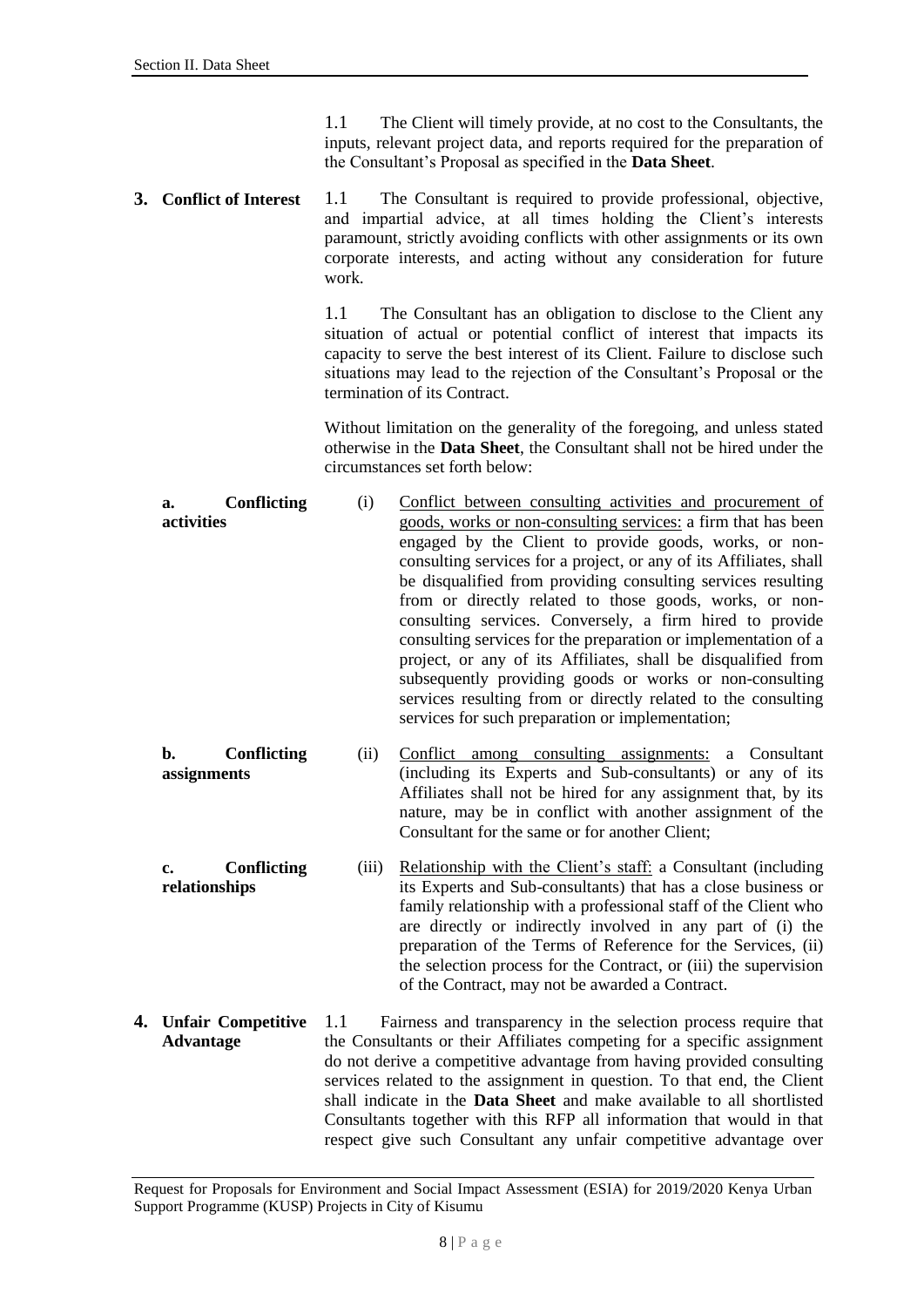other competing Consultants.

<span id="page-10-0"></span>**5. Corrupt and Fraudulent Practices** 5.1 The procuring entity requires that the Consultant observe the highest standards of Ethics during the selection and award of the consultancy contract and also during the performance of the assignment. The tenderer shall sign a declaration that he has not and will not be involved in corrupt or fraudulent practices.

> 5.2 The procuring entity will reject a proposal for award if it determines that the Consultant recommended for award has engaged in corrupt or fraudulent practices in competing for the contract in question.

> 5.3 Further a consultant who is found to have indulged in corrupt or fraudulent practices risks being debarred from participating in Public Procurement in Kenya

<span id="page-10-1"></span>**6. Eligibility** 1.1 The WB financing may benefit to Consultants (firms, including Joint Ventures and their individual members) from all countries to offer consulting services for WB-financed projects subject to compliance with the eligibility criteria specified in Section V.

> 1.1 Furthermore, it is the Consultant's responsibility to ensure that it's Experts, Joint Venture members, Sub-consultants, agents (declared or not), sub-contractors, service providers, suppliers and/or their employees meet the eligibility requirements as established by the WB in the Section V.

> 1.1 Government officials and civil servants of the Client's country are not eligible to be included as Experts in the Consultant's Proposal unless such engagement does not conflict with the Applicable law, and they

(i) Are on leave of absence without pay, or have resigned or retired;

(ii) Are not being hired by the same agency they were working for before going on leave of absence without pay, resigning, or retiring;

(iii) Their hiring would not create a conflict of interest.

#### <span id="page-10-2"></span>**B. PREPARATION OF PROPOSALS**

<span id="page-10-4"></span><span id="page-10-3"></span>

| 7. General<br><b>Considerations</b>   | In preparing the Proposal, the Consultant is expected to examine<br>7.1.<br>the RFP in detail. Material deficiencies in providing the information<br>requested in the RFP may result in rejection of the Proposal.                                     |
|---------------------------------------|--------------------------------------------------------------------------------------------------------------------------------------------------------------------------------------------------------------------------------------------------------|
| 8. Cost of Preparation<br>of Proposal | 8.1.<br>The Consultant shall bear all costs associated with the<br>preparation and submission of its Proposal, and the Client shall not be<br>responsible or liable for those costs, regardless of the conduct or<br>outcome of the selection process. |
| 9. Language                           | The Proposal, as well as all correspondence and documents<br>9.1.<br>relating to the Proposal exchanged between the Consultant and the Client                                                                                                          |

<span id="page-10-5"></span>Request for Proposals for Environment and Social Impact Assessment (ESIA) for 2019/2020 Kenya Urban Support Programme (KUSP) Projects in City of Kisumu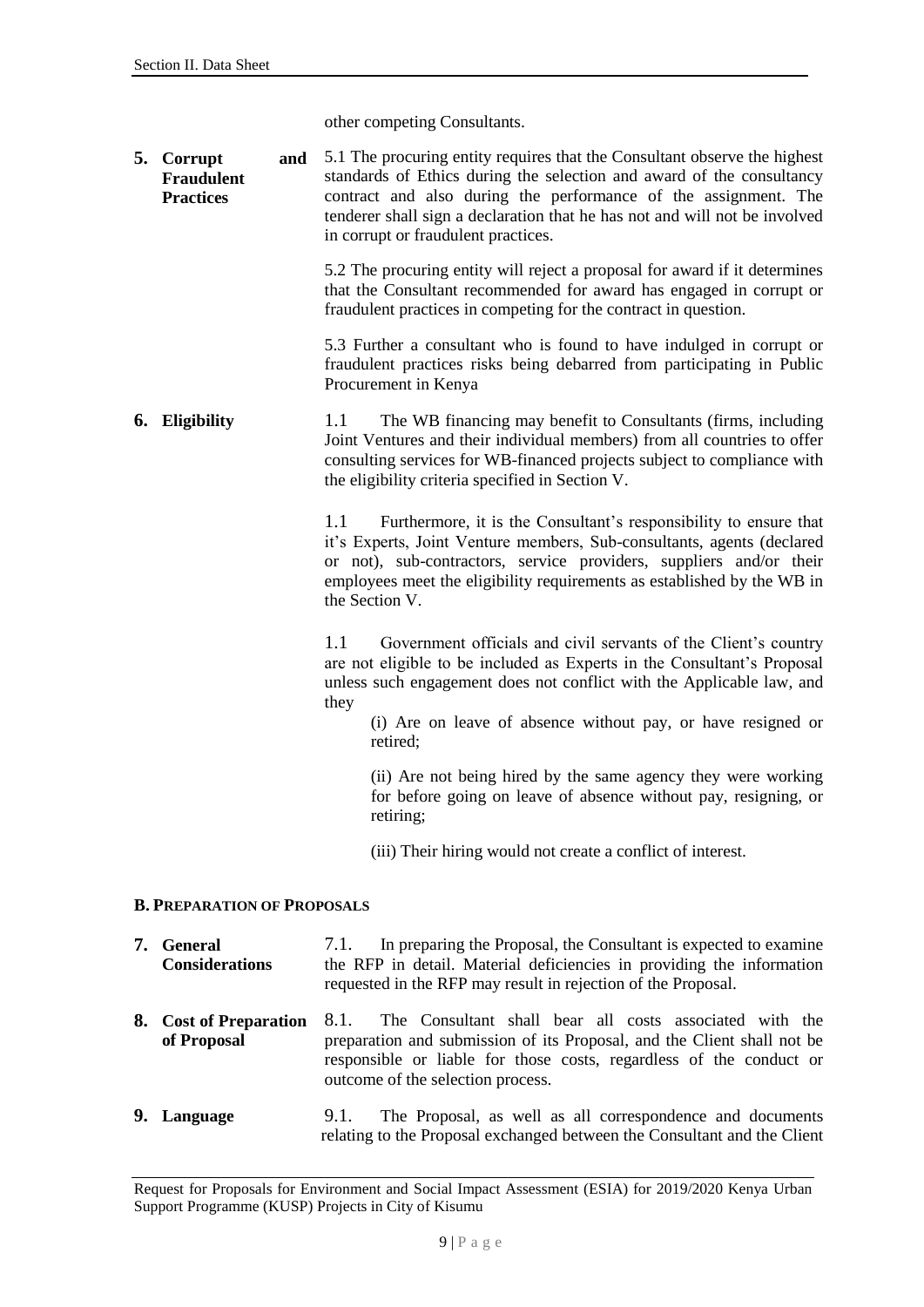shall be written in the language(s) specified in the **Data Sheet**.

<span id="page-11-0"></span>**10. Documents Comprising the Proposal** 10.1. The Proposal shall comprise the documents and forms listed in the **Data Sheet**.

10.2. The Consultant shall furnish information on commissions, gratuities, and fees, if any, paid or to be paid to agents or any other party relating to this Proposal and, if awarded, Contract execution.

- <span id="page-11-1"></span>**11. Only One Proposal** 11.1. The Consultant shall submit only one Proposal, either in its own name or as part of a Joint Venture in another Proposal. If a Consultant, including any Joint Venture member, submits or participates in more than one proposal, all such proposals shall be disqualified and rejected. This does not, however, unless otherwise stated in the **Data Sheet**, preclude a Sub-consultant, or the Consultant's staff from participating as Key Experts and Non-Key Experts in more than one Proposal.
- <span id="page-11-2"></span>**12. Proposal Validity** 12.1. **The Data Sheet** indicates the period during which the Consultant's Proposal must remain valid after the Proposal submission deadline.

12.2. During this period, the Consultant shall maintain its original Proposal without any change, including the availability of the Key Experts, the proposed rates and the total price.

12.3. If it is established that any Key Expert nominated in the Consultant's Proposal was not available at the time of Proposal submission or was included in the Proposal without his/her confirmation, such Proposal shall be disqualified and rejected for further evaluation.

**a. Extension of Validity Period** 12.4. The Client will make its best effort to complete the negotiations within the proposal's validity period. However, should the need arise, the Client may request, in writing, all Consultants who submitted Proposals prior to the submission deadline to extend the Proposals' validity.

> 12.5. If the Consultant agrees to extend the validity of its Proposal, it shall be done without any change in the original Proposal and with the confirmation of the availability of the Key Experts.

> 12.6. The Consultant has the right to refuse to extend the validity of its Proposal in which case such Proposal will not be further evaluated.

**b. Substitution of Key Experts in case of Extension of Validity Period**  12.7. If any of the Key Experts become unavailable for the extended validity period, the Consultant shall provide a written adequate justification and evidence satisfactory to the Client together with the substitution request. In such case, a replacement Key Expert shall have equal or better qualifications and experience than those of the originally proposed Key Expert. The technical evaluation score, however, will remain to be based on the evaluation of the CV of the original Key Expert.

12.8. If the Consultant fails to provide a replacement Key Expert with

Request for Proposals for Environment and Social Impact Assessment (ESIA) for 2019/2020 Kenya Urban Support Programme (KUSP) Projects in City of Kisumu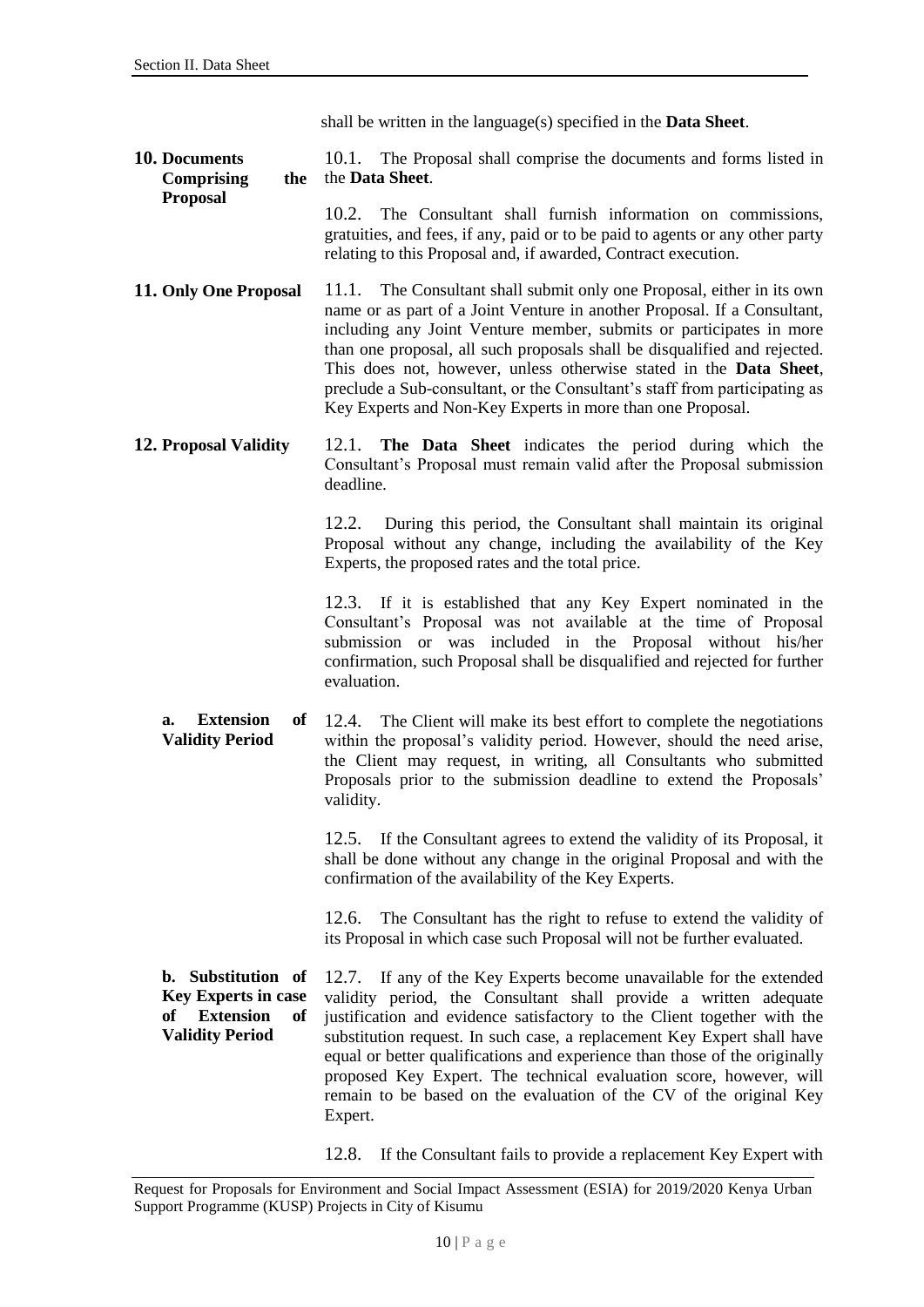equal or better qualifications, or if the provided reasons for the replacement or justification are unacceptable to the Client, such Proposal will be rejected.

- **c. Sub-Contracting** 12.9. The Consultant shall not subcontract the whole of the Services.
- <span id="page-12-0"></span>**13. Clarification and Amendment of RFP** 13.1. The Consultant may request a clarification of any part of the RFP during the period indicated in the **Data Sheet** before the Proposals' submission deadline. Any request for clarification must be sent in writing, or by standard electronic means, to the Client's address indicated in the **Data Sheet**. The Client will respond in writing, or by standard electronic means, and will send written copies of the response (including an explanation of the query but without identifying its source) to all shortlisted Consultants. Should the Client deem it necessary to amend the RFP as a result of a clarification, it shall do so following the procedure described below:
	- 13.1.1. At any time before the proposal submission deadline, the Client may amend the RFP by issuing an amendment in writing or by standard electronic means. The amendment shall be sent to all shortlisted Consultants and will be binding on them. The shortlisted Consultants shall acknowledge receipt of all amendments in writing.
	- 13.1.2. If the amendment is substantial, the Client shall extend the proposal submission deadline to give the shortlisted Consultants reasonable time to take an amendment into account in their Proposals.

13.2. The Consultant may submit a modified Proposal or a modification to any part of it at any time prior to the proposal submission deadline. No modifications to the Technical or Financial Proposal shall be accepted after the deadline.

14.1. While preparing the Proposal, the Consultant must give particular attention to the following:

- 14.1.1. If a shortlisted Consultant considers that it may enhance its expertise for the Services by associating with other consultants in the form of a Joint Venture, it may do so with either (a) non-shortlisted Consultant(s), or (b) shortlisted Consultants if permitted in the **Data Sheet**. Association with a non-shortlisted Consultant shall be subject to approval of the Client. When associating with non-shortlisted firms in the form of a Joint Venture, the shortlisted Consultant shall be a lead member. If shortlisted Consultants associate with each other, any of them can be a lead member.
	- 14.1.2. The Client may indicate in the **Data Sheet** the estimated Key Experts' time input (expressed in person-month) or the Client's estimated total cost of the Services, but not both. This estimate is indicative and the Proposal shall be based on the Consultant's own estimates for the same.

<span id="page-12-1"></span>**14. Preparation of Proposals – Specific Considerations**

Request for Proposals for Environment and Social Impact Assessment (ESIA) for 2019/2020 Kenya Urban Support Programme (KUSP) Projects in City of Kisumu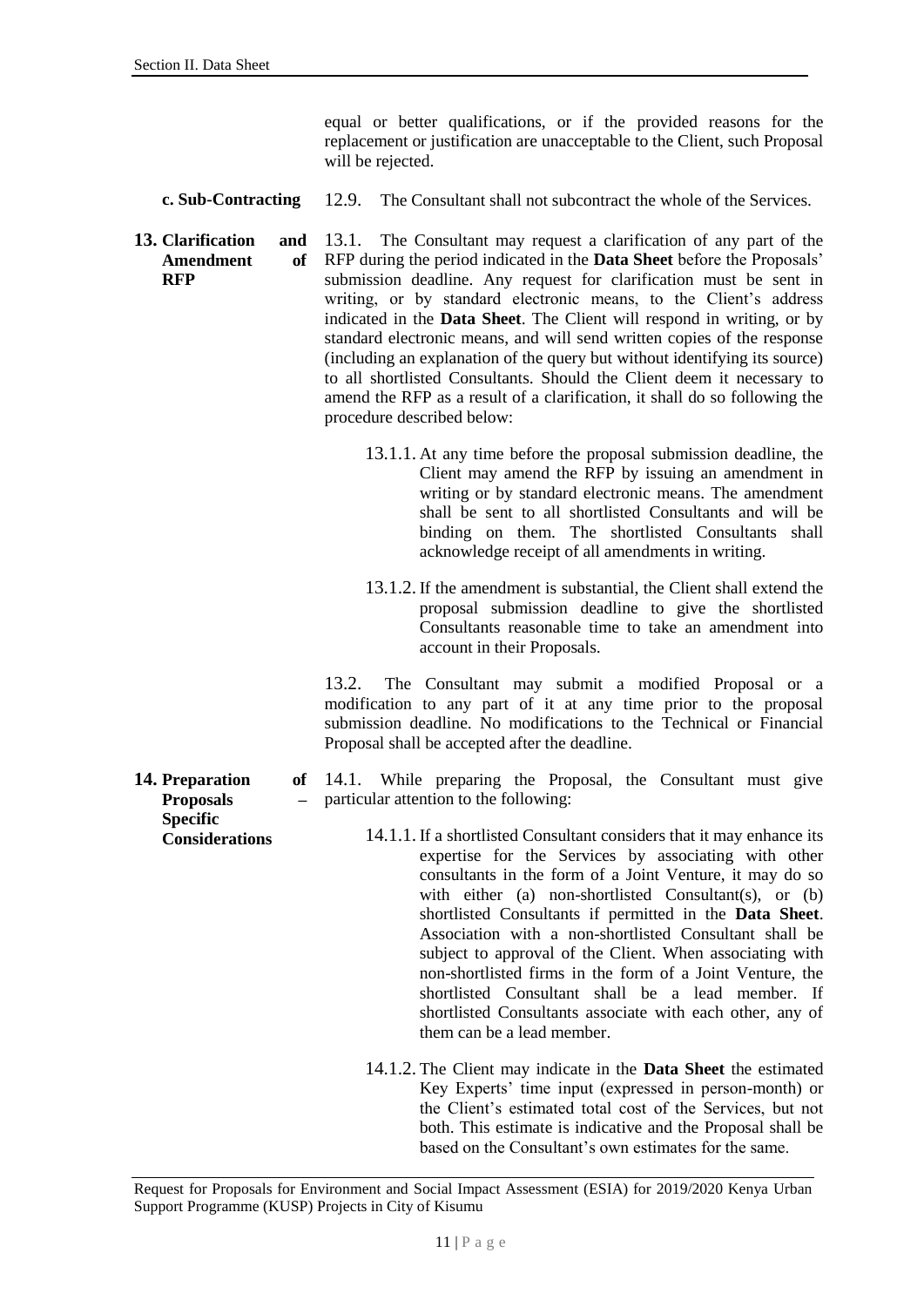- 14.1.3. If stated in the **Data Sheet**, the Consultant shall include in its Proposal at least the same time input (in the same unit as indicated in the **Data Sheet**) of Key Experts, failing which the Financial Proposal will be rejected.
- 14.1.4. For assignments under the Fixed-Budget selection method, the estimated Key Experts' time input is not disclosed. Total available budget, with an indication whether it is inclusive or exclusive of taxes, is given in the **Data Sheet**, and the Financial Proposal shall not exceed this budget.
- <span id="page-13-0"></span>**15. Technical Proposal Format and Content** 15.1. The Technical Proposal shall not include any financial information. A Technical Proposal containing material financial information shall be declared non-responsive.
	- 15.1.1. Consultant shall not propose alternative Key Experts. Only one CV shall be submitted for each Key Expert position. Failure to comply with this requirement will make the Proposal non-responsive.
	- 15.1.2. Variations are not allowed.

15.2. The Technical Proposal shall be prepared using the Standard Forms provided in Section III of the RFP.

- <span id="page-13-1"></span>**16. Financial Proposal** 16.1. The Financial Proposal shall be prepared using the Standard Forms provided in Section IV of the RFP. It shall list all costs associated with the Services, including (a) remuneration of Key Experts and Non-Key Experts, (b) other expenses indicated in the **Data Sheet**.
	- **a. Price Adjustment**  16.2. For assignments with a duration exceeding 18 months, a price adjustment provision of remuneration rates applies if so stated in the **Data Sheet**.
	- **b. Taxes** 16.3. The Financial Proposal should clearly estimate, as a separate amount, the taxes, duties, fees, levies and other charges imposed in the Client's country under the Applicable law, on the Consultants, the Subconsultants, and their Experts (other than nationals or permanent residents of the Client's country). The Consultant and its Subconsultants and Experts are responsible for meeting all tax liabilities arising out of the Contract unless stated otherwise in the **Data Sheet**. Information on taxes in the Client's country is provided in the **Data Sheet**.
	- **c. Currency of Proposal**  16.4. The Consultant may express the price for its Services in the currency or currencies as stated in the **Data Sheet**. If indicated in the **Data** Sheet, the portion of the price representing local cost shall be stated in the national currency.
	- **d. Currency of Payment** 16.5. Payment under the Contract shall be made in the currency or currencies in which the payment is requested in the Proposal.

Request for Proposals for Environment and Social Impact Assessment (ESIA) for 2019/2020 Kenya Urban Support Programme (KUSP) Projects in City of Kisumu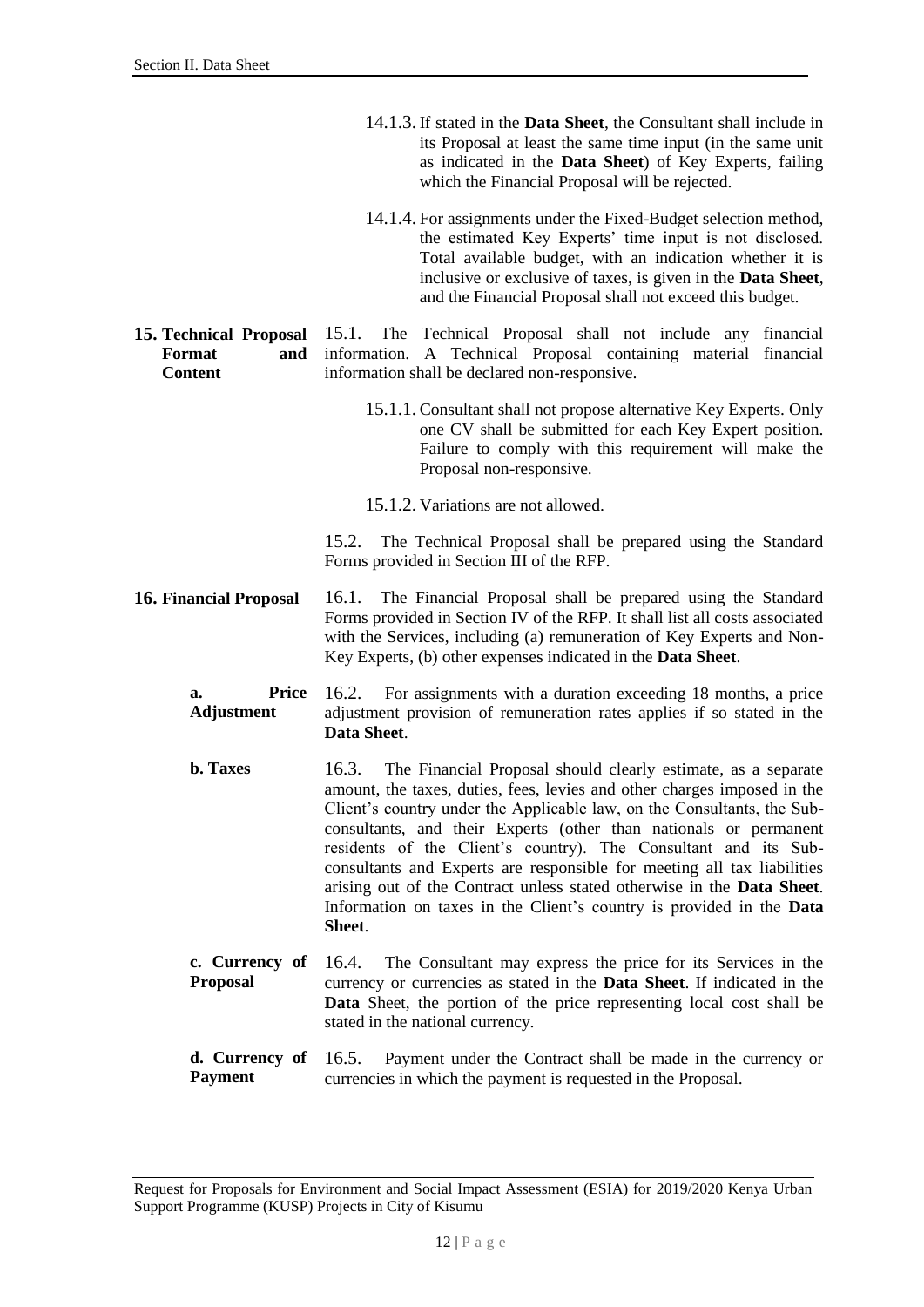#### <span id="page-14-0"></span>**C. SUBMISSION, OPENING AND EVALUATION**

<span id="page-14-1"></span>**17. Submission, Sealing, and Marking of Proposals** 17.1 The Consultant shall submit a signed and complete Proposal comprising the documents and forms in accordance with Clause 10 (Documents Comprising Proposal). The submission can be done by mail or by hand. If authorized in the **Data Sheet**, the Consultant may choose to submit its Proposals electronically.

> 17.2 An authorized representative of the Consultant shall sign the original submission letters in the required format for both the Technical Proposal and the Financial Proposal and shall initial all pages of both. The authorization shall be in the form of a written power of attorney attached to the Technical Proposal.

17.2.1 A Proposal submitted by a Joint Venture shall be signed by all members so as to be legally binding on all members, or by an authorized representative who has a written power of attorney signed by each member's authorized representative.

17.3 Any modifications, revisions, interlineations, erasures, or overwriting shall be valid only if they are signed or initialed by the person signing the Proposal.

17.4 The signed Technical and Financial Proposal shall be marked "ORIGINAL", and its copies marked "COPY" as appropriate. The number of copies is indicated in the **Data Sheet**. All copies shall be made from the signed original. If there are discrepancies between the original and the copies, the original shall prevail.

17.5 The original and all the copies of the Technical Proposal shall be placed inside of a sealed envelope clearly marked "TECHNICAL PROPOSAL", "[Name of the Services t]", reference number, name and address of the Consultant, and with a warning "**DO NOT OPEN UNTIL TECHNICAL PROPOSAL OPENING**."

17.6 Similarly, the original Financial Proposal shall be placed inside of a sealed envelope clearly marked "**FINANCIAL PROPOSAL**" followed by the name of the Services, reference number, name and address of the Consultant, and with a warning "**DO NOT OPEN WITH THE TECHNICAL PROPOSAL**."

17.7 The sealed envelopes containing the Technical and Financial Proposals shall be placed into one outer envelope and sealed. This outer envelope shall bear the submission address, RFP reference number, the name of the Services, Consultant's name and the address, and shall be clearly marked "**DO NOT OPEN BEFORE TECHNICAL PROPOSAL OPENING**".

17.8 If the envelopes and packages with the Proposal are not sealed and marked as required, the Client will assume no responsibility for the misplacement, loss, or premature opening of the

Request for Proposals for Environment and Social Impact Assessment (ESIA) for 2019/2020 Kenya Urban Support Programme (KUSP) Projects in City of Kisumu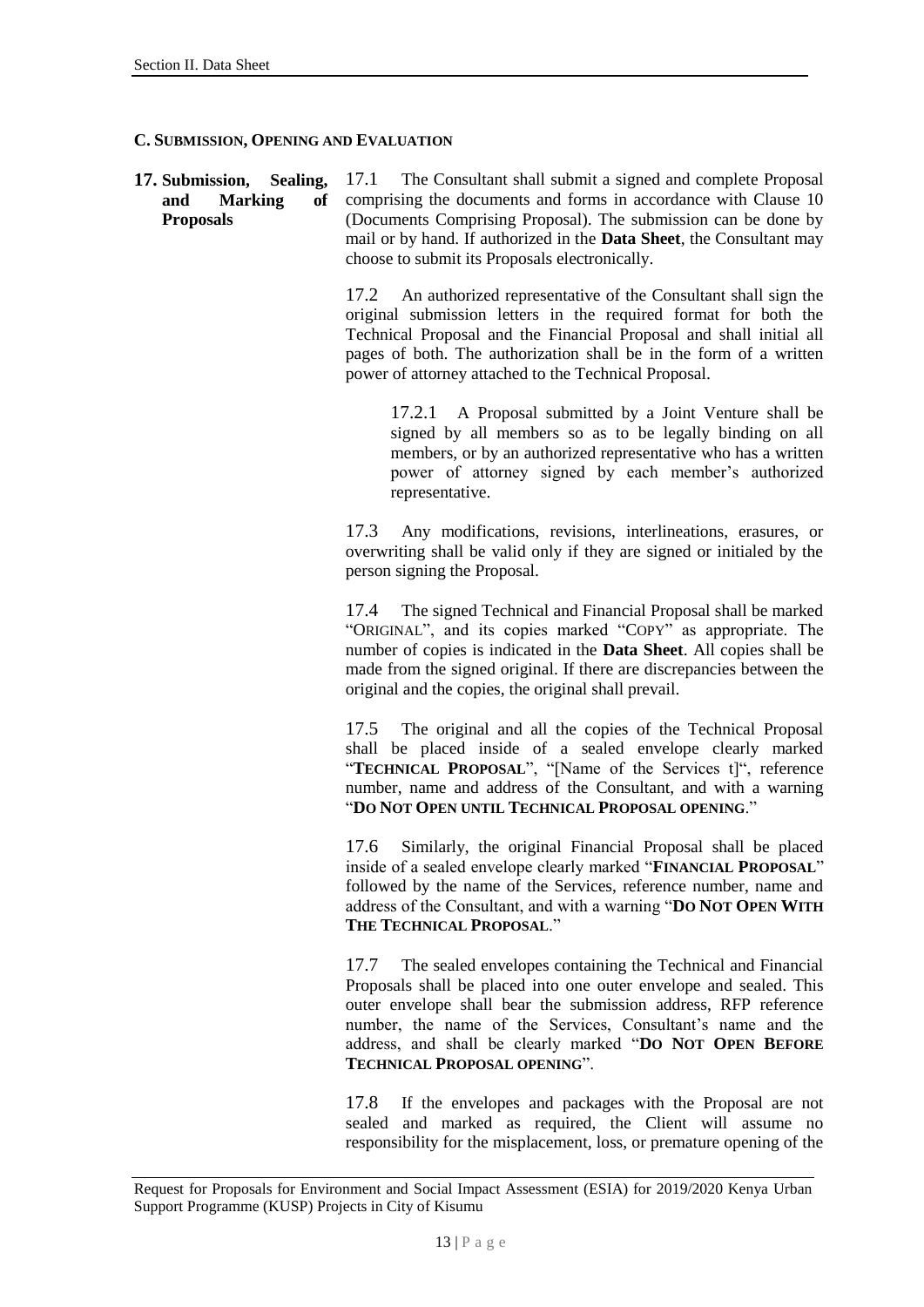Proposal.

17.9 The Proposal or its modifications must be sent to the address indicated in the **Data Sheet** and received by the Client no later than the deadline indicated in the **Data Sheet**, or any extension to this deadline. Any Proposal or its modification received by the Client after the deadline shall be declared late and rejected, and promptly returned unopened.

<span id="page-15-0"></span>**18. Confidentiality** 18.1 From the time the Proposals are opened to the time the Contract is awarded, the Consultant should not contact the Client on any matter related to its Technical and/or Financial Proposal. Information relating to the evaluation of Proposals and award recommendations shall not be disclosed to the Consultants who submitted the Proposals or to any other party not officially concerned with the process, until the publication of the Contract award information.

> 18.2 Any attempt by shortlisted Consultants or anyone on behalf of the Consultant to influence improperly the Client in the evaluation of the Proposals or Contract award decisions may result in the rejection of its Proposal.

> 18.3 Notwithstanding the above provisions, from the time of the Proposals' opening to the time of Contract award publication, if a Consultant wishes to contact the Client on any matter related to the selection process, it should do so only in writing.

<span id="page-15-1"></span>**19. Opening of Technical Proposals** 19.1 The Client's evaluation committee shall conduct the opening of the Technical Proposals in the presence of the shortlisted Consultants' authorized representatives who choose to attend (in person, or online if this option is offered in the **Data Sheet**). The opening date, time and address are stated in the **Data Sheet**. The envelopes with the Financial Proposal shall remain sealed and shall be securely stored with a reputable public auditor or independent authority until they are opened in accordance with Clause 23 of the ITC.

> 19.2 At the opening of the Technical Proposals the following shall be read out: (i) the name of the Consultant or, in case of a Joint Venture, the name of the Joint Venture, the name of the lead member and the names of all members; (ii) the presence or absence of a duly sealed envelope with the Financial Proposal; (iii) any modifications to the Proposal submitted prior to proposal submission deadline; and (iv) any other information deemed appropriate or as indicated in the **Data Sheet**.

<span id="page-15-2"></span>**20. Proposals Evaluation** 20.1 Subject to provision of Sub-clause 15.1 of the ITC, the evaluators of the Technical Proposals shall have no access to the Financial Proposals until the technical evaluation is concluded.

> 20.2 The Consultant is not permitted to alter or modify its Proposal in any way after the proposal submission deadline except as permitted under Sub-clause 12.7 of this ITC. While evaluating the Proposals, the Client will conduct the evaluation solely on the basis

Request for Proposals for Environment and Social Impact Assessment (ESIA) for 2019/2020 Kenya Urban Support Programme (KUSP) Projects in City of Kisumu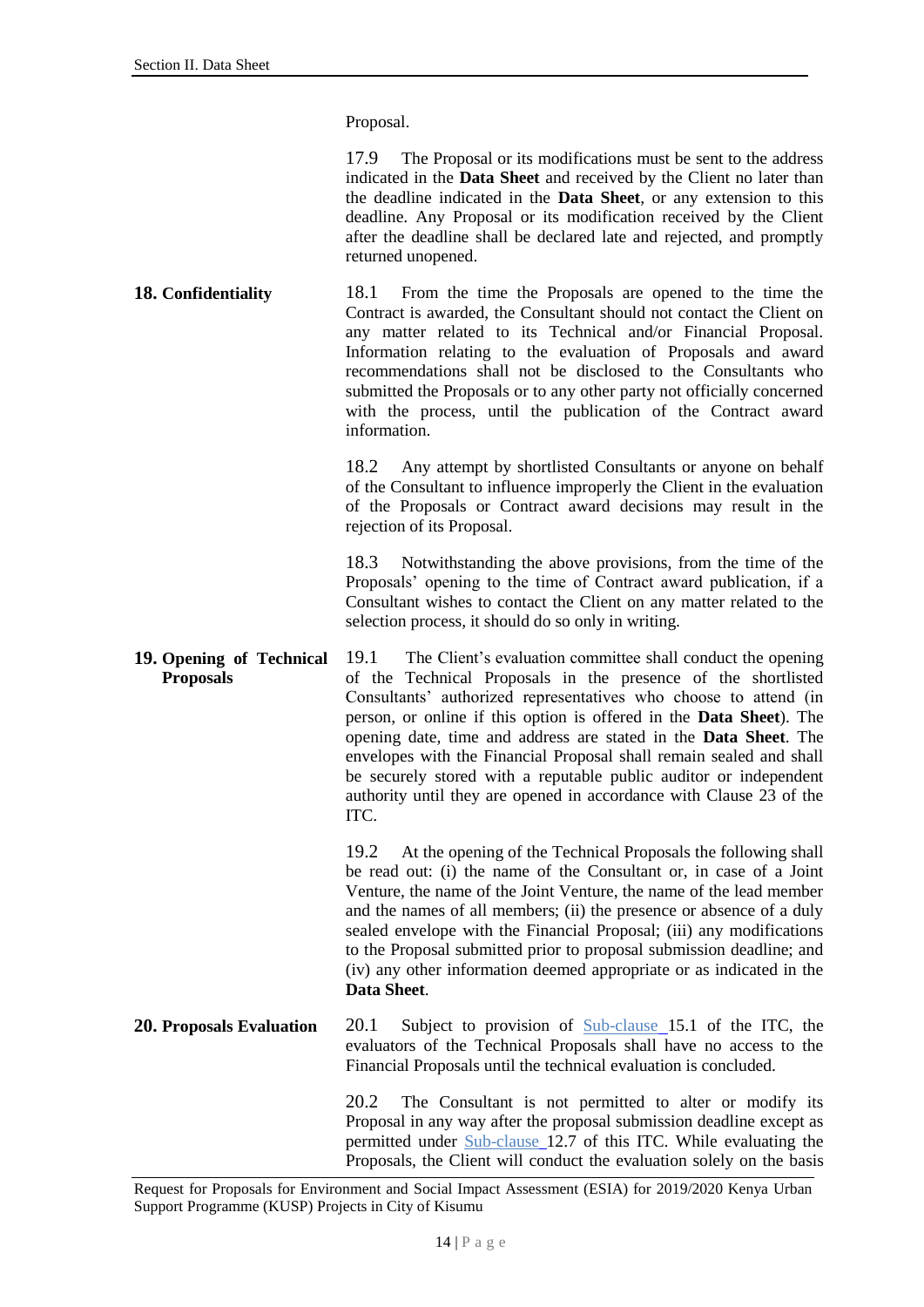of the submitted Technical and Financial Proposals.

- <span id="page-16-0"></span>**21. Evaluation of Technical Proposals** 21.1. The Client's evaluation committee shall evaluate the Technical Proposals on the basis of their responsiveness to the Terms of Reference and the RFP, applying the evaluation criteria, subcriteria, and point system specified in the **Data Sheet**. Each responsive Proposal will be given a technical score. A Proposal shall be rejected at this stage if it does not respond to important aspects of the RFP or if it fails to achieve the minimum technical score indicated in the **Data Sheet**.
- <span id="page-16-1"></span>**22. Financial Proposals for QBS** 22.1 Following the ranking of the Technical Proposals, when the selection is based on quality only (QBS), the top-ranked Consultant is invited to negotiate the Contract. Only the Financial Proposal of the technically top-ranked Consultant is opened by the Client's evaluation committee. All other Financial Proposals are returned unopened after the Contract negotiations are successfully concluded and the Contract is signed.
- <span id="page-16-2"></span>**23. Public Opening of Financial Proposals (for QCBS, FBS, and LCS methods)** 23.1 After the technical evaluation is completed, the Client shall notify those Consultants whose Proposals were considered nonresponsive to the RFP and TOR or did not meet the minimum qualifying technical score (and shall provide information relating to the Consultant's overall technical score) that their Financial Proposals will be returned unopened after completing the selection process and Contract signing. The Client shall simultaneously notify in writing those Consultants that have achieved the minimum overall technical score and inform them of the date, time and location for the opening of the Financial Proposals. The opening date should allow the Consultants sufficient time to make arrangements for attending the opening. The Consultant's attendance at the opening of the Financial Proposals (in person, or online if such option is indicated in the **Data Sheet**) is optional and is at the Consultant's choice.

23.2 The Financial Proposals shall be opened by the Client's evaluation committee in the presence of the representatives of those Consultants whose proposals have passed the minimum technical score. At the opening, the names of the Consultants, the overall technical scores, and the total prices shall be read aloud and recorded. Copies of the record shall be sent to all Consultants who submitted Proposals.

- <span id="page-16-3"></span>**24. Correction of Errors** 24.1 Activities and items described in the Technical Proposal but not priced in the Financial Proposal, shall be assumed to be included in the prices of other activities or items, and no corrections will be made to the Financial Proposal.
	- **a. Time-Based Contracts** 24.1.1 In the case of a Time-Based contract, the Client's evaluation committee will (a) correct any computational or arithmetical errors, and (b) adjust the prices if they fail to reflect all inputs included for the respective activities or items in the Technical Proposal. In case of discrepancy between (i) a partial amount (sub-total) and the total amount, or (ii) between the amount derived by multiplication of unit price with quantity and the total price, or (iii) between words and figures,

Request for Proposals for Environment and Social Impact Assessment (ESIA) for 2019/2020 Kenya Urban Support Programme (KUSP) Projects in City of Kisumu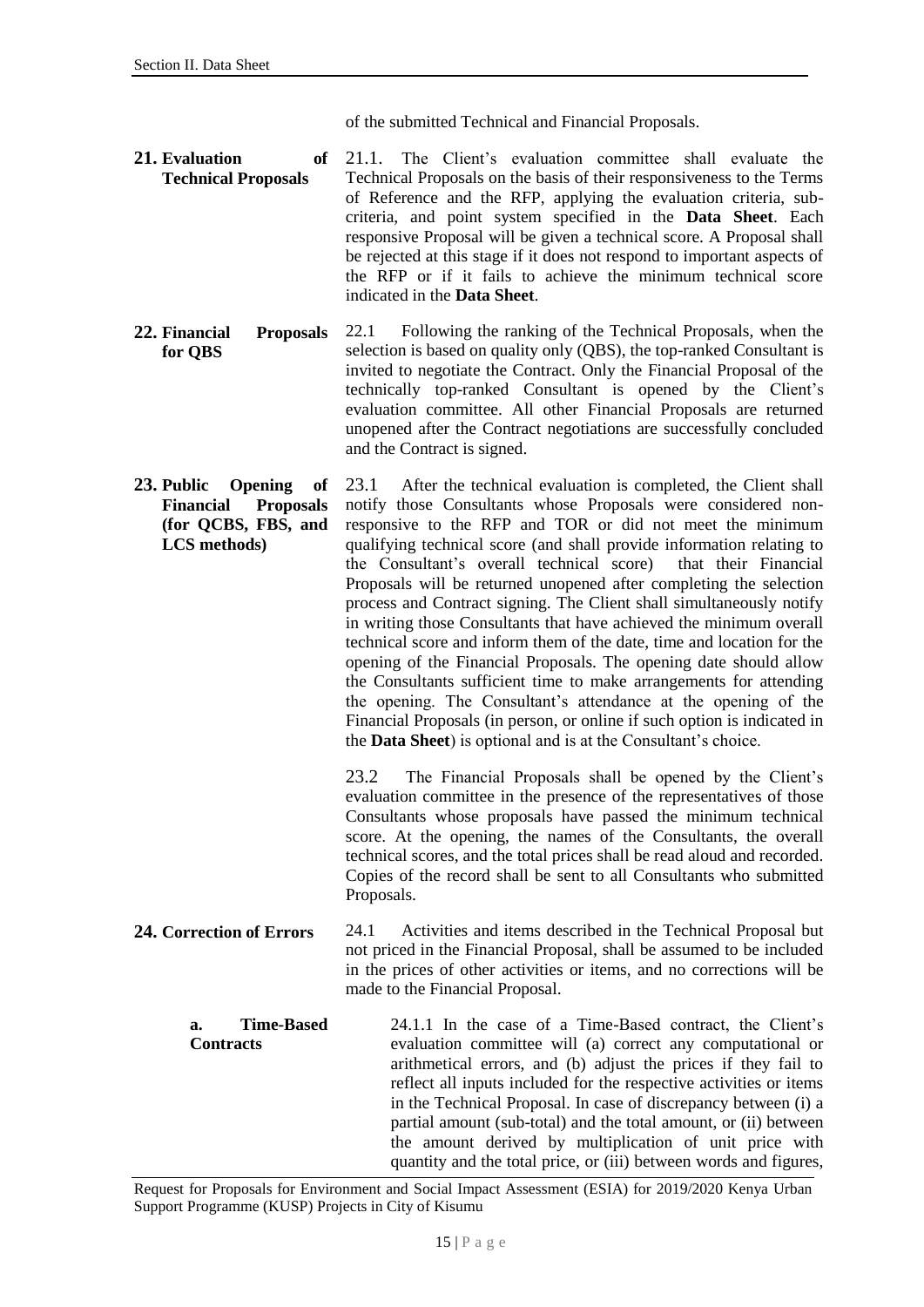the former will prevail. In case of discrepancy between the Technical and Financial Proposals in indicating quantities of input, the Technical Proposal prevails and the Client's evaluation committee shall correct the quantification indicated in the Financial Proposal so as to make it consistent with the one indicated in the Technical Proposal, apply the relevant unit price included in the Financial Proposal to the corrected quantity, and correct the total Proposal cost.

**b. Lump-Sum Contracts** 24.1.2 In the case of a Lump-Sum contract, the Consultant is deemed to have included all inputs that are necessary to perform the Services in the Financial Proposal, so neither arithmetical corrections nor price adjustments shall be made. The total price, net of taxes understood as per Clause ITC 25 below, specified in the Financial Proposal (Form FIN-1) shall be considered as the offered price.

> 24.2 If the Financial Proposal is significantly lower than the Client's estimate, the Client shall require the Consultants to produce detailed price analyses for any or all items of the Financial Proposal, to demonstrate the internal consistency of those prices with the methodology, resources and schedule proposed. Notwithstanding provisions of Sub-clause ITC 24.1 which shall not apply, if inconsistencies are evidenced, the Financial Proposal shall be declared non-compliant and rejected.

- <span id="page-17-0"></span>**25. Taxes** 25.1 The Client's evaluation of the Consultant's Financial Proposal shall include taxes and duties in the Client's country in accordance with the instructions in the **Data Sheet**.
- <span id="page-17-1"></span>**26. Conversion to Single Currency** 26.1 For the evaluation purposes, prices shall be converted to a single currency using the selling rates of exchange, source and date indicated in the **Data Sheet**.
- <span id="page-17-2"></span>**27. Combined Quality and Cost Evaluation**

**a. Quality- and Cost-Based Selection (QCBS)**

27.1. In the case of QCBS, the total score is calculated by weighting the technical and financial scores and adding them as per the formula and instructions in the **Data Sheet**. The Consultant achieving the highest combined technical and financial score will be invited for negotiations.

- **b. Fixed-Budget Selection (FBS)** 27.2. In the case of FBS, those Proposals that exceed the budget indicated in Sub-clause 14.1.4 of the **Data Sheet** shall be rejected. The Client will select the Consultant that submitted the highestranked Technical Proposal, and invite such Consultant to negotiate the Contract.
- **c. Least-Cost Selection** 27.3. In the case of Least-Cost Selection (LCS), the Client will select the Consultant with the lowest evaluated total price among those consultants that achieved the minimum technical score, and invite such Consultant to negotiate the Contract.

Request for Proposals for Environment and Social Impact Assessment (ESIA) for 2019/2020 Kenya Urban Support Programme (KUSP) Projects in City of Kisumu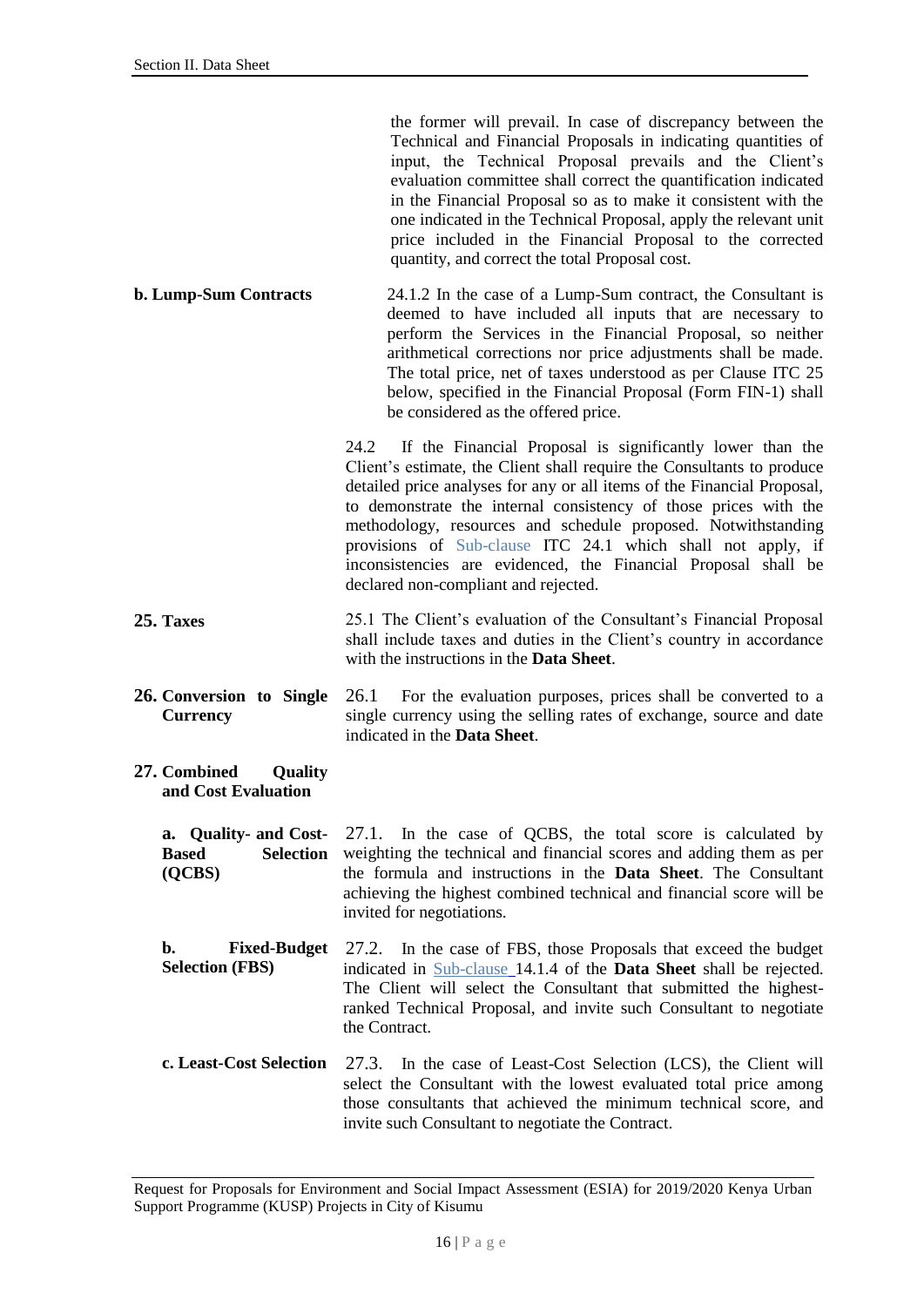#### <span id="page-18-0"></span>**D. NEGOTIATIONS AND AWARD**

<span id="page-18-1"></span>

| <b>28. Negotiations</b>                     | 28.1. The negotiations will be held at the date and address<br>indicated in the <b>Data Sheet</b> with the Consultant's representative(s)<br>who must have written power of attorney to negotiate and sign a<br>Contract on behalf of the Consultant.                                                                                                                                                                                                                                                                                                    |
|---------------------------------------------|----------------------------------------------------------------------------------------------------------------------------------------------------------------------------------------------------------------------------------------------------------------------------------------------------------------------------------------------------------------------------------------------------------------------------------------------------------------------------------------------------------------------------------------------------------|
|                                             | 28.2. The Client shall prepare minutes of negotiations that are<br>signed by the Client and the Consultant's authorized representative.                                                                                                                                                                                                                                                                                                                                                                                                                  |
| a. Availability of Key<br><b>Experts</b>    | 28.3.<br>The invited Consultant shall confirm the availability of all<br>Key Experts included in the Proposal as a pre-requisite to the<br>negotiations, or, if applicable, a replacement in accordance with<br>Clause 12 of the ITC. Failure to confirm the Key Experts' availability<br>may result in the rejection of the Consultant's Proposal and the Client<br>proceeding to negotiate the Contract with the next-ranked Consultant.                                                                                                               |
|                                             | 28.4. Notwithstanding the above, the substitution of Key Experts at<br>the negotiations may be considered if due solely to circumstances<br>outside the reasonable control of and not foreseeable by the<br>Consultant, including but not limited to death or medical incapacity.<br>In such case, the Consultant shall offer a substitute Key Expert within<br>the period of time specified in the letter of invitation to negotiate the<br>Contract, who shall have equivalent or better qualifications and<br>experience than the original candidate. |
| b.<br><b>Technical</b><br>negotiations      | 28.5. The negotiations include discussions about the Terms of<br>Reference (TORs), the proposed methodology, the Client's inputs,<br>the special conditions of the Contract, and finalizing the "Description<br>of Services" part of the Contract. These discussions shall not<br>substantially alter the original scope of services under the TORs or<br>the terms of the Contract and shall not modify the ranking of the<br>Proposals.                                                                                                                |
| <b>Financial</b><br>c.<br>negotiations      | The negotiations include the clarification of the Consultant's<br>28.6.<br>tax liability in the Client's country and how it should be reflected in<br>the Contract.                                                                                                                                                                                                                                                                                                                                                                                      |
|                                             | 28.7. If the selection method included cost as a factor in the<br>evaluation, the total price stated in the Financial Proposal for a<br>Lump-Sum contract shall not be negotiated.                                                                                                                                                                                                                                                                                                                                                                       |
|                                             | 28.8.<br>In the case of a Time-Based contract, unit rates negotiations<br>shall not take place, except when the offered Key Experts and Non-<br>Key Experts' remuneration rates are much higher than the typically<br>charged rates by consultants in similar contracts. In such case, the<br>Client may ask for clarifications and, if the fees are very high, ask to<br>change the rates.                                                                                                                                                              |
| 29. Conclusion<br>of<br><b>Negotiations</b> | The negotiations are concluded with a review of the finalized<br>29.1.<br>draft Contract, which then shall be initialed by the Client and the<br>Consultant's authorized representative.                                                                                                                                                                                                                                                                                                                                                                 |
|                                             | 29.2.<br>If the negotiations fail, the Client shall inform the Consultant                                                                                                                                                                                                                                                                                                                                                                                                                                                                                |

<span id="page-18-2"></span>Request for Proposals for Environment and Social Impact Assessment (ESIA) for 2019/2020 Kenya Urban Support Programme (KUSP) Projects in City of Kisumu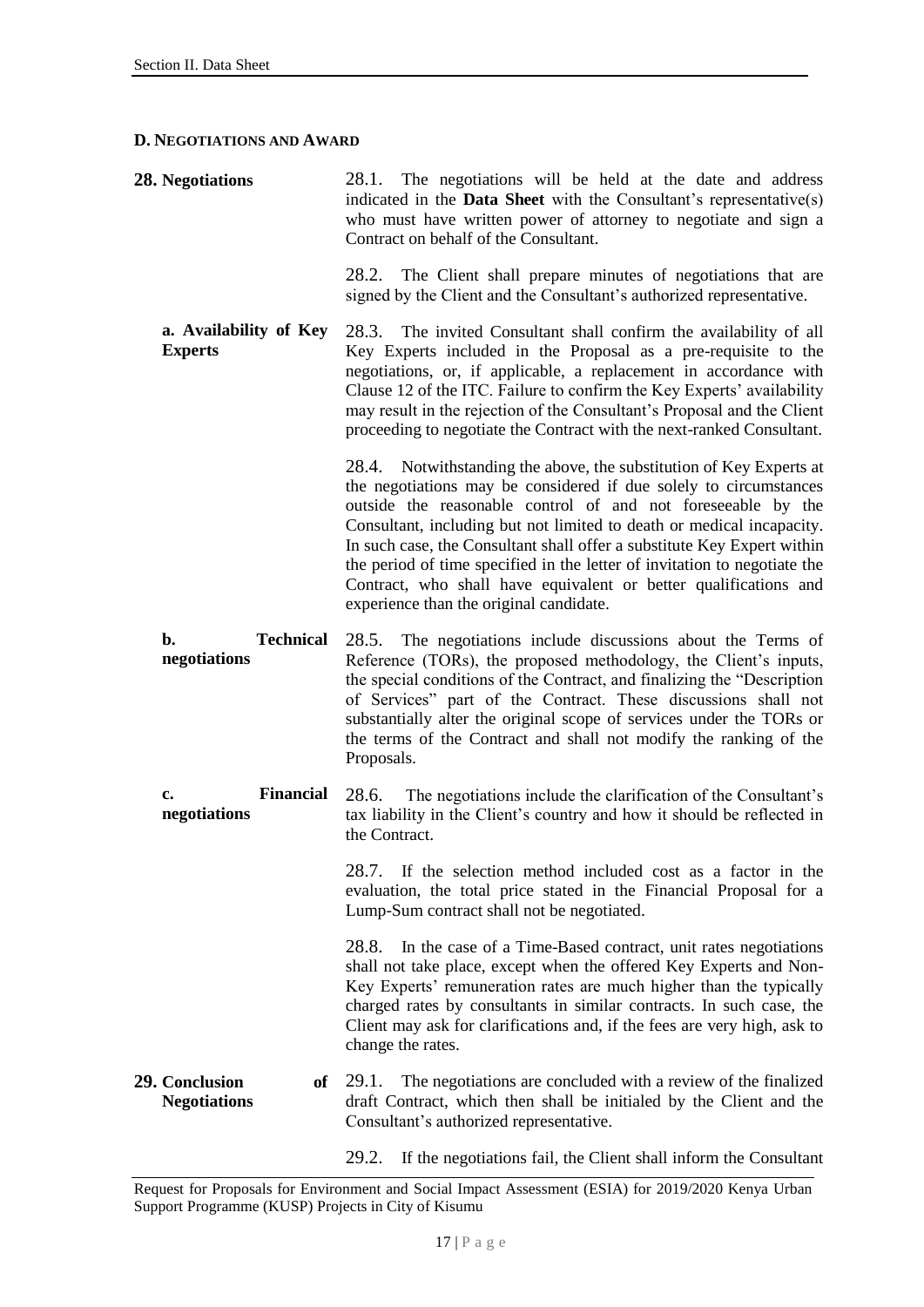in writing of all pending issues and disagreements and provide a final opportunity to the Consultant to respond. If disagreement persists, the Client shall terminate the negotiations informing the Consultant of the reasons for doing so. The Client will invite the next-ranked Consultant to negotiate a Contract. Once the Client commences negotiations with the next-ranked Consultant, the Client shall not reopen the earlier negotiations.

29.3. The Client reserves the right to annul the RFP process and reject all Proposals at any time prior to contract award, without thereby incurring any liability to Consultants.

#### <span id="page-19-1"></span><span id="page-19-0"></span>**30. Award of Contract** 30.1. After completing the negotiations the Client shall sign the Contract; if applicable, publish the award information; and promptly notify the other shortlisted Consultants.

30.2. The Consultant is expected to commence the Services on the date and at the location specified in the **Data Sheet**.

Request for Proposals for Environment and Social Impact Assessment (ESIA) for 2019/2020 Kenya Urban Support Programme (KUSP) Projects in City of Kisumu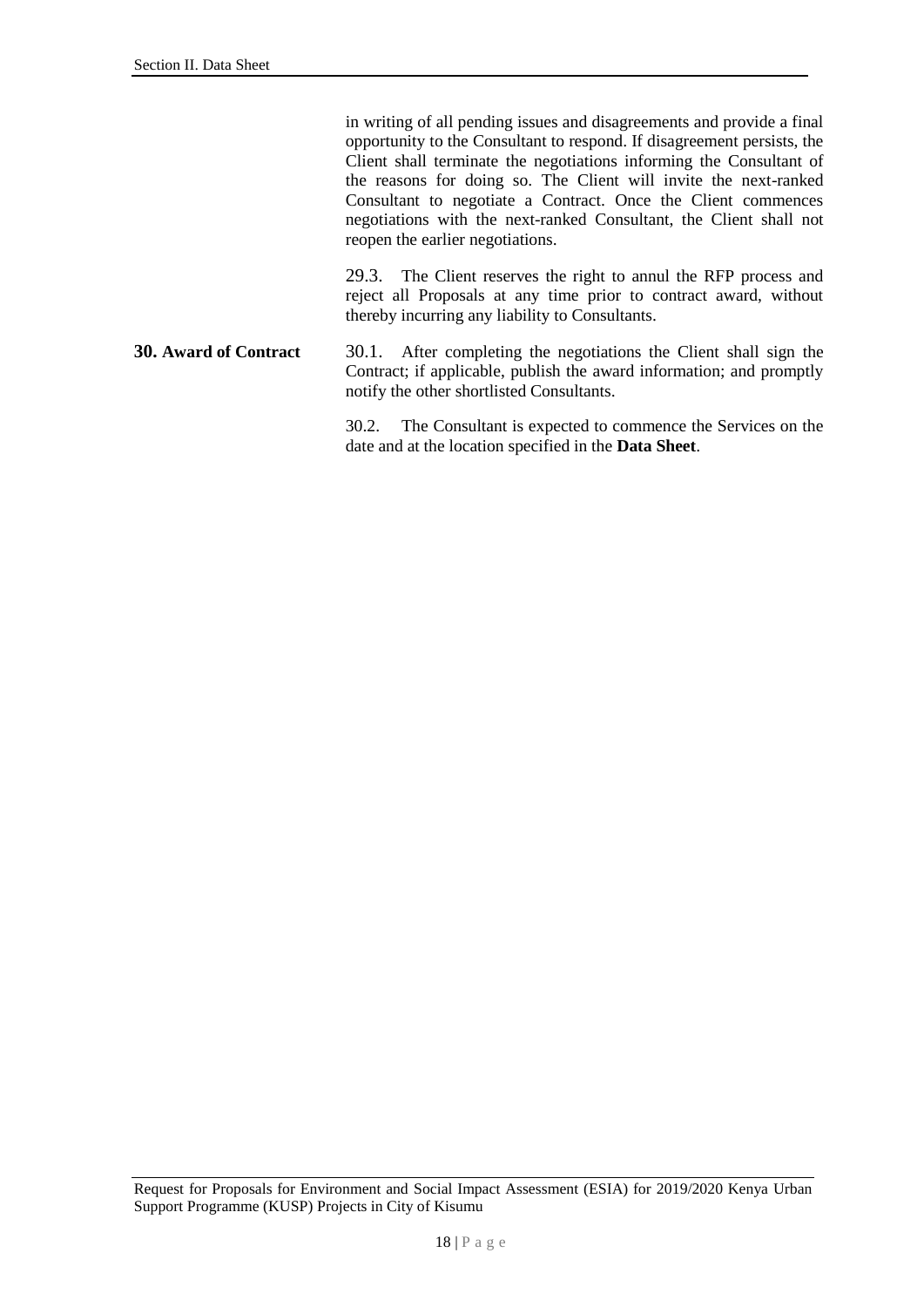# **Section II. Data Sheet**

| A. General                                                                         |                                                                                                                                                                                                                                                                                                                                                                                                                                                                                                                                                                                                                   |  |
|------------------------------------------------------------------------------------|-------------------------------------------------------------------------------------------------------------------------------------------------------------------------------------------------------------------------------------------------------------------------------------------------------------------------------------------------------------------------------------------------------------------------------------------------------------------------------------------------------------------------------------------------------------------------------------------------------------------|--|
| ITC1(b)                                                                            | <b>Applicable law:</b> Kenyan Law                                                                                                                                                                                                                                                                                                                                                                                                                                                                                                                                                                                 |  |
| <b>ITC 2.1</b>                                                                     | <b>Name of the Client:</b> City of Kisumu                                                                                                                                                                                                                                                                                                                                                                                                                                                                                                                                                                         |  |
|                                                                                    | <b>Method of selection: Restricted Tender, Quality and Cost Based Selection (QCBS)</b>                                                                                                                                                                                                                                                                                                                                                                                                                                                                                                                            |  |
|                                                                                    | Type of contract: Time Based Contract                                                                                                                                                                                                                                                                                                                                                                                                                                                                                                                                                                             |  |
| <b>ITC 2.2</b>                                                                     | <b>The name of the Services is:</b> Request for Proposals for Environmental and Social<br>Impact Assessment (ESIA) for 2019/2020 Kenya Urban Support Programme<br>(KUSP) Projects in City of Kisumu divided in the following lots:<br>1. Proposed Construction of Non - Motorized Transport phase 2,<br>2. Proposed Constructionn of Nyamasaria Satelite Buspark,<br>3. Proposed Improvement of Jommo Kenyatta Sportsground, Jamhuri Garden,<br>Botanical Garden, Market (Oile) Park, Streetscaping of urban roads,<br>4. Proposed Construction of Kaloleni Social Hall and Dunga Waterfront.                     |  |
| <b>ITC 2.4</b>                                                                     | The Client will provide the following inputs, project data, reports, etc. to<br>facilitate the preparation of the Proposals: As per Terms of Reference                                                                                                                                                                                                                                                                                                                                                                                                                                                            |  |
| <b>ITC</b><br>3.2.1<br><b>Conflict</b><br><b>Interest</b>                          | The following additional circumstances shall be considered as a conflict of interest:<br>of   Refer to Section I. Instruction to Consultants of this document.                                                                                                                                                                                                                                                                                                                                                                                                                                                    |  |
| <b>B. Preparation of Proposals</b>                                                 |                                                                                                                                                                                                                                                                                                                                                                                                                                                                                                                                                                                                                   |  |
| <b>ITC</b><br>9.1<br>Language                                                      | Proposals shall be submitted in English language.<br>All correspondence exchanges and documents shall be in English language.                                                                                                                                                                                                                                                                                                                                                                                                                                                                                     |  |
| <b>ITC</b><br><b>10.1</b><br><b>Documents</b><br><b>Comprising</b><br>the Proposal | The Proposal shall comprise the following:<br>1st Inner Envelope with the Technical Proposal:<br>(1) Technical Proposal Submission Form (TECH<br>(2) Power of Attorney to sign the Proposal<br>(3) Statement of Integrity (signed)<br>(4) Up-to-date Indemnity Cover<br>(5) Description of methodology, work plan and team composition (TECH-2,<br>TECH-3, TECH-4 and TECH-5 are provided as indicative format)<br><b>AND</b><br>$2nd$ Inner Envelope with the Financial Proposal:<br>(1) Financial Proposal Submission Form (FIN-1)<br>(2) Summary of Costs (FIN-2)<br>(3) Breakdown of Prices (FIN-3 and FIN-4) |  |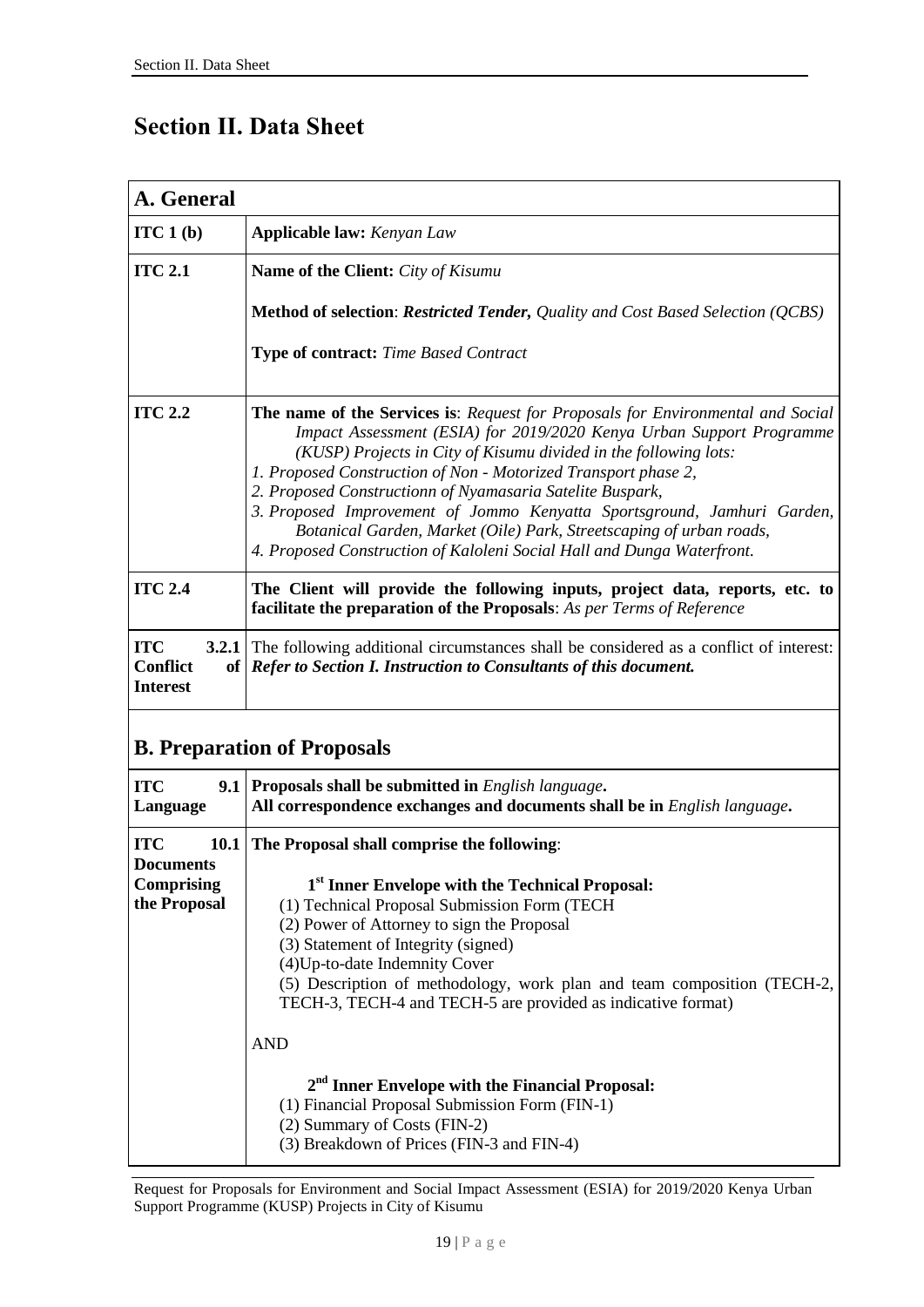| <b>ITC 11.1</b>                                                                                     | Participation of Sub-consultants, and Non-Key Experts in more than one<br>Proposal is permissible.                                                                    |  |
|-----------------------------------------------------------------------------------------------------|-----------------------------------------------------------------------------------------------------------------------------------------------------------------------|--|
| <b>ITC</b><br>12.1<br><b>Proposal</b><br><b>Validity</b>                                            | Proposals must remain valid for 120 days.                                                                                                                             |  |
| <b>ITC</b><br><b>13.1</b><br><b>Clarification</b>                                                   | Clarifications may be requested no later than 14 days prior to the submission<br>deadline.                                                                            |  |
|                                                                                                     | The contact information for requesting clarifications is:<br>The City Manager,<br>City of Kisumu,<br>P. O. Box 105-40100 Kisumu,<br>Email: townclerk_kisumu@yahoo.com |  |
| <b>ITC 14.1.1</b>                                                                                   | Consultants may associate in form of a Consortium as long as they don't<br>appear in more than one consortium.                                                        |  |
| <b>ITC 14.1.3</b><br><i><u><b>for</b></u></i><br>time-<br><b>based</b><br>contracts<br><i>only]</i> | The project implementation period shall be a maximum of 3 Months. The<br>Consultant shall prepare the Key-Expert man-months to fit within the period.                 |  |
| <b>ITC</b><br>16.1<br><b>Other</b><br>expenses                                                      | The Consultant shall detail ALL Expenses of his Proposal in compliance with<br>items listed in Form FIN-4                                                             |  |
| 16.3<br><b>ITC</b>                                                                                  | The Consultant quote should include all Local taxes.                                                                                                                  |  |
| <b>Taxes</b>                                                                                        | Information on the Consultant's tax obligations in the Client's country can be<br>found at Kenya Revenue Authority.                                                   |  |
| 16.4<br><b>ITC</b>                                                                                  | The Financial Proposal shall be stated in the following currencies:                                                                                                   |  |
| <b>of</b><br><b>Currency</b><br><b>Proposal</b>                                                     | Kenya Shillings (KES)                                                                                                                                                 |  |
|                                                                                                     | The Financial Proposal should state local costs in the Client's country<br>currency (local currency): Yes                                                             |  |
| C. Submission, Opening and Evaluation                                                               |                                                                                                                                                                       |  |
| <b>ITC 17.1</b>                                                                                     | The consultants shall not have the option of submitting their proposals<br>electronically                                                                             |  |
| <b>ITC 17.4</b>                                                                                     | The Consultant must submit:                                                                                                                                           |  |
|                                                                                                     | (a) <b>Technical Proposal:</b> one (1) original and four (4) paper copies $+$ one (1) digital<br>copy (CD or flash disk);                                             |  |

Request for Proposals for Environment and Social Impact Assessment (ESIA) for 2019/2020 Kenya Urban Support Programme (KUSP) Projects in City of Kisumu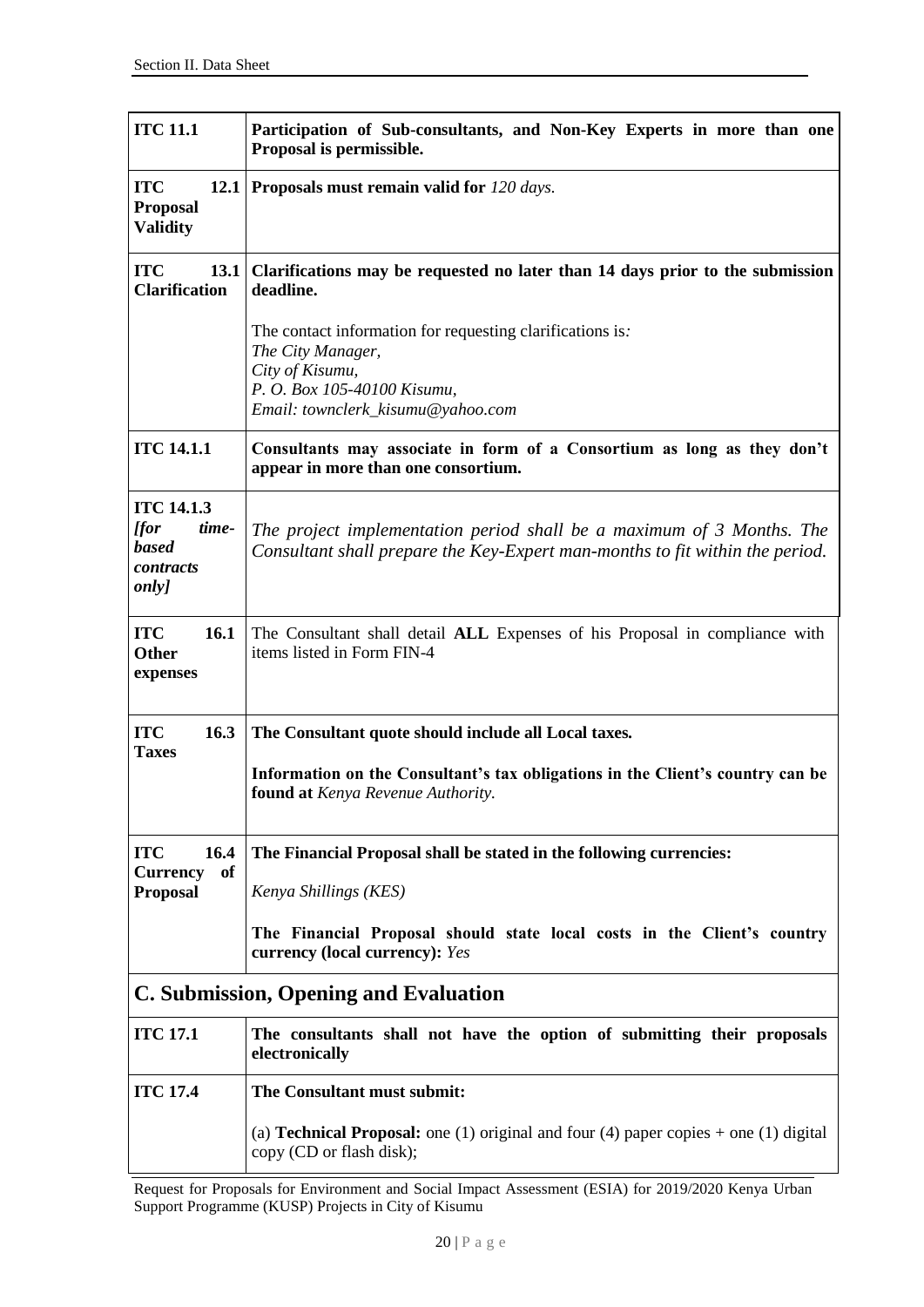|                                                              | (b) <b>Financial Proposal:</b> one (1) original and four (4) paper copies $+$ one (1) digital<br>copy (CD or flash disk).                                                                                                                                                              |
|--------------------------------------------------------------|----------------------------------------------------------------------------------------------------------------------------------------------------------------------------------------------------------------------------------------------------------------------------------------|
| <b>ITC 17.9</b>                                              | The Proposals must be submitted no later than:                                                                                                                                                                                                                                         |
|                                                              | Date: 29 <sup>th</sup> MAY, 2020                                                                                                                                                                                                                                                       |
|                                                              | Time: 12.00 Noon local time                                                                                                                                                                                                                                                            |
|                                                              | The Proposal submission address is:<br>City Manager,                                                                                                                                                                                                                                   |
|                                                              | City of Kisumu,<br>P. O. Box 105, 40100 Kisumu, Kenya<br>Email:townclerk_kisumu@yahoo.com                                                                                                                                                                                              |
| <b>ITC</b><br>19.1                                           | An online option of the opening of the Technical Proposals is not offered.                                                                                                                                                                                                             |
| Opening<br><b>of</b><br><b>Technical</b><br><b>Proposals</b> | The opening shall take place at:                                                                                                                                                                                                                                                       |
|                                                              | <b>Street Address: Court Road</b>                                                                                                                                                                                                                                                      |
|                                                              | Floor, room number: First Floor, City Hall Chambers<br>City: Kisumu                                                                                                                                                                                                                    |
|                                                              | Country: Kenya                                                                                                                                                                                                                                                                         |
|                                                              | <b>Date:</b> $29^{th}$ May, 2020                                                                                                                                                                                                                                                       |
|                                                              | Time:12.00 Noon Local Time                                                                                                                                                                                                                                                             |
| <b>ITC</b><br>21.1<br><b>Evaluation of</b>                   | Criteria, sub-criteria, and point system for the evaluation of the Technical<br>Proposals:                                                                                                                                                                                             |
| <b>Technical</b><br><b>Proposals</b>                         | <b>Points</b>                                                                                                                                                                                                                                                                          |
|                                                              | (i) Financial Situation:<br>20 points                                                                                                                                                                                                                                                  |
|                                                              | (ii) Firm experience:<br>20 points<br>(iii) Adequacy and quality of the proposed methodology, and work plan in<br>responding to the Terms of Reference (TORs):20 points                                                                                                                |
|                                                              | [Notes to Consultant: the Client will assess whether the proposed<br>methodology is clear, responds to the TORs, work plan is realistic and<br>implementable; overall team composition is balanced and has an appropriate<br>skills mix; and the work plan has right input of Experts] |
|                                                              | (iv) Key Experts' qualifications and competence for the Services:<br>[Notes to Consultant: each position number corresponds to the same for the Key<br>Experts in Form TECH-4 to be prepared by the Consultant]                                                                        |
|                                                              | a) Position K-1: [Team Leader/Environmentalist]<br>b) Position K-2: [Sociologist]<br>c) Position $K-3$ : [Civil Engineer]<br>d) Position K-4: [Health and Safety]<br>e) Position K-5: [Valuer/Physical Planner]                                                                        |

Request for Proposals for Environment and Social Impact Assessment (ESIA) for 2019/2020 Kenya Urban Support Programme (KUSP) Projects in City of Kisumu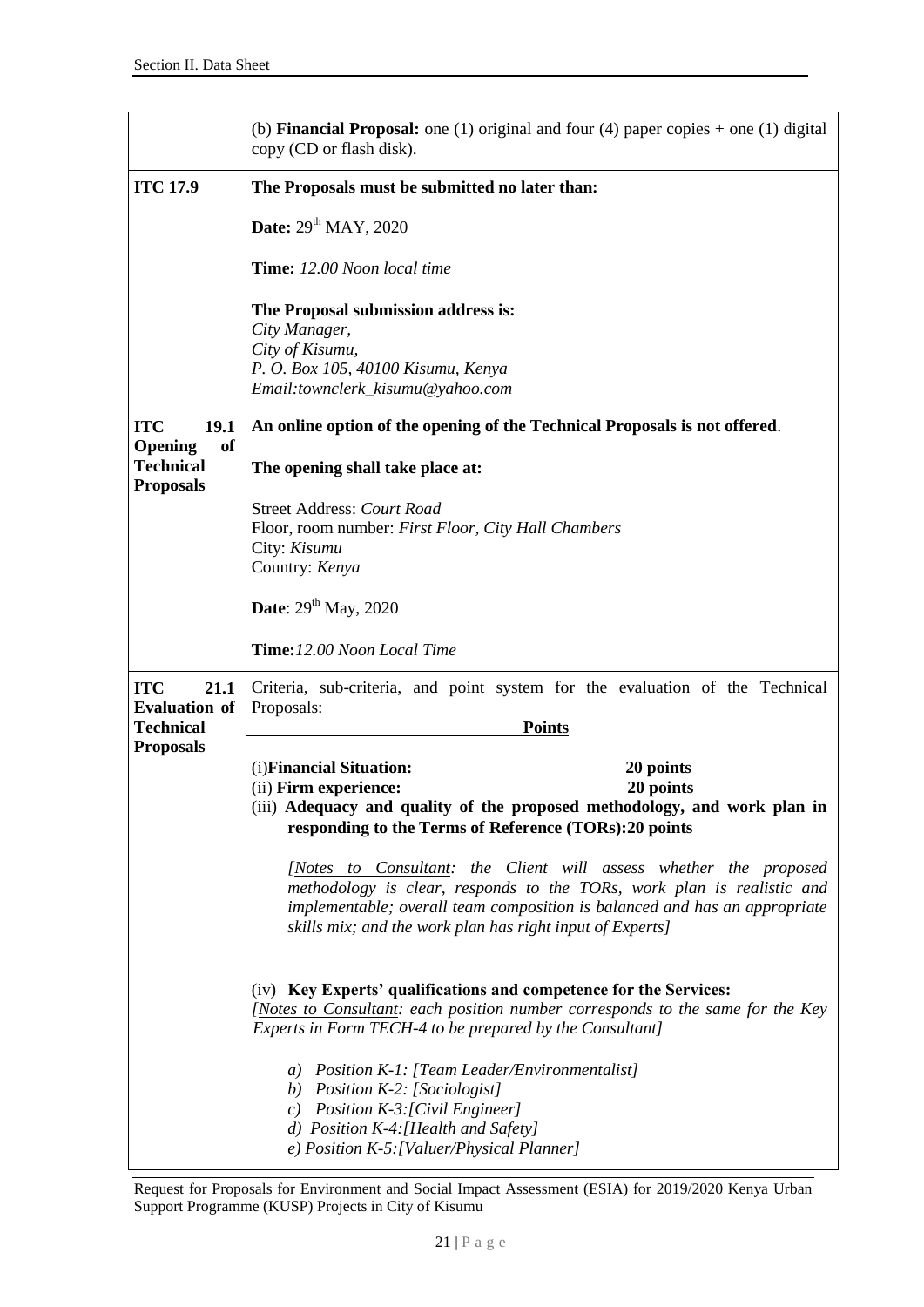|                                                            | $f$ ) Position K-6 [Socio Economist]                                                                                                                                                                                                                                          |
|------------------------------------------------------------|-------------------------------------------------------------------------------------------------------------------------------------------------------------------------------------------------------------------------------------------------------------------------------|
|                                                            | Total points for criterion (iv):<br>$[40]$                                                                                                                                                                                                                                    |
|                                                            | Total points for criterion (i-iv): 100                                                                                                                                                                                                                                        |
|                                                            | The minimum technical score (St) required to pass is: [80]                                                                                                                                                                                                                    |
| <b>ITC 23.1</b>                                            | An online option of the opening of the Financial Proposals is not offered                                                                                                                                                                                                     |
| <b>ITC 26.1</b>                                            | The single currency for the conversion of all prices expressed in various<br>currencies into a single one is: KES                                                                                                                                                             |
|                                                            | The official source of the selling (exchange) rate is: Central Bank of Kenya<br>The date of the exchange rate is the date of the deadline for submission.                                                                                                                     |
| <b>ITC</b><br>27.1<br><b>Combined</b>                      | The lowest evaluated Financial Proposal (Fm) is given the maximum financial<br>score $(Sf)$ of 100.                                                                                                                                                                           |
| Quality<br>and<br>Cost<br><b>Evaluation</b><br>(QCBS only) | The formula for determining the financial scores (Sf) of all other Proposals is<br>calculated as following:                                                                                                                                                                   |
|                                                            | $Sf = 100$ x Fm/F, in which "Sf" is the financial score, "Fm" is the lowest price, and<br>"F" the price of the proposal under consideration.                                                                                                                                  |
|                                                            | The weights given to the Technical (T) and Financial (P) Proposals are:<br>$T = [80]$ , and<br>$P = [20]$                                                                                                                                                                     |
|                                                            | Proposals are ranked according to their combined technical (St) and financial (Sf)<br>scores using the weights (T = the weight given to the Technical Proposal; $P =$ the<br>weight given to the Financial Proposal; $T + P = 1$ ) as following: $S = St x T\% + Sf x$<br>P%. |
|                                                            | <b>D. Negotiations and Award</b>                                                                                                                                                                                                                                              |
| <b>ITC 28.1</b>                                            | Expected date and address for contract negotiations:                                                                                                                                                                                                                          |
|                                                            | To be communicated after notification of Intention to award                                                                                                                                                                                                                   |
| <b>ITC 30.1</b>                                            | Date of Contract Signing: To be communicated after award                                                                                                                                                                                                                      |
| <b>ITC 30.2</b>                                            | Expected date for the commencement of the Services:                                                                                                                                                                                                                           |
|                                                            | <b>Date:</b> 14 days after signing the contract                                                                                                                                                                                                                               |

Request for Proposals for Environment and Social Impact Assessment (ESIA) for 2019/2020 Kenya Urban Support Programme (KUSP) Projects in City of Kisumu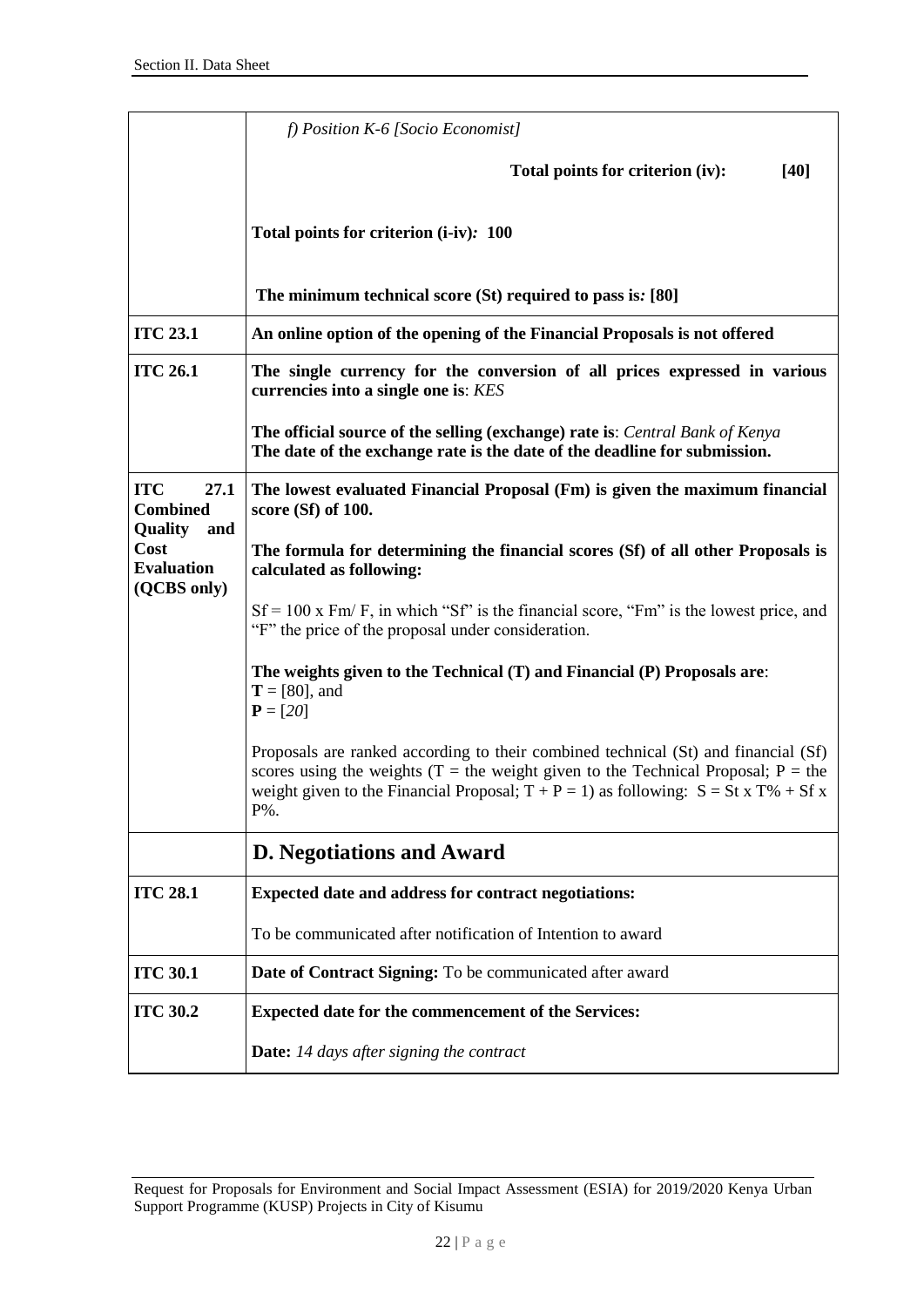# <span id="page-24-0"></span>**Section III. Technical Proposal – Standard Forms**

## **Form TECH-1 (format not be altered)**

### **TECHNICAL PROPOSAL SUBMISSION FORM**

#### *[Location, Date]*

To: *[Name and address of Client]*

#### Dear Sirs:

We, the undersigned, offer to provide the Services for *[Insert title of Services]* in accordance with your Request for Proposals dated *[Insert Date]* and our Proposal. We are hereby submitting our Proposal, which includes this Technical Proposal and a Financial Proposal sealed in a separate envelope*.*

*[If the Consultant is a Joint Venture, insert the following:* We are submitting our Proposal as a Joint Venture with: *[Insert a list with the full name and the legal address of each member, and indicate the lead member]*.We have attached a copy *[insert:* "of our letter of intent to form a Joint Venture" *or, if a JV is already formed,* "of the JV agreement"*]* signed by every participating member, which details the likely legal structure of and the confirmation of joint and severable liability of the members of the said Joint Venture.

#### [OR

If the Consultant's Proposal includes Sub-consultants, insert the following: We are submitting our Proposal with the following firms as Sub-consultants: [Insert a list with full name and address of each Sub-consultant.]

We hereby declare that:

- (a) All the information and statements made in this Proposal are true and we accept that any misrepresentation contained in this Proposal may lead to the rejection of our Proposal by the Client;
- (b) Our Proposal shall be valid and remain binding upon us for the period of time specified in the Data Sheet, Sub-clause 12.1;
- (c) We have no conflict of interest in accordance with ITC 3;
- (d) Except as stated in the Data Sheet, Sub-clause 12.1, we undertake to negotiate a Contract on the basis of the proposed  $\overline{\text{Key Events}}$ . We accept that the substitution of Key Experts for reasons other than those stated in ITC Clauses 12.7 and 28.4 shall end Contract negotiations;

Request for Proposals for Environment and Social Impact Assessment (ESIA) for 2019/2020 Kenya Urban Support Programme (KUSP) Projects in City of Kisumu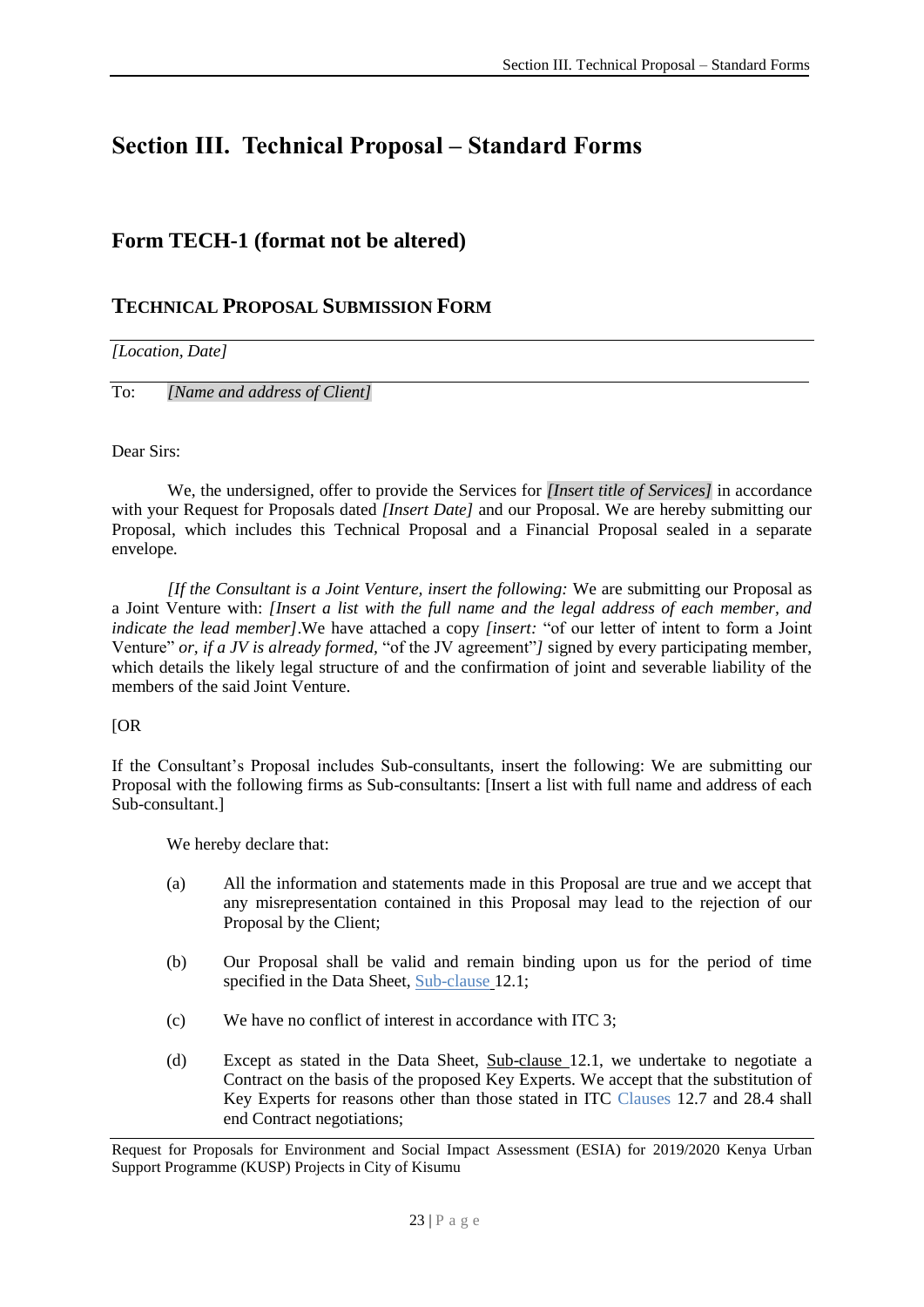(e) Our Proposal is binding upon us and subject to any modifications resulting from the Contract negotiations.

We undertake, if our Proposal is accepted and the Contract is signed, to initiate the Services related to the assignment no later than the date indicated in Sub-clause 30.2 of the Data Sheet.

We acknowledge and agree that the Client reserves the right to annul the selection process and reject all Proposals at any time prior to Contract award, without thereby incurring any liability to us.

We remain,

Yours sincerely,

| Authorized Signature [In full and initials]:      |  |  |
|---------------------------------------------------|--|--|
|                                                   |  |  |
| Name of Consultant (company's name or JV's name): |  |  |
|                                                   |  |  |
| Address:                                          |  |  |
| Contact information (phone and e-mail): _         |  |  |

*[For a Joint Venture, either all members shall sign or only the lead member, in which case the power of attorney to sign on behalf of all members shall be attached]*

Request for Proposals for Environment and Social Impact Assessment (ESIA) for 2019/2020 Kenya Urban Support Programme (KUSP) Projects in City of Kisumu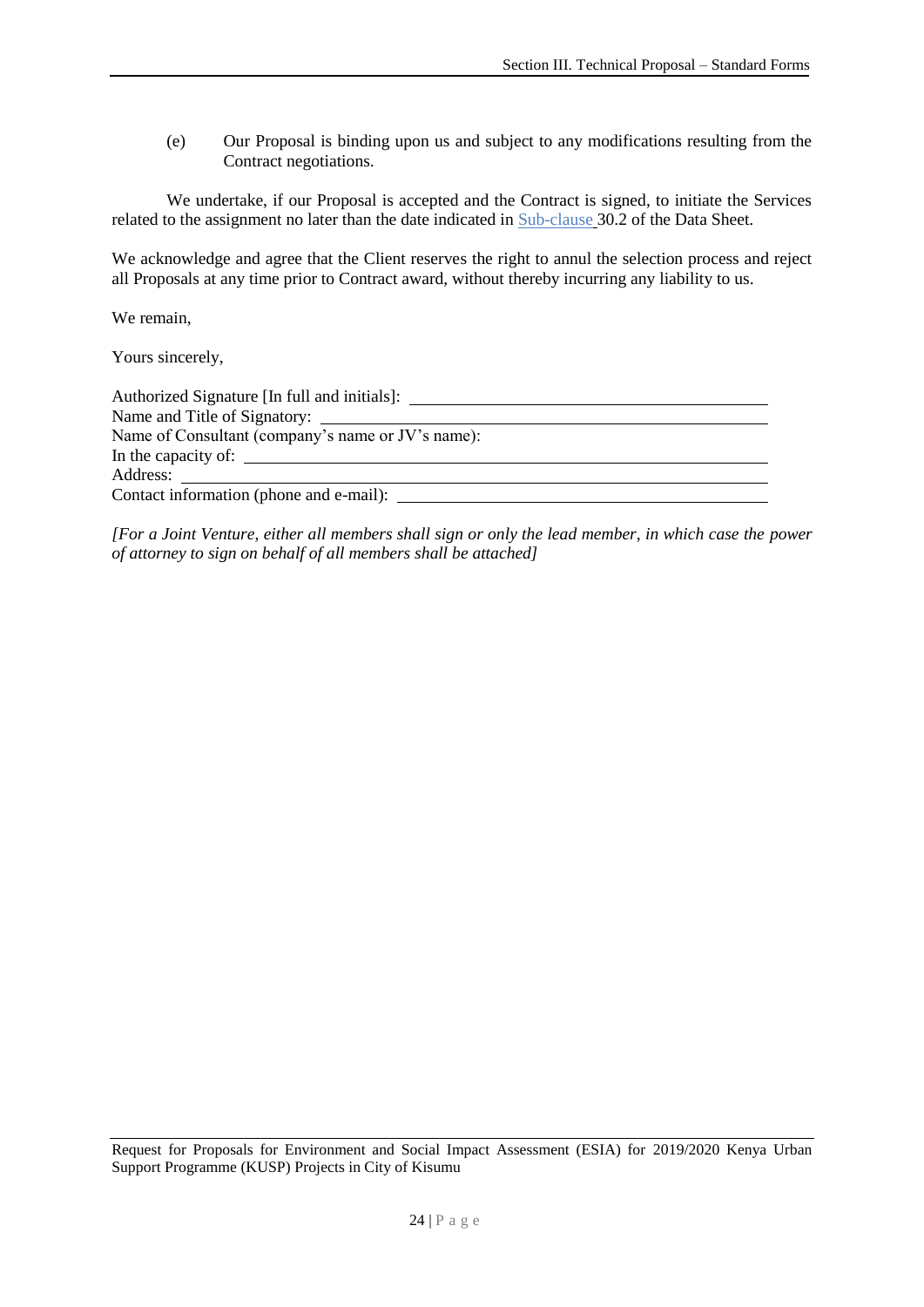*Technical Proposal (Form TECH-2)*

*[Below is a suggested structure of the Technical Proposal]*

#### **A - Consultant's Structure and Experience**

*[Provide here a brief description of the background and organization of your company, and in case of a joint venture - of each member that will be participating in the Services, including an organizational chart, a list of board of directors, and beneficial ownership.]*

#### **B - Description of Approach, Methodology, and Work Plan in accordance with the Terms of Reference**

- a) *Technical Approach and Methodology. [Please explain your understanding of the objectives of the Services as outlined in the Terms of Reference (TORs), the technical approach, and the methodology you would adopt for implementing the tasks to deliver the expected output(s), and the degree of detail of such output. Include here your comments and suggestions on the TORs and comments on counterpart staff and facilities provided by the Client if any. Please do not repeat/copy the TORs in here.]*
- b) *Work Plan. [Please outline the plan for the implementation of the main activities/tasks of the Services, their content and duration, phasing and interrelations, milestones (including interim approvals by the Client), and tentative delivery dates of the reports. The proposed work plan should be consistent with the technical approach and methodology, showing your understanding of the TORs and ability to translate them into a feasible working plan. A list of the final documents (including reports) to be delivered as final output(s) should be included here. The Work Schedule Form (Form TECH-3) may be used for that purpose.]*

#### **C - Consultant's Organization and Staffing**

*[Please describe the structure and composition of your team, including a list of the Key Experts, Non-Key Experts and relevant technical and administrative support staff, and staffing for training, if the Terms of Reference specify training as a specific component of the Services. Experts' inputs should be specified and should be consistent with the proposed methodology and the TORs requirements. Form TECH-4 may be used for that purpose. CVs of all experts shall be provided (Form TECH-5 may be used for that purpose).]*

Request for Proposals for Environment and Social Impact Assessment (ESIA) for 2019/2020 Kenya Urban Support Programme (KUSP) Projects in City of Kisumu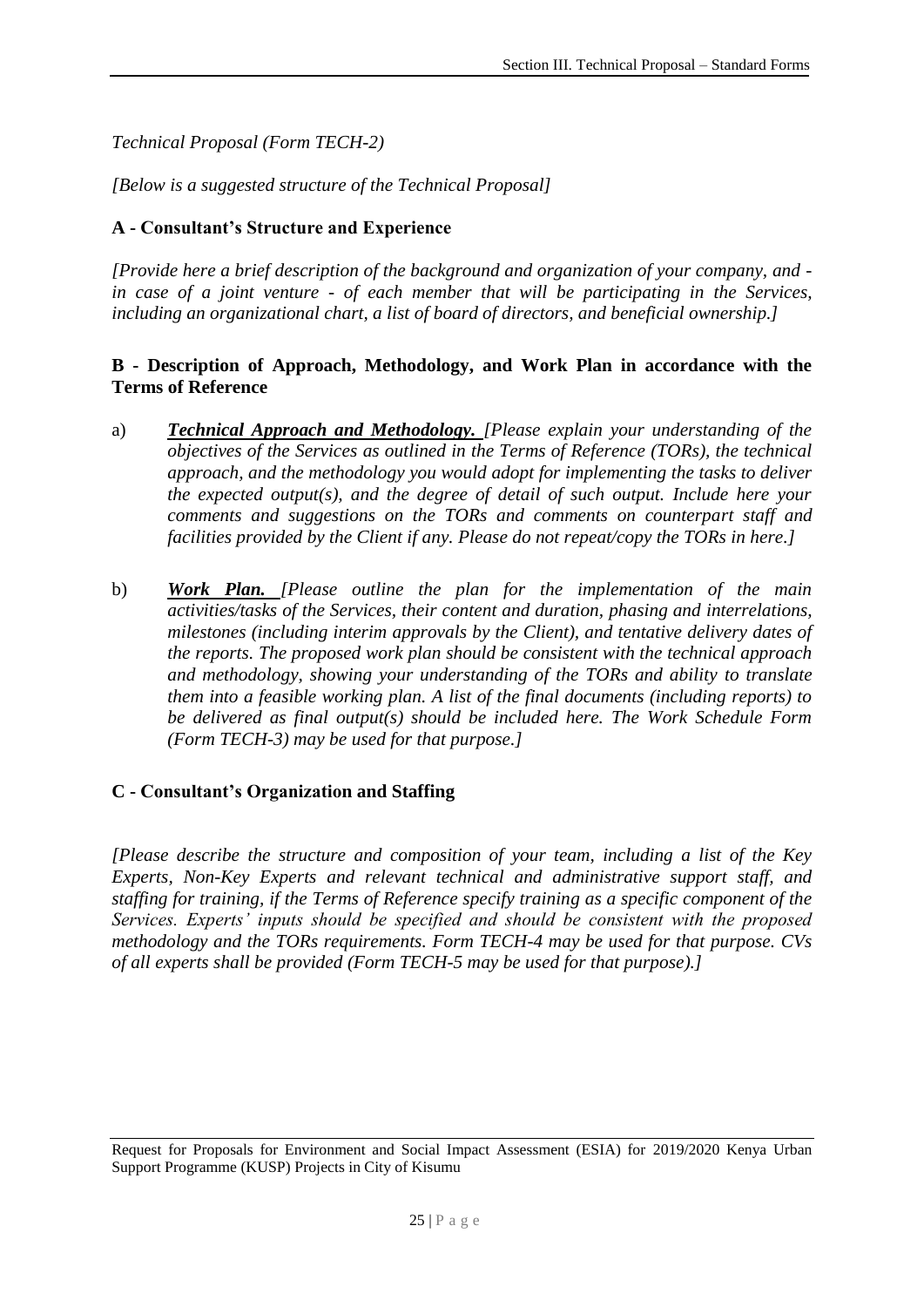## *Form TECH-3* **(INDICATIVE FORMAT)**

### **WORK SCHEDULE AND PLANNING FOR DELIVERABLES**

| $\mathbf{N}^\circ$ | Deliverables (D-)                       | <b>Months</b>    |   |   |   |   |   |   |   |  |   |              |  |
|--------------------|-----------------------------------------|------------------|---|---|---|---|---|---|---|--|---|--------------|--|
|                    |                                         | $\boldsymbol{2}$ | 3 | 4 | 5 | 6 | 7 | 8 | 9 |  | n | <b>TOTAL</b> |  |
| $D-1$              | [e.g., Deliverable #1: Report A         |                  |   |   |   |   |   |   |   |  |   |              |  |
|                    | 1) Data collection                      |                  |   |   |   |   |   |   |   |  |   |              |  |
|                    | 2) Drafting                             |                  |   |   |   |   |   |   |   |  |   |              |  |
|                    | 3) Inception report                     |                  |   |   |   |   |   |   |   |  |   |              |  |
|                    | $\overline{4}$ ) Incorporating comments |                  |   |   |   |   |   |   |   |  |   |              |  |
|                    |                                         |                  |   |   |   |   |   |   |   |  |   |              |  |
|                    | 6) Delivery of final report to Client]  |                  |   |   |   |   |   |   |   |  |   |              |  |
|                    |                                         |                  |   |   |   |   |   |   |   |  |   |              |  |
|                    |                                         |                  |   |   |   |   |   |   |   |  |   |              |  |
| $D-2$              | [e.g., Deliverable #2:]                 |                  |   |   |   |   |   |   |   |  |   |              |  |
|                    |                                         |                  |   |   |   |   |   |   |   |  |   |              |  |
|                    |                                         |                  |   |   |   |   |   |   |   |  |   |              |  |
| $\mathbf n$        |                                         |                  |   |   |   |   |   |   |   |  |   |              |  |
|                    |                                         |                  |   |   |   |   |   |   |   |  |   |              |  |

Request for Proposals for Environment and Social Impact Assessment (ESIA) for 2019/2020 Kenya Urban Support Programme (KUSP) Projects in City of Kisumu  $26$  | P a g e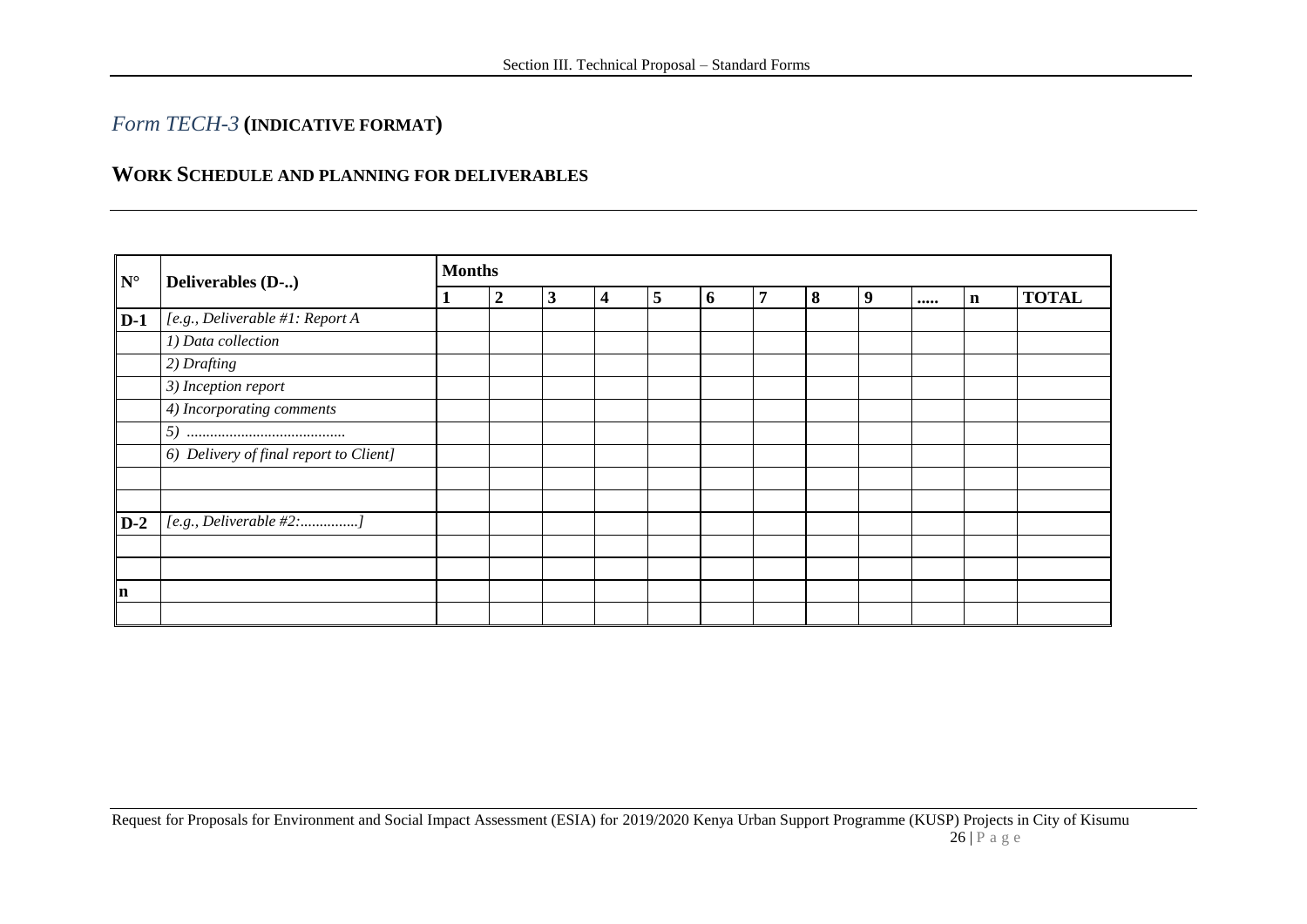## *Form TECH-4* **(INDICATIVE FORMAT) TEAM COMPOSITION, ASSIGNMENT, AND KEY EXPERTS' INPUTS**

| $\mathbf{N}^{\circ}$ | <b>Name</b>                      |                               | Expert's input (in person/month) per each Deliverable (listed in TECH-3) |                           |  |                |  |              |  |  |                 |  |  | (in Months) | <b>Total time-input</b> |              |
|----------------------|----------------------------------|-------------------------------|--------------------------------------------------------------------------|---------------------------|--|----------------|--|--------------|--|--|-----------------|--|--|-------------|-------------------------|--------------|
|                      |                                  | <b>Positio</b><br>$\mathbf n$ |                                                                          | $D-1$                     |  | $D-2$          |  | $D-3$        |  |  | D-              |  |  | Home        | Field                   | <b>Total</b> |
|                      | <b>KEY EXPERTS</b>               |                               |                                                                          |                           |  |                |  |              |  |  |                 |  |  |             |                         |              |
| $K-1$                | $[$ e.g., Mr. $\overline{Abbbb}$ | Team<br>Leader]               | [Home]<br>[Field]                                                        | $[2 \; month]$<br>[0.5 m] |  | [1.0]<br>[2.5] |  | [1.0]<br>[0] |  |  |                 |  |  |             |                         |              |
| $K-2$                |                                  |                               |                                                                          |                           |  |                |  |              |  |  |                 |  |  |             |                         |              |
| $K-3$                |                                  |                               |                                                                          |                           |  |                |  |              |  |  |                 |  |  |             |                         |              |
| $ \cdots $           |                                  |                               |                                                                          |                           |  |                |  |              |  |  |                 |  |  |             |                         |              |
|                      |                                  |                               |                                                                          |                           |  |                |  |              |  |  | <b>Subtotal</b> |  |  |             |                         |              |
|                      | <b>NON-KEY EXPERTS</b>           |                               |                                                                          |                           |  |                |  |              |  |  |                 |  |  |             |                         |              |
| $N-1$                |                                  |                               | [Home]<br>[Field]                                                        |                           |  |                |  |              |  |  |                 |  |  |             |                         |              |
| $N-2$                |                                  |                               |                                                                          |                           |  |                |  |              |  |  |                 |  |  | m.          | ▥                       |              |
|                      |                                  |                               |                                                                          |                           |  |                |  |              |  |  |                 |  |  |             |                         |              |
|                      | Subtotal                         |                               |                                                                          |                           |  |                |  |              |  |  |                 |  |  |             |                         |              |
|                      |                                  |                               |                                                                          |                           |  |                |  |              |  |  | <b>Total</b>    |  |  |             | ▓▓▓▓▓▓▓                 |              |



Request for Proposals for Environment and Social Impact Assessment (ESIA) for 2019/2020 Kenya Urban Support Programme (KUSP) Projects in City of Kisumu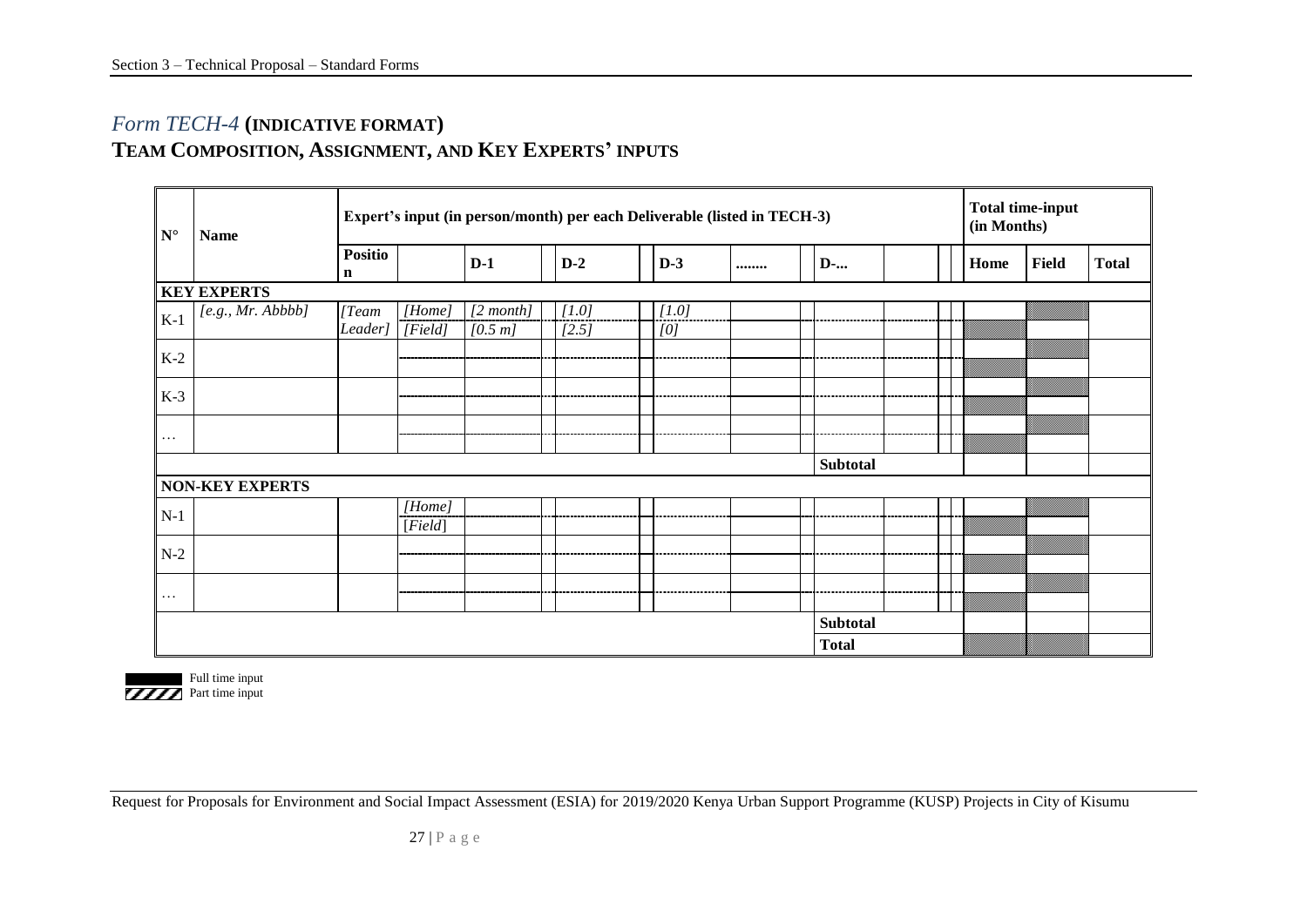## **FORM TECH-5 (INDICATIVE FORMAT)**

## **CURRICULUM VITAE (CV)**

| <b>Position Title and No.</b> | $[e.g., K-1, TEAM LEADER]$       |
|-------------------------------|----------------------------------|
| <b>Name of Expert:</b>        | [Insert full name]               |
| Date of Birth:                | $\lceil$ day/month/year $\rceil$ |
| <b>of</b><br>Country          |                                  |
| <b>Citizenship/Residence</b>  |                                  |

**Education:** *[List college/university or other specialized education, giving names of educational institutions, dates attended, degree(s)/diploma(s) obtained]*

**\_\_\_\_\_\_\_\_\_\_\_\_\_\_\_\_\_\_\_\_\_\_\_\_\_\_\_\_\_\_\_\_\_\_\_\_\_\_\_\_\_\_\_\_\_\_\_\_\_\_\_\_\_\_\_\_\_\_\_\_\_\_\_\_\_\_\_\_\_\_\_\_ \_\_\_\_\_\_\_\_\_\_\_\_\_\_\_\_\_\_\_\_\_\_\_\_\_\_\_\_\_\_\_\_\_\_\_\_\_\_\_\_\_\_\_\_\_\_\_\_\_\_\_\_\_\_\_\_\_\_\_\_\_\_\_\_\_\_\_\_\_\_\_\_**

**Employment record relevant to the Services:** *[Starting with present position, list in reverse order. Please provide dates, name of employing organization, titles of positions held, types of activities performed and location of the assignment, and contact information of previous clients and employing organization(s) who can be contacted for references. Past employment that is not relevant to the Services does not need to be included.]*

| <b>Period</b>               | <b>Employing organization and   Country</b><br>your title/position. Contact<br>information for references                   | of<br><b>Summary</b><br>activities<br>performed relevant<br>to the Services |
|-----------------------------|-----------------------------------------------------------------------------------------------------------------------------|-----------------------------------------------------------------------------|
| $2005 -$<br><i>present]</i> | [e.g., May   [e.g., Ministry of<br>advisor/consultant to<br>For references: Tel/e-<br>mail; Mr. Hbbbbb, deputy<br>minister] |                                                                             |
|                             |                                                                                                                             |                                                                             |

**Membership in Professional Associations and Publications:** 

**\_\_\_\_\_\_\_\_\_\_\_\_\_\_\_\_\_\_\_\_\_\_\_\_\_\_\_\_\_\_\_\_\_\_\_\_\_\_\_\_\_\_\_\_\_\_\_\_\_\_\_\_\_\_\_\_\_\_\_\_\_\_\_\_\_\_\_\_\_\_**

**\_\_\_\_\_\_\_\_\_\_\_\_\_\_\_\_\_\_\_\_\_\_\_\_\_\_\_\_\_\_\_\_\_\_\_\_\_\_\_\_\_\_\_\_\_\_\_\_\_\_\_\_\_\_\_\_\_\_\_\_\_\_\_\_\_\_\_\_\_\_**

Language Skills (indicate only languages in which you can work): \_\_\_\_\_\_\_\_\_\_\_\_\_\_\_

Request for Proposals for Environment and Social Impact Assessment (ESIA) for 2019/2020 Kenya Urban Support Programme (KUSP) Projects in City of Kisumu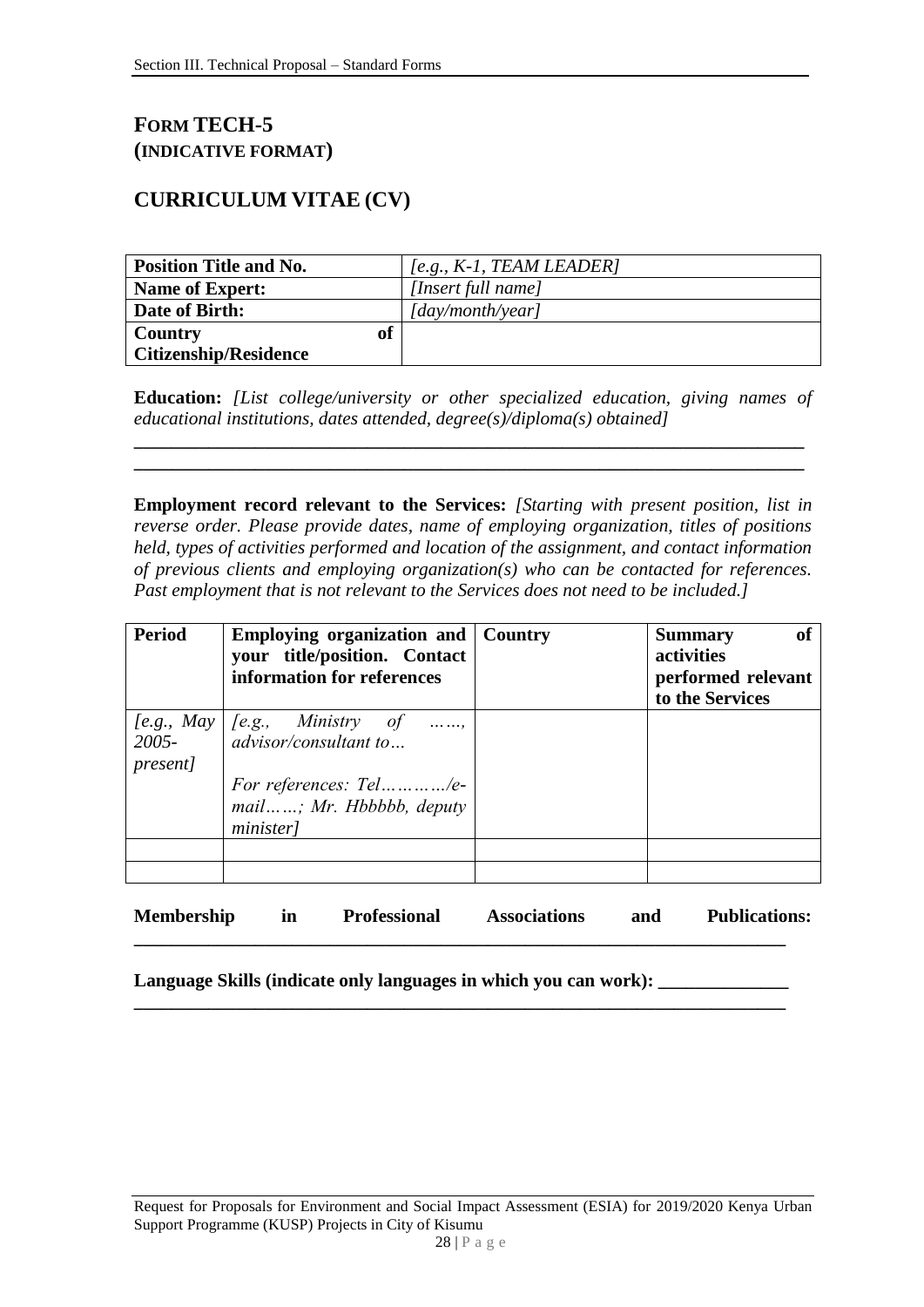#### **Adequacy for the Services:**

| <b>Detailed Tasks Assigned to Consultant's</b><br><b>Team of Experts:</b>           | Reference to Prior Work/Assignments<br>that Best Illustrates Capability to Handle<br>the Assigned Tasks |
|-------------------------------------------------------------------------------------|---------------------------------------------------------------------------------------------------------|
| [List all deliverables/tasks as in TECH-3]<br>in which the Expert will be involved] |                                                                                                         |
|                                                                                     |                                                                                                         |
|                                                                                     |                                                                                                         |

## **Experts contact information:** [*e-mail …………………., phone……………]*

Certification:

I, the undersigned, certify that to the best of my knowledge and belief, this CV correctly describes myself, my qualifications, and my experience, and I am available to undertake the Services in case of an award. I understand that any misstatement or misrepresentation described herein may lead to my disqualification or dismissal by the Client.

|                                                                       |           | [day/month/year] |
|-----------------------------------------------------------------------|-----------|------------------|
| Name of Expert                                                        | Signature | Date             |
|                                                                       |           | [day/month/year] |
| Name of authorized                                                    | Signature | Date             |
| Representative of the Consultant<br>[the same who signs the Proposal] |           |                  |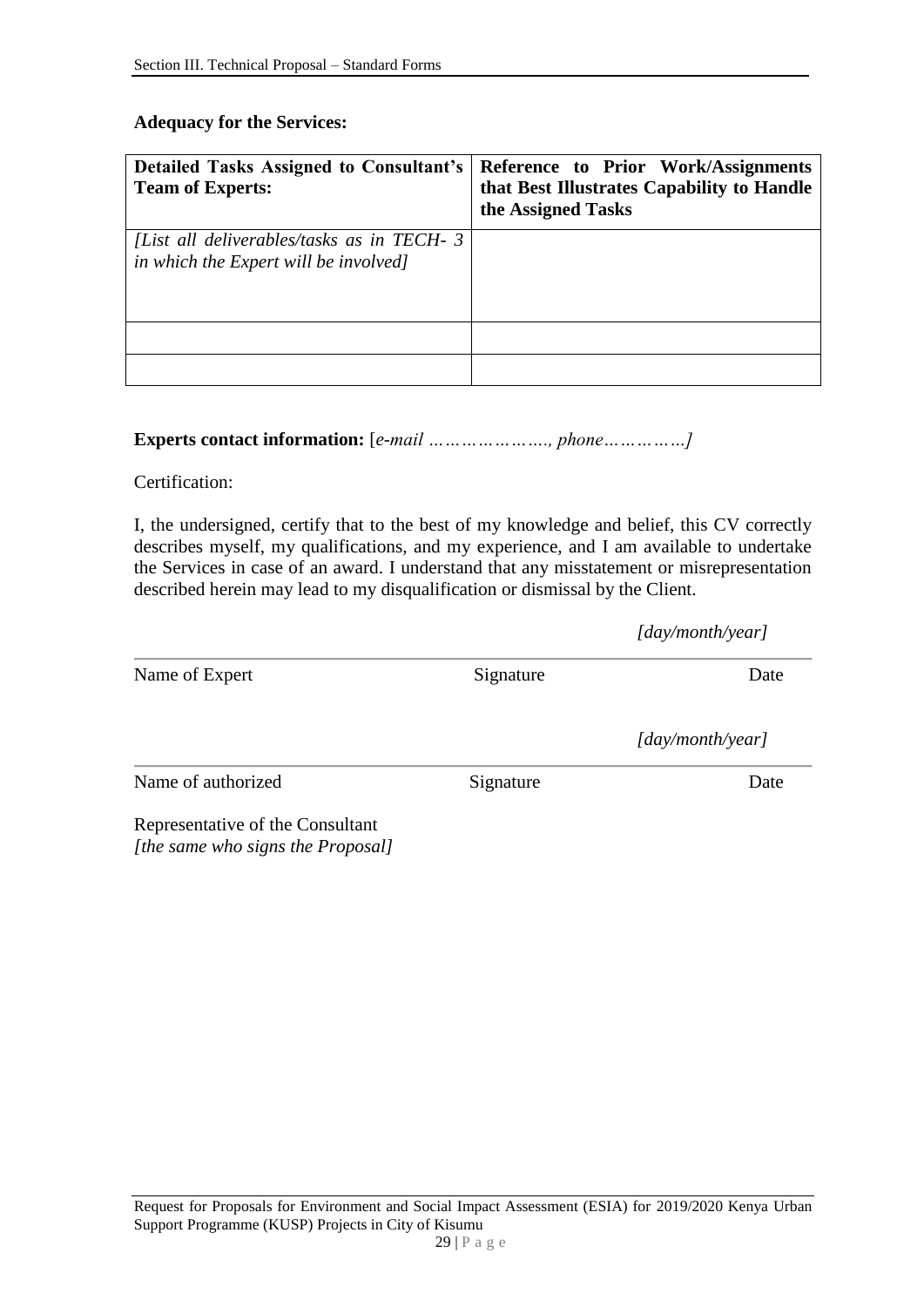# <span id="page-31-0"></span>**Section IV. Financial Proposal - Standard Forms**

## **FORM FIN - 1**

### **FINANCIAL PROPOSAL SUBMISSION FORM**

*[Location, Date]*

To: *[Name and address of Client]*

Dear Sirs:

We, the undersigned, offer to provide the Services for *[Insert title of Services]* in accordance with your Request for Proposal dated *[Insert Date]* and our Technical Proposal.

Our attached Financial Proposal is for the amount of *[Indicate the corresponding to the amount(s) currency (ies)] [Insert amount(s) in words and figures]*, excluding of all indirect local taxes *[or* "including of all indirect local taxes" *in accordance with Sub-clause 25.1 in the Data Sheet]*. The estimated amount of local indirect taxes is *[Insert currency] [Insert amount in words and figures]* which shall be confirmed or adjusted, if needed, during negotiations.*[Please note that all amounts shall be the same as in Form FIN-2]*

Our Financial Proposal shall be binding upon us subject to the modifications resulting from Contract negotiations, up to expiration of the validity period of the Proposal, i.e. before the date indicated in Sub-clause 12.1 of the Data Sheet.

We understand you are not bound to accept any Proposal you receive.

We remain,

Yours sincerely,

| Authorized Signature <i>[In full and initials]</i> : |
|------------------------------------------------------|
|                                                      |
| In the capacity of:                                  |
| Address:                                             |
| E-mail:                                              |

*[For a Joint Venture, either all members shall sign or only the lead member/consultant, in which case the power of attorney to sign on behalf of all members shall be attached]*

Request for Proposals for Environment and Social Impact Assessment (ESIA) for 2019/2020 Kenya Urban Support Programme (KUSP) Projects in City of Kisumu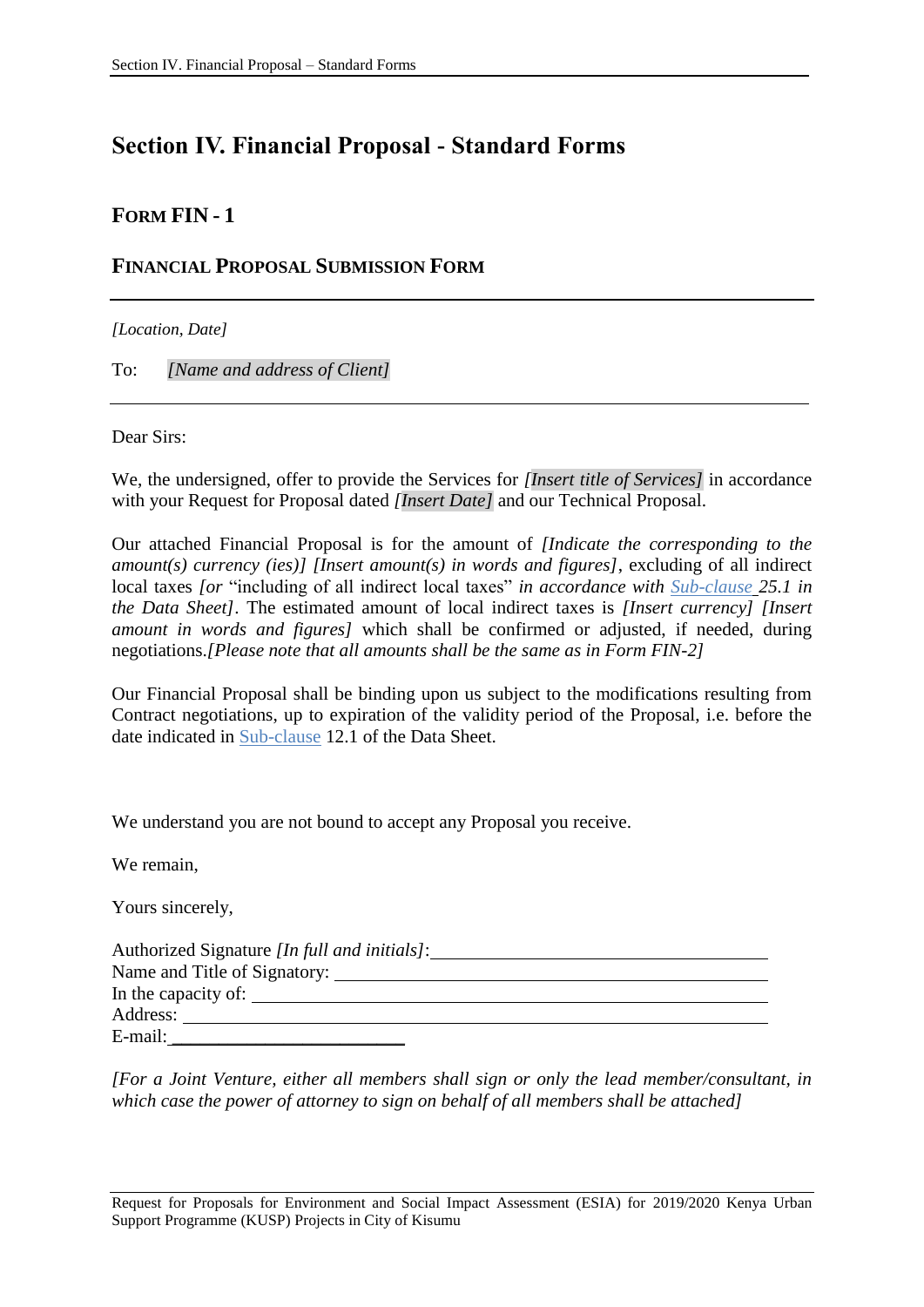### **FORM FIN-2 SUMMARY OF COSTS**

*[The following table is provided as an indicative template and should be adapted to each RFP by the Client. The Client shall select the appropriate table in accordance with the Contract type (lump-sum price or unit prices (time-based)) and shall delete the other table. The table should identify the tax estimates as a separate amount.]*

#### **TIME-BASED CONTRACT (UNIT PRICES)**

|                                                                                                            | Cost                                                                                                                                 |                         |  |  |  |  |  |  |
|------------------------------------------------------------------------------------------------------------|--------------------------------------------------------------------------------------------------------------------------------------|-------------------------|--|--|--|--|--|--|
| <b>Item</b>                                                                                                | [Consultant must state the proposed Costs in accordance with Sub-clause16.4 of the<br>Data Sheet; delete columns which are not used] |                         |  |  |  |  |  |  |
|                                                                                                            | [Insert Foreign Currency]                                                                                                            | [Insert Local Currency] |  |  |  |  |  |  |
| Cost of the Financial Proposal (excluding taxes)                                                           |                                                                                                                                      |                         |  |  |  |  |  |  |
|                                                                                                            |                                                                                                                                      |                         |  |  |  |  |  |  |
| Including:                                                                                                 |                                                                                                                                      |                         |  |  |  |  |  |  |
| (1) <b>Remuneration</b>                                                                                    |                                                                                                                                      |                         |  |  |  |  |  |  |
| $(2)$ <b>Other expenses</b> [specify LS or reimbursable]                                                   |                                                                                                                                      |                         |  |  |  |  |  |  |
| Total Cost of the Financial Proposal (excluding<br>taxes):<br>[Should match with the amount in Form FIN-1] |                                                                                                                                      |                         |  |  |  |  |  |  |
| Local Tax Estimates – to be discussed and finalized at the negotiations if the Contract is awarded         |                                                                                                                                      |                         |  |  |  |  |  |  |
| <b>Total Estimate for Local Taxes:</b>                                                                     |                                                                                                                                      |                         |  |  |  |  |  |  |

**Footnote: Payments will be made in the currency(ies) expressed above (Reference to ITC 16.4)**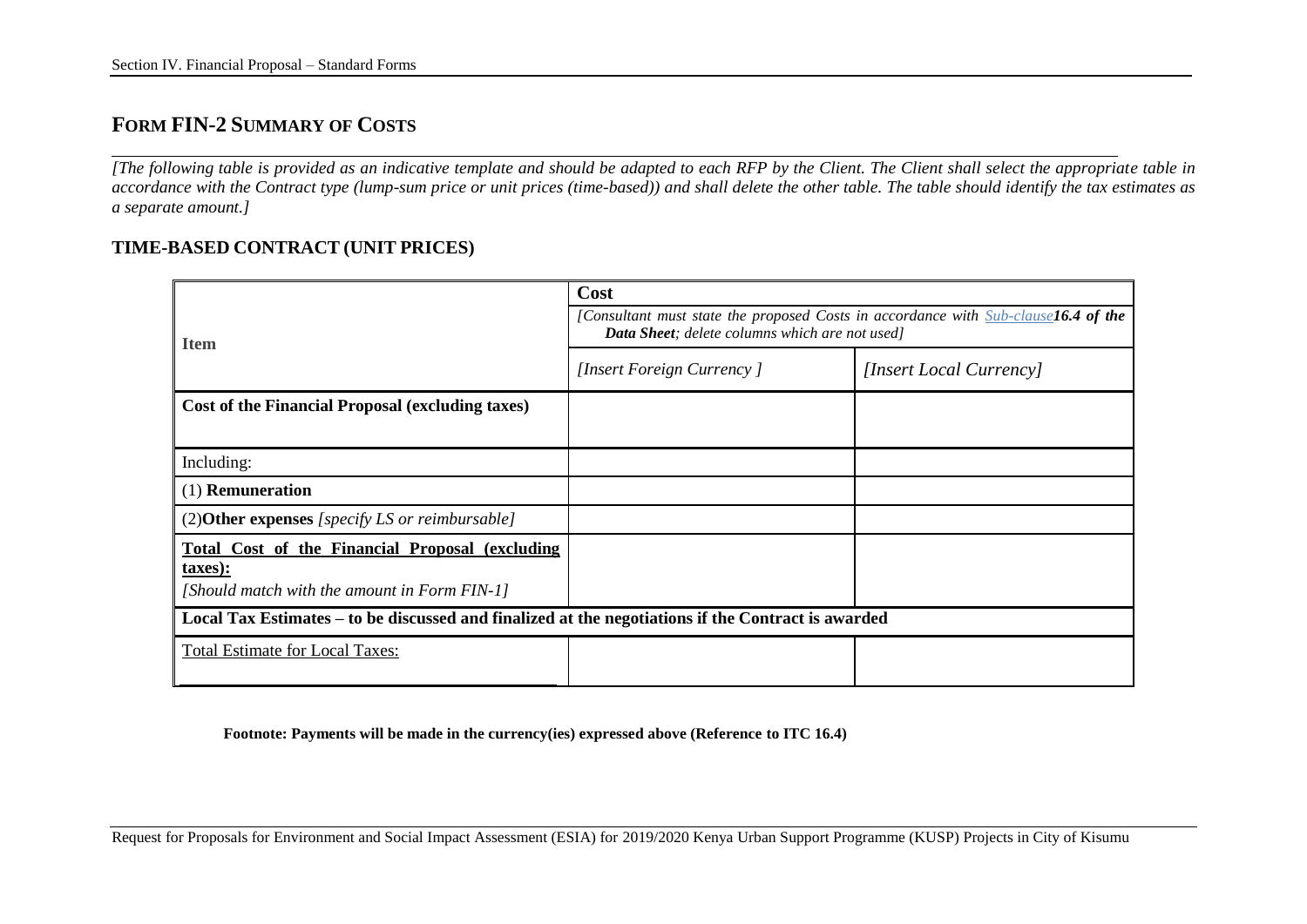## **FORM FIN-3 BREAKDOWN OF REMUNERATION**

|       | A. Remuneration        |                            |                                                           |                                                       |               |                                          |                                   |
|-------|------------------------|----------------------------|-----------------------------------------------------------|-------------------------------------------------------|---------------|------------------------------------------|-----------------------------------|
| No.   | <b>Name</b>            | Position (as in<br>TECH-4) | Person-month<br>Remuneration<br>Rate<br>(excluding taxes) | Time<br>Input<br><b>Person/Month</b><br>(from TECH-4) | $\mathbf{in}$ | [Foreign<br>Currency- as<br>in $FIN-2$ ] | [Local Currency- as in FIN-<br>2j |
|       | <b>Key Experts</b>     |                            |                                                           |                                                       |               |                                          |                                   |
| $K-1$ |                        |                            | [Home]                                                    |                                                       |               |                                          |                                   |
|       |                        |                            | [Field]                                                   |                                                       |               |                                          |                                   |
| $K-2$ |                        |                            |                                                           |                                                       |               |                                          |                                   |
|       |                        |                            |                                                           |                                                       |               |                                          |                                   |
|       |                        |                            |                                                           |                                                       |               |                                          |                                   |
|       |                        |                            |                                                           |                                                       |               |                                          |                                   |
|       |                        |                            |                                                           |                                                       |               |                                          |                                   |
|       |                        |                            |                                                           |                                                       |               |                                          |                                   |
|       |                        |                            |                                                           |                                                       |               |                                          |                                   |
|       | <b>Non-Key Experts</b> |                            |                                                           |                                                       |               |                                          |                                   |
| $N-1$ |                        |                            | [Home]                                                    |                                                       |               |                                          |                                   |
| $N-2$ |                        |                            | [Field]                                                   |                                                       |               |                                          |                                   |
|       |                        |                            |                                                           |                                                       |               |                                          |                                   |
|       |                        |                            |                                                           |                                                       |               |                                          |                                   |
|       |                        |                            |                                                           |                                                       |               |                                          |                                   |
|       |                        |                            |                                                           | Total Costs (excl. tax)                               |               |                                          |                                   |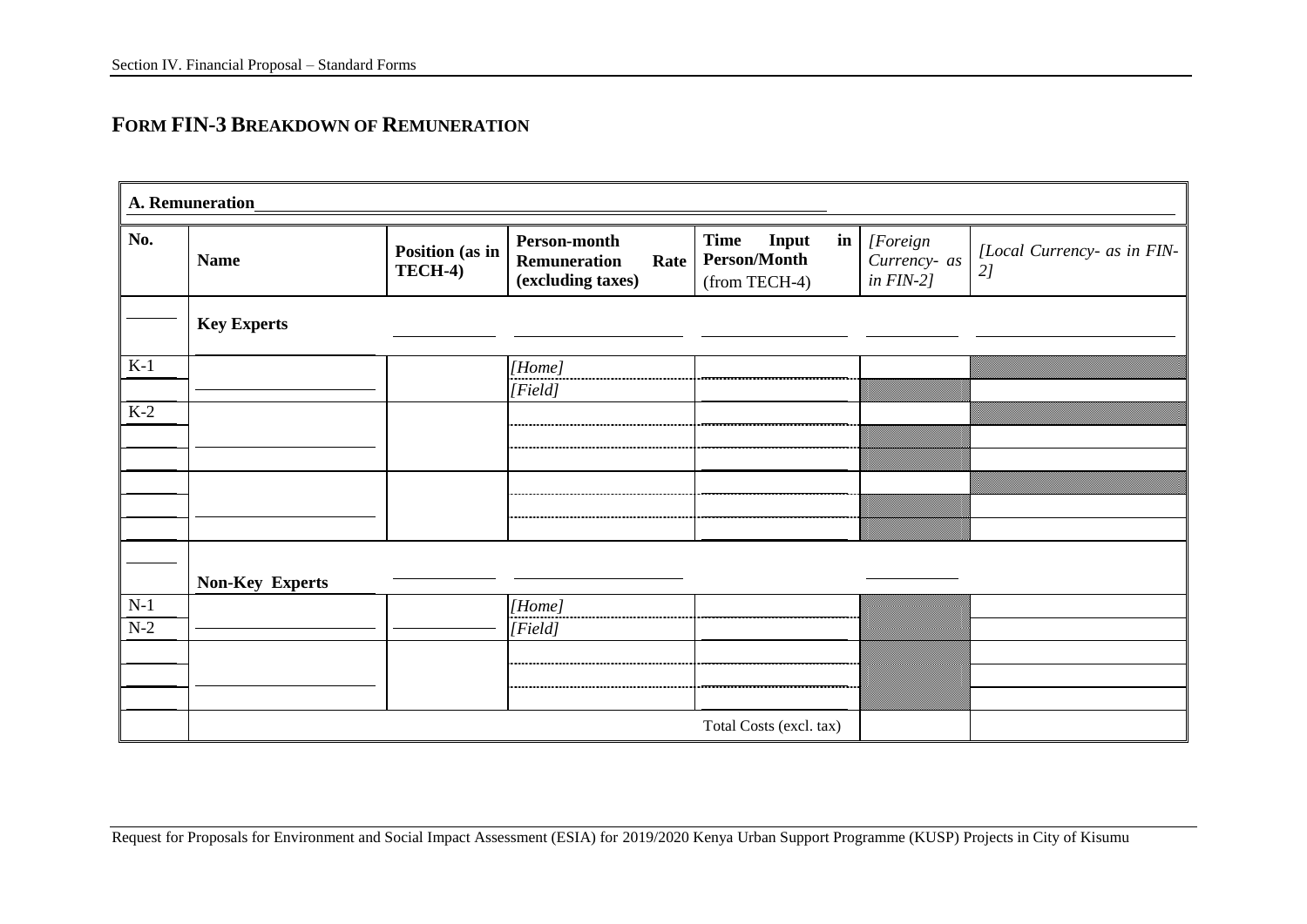| <b>FORM FIN-4 BREAKDOWN OF OTHER EXPENSES</b> |  |  |
|-----------------------------------------------|--|--|
|-----------------------------------------------|--|--|

|              | <b>B. Other Expenses</b>                                                     |                         |                         |          |                                 |                               |  |  |  |  |  |
|--------------|------------------------------------------------------------------------------|-------------------------|-------------------------|----------|---------------------------------|-------------------------------|--|--|--|--|--|
| N<br>$\circ$ | Type of Other Expenses <sup>1</sup>                                          | Unit                    | Unit Cost <sup>2</sup>  | Quantity | [Foreign Currency- as in FIN-2] | [Local Currency- as in FIN-2] |  |  |  |  |  |
|              | Per diem allowances <sup>3</sup>                                             | Day                     | Lump Sum                |          |                                 |                               |  |  |  |  |  |
|              | International flights                                                        | Ticket                  | Lump Sum                |          |                                 |                               |  |  |  |  |  |
|              | In/out airport transportation                                                | Trip                    | Lump Sum                |          |                                 |                               |  |  |  |  |  |
|              | Communication<br>costs<br>between [Insert place] and Month<br>[Insert place] |                         | Lump Sum                |          |                                 |                               |  |  |  |  |  |
|              | Reproduction of reports                                                      |                         | Lump Sum                |          |                                 |                               |  |  |  |  |  |
|              | Office rent                                                                  | Month                   | Lump Sum                |          |                                 |                               |  |  |  |  |  |
|              |                                                                              |                         |                         |          |                                 |                               |  |  |  |  |  |
|              | Training<br>of<br>the Client's<br>$personnel - if required in$<br><b>TOR</b> | As<br>per<br><b>ToR</b> | Lump Sum                |          |                                 |                               |  |  |  |  |  |
|              |                                                                              |                         | Total Costs (excl. tax) |          |                                 |                               |  |  |  |  |  |

 $\overline{a}$ 

 $3$ Per diem allowance is paid for each night the expert is required by the Contract to be away from his/her usual place of residence. Client can set up a ceiling

<sup>&</sup>lt;sup>1</sup>Delete any item not relevant to the Services<br><sup>2</sup> Substitute "Lump Sum" by "Reimbursable" if the Client prefers to reimburse incurred expenses at their actual cost

Request for Proposals for Environment and Social Impact Assessment (ESIA) for 2019/2020 Kenya Urban Support Programme (KUSP) Projects in City of Kisumu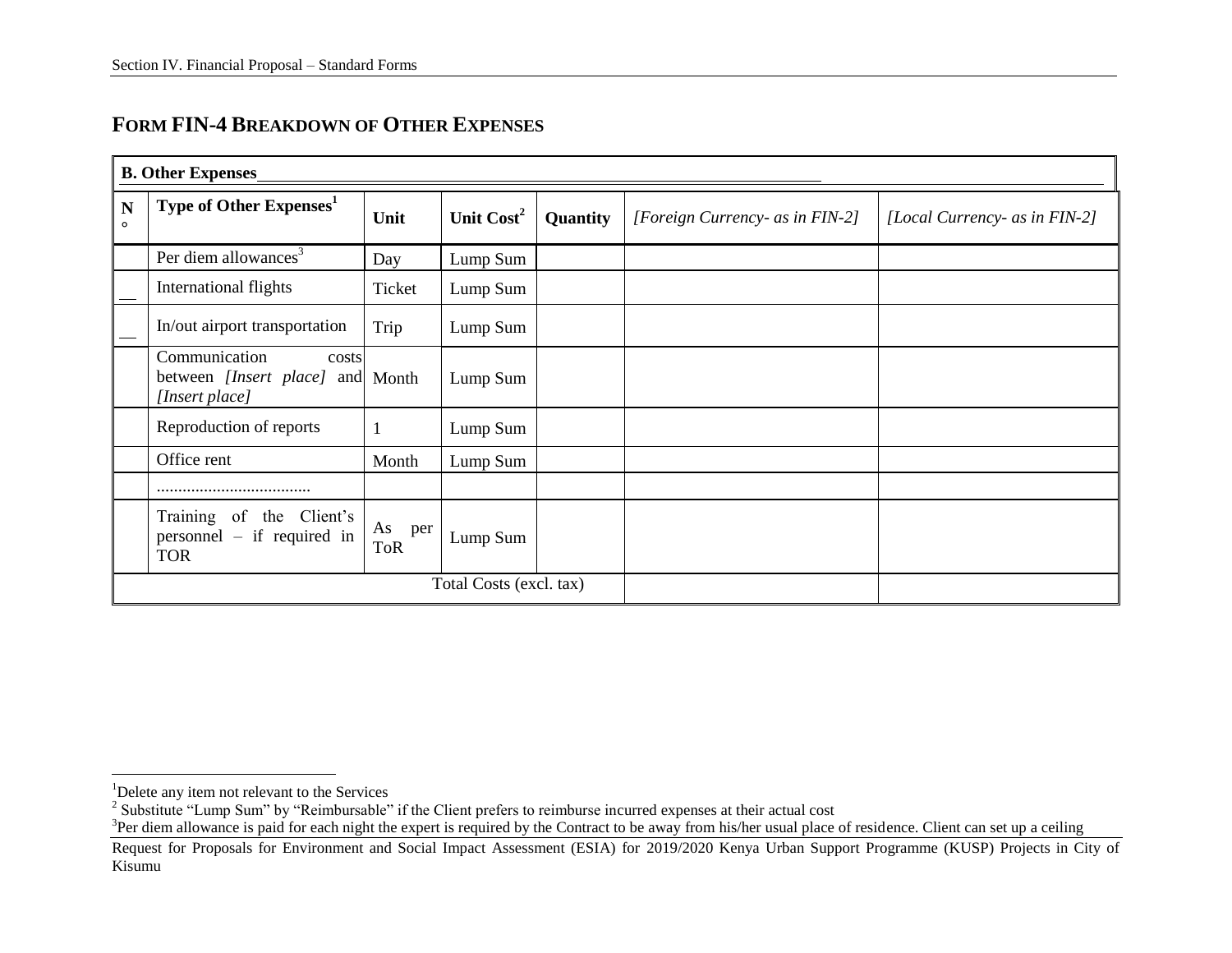### **Evaluation and Qualification Criteria**

The client will use the following criteria to evaluate bids and determine whether a bidder has the required qualifications.

### **Qualification Requirements**

In this stage the extent to which the bids meet the minimum bid qualification requirements is checked.

Note: Bidders shall attach copies of ALL relevant documents e.g. certificates, licenses, etc.

|                                             | <b>Criteria</b>                        |                      |                      |                     |                |                               |
|---------------------------------------------|----------------------------------------|----------------------|----------------------|---------------------|----------------|-------------------------------|
|                                             |                                        | <b>Bidder</b>        |                      |                     |                |                               |
|                                             |                                        |                      | <b>Joint Venture</b> |                     |                |                               |
|                                             |                                        |                      |                      |                     | least<br>At    |                               |
| <b>Factor</b>                               |                                        |                      | <b>All</b> partners  |                     | one            | <b>Documentation</b>          |
| <b>Sub-Factor</b>                           | <b>Requirement</b>                     | <b>Single Entity</b> | combined             | <b>Each partner</b> | <b>partner</b> | <b>Required</b>               |
| 1. Statutory and General Requirements       |                                        |                      |                      |                     |                |                               |
| Registration<br>1.1.<br>as                  | firm<br>Legally<br>constituted         | <b>Must</b><br>meet  | n/a                  | <b>Must</b><br>meet | n/a            | Certificate<br>of             |
| Company                                     | according to laws of Kenya             | requirement          |                      | requirement         |                | Incorporation/registration    |
| 1.2.<br>Individual                          | "registration<br>with<br>relevant      | <b>Must</b><br>meet  | n/a                  | <b>Must</b><br>meet | n/a            | Certificate<br>of             |
| Registration by relevant                    | professional bodies"                   | requirement          |                      | requirement         |                | Registration/ registration    |
| bodies<br>(NEMA)                            |                                        |                      |                      |                     |                | number, Valid Practicing      |
| <b>NEMA</b><br>Registration,                |                                        |                      |                      |                     |                | License, Letter of Good       |
| License, ISK, etc.)                         |                                        |                      |                      |                     |                | Standing etc                  |
| 1.3. Tax Compliance                         | Registered<br><b>Tax</b><br>Tax<br>and | <b>Must</b><br>meet  | n/a                  | <b>Must</b><br>meet | n/a            | <b>Current Tax Compliance</b> |
|                                             | Compliant                              | requirement          |                      | requirement         |                | Certificate                   |
| 1.4. Physical address                       | Must have physical office              | <b>Must</b><br>meet  | n/a                  | <b>Must</b><br>meet | n/a            | Single Business Permit,       |
|                                             |                                        | requirement          |                      | requirement         |                | utility<br>bills,<br>lease    |
|                                             |                                        |                      |                      |                     |                | agreement etc                 |
| <sub>of</sub><br>Sanctity<br>bid<br>1.5.    | Having document intact, legible        | <b>Must</b><br>meet  | <b>Must</b><br>meet  | n/a                 | n/a            | <b>Bid Document</b>           |
| document                                    | and well bound (not tampered           | requirement          | requirement          |                     |                |                               |
|                                             | with in any way and signed by          |                      |                      |                     |                |                               |
|                                             | authorized person.                     |                      |                      |                     |                |                               |
| 2. Bidding Forms and Other Requirements     |                                        |                      |                      |                     |                |                               |
| 2.1. Technical Proposal Letter of Technical | Proposal                               | <b>Must</b><br>meet  | <b>Must</b><br>meet  | n/a                 | n/a            | <b>Letter of Submission</b>   |

Request for Proposals for Environment and Social Impact Assessment (ESIA) for 2019/2020 Kenya Urban Support Programme (KUSP) Projects in City of Kisumu 34 | P a g e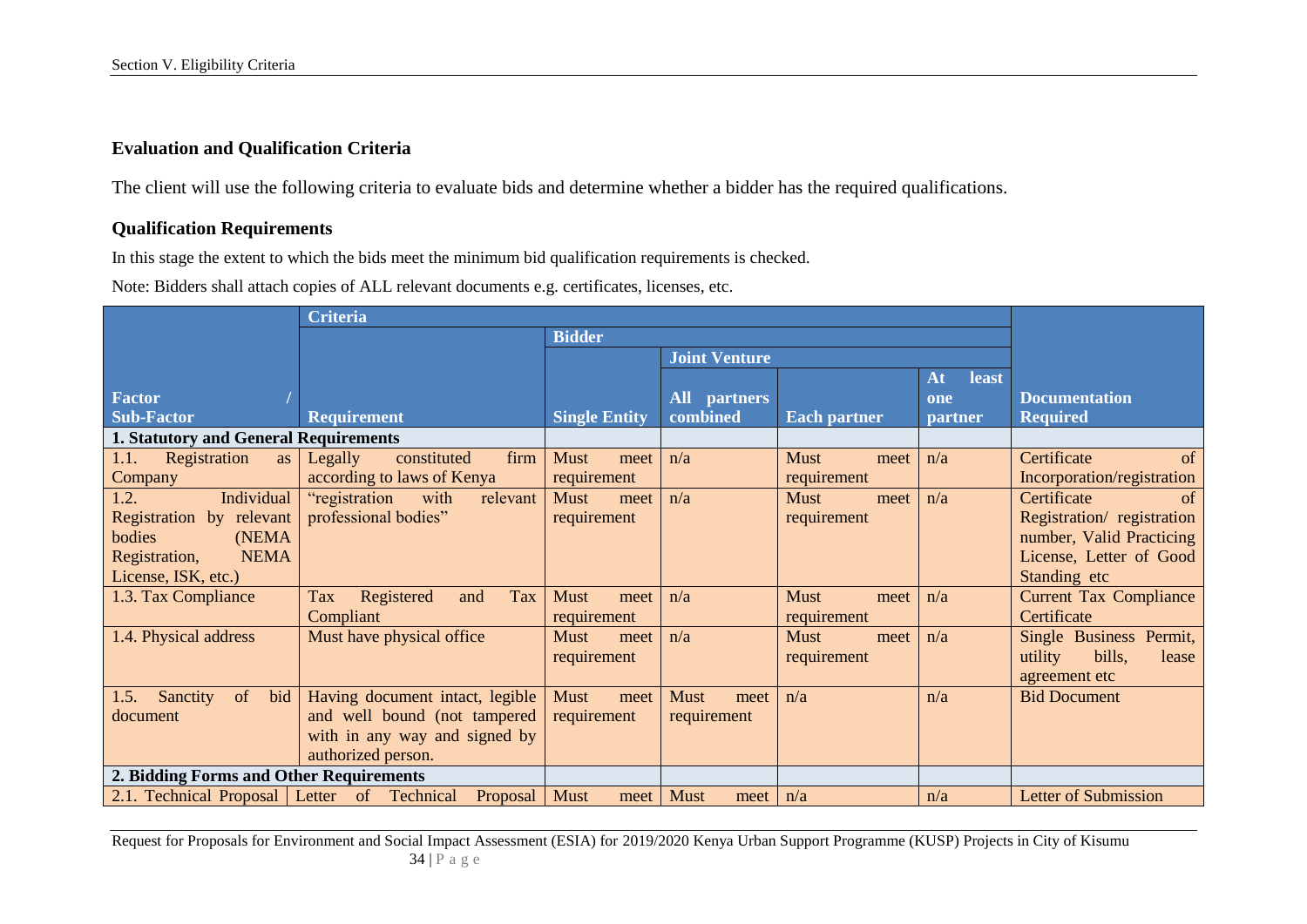|                           | <b>Criteria</b>                      |                      |                            |                     |             |                                |
|---------------------------|--------------------------------------|----------------------|----------------------------|---------------------|-------------|--------------------------------|
|                           |                                      | <b>Bidder</b>        |                            |                     |             |                                |
|                           |                                      |                      | <b>Joint Venture</b>       |                     |             |                                |
|                           |                                      |                      |                            |                     | At<br>least |                                |
| <b>Factor</b>             |                                      |                      | <b>All</b> partners        |                     | one         | <b>Documentation</b>           |
| <b>Sub-Factor</b>         | <b>Requirement</b>                   | <b>Single Entity</b> | combined                   | <b>Each partner</b> | partner     | <b>Required</b>                |
| <b>Submission Form</b>    | prepared as perform furnished in     | requirement          | requirement                |                     |             |                                |
|                           | Section III (Forms Tech 1), and      |                      |                            |                     |             |                                |
|                           | signed by authorized person only     |                      |                            |                     |             |                                |
| 2.2. Power of Attorney    | Written confirmation authorizing     | <b>Must</b><br>meet  | Existing<br><b>or</b>      | <b>Must</b><br>meet | n/a         | Letter of Authority            |
|                           | signatory of Bid to commit Bidder.   | requirement          | JV<br>intended             | requirement         |             |                                |
|                           |                                      |                      | must<br>meet               |                     |             |                                |
|                           |                                      |                      | requirement                |                     |             |                                |
| 2.3. Environmental and    | Written commitment of Bidder.        | <b>Must</b><br>meet  | Existing<br>JV             | <b>Must</b><br>meet | n/a         | Letter of Commitment.          |
| <b>Social Commitment</b>  |                                      | requirement          | must<br>meet               | requirement         |             |                                |
| 2.4. Statement of Work    | Statement of work methods as         | <b>Must</b><br>meet  | requirement<br><b>Must</b> | <b>Must</b>         | n/a         | Well written and detailed      |
| <b>Methods</b>            | in Section III, in<br>stipulated     | requirement          | meet<br>requirement        | meet<br>requirement |             | chapter in bid explaining      |
|                           | sufficient detail to demonstrate     |                      |                            |                     |             | work method as per             |
|                           | adequacy of Bidders' proposal to     |                      |                            |                     |             | section III part B             |
|                           | meet work requirements.              |                      |                            |                     |             |                                |
| 2.5.<br>Consultancy       | Work Schedule and Planning for       | <b>Must</b><br>meet  | Existing<br>JV             | <b>Must</b><br>meet | n/a         | A logical programme of         |
| Schedule<br>Works         | Deliverables as stipulated in        | requirement          | must<br>meet               | requirement         |             | activities on Critical Path    |
| Program                   | Section III, in sufficient detail to |                      | requirement                |                     |             | in Project as per section      |
|                           | demonstrate adequacy of Bidders'     |                      |                            |                     |             | III Form Tech 3                |
|                           | proposal to meet completion time     |                      |                            |                     |             |                                |
| Joint<br>Venture<br>2.6.  | Bids submitted by JV include copy    | n/a                  | Must<br>meet               | <b>Must</b><br>meet | n/a         | <b>Joint Venture Agreement</b> |
| <b>Documents</b>          | Joint Venture Agreement<br>$\sigma$  |                      | requirement                | requirement         |             |                                |
|                           | entered into by all partners.        |                      |                            |                     |             |                                |
| 3. Eligibility            |                                      |                      |                            |                     |             |                                |
| 3.1. Conflict of Interest | No conflicts of interests.           | <b>Must</b><br>meet  | Existing<br><b>or</b>      | <b>Must</b><br>meet | n/a         | Letter of Bid                  |
|                           |                                      | requirement          | intended<br>JV             | requirement         |             |                                |
|                           |                                      |                      | meet<br>must               |                     |             |                                |

Request for Proposals for Environment and Social Impact Assessment (ESIA) for 2019/2020 Kenya Urban Support Programme (KUSP) Projects in City of Kisumu 35 | P a g e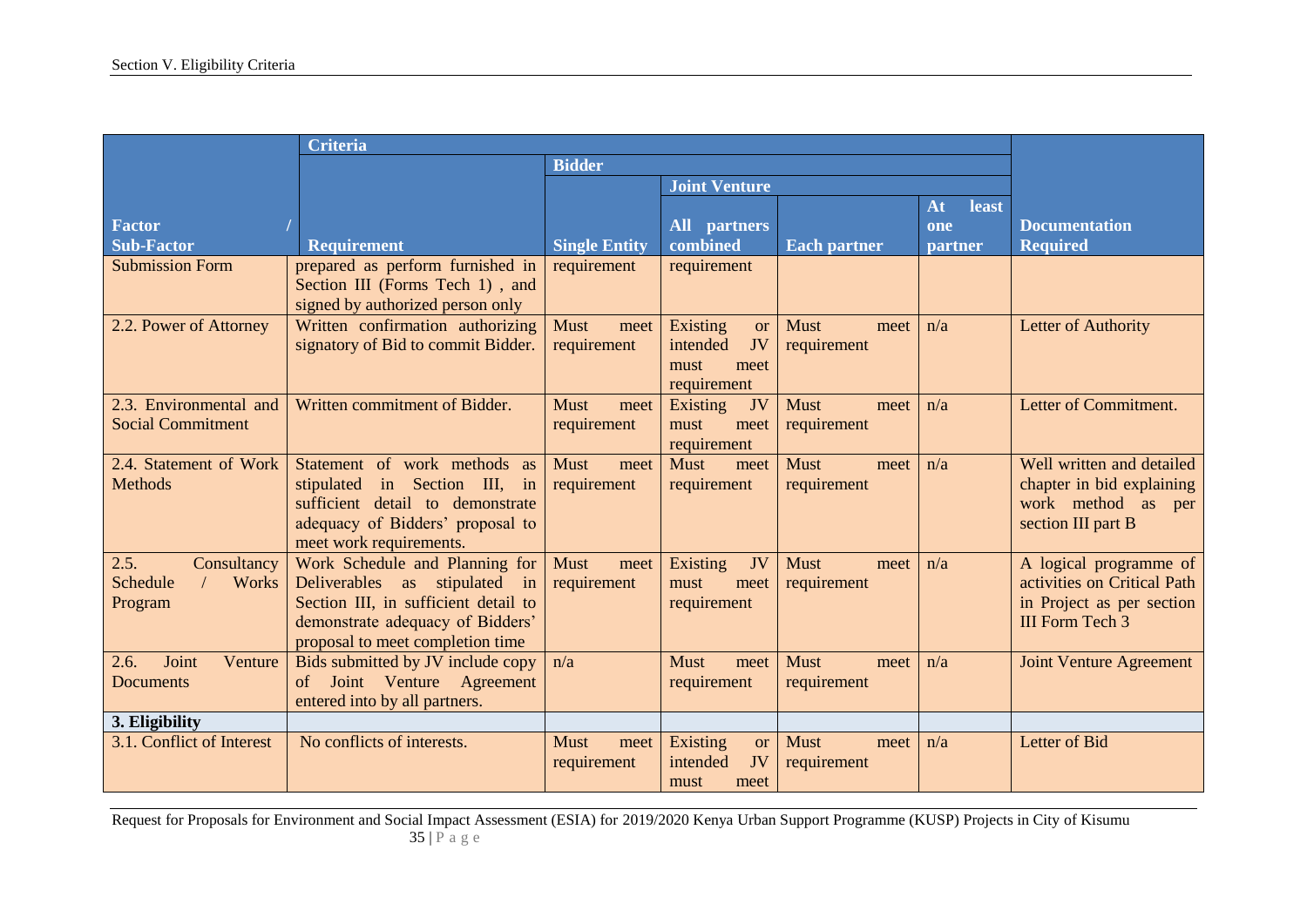| <b>Criteria</b>                                                                                                                    |                                                 |                      |                      |                      |             |                           |
|------------------------------------------------------------------------------------------------------------------------------------|-------------------------------------------------|----------------------|----------------------|----------------------|-------------|---------------------------|
|                                                                                                                                    |                                                 | <b>Bidder</b>        |                      |                      |             |                           |
|                                                                                                                                    |                                                 |                      | <b>Joint Venture</b> |                      |             |                           |
|                                                                                                                                    |                                                 |                      |                      |                      | At<br>least |                           |
| <b>Factor</b>                                                                                                                      |                                                 |                      | <b>All</b> partners  |                      | one         | <b>Documentation</b>      |
| <b>Sub-Factor</b>                                                                                                                  | <b>Requirement</b>                              | <b>Single Entity</b> | combined             | <b>Each partner</b>  | partner     | <b>Required</b>           |
|                                                                                                                                    |                                                 |                      | requirement          |                      |             |                           |
| 3.2.<br>Agency                                                                                                                     | <b>Not</b><br>having<br>declared<br>been        | <b>Must</b><br>meet  | Existing<br>JV       | <b>Must</b><br>meet  | n/a         | Letter of Bid             |
| Ineligibility                                                                                                                      | ineligible by World Bank.                       | requirement          | must<br>meet         | requirement          |             |                           |
|                                                                                                                                    |                                                 |                      | requirement          |                      |             |                           |
| 3.3. Ineligibility based                                                                                                           | Not listed as sanctioned person or              | <b>Must</b><br>meet  | Existing<br>JV       | <b>Must</b><br>meet  | n/a         | Letter of Bid             |
| sanctions<br>from<br>$_{\rm on}$                                                                                                   | entity by Kenya, EU or UN                       | requirement          | must<br>meet         | requirement          |             |                           |
| Kenya, EU or UN                                                                                                                    |                                                 |                      | requirement          |                      |             |                           |
| <b>4. Historical Contract Non-Performance</b>                                                                                      |                                                 |                      |                      |                      |             |                           |
| 4.1. History of non-                                                                                                               | Non-performance of a contract did               | <b>Must</b><br>meet  | n/a                  | <b>Must</b><br>meet  | n/a         | <b>Litigation History</b> |
| performing contracts                                                                                                               | not occur within last 5 years prior             | requirement          |                      | requirement<br>by    |             |                           |
|                                                                                                                                    | deadline<br>for<br>application<br>$\mathsf{to}$ | by itself or as      |                      | itself or as partner |             |                           |
|                                                                                                                                    | based<br>submission,<br>on<br>all               | partner to past      |                      | to past or existing  |             |                           |
|                                                                                                                                    | on fully<br>information<br>settled              | or existing JV       |                      | JV                   |             |                           |
|                                                                                                                                    | disputes or litigation. A fully                 |                      |                      |                      |             |                           |
|                                                                                                                                    | settled dispute or litigation is one            |                      |                      |                      |             |                           |
|                                                                                                                                    | that has been resolved in                       |                      |                      |                      |             |                           |
|                                                                                                                                    | with<br>accordance<br>Dispute                   |                      |                      |                      |             |                           |
|                                                                                                                                    | Mechanism<br>under<br>Resolution                |                      |                      |                      |             |                           |
|                                                                                                                                    | respective contract, and where all              |                      |                      |                      |             |                           |
|                                                                                                                                    | appeal instances available to                   |                      |                      |                      |             |                           |
|                                                                                                                                    | bidder have been exhausted                      |                      |                      |                      |             |                           |
| 4.2. Pending Litigation                                                                                                            | All pending litigation shall in total           | <b>Must</b><br>meet  | n/a                  | <b>Must</b><br>meet  | n/a         | <b>Litigation History</b> |
|                                                                                                                                    | not represent more than Thirty                  | requirement          |                      | by<br>requirement    |             |                           |
|                                                                                                                                    | percent (30%) of Bidder's net                   | by itself or as      |                      | itself or as partner |             |                           |
|                                                                                                                                    | worth and shall be treated as                   | partner to past      |                      | to past or existing  |             |                           |
|                                                                                                                                    | resolved against Bidder                         | or existing JV       |                      | JV                   |             |                           |
| bidders<br>preliminary<br>of<br>All<br>all<br>with<br>the<br>the<br>evaluation<br>requirements<br>second<br>proceed<br>to<br>stage |                                                 |                      |                      |                      |             |                           |

Request for Proposals for Environment and Social Impact Assessment (ESIA) for 2019/2020 Kenya Urban Support Programme (KUSP) Projects in City of Kisumu 36 | P a g e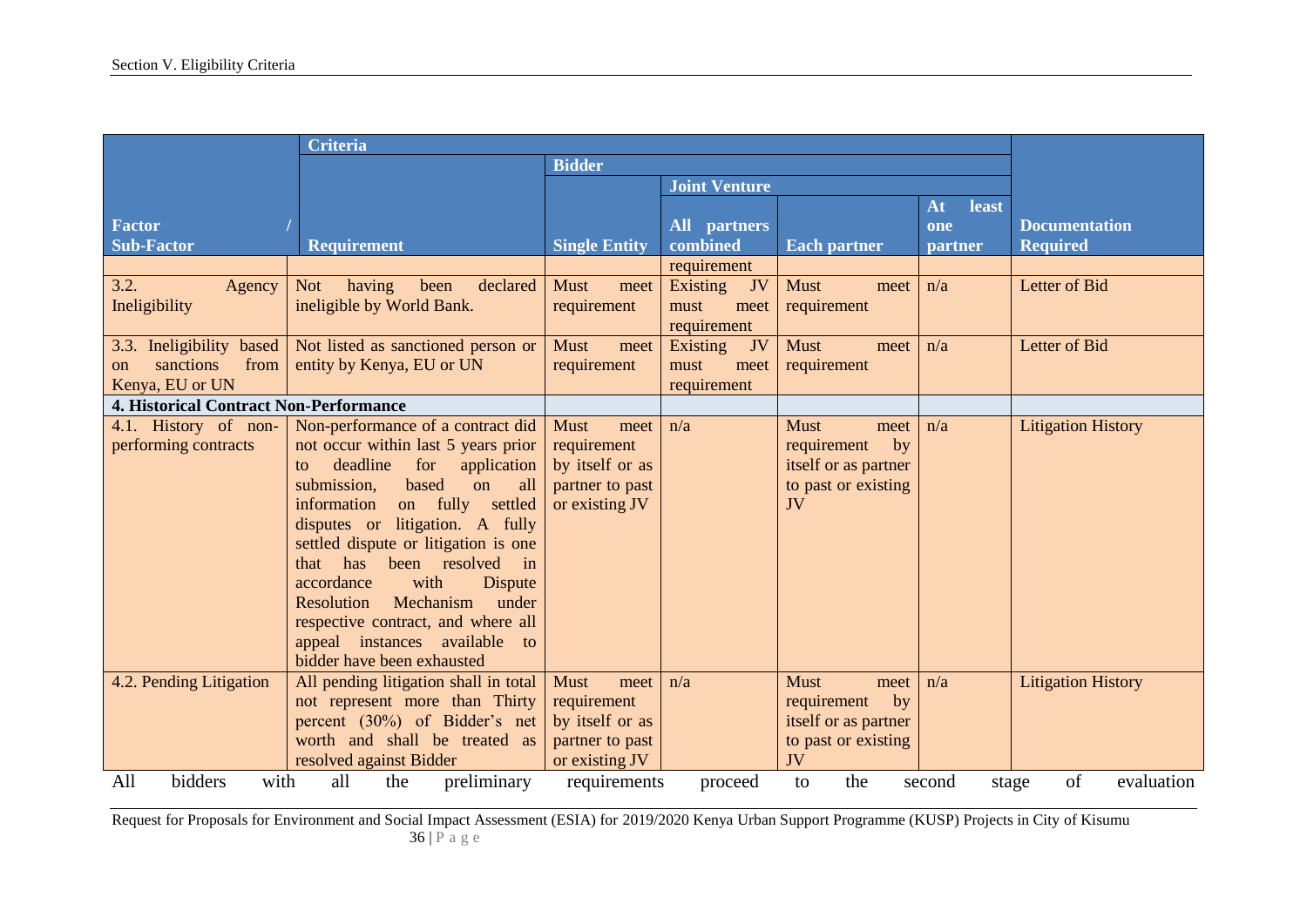#### **Technical Evaluation**

In this stage, we evaluate the bids on the tender's technical criteria.

| Factor                                             | Criteria                                                                                                                        |
|----------------------------------------------------|---------------------------------------------------------------------------------------------------------------------------------|
| <b>Sub-Factor</b>                                  | Requirement                                                                                                                     |
|                                                    |                                                                                                                                 |
|                                                    |                                                                                                                                 |
| <b>5. Financial Situation</b>                      |                                                                                                                                 |
| Financial<br>5.1.<br>Historical                    | Submission of audited reports, for last (3) years to                                                                            |
| Performance                                        | demonstrate current soundness of bidders financial position                                                                     |
|                                                    | and its prospective long term profitability                                                                                     |
| 5.2. Average Annual Turnover                       | Minimum average annual turnover of KES Fifteen Million<br>(KES 15,000,000) calculated as total certified payments               |
|                                                    | received for contracts in progress or completed, during last                                                                    |
|                                                    | three $(3)$ years                                                                                                               |
| $\overline{5.3}$ . Financial Resources             | Demonstrate access to, or availability of, financial resources                                                                  |
|                                                    | such as liquid assets, unencumbered real assets, lines of                                                                       |
|                                                    | credit, and other financial means, other than any contractual                                                                   |
|                                                    | advance payments to meet following cash-flow requirement:                                                                       |
|                                                    | a. KES Five Million (KES 5,000,000) per month and                                                                               |
|                                                    | b. overall cash flow requirements for this contract and its                                                                     |
|                                                    | current commitments                                                                                                             |
| -6. Firm/Association Experience                    |                                                                                                                                 |
| 6.1. General Experience                            | Proven experience under contracts in the role of a Consultant                                                                   |
|                                                    | for ESIA at least 5 years prior to applications submission                                                                      |
|                                                    | deadline                                                                                                                        |
| 6.2. Specific Experience                           | Proven experience of participation as Consultant in at least                                                                    |
|                                                    | two 2) similar assignments and technical magnitude                                                                              |
|                                                    | within last three (3) years, that have been successfully and<br>substantially completed and that are of same nature to proposed |
|                                                    | Services. Similarity is based on physical size, complexity, financial                                                           |
|                                                    | capital input, methods/technology or other characteristics as                                                                   |
|                                                    | described in Section V, Employer's Requirements                                                                                 |
| Portfolio<br>6.3<br>of<br>previous                 | Reference confirmations of successful completion of the                                                                         |
| experiences                                        | work presented in 6.2                                                                                                           |
| 7. Key Personnel<br>7.1. Environmentalist/<br>Team | At least Bachelor degree in Environmental studies, 10 years'                                                                    |
| Leader                                             | experience in ESIA, preparation of ESMPs, RAP and Socio-                                                                        |
|                                                    | Economic Feasibility (SEF) assessments.                                                                                         |
| 7.2. Sociologist                                   | At least Bachelor of Science in Social Studies, 10 years                                                                        |
|                                                    | participation in ESIA, preparation on ESMPs, RAP, and                                                                           |
|                                                    | Socio-Economic Feasibility (SEF) assessments in specific                                                                        |
|                                                    | projects.                                                                                                                       |
| 7.3. Civil Engineering                             | At least Bachelor of Science in Civil Engineering. At least 5                                                                   |
|                                                    | years work experience in ESIA, preparation of ESMPs, RAP                                                                        |
|                                                    | and Socio-Economic Feasibility (SEF) assessments.                                                                               |
| 7.4 Health and Safety                              | At least Bsc. (Health related studies), 5 years specific works                                                                  |
|                                                    | experience in at least 5 projects in ESIA, preparation of                                                                       |
|                                                    | ESMPs                                                                                                                           |
|                                                    |                                                                                                                                 |

Request for Proposals for Environment and Social Impact Assessment (ESIA) for 2019/2020 Kenya Urban Support Programme (KUSP) Projects in City of Kisumu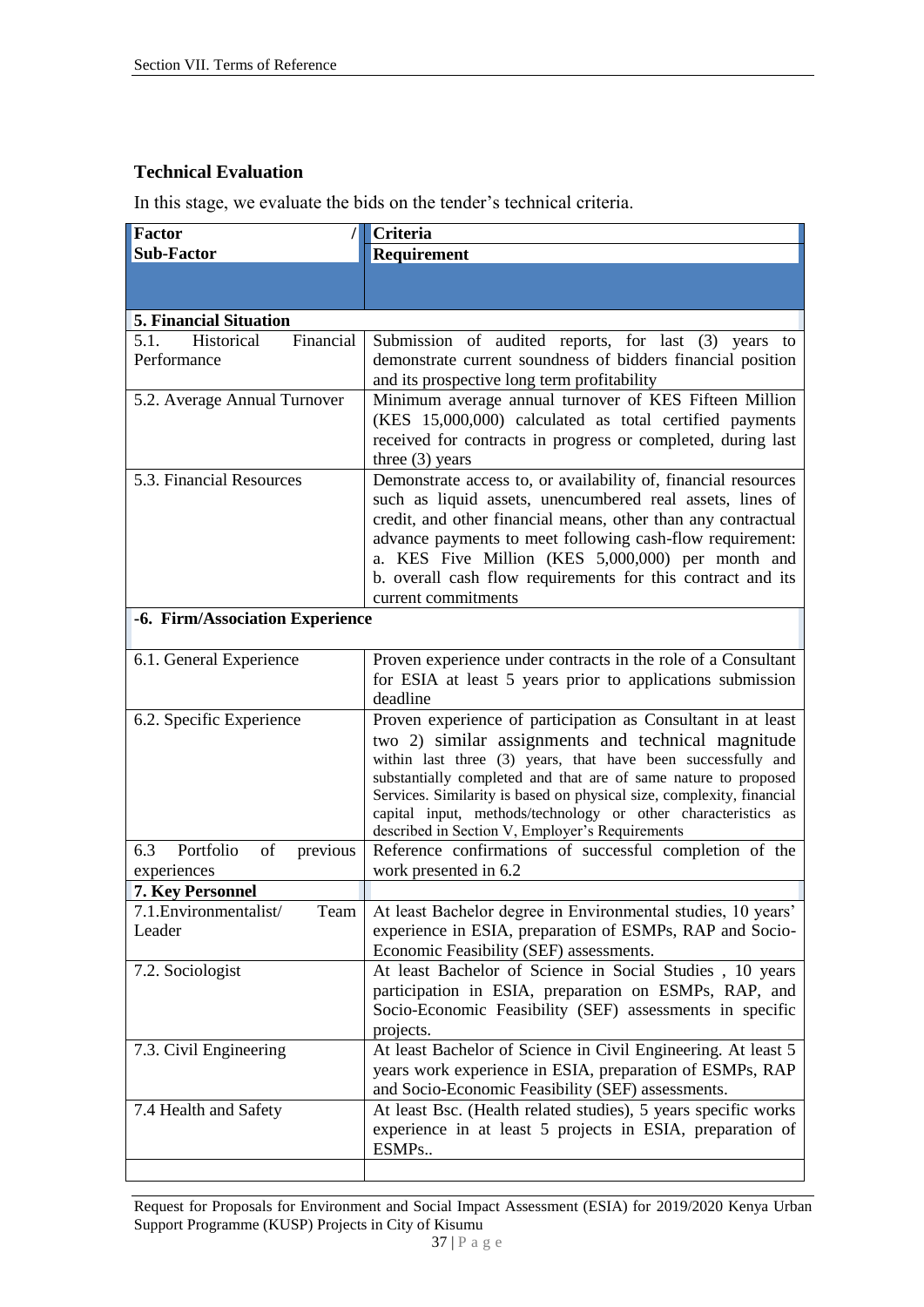| <b>Factor</b>                          | Criteria                                                                                                                                                                                                                                                                                                                                                                                                                                                                                                                                                                                                                                                                                                                                                                                                                               |
|----------------------------------------|----------------------------------------------------------------------------------------------------------------------------------------------------------------------------------------------------------------------------------------------------------------------------------------------------------------------------------------------------------------------------------------------------------------------------------------------------------------------------------------------------------------------------------------------------------------------------------------------------------------------------------------------------------------------------------------------------------------------------------------------------------------------------------------------------------------------------------------|
| <b>Sub-Factor</b>                      | Requirement                                                                                                                                                                                                                                                                                                                                                                                                                                                                                                                                                                                                                                                                                                                                                                                                                            |
|                                        |                                                                                                                                                                                                                                                                                                                                                                                                                                                                                                                                                                                                                                                                                                                                                                                                                                        |
| 7.5 Valuer/Physical Planner            | At least BA (Land Economics or Planning), 5 years specific<br>works experience as a planner in at least 3 RAP projects of<br>similar nature (land regulation and ownership))                                                                                                                                                                                                                                                                                                                                                                                                                                                                                                                                                                                                                                                           |
| 7.6 Socio-Economist                    | At least Bachelor's Degree or equivalent in Socio-<br>economics, or related studies. At least 5 years'<br>experience in feasibility studies or similar assignments                                                                                                                                                                                                                                                                                                                                                                                                                                                                                                                                                                                                                                                                     |
| 8. Methodology                         |                                                                                                                                                                                                                                                                                                                                                                                                                                                                                                                                                                                                                                                                                                                                                                                                                                        |
| 8.1.Methodology<br>Work<br>and<br>Plan | Brief description on the methodology to be used and<br>implementation work plan to prove the Consultants<br>understanding of the objectives and expected outcomes from<br>ESMP Reviews and Socio-economic Feasibility Studies to<br>include aspects and components such as: baseline conditions;<br>legal policy and institutional framework; anticipated impacts<br>to the environment, social and economic aspects; mitigation<br>and/or corrective measures; developing ESMP by presenting<br>potential impacts, mitigation actions,<br>targets<br>and<br>responsibilities, associated costs and monitoring indicators<br>for ESMP. The work plan should include details of the<br>proposed timeline for carrying out the works within the time<br>for completion, in the form of a bar chart showing notably the<br>critical path; |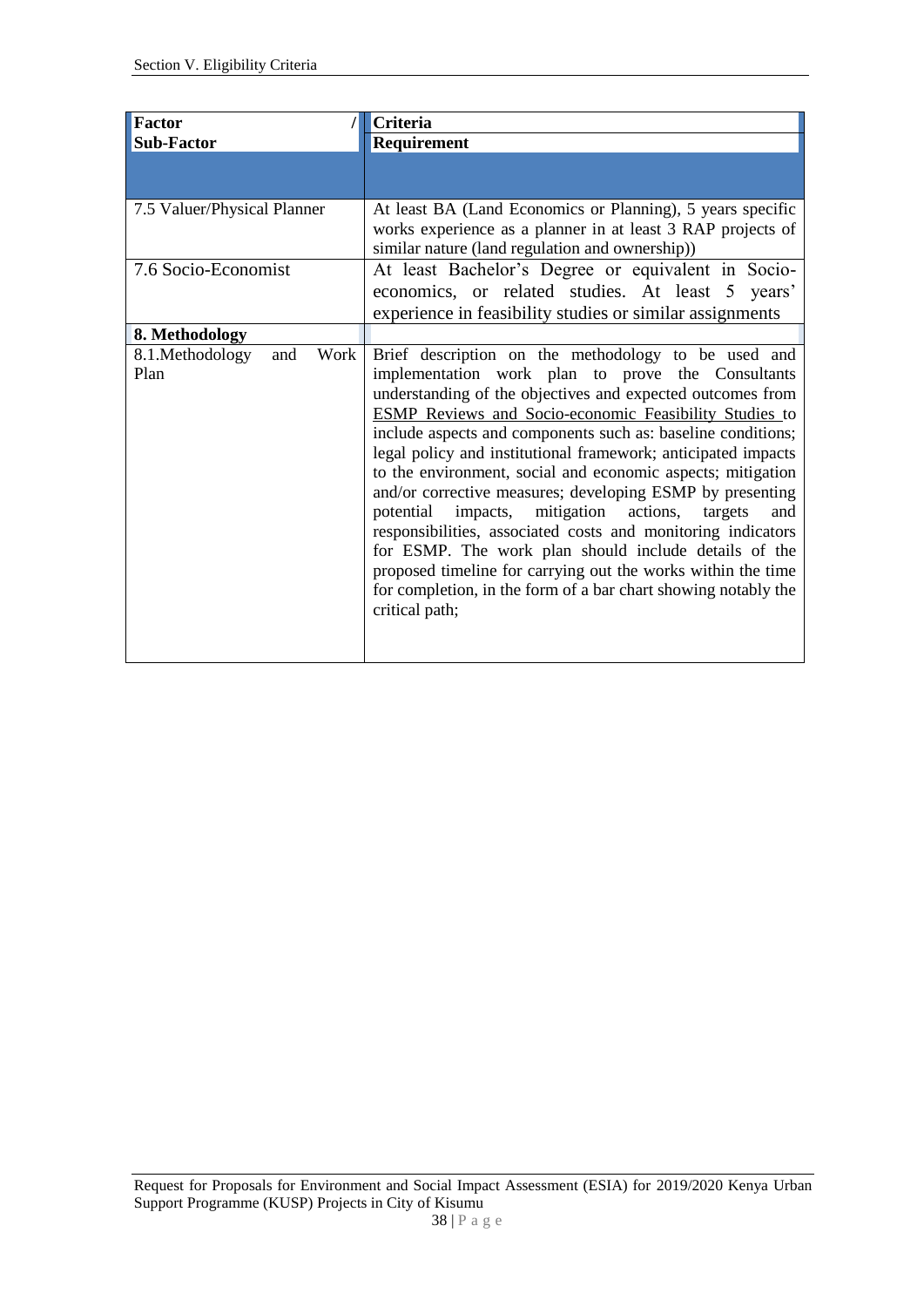# **Section VI. WB Policy – Corrupt and Fraudulent Practices – Social and Environmental Responsibility**

#### **1. Corrupt and Fraudulent Practices**

The Contracting Authority and the suppliers, contractors, subcontractors, consultants or sub consultants must observe the highest standard of ethics during the procurement process and performance of the contract. The Contracting Authority means the Purchaser, the Employer, the Client, as the case may be, for the procurement of goods, works, plants, consulting services or nonconsulting services.

By signing the Statement of Integrity the suppliers, contractors, subcontractors, consultants or sub consultants declare that (i) "it did not engage in any practice likely to influence the contract award process to the Contracting Authority's detriment, and that it did not and will not get involved in any anti-competitive practice", and that (ii) "the procurement process and the performance of the contract did not and shall not give rise to any act of corruption or fraud".

Moreover, the WB requires including in the Procurement Documents and WB-financed contracts a provision requiring that suppliers, contractors, subcontractors, consultants or sub-consultants will permit the WB to inspect their accounts and records relating to the procurement process and performance of the WB-financed contract, and to have them audited by auditors appointed by the WB.

The WB reserves the right to take any action it deems appropriate to check that these ethics rules are observed and reserves, in particular, the rights to:

- (a) Reject a proposal for a contract award if it is established that during the selection process the bidder or consultant that is recommended for the award has been convicted of corruption, directly or by means of an agent, or has engaged in fraud or anti-competitive practices in view of being awarded the Contract;
- (b) Declare mis-procurement when it is established that, at any time, the Contracting Authority, the suppliers, contractors, subcontractors, consultants or sub consultants their representatives have engaged in acts of corruption, fraud or anti-competitive practices during the procurement process or performance of the contract without the Contracting Authority having taken appropriate action in due time satisfactory to the WB to remedy the situation, including by failing to inform the WB at the time they knew of such practices.

The WB defines, for the purposes of this provision, the terms set forth below as follows:

- (a) Corruption of a Public Officer means:
	- (i) The act of promising, offering or giving to a Public Officer, directly or indirectly, an undue advantage of any kind for himself or for another person or entity, for such Public Officer to act or refrain from acting in his official capacity; or
	- (ii) The act by which a Public Officer solicits or accepts, directly or indirectly, an undue advantage of any kind for himself or for another person or entity, for such Public Officer to act or refrain from acting in his official capacity.
- (b) A Public Officer shall be construed as meaning:
	- (i) Any person who holds a legislative, executive, administrative or judicial mandate (within the country of the Contracting Authority) regardless of whether that person was nominated or elected, regardless of the permanent or temporary, paid or unpaid nature of the position and regardless of the hierarchical level the person occupies;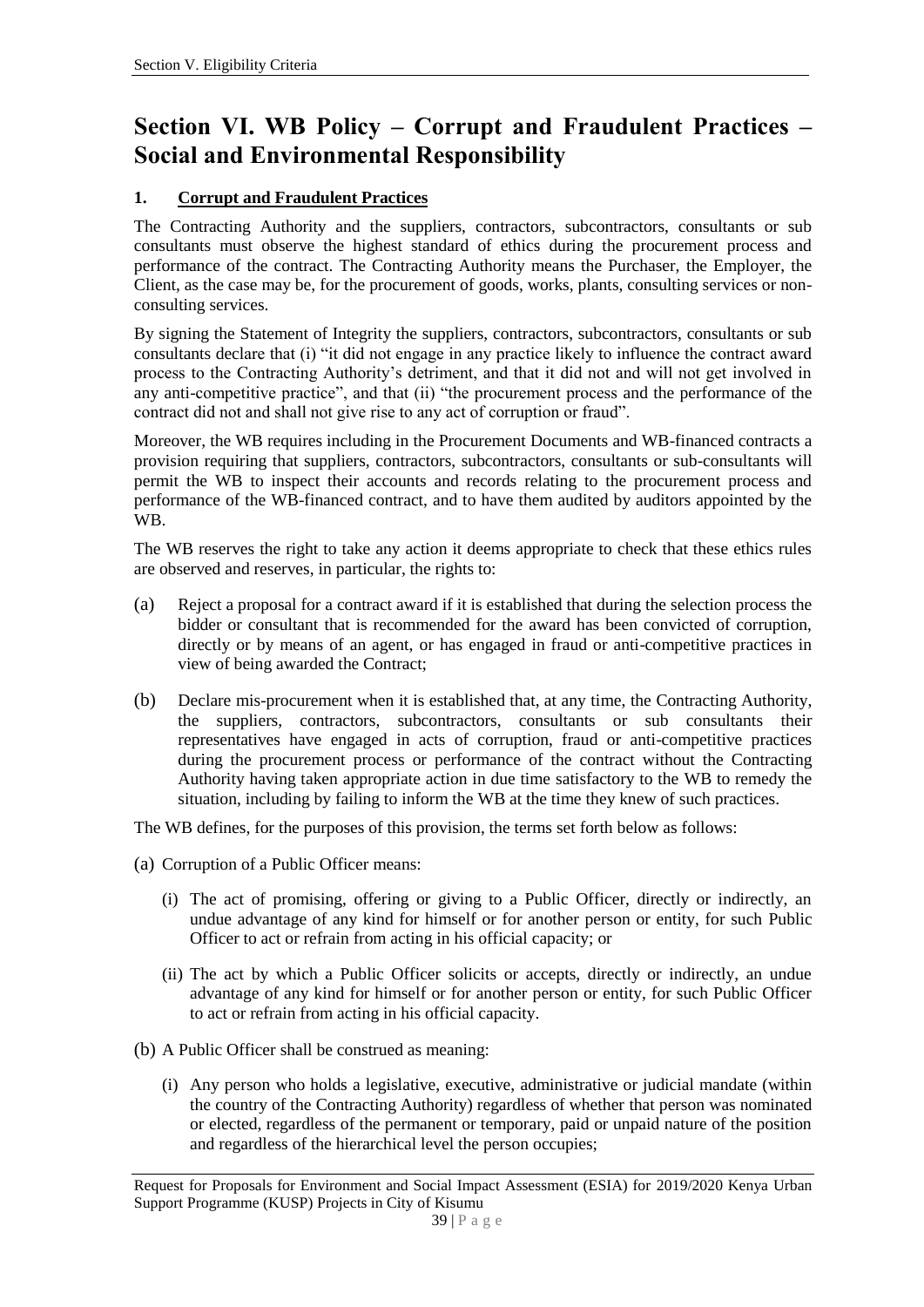- (ii) Any other person who performs a public function, including for a State institution or a State-owned company, or who provides a public service;
- (iii)Any other person defined as a Public Officer by the national laws of the country of the Contracting Authority.
- (c) Corruption of a private person means:
	- (i) The act of promising, offering or giving to any person other than a Public Officer, directly or indirectly, an undue advantage of any kind for himself or for another person or entity, for such person to perform or refrain from performing any act in breach of its legal, contractual or professional obligations; or
	- (ii) The act by which any person other than a Public Officer solicits or accepts, directly or indirectly, an undue advantage of any kind for himself or for another person or entity, for such person to perform or refrain from performing any act in breach of its legal, contractual or professional obligations;
- (d) Fraud means any dishonest conduct (act or omission), whether or not it constitutes a criminal offence, deliberately intended to deceive others, to intentionally conceal items, to violate or vitiate consent, to circumvent legal or regulatory requirements and/or to violate internal rules in order to obtain illegitimate profit.
- (e) Anti-competitive practices mean:
	- (i) Any concerted or implied practices which have as their object or effect the prevention, restriction or distortion of competition within a marketplace, especially where they (i) limit access to the marketplace or free exercise of competition by other undertakings, (ii) prevent free, competition-driven price determination by artificially causing price increases or decreases, (iii) restrict or control production, markets, investments or technical progress; or (iv) divide up market shares or sources of supply;
	- (ii) Any abuse by one undertaking or a group of undertakings which hold a dominant position on an internal market or on a substantial part of it;
	- (iii)Any practice whereby prices are quoted or set unreasonably low, the object of which is to eliminate an undertaking or any of its products from a market or to prevent it from entering the market.

#### **2. Social and Environmental Responsibility**

In order to promote sustainable development, the WB seeks to ensure that internationally recognized environmental and social standards are complied with. Candidates for WB-financed contracts shall consequently undertake in the Statement of Integrity to:

- (a) Comply with and ensure that all their subcontractors or sub consultants comply with international environmental and labour standards, consistent with applicable law and regulations in the country of implementation of the contract, including the fundamental conventions of the International Labour Organization (ILO) and international environmental treaties;
- (b) Implement environmental and social risks mitigation measures when specified in the environmental and social management plan (ESMP) provided by the Contracting Authority.

Request for Proposals for Environment and Social Impact Assessment (ESIA) for 2019/2020 Kenya Urban Support Programme (KUSP) Projects in City of Kisumu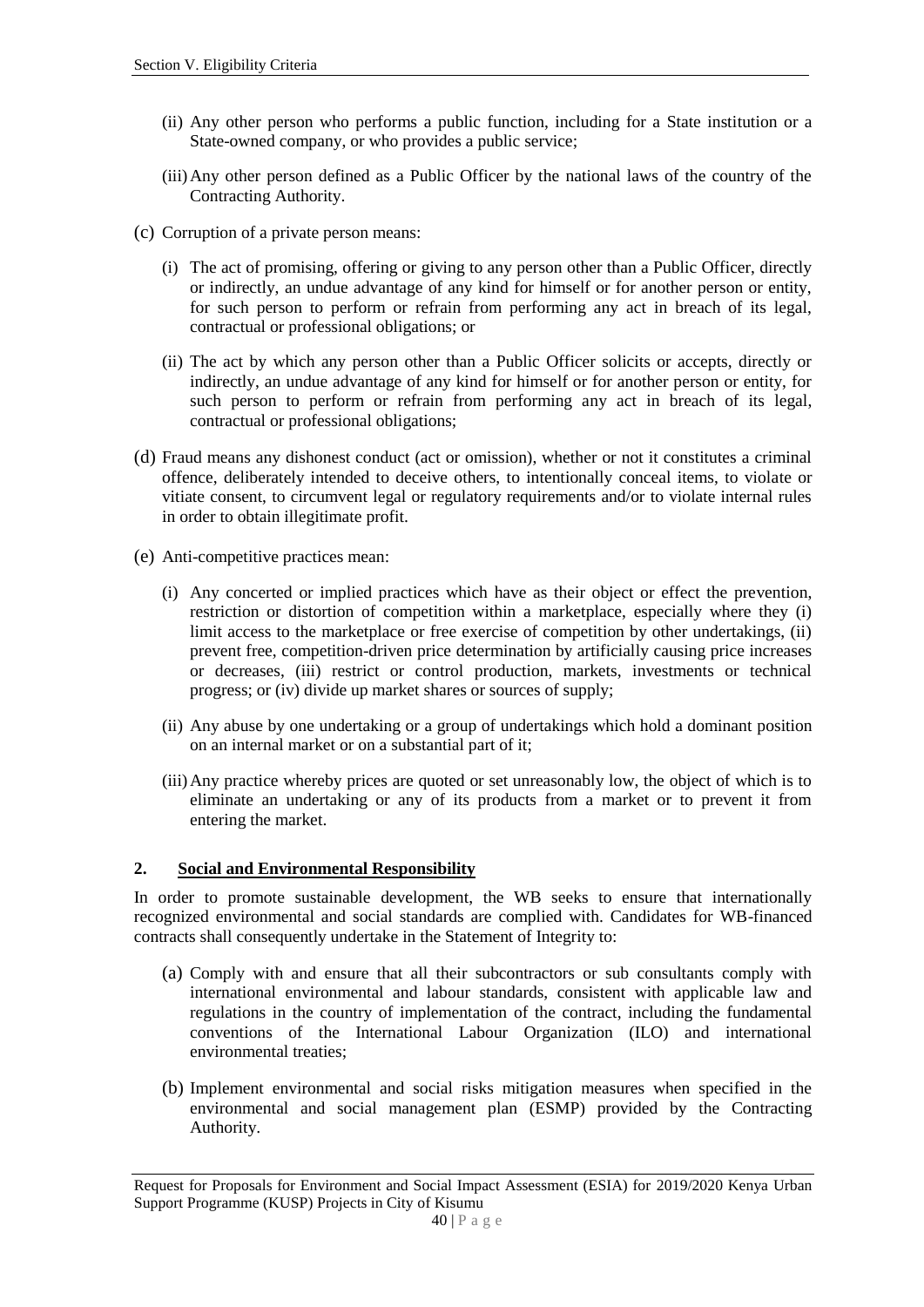# **Section VII. Terms of Reference**

# **1. Introduction**

#### **1.1 Kisumu City Profile**

Kisumu is the third largest town in Kenya, with an estimated population of 565,052 in the Kisumu District for 2008, and approximately 406,000 in the Kisumu Municipality. Located in the West of Kenya, Kisumu is bordered by Lake Victoria to the southwest, and the sugar belt and Kano irrigation scheme to the east.

*Map 1: Map of Kisumu City*



Source: Town Planning Department, Municipal Council of Kisumu

Expansion of the town has been rapid and unplanned. In the last two and a half decades, Kisumu's municipal boundary has expanded from 50  $\text{km}^2$  in 1971 to over 400  $\text{km}^2$ . The current population growth rate is 2.6% per annum with a density of approximately 975 persons per km<sup>2</sup> . Approximately 60% of the Kisumu population lives in informal settlements and as the population continue to expand a significant number of people is observed to move from the surrounding districts into Kisumu City to work or business on daily basis.

Approximately 73% of the total population is aged below 30 years old, and a total of 42% of the population is younger than 15. The high proportion of young people in the town creates a significant amount of pressure on the available educational, health and other related facilities. Kisumu benefits from a strategic geographical position at the crossroads

Request for Proposals for Environment and Social Impact Assessment (ESIA) for 2019/2020 Kenya Urban Support Programme (KUSP) Projects in City of Kisumu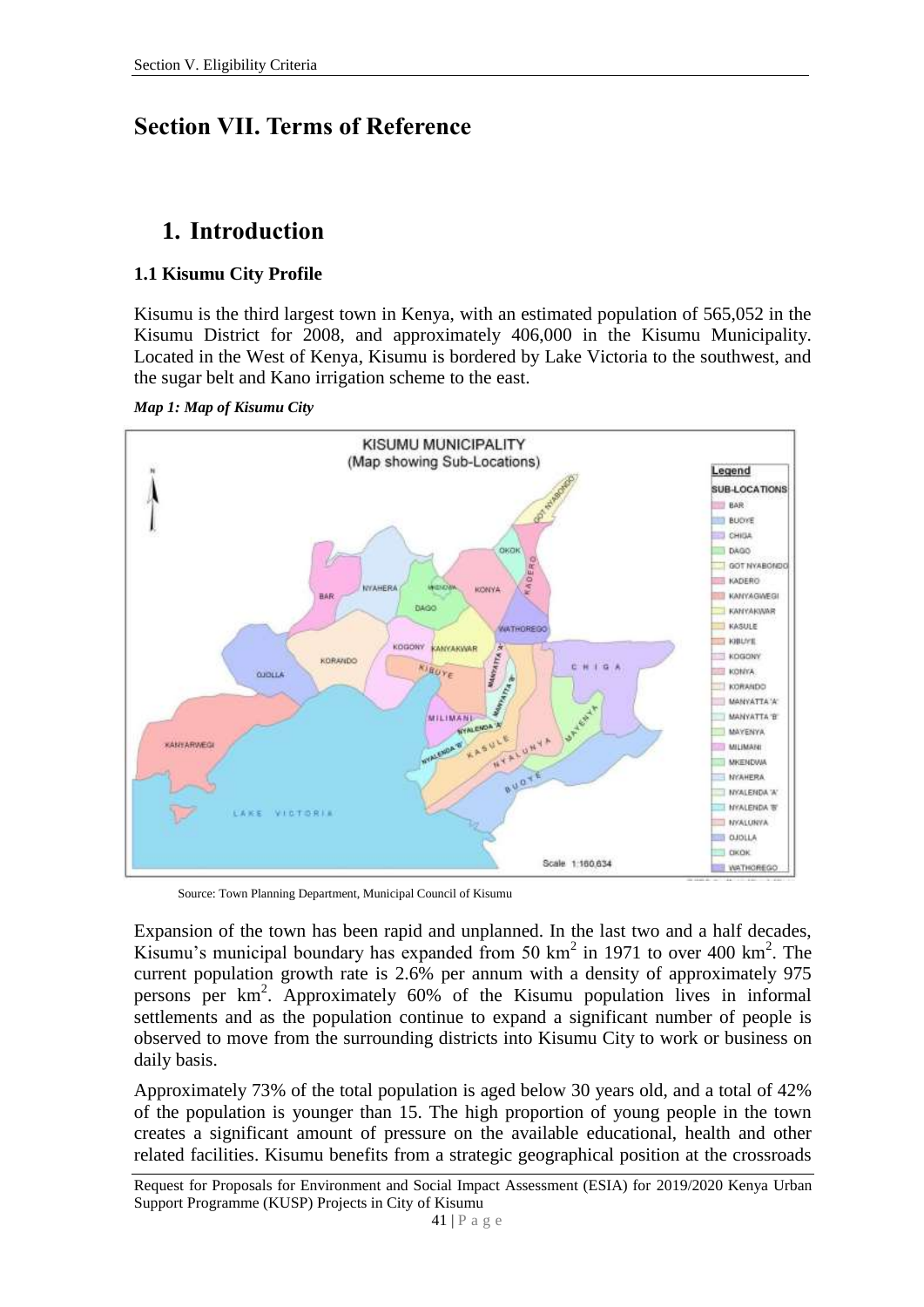of three countries: Kenya, Uganda and Tanzania. The city is the hub of communication networks (railway lines, commercial roads, air transportation) that serve most of Western Kenya. This fact has facilitated its dominance as the administrative, industrial, and commercial capital of this region.

The city experiences a high unemployment rate of about 30%, and the bulk of the population, particularly in the informal and slum settlements, works in the informal sector: 52% of the working population is engaged in informal activities. Low income and job insecurity are the biggest challenges that the poor of Kisumu face.

|  |  |  | Table 1: Kisumu City Social and Economic Snapshot (2009) |  |  |
|--|--|--|----------------------------------------------------------|--|--|
|  |  |  |                                                          |  |  |

| <b>City area</b>                     | Covers an area of approximately 417 km <sup>2</sup> , of which 297 km <sup>2</sup> is<br>dry land and approximately 120 km <sup>2</sup> is under water. The city is<br>the headquarters of Kisumu County.                                                  |
|--------------------------------------|------------------------------------------------------------------------------------------------------------------------------------------------------------------------------------------------------------------------------------------------------------|
| <b>City population</b>               | Approximately 406,000 compared to country<br>population<br>of<br>approximately 37.5 million (2007, World Development Indicators<br>database).                                                                                                              |
| population<br><b>City</b><br>density | Approximately 975 per km <sup>2</sup> .                                                                                                                                                                                                                    |
| City growth rate                     | Estimated at 2.6% per annum                                                                                                                                                                                                                                |
| Employment <sup>4</sup>              | High levels of skilled and unskilled unemployment.                                                                                                                                                                                                         |
|                                      | Unemployment rate is 30%                                                                                                                                                                                                                                   |
|                                      | 52% of the working population engaged in informal activities with a<br>monthly wage in the range of KShs. 3,000 to KShs. 4,000.                                                                                                                            |
| <b>Poverty</b>                       | 48% of the urban population lives within the absolute poverty<br>bracket. (2004 figures from UN-Habitat)                                                                                                                                                   |
| Food                                 | 53.4% of the population below the food poverty line in comparison<br>to Nairobi (8.4%), Mombasa (38.6%) and Nakuru (30%). (2004<br>figures from UN-Habitat)                                                                                                |
| <b>Education</b>                     | The adult literacy rate is $48\%$ <sup>5</sup> , with 24.6% of urban poor having<br>attained secondary school education. Low enrolment rate and high<br>gender parity between boys and girls. Within Kenya, the city is<br>known as "the brains of Kenya". |
| Water                                | 40% sewerage coverage.<br>Over half (52%) of the population uses water from piped<br>connections, either through individual household connections, yard<br>tap or residential resale, while 26% rely on water vendors.                                     |
| <b>Waste</b><br>management           | 20% of residential waste is collected and disposed of by the City<br>Council of Kisumu (CCK) and private waste collectors <sup>6</sup>                                                                                                                     |
| <b>Housing</b>                       | The city lacks adequate shelter, with approximately 60 percent of the<br>urban population who reside in the peri-urban and informal<br>settlements lacking basic services. Approximately 75 percent of peri-                                               |

<sup>4</sup> Source: "Kisumu Urban Sector Profile", UN-HABITAT, 2006

 $\overline{a}$ 

<sup>5</sup> Source: Kenya National Adult Literacy Survey, 2005

<sup>6</sup> Source: KISWAMP Baseline Survey, Oct. 2008

Request for Proposals for Environment and Social Impact Assessment (ESIA) for 2019/2020 Kenya Urban Support Programme (KUSP) Projects in City of Kisumu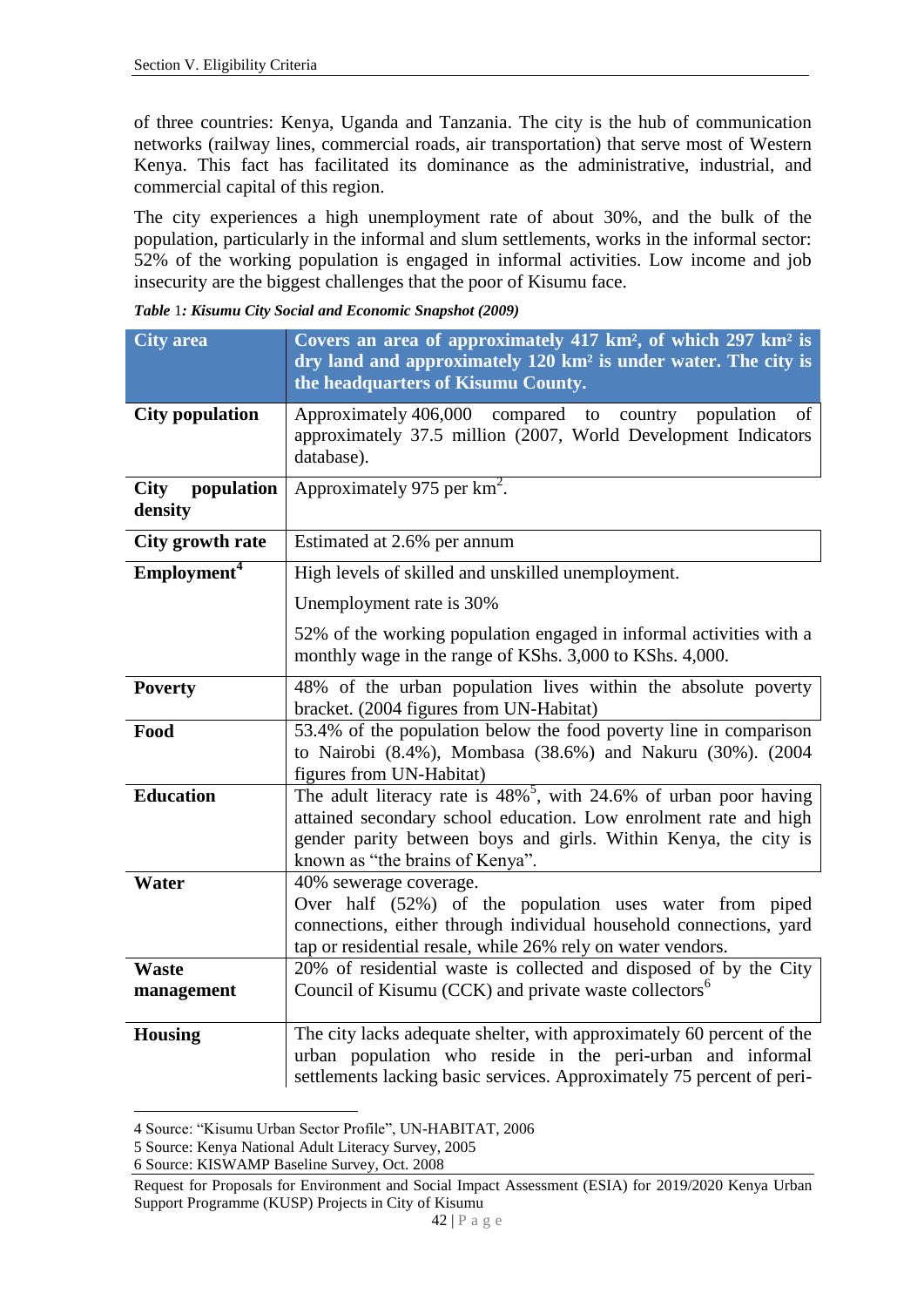|               | urban inhabitants live in temporary and semi-permanent structures.                                                     |  |  |  |  |
|---------------|------------------------------------------------------------------------------------------------------------------------|--|--|--|--|
| <b>Health</b> | The key health challenges that Kisumu faces include high HIV/AIDS                                                      |  |  |  |  |
|               | infection rates and malaria, and waterborne diseases contributing to a                                                 |  |  |  |  |
|               | high child mortality rate.                                                                                             |  |  |  |  |
|               | The prevalence rate of HIV/AIDS in Nyanza Province is of 15                                                            |  |  |  |  |
|               | percent, which is double the national average. According to the 2001                                                   |  |  |  |  |
|               | results of sentinel surveillance by the Ministry of Health, 35% of                                                     |  |  |  |  |
|               | pregnant women tested positive for HIV in Kisumu.                                                                      |  |  |  |  |
|               | Source: MCK Strategic Plan, Kisumu Water Supply and Sanitation Project Long Term Action Plan, and MCI Report on Kisumu |  |  |  |  |

*Source: MCK Strategic Plan, Kisumu Water Supply and Sanitation Project Long Term Action Plan, and MCI Report on Kisumu*

Lack of proper planning has led to severe infrastructure backlog in the town, and the population lacks access to basic services like water, electricity, healthcare etc. In addition to that, the Municipality is in a critical financial situation because of inadequate governance, financial policies and strategies. Because of the weakness of its financial resources the Council cannot deliver the necessary services to its population. The key challenges that Kisumu faces today are urban sprawl and slum expansion, a high level of unemployment and inadequate service delivery.

#### **1.2 Programme Background:**

The Kenya Urban Support Programme (KUSP) is a USD300 million project whose objective is to establish and strengthen urban institutions to deliver improved infrastructure and services in participating counties in Kenya. The Operation will provide direct support to all counties other than the city counties of Nairobi and Mombasa, and to 59 potentially eligible urban areas within those counties.

The proposed Operation will finance key parts of the KenUP (Kenya Urban Programme) (across its six thematic areas, including urban institutions, governance, management, finance, planning, and infrastructure and service delivery).

#### **1.3 Programme objectives**

The aim of the KUSP is to achieve the following objectives;

- Support for the establishment, operationalization and strengthening of the institutional framework for urban management as part of the national level interventions (Window 1);
- Strengthening management and administration of urban finances (including conditional grants) in Window 1;
- Provision of support for planning, urban infrastructure, and service delivery in Window 1;
- Assist County Governments Address Urban Development and Management Issues as part of the county level interventions (Window 2);
- Ensure Urban institutions are established and operational (UIG minimum conditions are achieved) in Window 2; and
- Ensure urban institutions are performing effectively in delivering urban infrastructure and services (UDG performance standards are achieved) in Window 3.

The Operation will be implemented through institutional arrangements at the national, county and urban board levels. The primary responsibility for the implementation of window 1 will lie with the Urban Development Department (UDD) in the State Department of Housing and Urban Development (SDHUD) of the Ministry of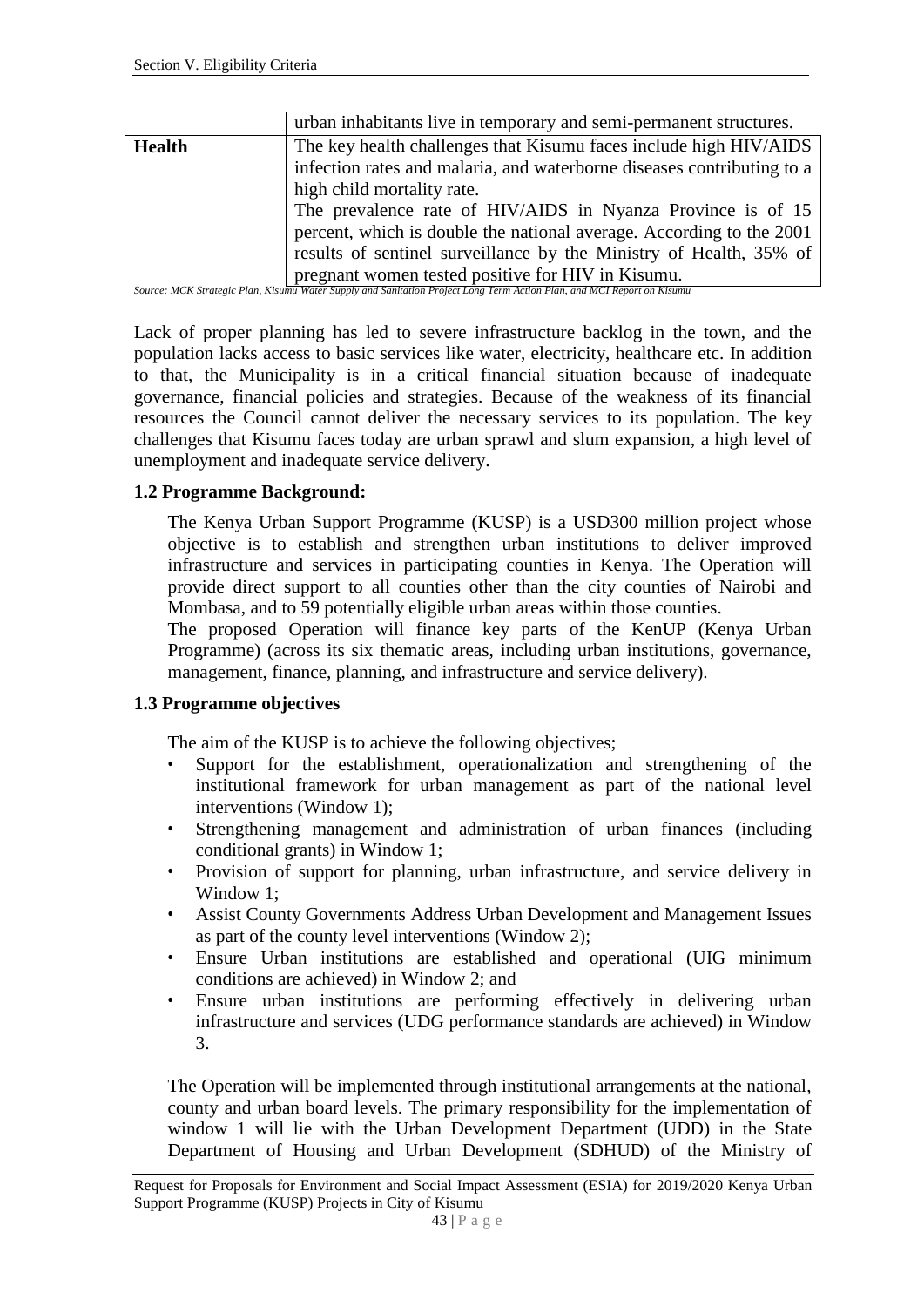Transport, Infrastructure, Housing and Development (MTIHUD). Window 2 and 3 will be implemented through the County and Urban Board levels respectively.

#### **1.4 Project Financing**

The total KenUP budget is estimated at US\$1 billion. Of this, KUSP will provide US\$300 million dollars or 30% of the total KenUP funding budget. The Operation will be implemented over a period of six years.

## **2. Role of Consultancy Services**

The City of Kisumu (CoK)intends to use part of the proceeds under the KUSP budget to engage a consultant under these Terms of Reference to undertake Environment and Social Impact Assessment (ESIA) studies for specific public infrastructure projects broadly outlined under the areas listed below;

- i. Construction of Nyamasaria satellite bus park within Kisumu City
- ii. Construction of Non-Motorized Transport Facility Phase 2 including civil works at the Uhuru Business Park
- iii. Improvement of Jomo Kenyatta Sports ground and other open spaces within the **City**

The overall time-frame for the completion of the assignment will be estimated based on specific project requirements.

# **3. The Assignment Background**

Many development agencies have now made it mandatory that all projects be screen for environmental and social safeguards. This process focuses on predicting, evaluating, and managing negative impacts associated with large-scale infrastructure development investment projects. The proposed investment projects are funded by the World Bank, under the KUSP, and therefore must undergo ESIA .

A consultant is therefore expected to undertake ESIA and consequently prepare a report that will incorporate all existing environmental and social issues that may arise during construction and post construction, taking into consideration all safeguard policies.

#### **3.1 ESIA Studies justification**

Potential impacts to the environment and social aspects would be anticipated from the proposed project sites of the projects, both during construction and post construction (viz. air quality, land degradation, public health, safety linkages, etc.).

For the above reason, the target projects sites must undergo a process of an intensive environment and social impact assessment (ESIA) study as per the provisions under the Environment Management and Coordination Act (EMCA), 1999. An important part of the ESIA will be a comprehensive consultation and involvement of all stakeholders and members public to explain details of the projects concepts and designs as well as obtaining their concerns, suggestions and opinion to ensure full acceptability of the proposals.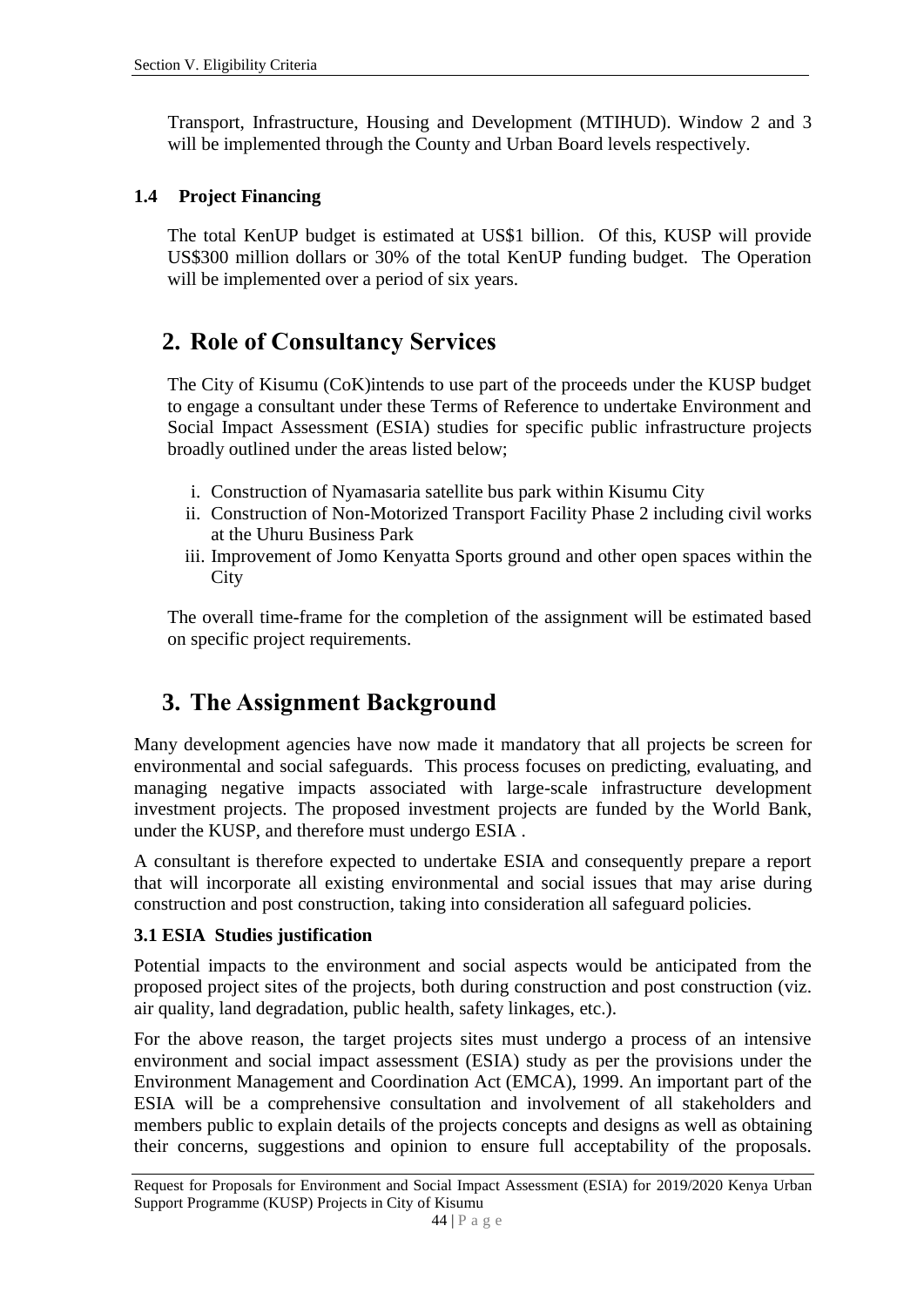Appropriate mitigation measures, including the wishes of the stakeholders and affected persons will be established on all identified impacts for integration into the construction and operations.

# **4. Objective and Scope of the Assignment**

#### **4.1 Objective of the Assignment**

The Objectives of the assignment are:-

- 1. To undertake an Environmental and Social Impact Assessment (ESIA) documenting the present condition of the environment and social and identifying the positive and negative impacts that may result from the design and construction of the proposed project investments at the selected sites. In so doing, to address the necessary environmental and social mitigation and monitoring measures in an Environmental and Social Management Plan (ESMP).
- 2. Undertake social assessments, social interactions and consultative meetings to obtain the views and opinions of the stakeholders on the above

#### **4.2 Scope of Services**

**Task 1: Detailed Desk-top Review:** The Consultant is to review all existing documentation. He shall further undertake a detailed study of the proposed sites for the projects, mapping the linkages to existing and proposed complementary facilities. The Consultant shall then concisely describe each facility assessed, its geographic, ecological, general layout of facilities including maps at appropriate scale where necessary. Information on size, capacity, facilities and services should also be provided.

**Task 2: Description of the environment:** collect, collate, evaluate, and present baseline data of the relevant environmental characteristics of the project areas, Include any information on changes anticipated before the project commences.

**Task 3: Description of the baseline environment:** The Consultant is required to collect, collate and present baseline information on the environmental characteristics of the existing situation around each facility. This description should involve but not limited to:

- a) *Physical environment* (topography, land cover, geology, climate and meteorology, air quality, hydrology etc.,
- b) *Biological environment* (i.e., flora and fauna types and diversity, endangered species, sensitive habitats etc.)
- c) *Social and cultural environment*, including present and projected, where appropriate (i.e., population, land use, planned development activities, community social structure, employment and labour market, sources and distribution of income, cultural/religious sites and properties, vulnerable groups and indigenous populations etc)

Request for Proposals for Environment and Social Impact Assessment (ESIA) for 2019/2020 Kenya Urban Support Programme (KUSP) Projects in City of Kisumu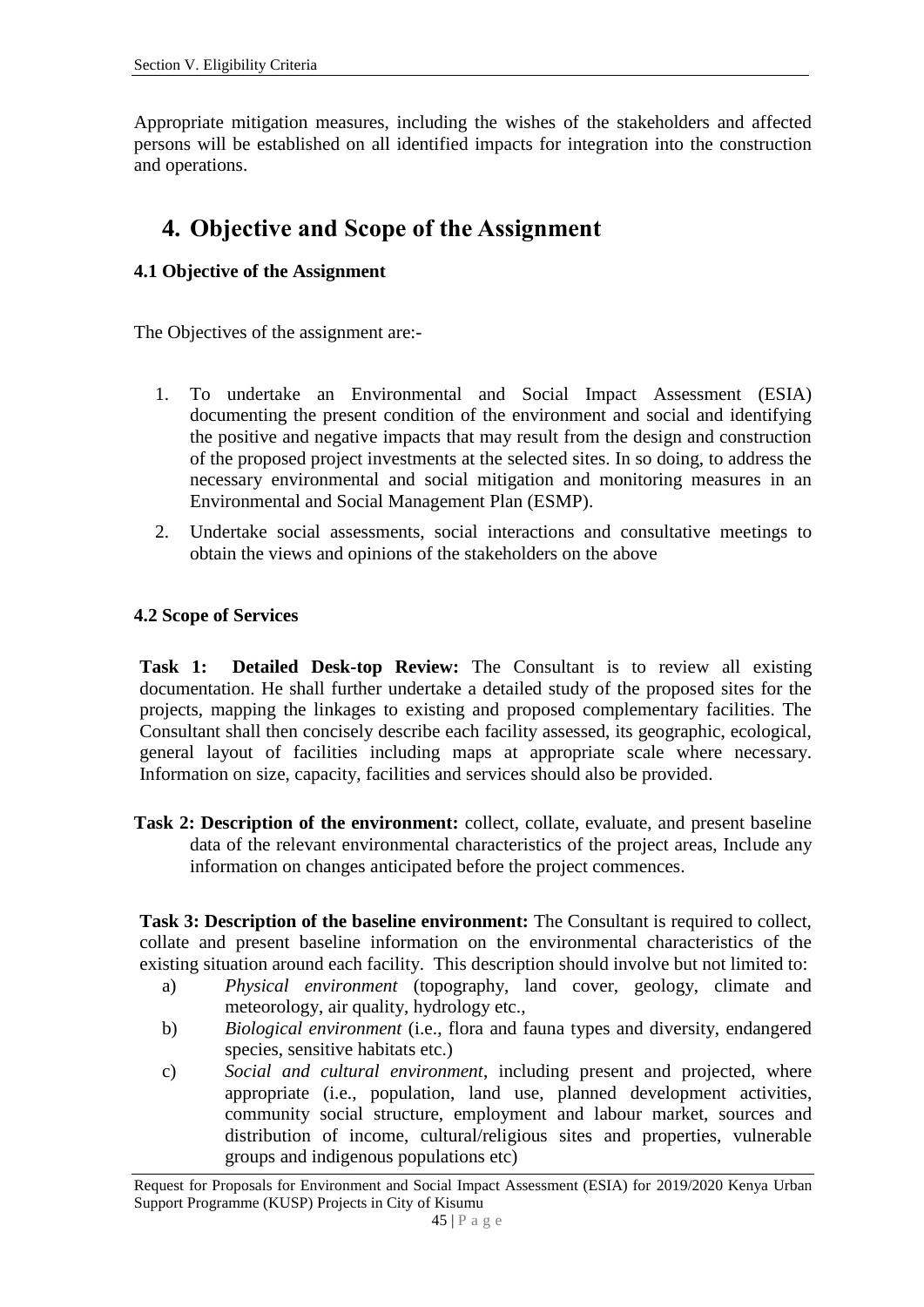d) *Economic activities,* agriculture, livestock, fisheries, small scale industries etc

**Task 4: Legislative and Regulatory Framework:** The Consultant shall identify and describe the pertinent regulations and standards- both local and international, governing the environmental quality, health and safety, protection of sensitive areas, land use control at the national and local levels and ecological and socio-economic issues. Thereafter, the Consultant shall identify the project activities that should comply with the identified regulations.

**Task 5: Determination of impacts of project facilities and activities:** From the detailed field study, the Consultant shall analyse and describe all significant changes brought about by each facility/activity. These would encompass environmental, ecological and social impacts, both positive and negative, as a result of each facility/activity intervention that are likely to bring about changes in the baseline environmental and social conditions discussed in Task 2. The Consultant will make a prioritization of all concerns identified and differentiate between short, medium, long-term and cumulative impacts during construction, operation and decommissioning. The Consultant shall also identify both temporary and permanent impacts. A detailed outline and discussion of specific conditions that might affect the environment which are unique to the type of facility and/or operation being audited should be provided.

**Task 6: Occupational health and safety concerns:** The Consultant shall analyse and describe all occupational health and safety concerns brought about by activities during all the phases of the project. The Consultant shall make recommendations on corrective and remedial measures to be implemented under the environmental management plan.

**Task 7: Development of management plan to mitigate negative impacts:** The Consultant shall develop a comprehensive environmental management plan. The plan should recommend a set of mitigation, monitoring and institutional measures to eliminate, minimise or reduce to acceptable levels of adverse environmental impacts and/or maximise socio-economic benefits. The Consultant should provide cost outlays for the proposed mitigation measures as well as their institutional and financial support, time frame and responsibility. This shall be provided for all the project phases.

**Task 8: Development of monitoring plan:** The Consultant is required to give a specific description, and technical details, of monitoring measures for ESMP, including the parameters to be measured, methods to be used, sampling locations, frequency of measurements, definition of thresholds that will signal the need for corrective actions as well as deliver a monitoring and reporting procedure. The Consultant should provide a time frame and implementation mechanism, staffing requirements, training and cost outlays.

**Task 9: Comparison:** Systematically compare feasible alternatives to the proposed project site, technology, design, and operations including the no-project‖ situation in terms of their potential environmental impacts; the feasibility of mitigating these impacts; their capital and recurrent costs; their suitability under local conditions and their institutional, training, and monitoring requirements. For each of the alternatives, quantify the environmental impacts to the extent possible, and attaches economic values where

Request for Proposals for Environment and Social Impact Assessment (ESIA) for 2019/2020 Kenya Urban Support Programme (KUSP) Projects in City of Kisumu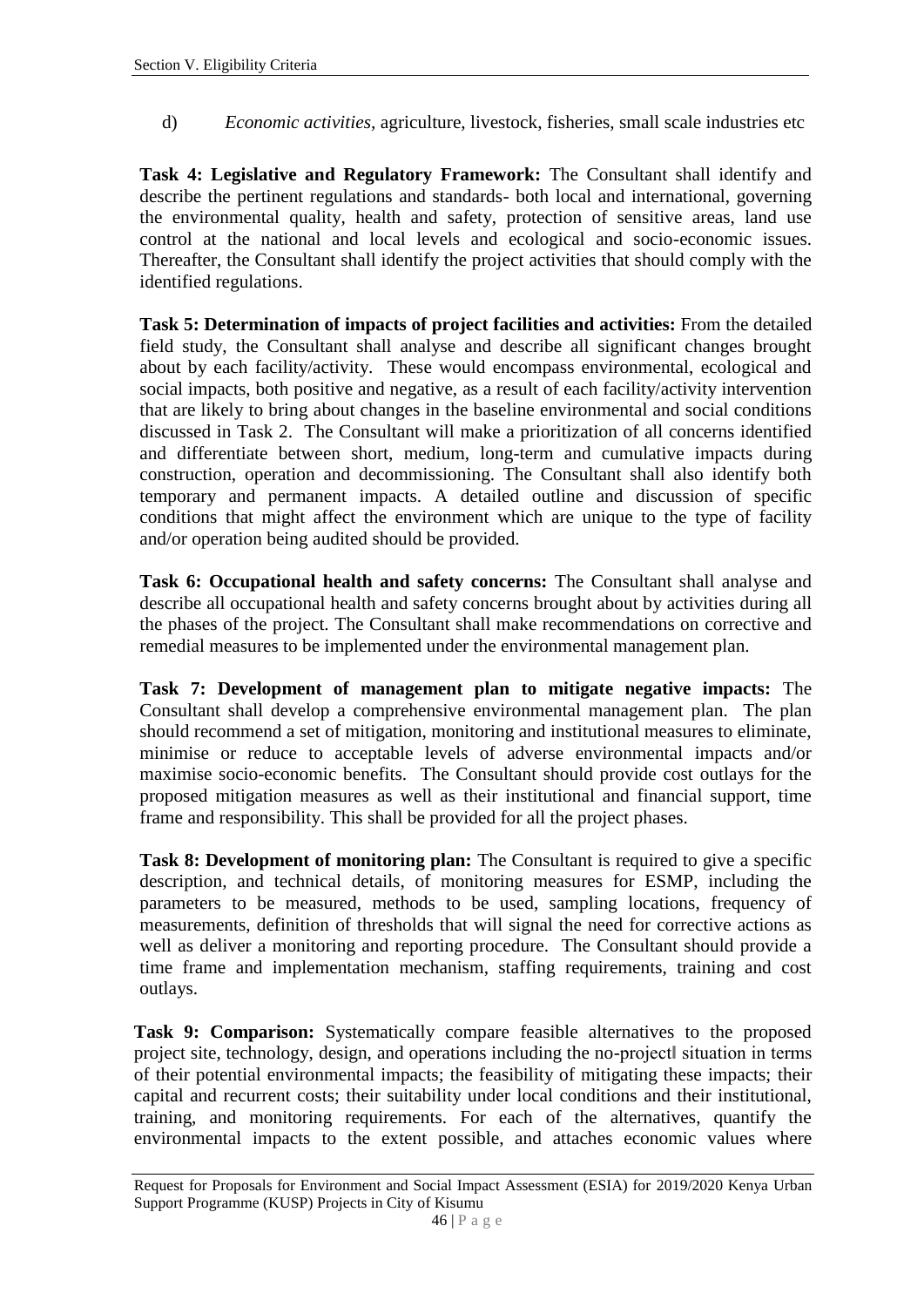feasible. State the basis for selecting the particular project design proposed and justifies recommended emission levels and approaches to pollution prevention and abatement.

**Task 10: Study Reports:** The output will be an Environmental and Social Impact Assessment report prepared in accordance with the regulatory provisions. The report shall be in the English Language and has to be clear and concise. The reports should be in a format acceptable to local competent authorities, international environmental standards and development partners. The Consultant shall present the reports to relevant environmental authorities for approval in the required number of copies.

Task 11: Approval: The Consultant shall present the report prepared under Task 8 for approval by the relevant authorities. The Consultant shall be responsible for making any modifications that the authorities may demand before approval of the report.

**Task 12: Counterpart Staff:** For the purpose of capacity building the Consultant shall undertake the study together with counterpart staff seconded by the Client.

#### **4.3 The ESIA Report Outline**

#### *Executive Summary*

Concisely discuss significant findings and recommended actions.

#### *Policy, Legal and Administrative Framework*

Discuss the policy, legal, and administrative framework within which the study is carried out. Explain the environmental requirements of any co-financiers. Identify relevant international environmental agreements to which the country is a party.

#### *Project Description*

Concisely describe the proposed project and its geographic, ecological, social, and temporal context, including any offsite investments that may be required (e.g. dedicated amenities including access roads, water supply, housing, sanitation, power supply and drainage). Indicate the need for any resettlement plan. Include a map showing the project site and the project's area of influence.

#### *Baseline Data*

Assess the dimension of the study area and describes relevant physical, biological, and socioeconomic conditions, including any changes anticipated before the project commences. Also take into account current and proposed development activities within the project area but not directly connected to the project. Data should be relevant to decisions about project location, design, operation, or mitigation measures.

#### *Environmental Impacts*

Predict and assess the project's likely positive and negative impacts, in quantitative terms to the extent possible. Identify mitigation measures and any residual negative impacts that cannot be mitigated. Explore opportunities for environmental enhancement. Identify and estimates the extent and quality of available data, key data gaps, and uncertainties associated with predictions, and specifies topics that do not require further attention.

Request for Proposals for Environment and Social Impact Assessment (ESIA) for 2019/2020 Kenya Urban Support Programme (KUSP) Projects in City of Kisumu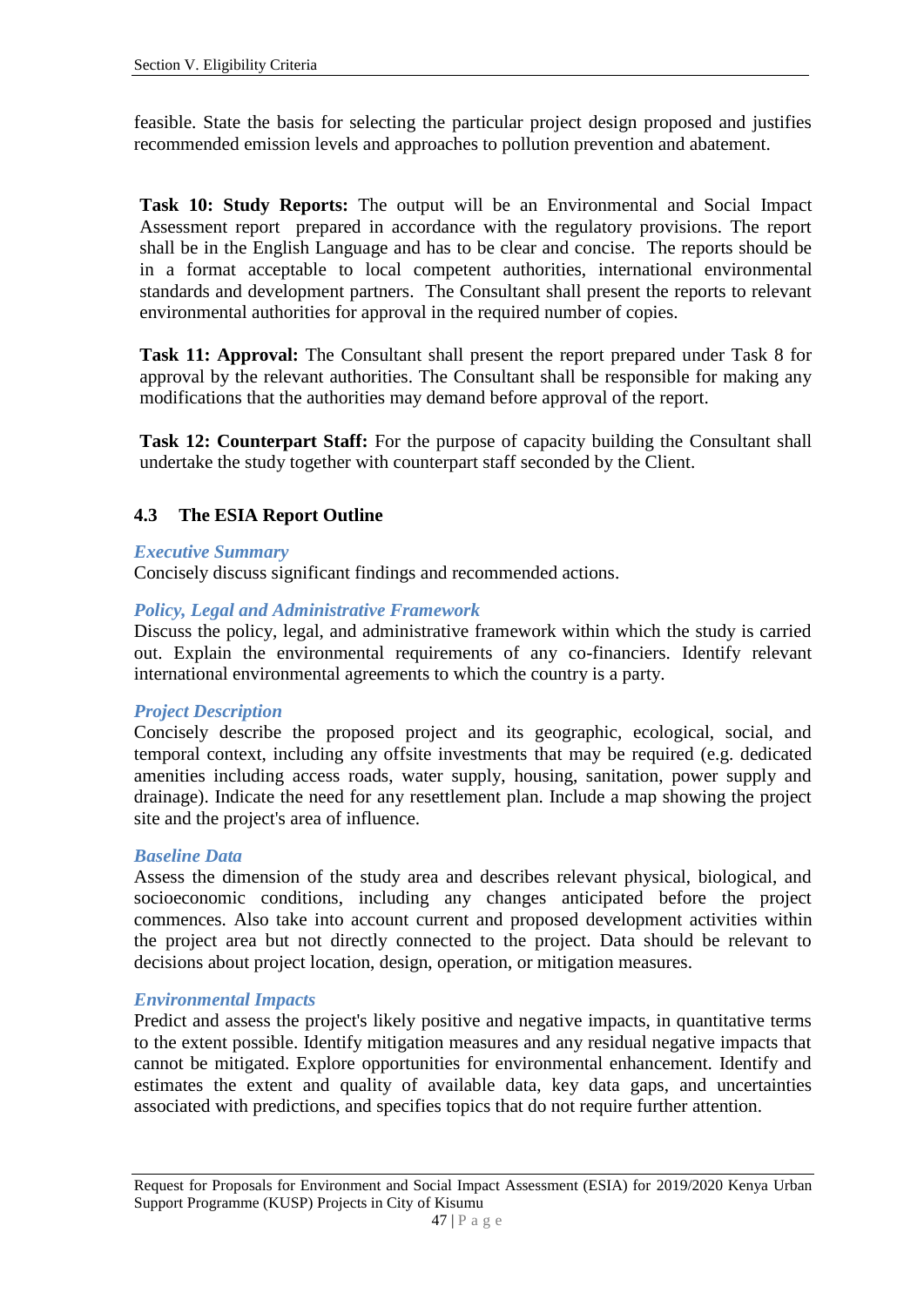#### *Analysis of Alternatives*

Systematically compare feasible alternatives to the proposed project site, technology, design, and operations including the no-project‖ situation in terms of their potential environmental impacts; the feasibility of mitigating these impacts; their capital and recurrent costs; their suitability under local conditions and their institutional, training, and monitoring requirements. For each of the alternatives, quantify the environmental impacts to the extent possible, and attaches economic values where feasible. State the basis for selecting the particular project design proposed and justifies recommended emission levels and approaches to pollution prevention and abatement.

#### *Stakeholders and Public Consultations*

This is a dedicated chapter to present the level of engagement, the outcome and summary of the emerging issues. The chapter should be backed with detailed proceedings of the consultation forums together with full list of the persons consulted.

#### *Resettlement Action Plan*

While the main RAP report will be utilized for land acquisition, a dedicated chapter will be prepared to provide a summary of the resettlement issues for completeness of the social linkages in the ESIA Report.

#### *Environmental and Social Management Plan (ESMP)*

Provide mitigation measures, implementation schedule, monitoring, institutional strengthening, and cost estimates. The consultant will also provide assistance in submission of ESIA Reports to NEMA and subsequent discussions with NEMA and other agencies as required to obtain EIA License. On the basis of the findings through documentary surveys, field assessments, consultations and guidelines from the environmental regulations, a comprehensive environmental and social management plan will be established through this study. The focus of the ESMP will include the following;

- 1. Description of adverse effects to the environment and social aspects within the sub-project areas,
- 2. Description of mitigation measures for each of the impacts identified. Each measure will be described with reference to the effect(s) it is intended to deal with,
- 3. Description of monitoring program to provide information on the occurrence of environmental effects
- 4. Responsibilities including the people, groups, or organizations that will carry out the mitigation and monitoring activities are defined, as well as to whom they report and are responsible,
- 5. Implementation schedule addressing the timing, frequency and duration of mitigation measures and monitoring are specified in an implementation schedule, and linked to the overall subproject schedule,
- 6. Cost estimates and sources of funds will be specified for the initial subproject investment and for the mitigation and monitoring activities is implemented.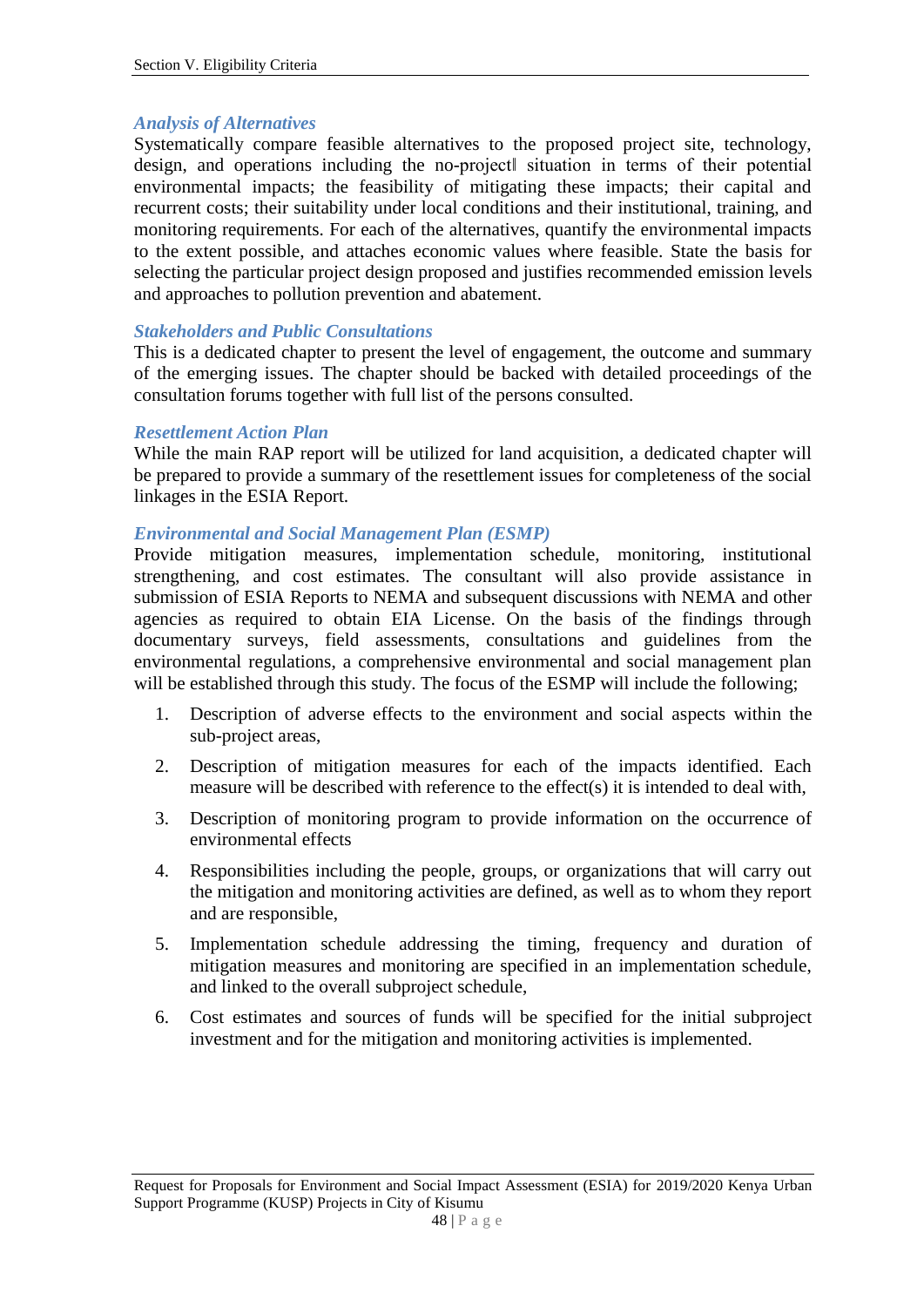# **5. Anticipated Deliverables and Timelines**

- 1. An acceptable inception report (with a review of the methodology and the terms of reference among others) – within 3 weeks of the commencement date;
- 2. Draft ESIA Project Report for review (with preliminary stakeholder consultations, environmental quality and environment and social management plan) – 1.5 months upon commencement date;
- 3. Final ESIA Project Report for submission to NEMA 2 months upon commencement date and NEMA Licences;
- 4. Resettlement/relocation Action Plan (RAP) report where applicable.

# **6. Key Professional Staff**

Interested Consulting Firms should present a professional discipline mix comprising of the following cadres:

- 1. Environmentalist (Team Leader) with a minimum of Master's Degree in Environmental Studies/Environmental Engineering and must have at least 10 years' experience in solid waste management specifically or environment and social impact assessment studies, preferably in urban based projects. He should also be registered with NEMA as a Lead Expert with a valid practicing license and have experience of conducting environmental and social impact assessments
- 2. Sanitary Engineer with at least a Master's Degree from a recognized University and a minimum of 10 years' experience with a notable exposure to solid waste management works within urban settings
- 3. Sociologist with at least a Bachelors University Degree in Social Studies and a minimum of 5 years' experience on social development and strong exposure to urban communities and social services
- 4. Health and Safety Expert with a minimum of Bachelor's Degree in Safety studies or other relevant disciplines and at least 5 years of experience in occupational and environmental health assessments preferably in an urban setting. Registration with relevant authorities is a must
- 5. Hydro-geologist holding a minimum of a Bachelor's Degree from a recognized University and at least 10 years' experience in surface and ground water assessment. Exposure to the regional water resources characteristics will be an added advantage
- 6. Ecologist/Biologist with at least a Bachelor's degree and a minimum of 5 years' experience. Exposure to the local ecological conditions will be an additional advantage
- **7.** Qualified Physical Planner with at least 5 years' experience in urban planning and should hold a minimum of a Bachelor's degree in Land Economics or Planning. Experience in RAP Studies

Request for Proposals for Environment and Social Impact Assessment (ESIA) for 2019/2020 Kenya Urban Support Programme (KUSP) Projects in City of Kisumu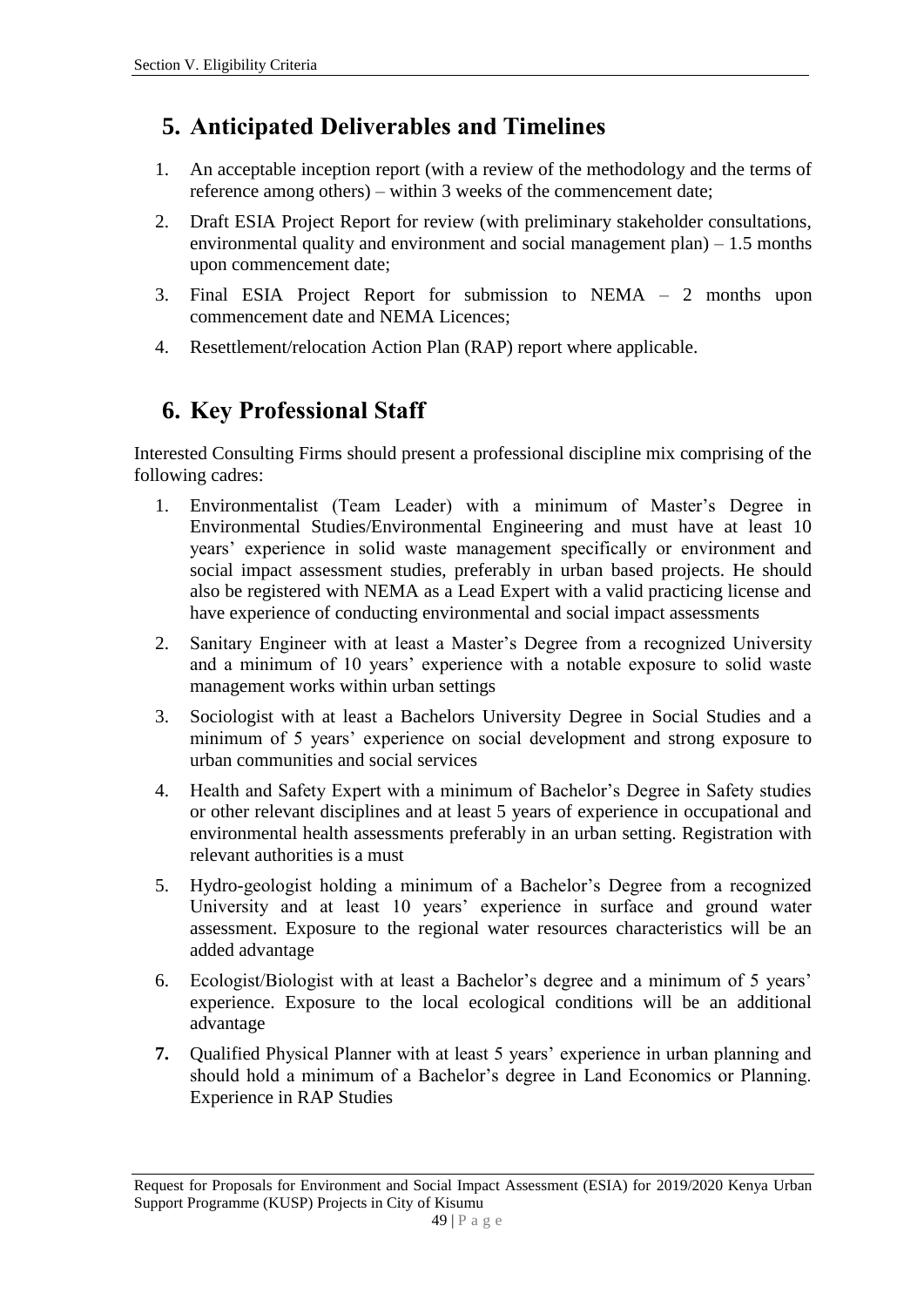### **7. Duration of Assignment**

The ESIA process is expected to take 90 calendar days, including documentary reviews, field evaluation, report preparation, public consultations, feedback from the client and final submissions. The Consultant will also be expected to facilitate the submission of the ESIA Reports report to NEMA for review and approval.

# **8. The Support/Inputs Provided By the Client**

- 1. KUSP/CoK will make available the detailed respective project designs and other associated environmental studies available on the projects;
- 2. KUSP/CoK will also provide physical layout plans of the respective project sites showing location of key operation features and significant components;
- 3. KUSP/CoK will also provide background information and data including description of available infrastructure,
- 4. Documented corporate policy documents and environmental guidelines governing the operations.
- 5. KUSP/CoK will support in convening the Public Consultation forums (the Consultant will, however, meet the associated costs)
- 6. The City of Kisumu, assisted by the KUSP Technical Secretariat will be responsible for managing and supervising project implementation.
- 7. CoK shall appoint a Project Manager in charge of liaising with all stakeholders on project related matters. The Project Manager shall provide preliminary data as available in the CoK. Further the Project Manager will liaise with the relevant government departments and agencies for collection of relevant data pertaining to the socio economic status, regulation/acts etc. The Project Manager will also be responsible for checking the reports and submitting them to the Client for approval together with his/her comments, if any

# **9. Place of performance of the assignment and timing**

The services will be carried out in Kisumu City. The locations details are presented below.

| <b>Project</b>                                                                     |                            | <b>Site Location</b>                                             |  |
|------------------------------------------------------------------------------------|----------------------------|------------------------------------------------------------------|--|
| <b>Construction</b><br>Nyamasaria<br>satellite bus park<br><b>Kisumu</b><br>within | of Administrative Location | Nairobi Road<br>Central Kolwa Ward,<br>Kisumu Central Sub-County |  |
| <b>City</b>                                                                        | Distance from Kisumu town  |                                                                  |  |
|                                                                                    | Land use                   | Commercial                                                       |  |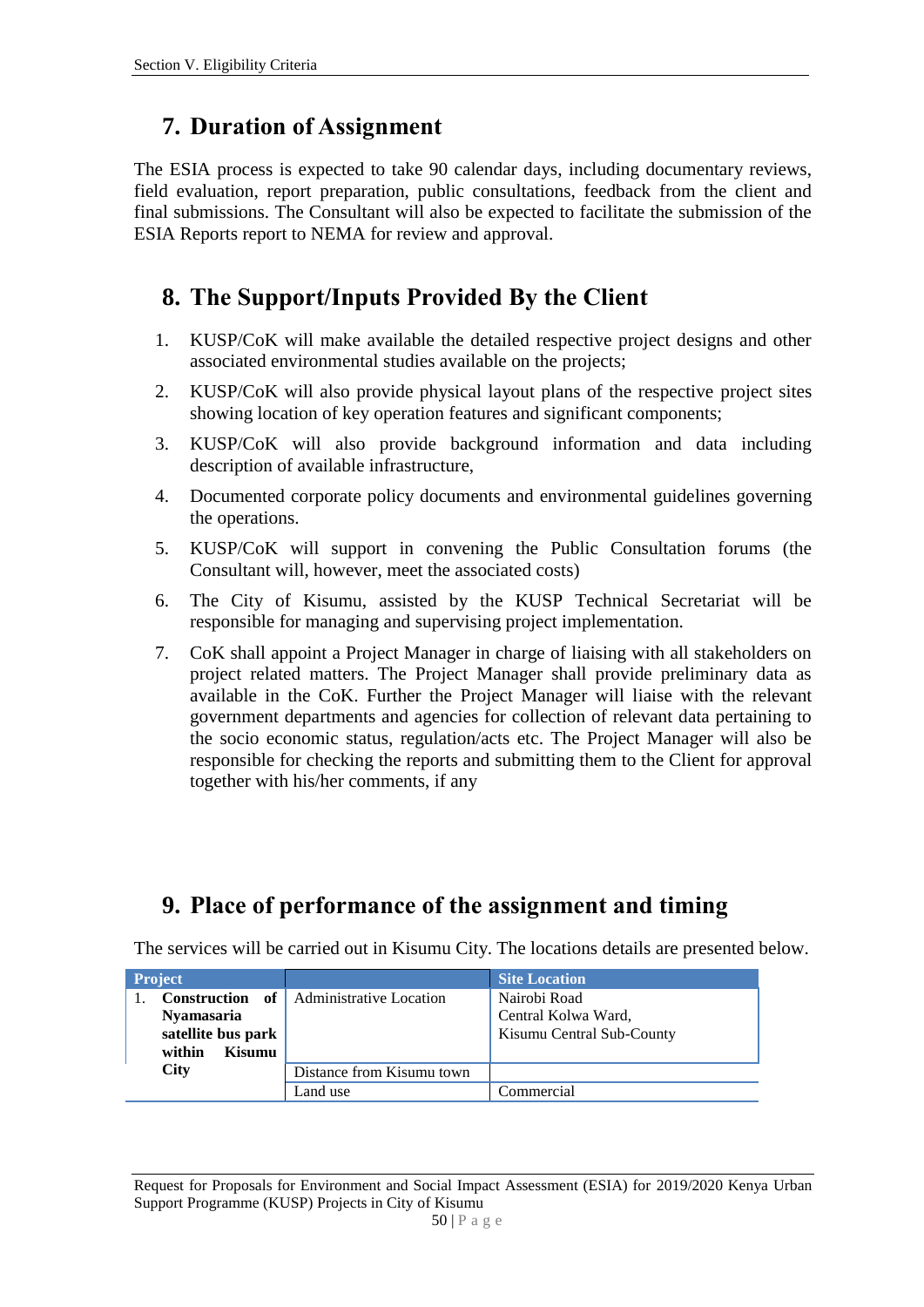| <b>Project</b>                      |                         | <b>Site Location</b>                 |
|-------------------------------------|-------------------------|--------------------------------------|
| Construction of<br>2.               |                         |                                      |
| <b>Non-Motorized</b>                | Administrative Location | (NMT) Kisumu CBD                     |
| <b>Transport</b>                    |                         | Market/Milimani Ward,<br>Railways    |
| <b>Facility Phase 2</b>             |                         | ward<br>Ward, Kaloleni Shaurimoyo    |
|                                     |                         | Kisumu Central Sub-County            |
| 3.<br>Improvement of                |                         |                                      |
| Kenyatta<br>Jomo                    | Administrative Location | Kisumu CBD                           |
| Sports ground,                      |                         | Market/Milimani Ward                 |
| other<br>open                       |                         | Kisumu Central Sub-County            |
| spaces,                             | Land use                | Recreational                         |
| $\overline{4}$ .<br><b>Kaloleni</b> | Administrative Location | Nyalenda B ward, Kaloleni ShauriMoyo |
| <b>Community</b>                    |                         | Ward                                 |
| <b>Centre</b><br>and                | Land use                | Recreational                         |
| Dunga                               |                         |                                      |
| Waterfront                          |                         |                                      |
| within the City                     |                         |                                      |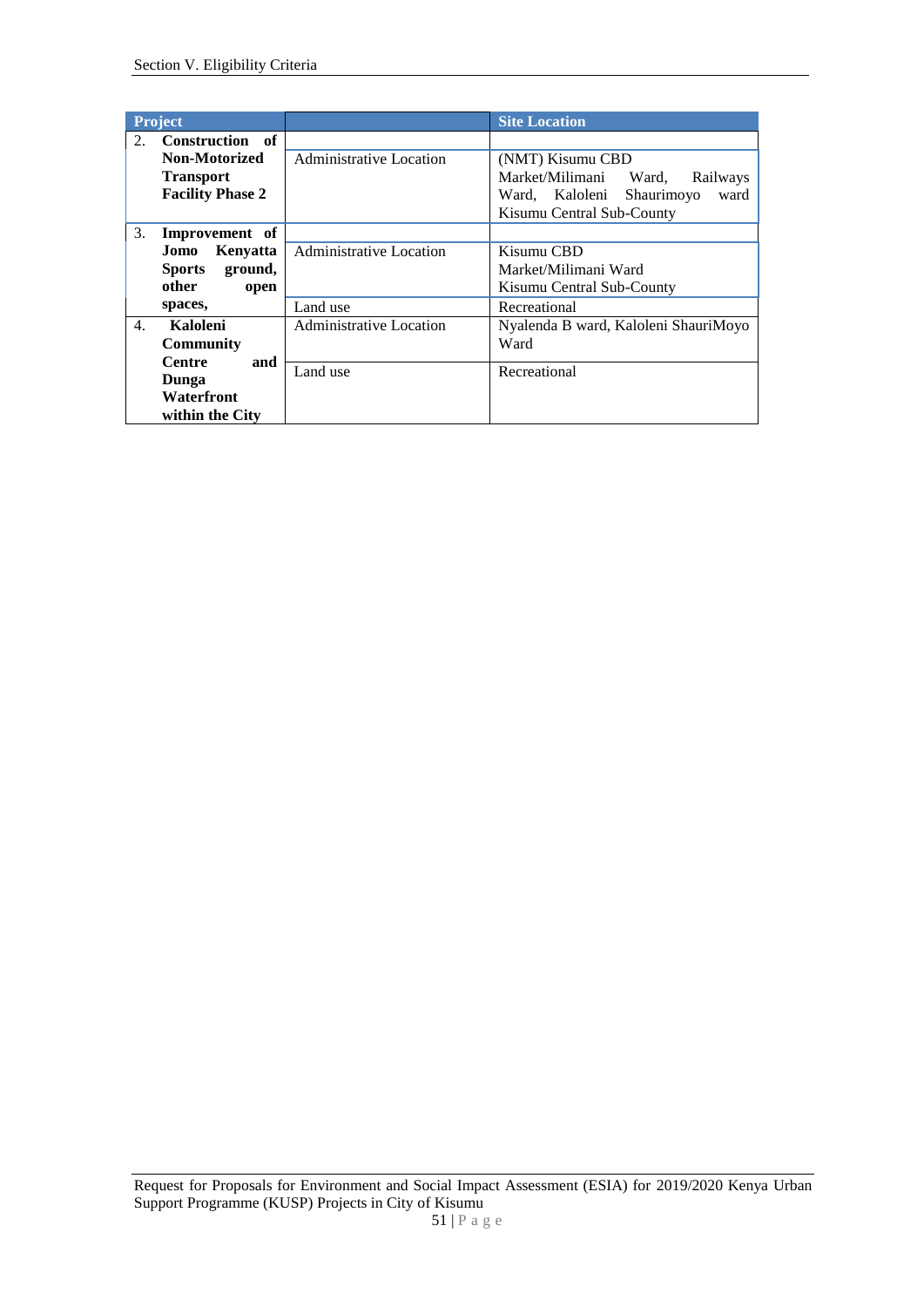# **PART II – CONDITIONS OF CONTRACT AND CONTRACT FORMS**

# **Section VIII. Conditions of Contract and Contract Forms**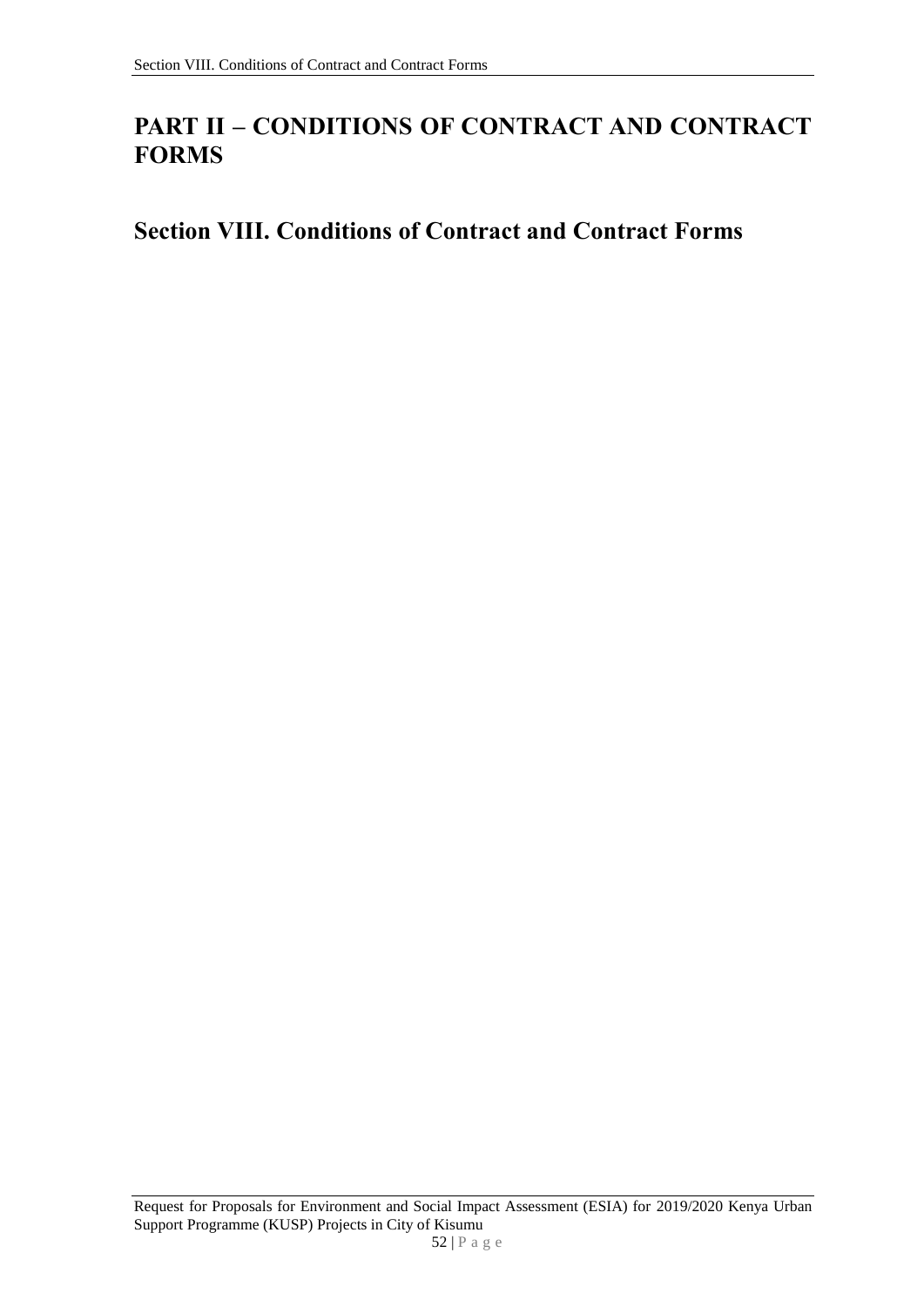# **CONTRACT FOR CONSULTANT'S SERVICES**

**Project Name**\_\_\_\_\_\_\_\_\_\_\_\_\_\_\_\_\_\_\_\_\_\_\_\_\_\_\_

**Contract No.**\_\_\_\_\_\_\_\_\_\_\_\_\_\_\_\_\_\_\_\_\_\_\_\_\_\_\_\_

**between**

*[Name of the Client]*

**and**

*[Name of the Consultant]*

| Dated: |  |
|--------|--|
|        |  |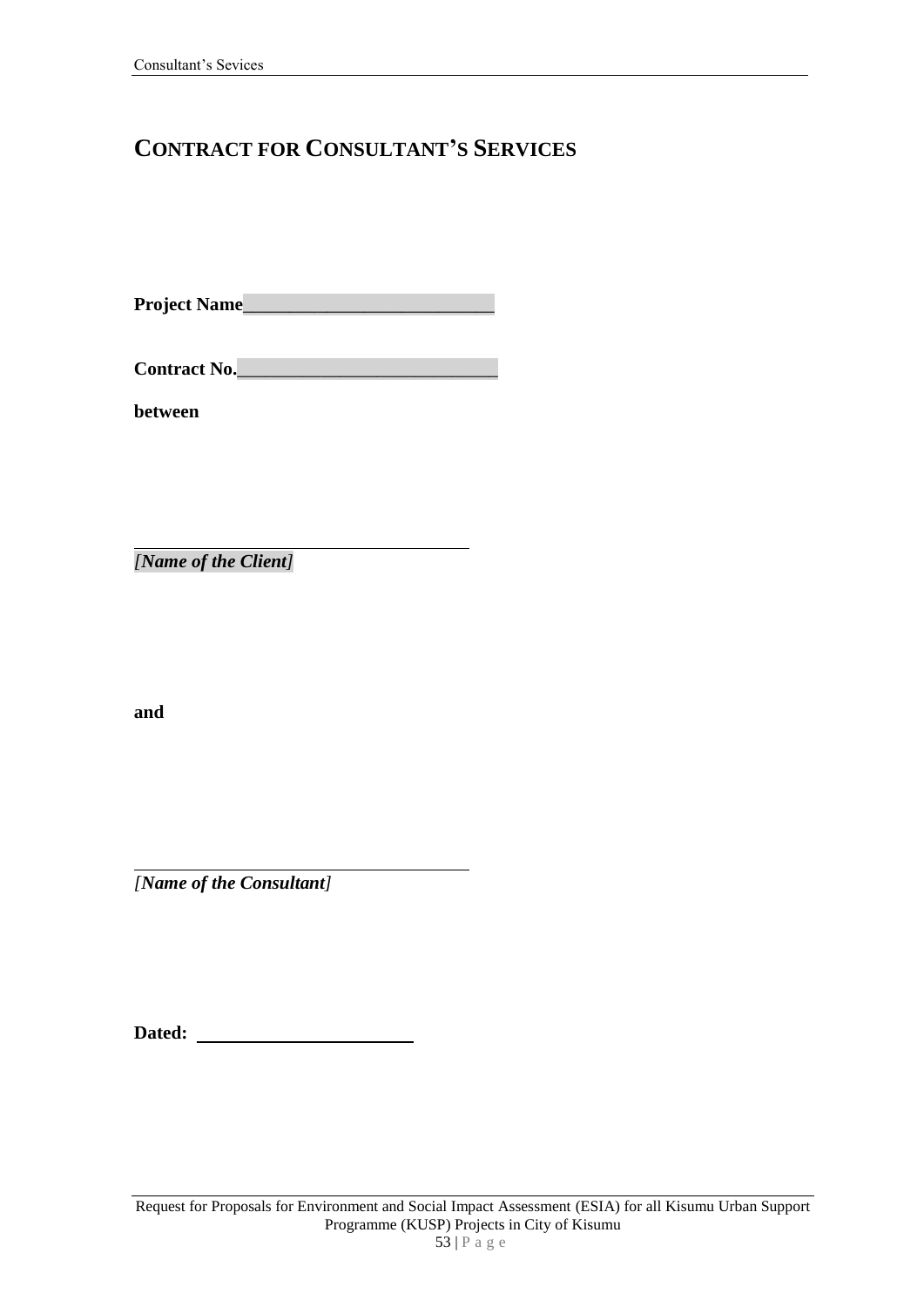# **Contents**

| I.         |                                                                            |  |
|------------|----------------------------------------------------------------------------|--|
| <b>II.</b> |                                                                            |  |
|            |                                                                            |  |
|            | B. Commencement, Completion, Modification and Termination of Contract  59  |  |
|            |                                                                            |  |
|            |                                                                            |  |
|            |                                                                            |  |
|            |                                                                            |  |
|            |                                                                            |  |
|            |                                                                            |  |
|            | Attachment 1: WB Policy - Corrupt and Fraudulent Practices - Social and    |  |
| Ш.         |                                                                            |  |
| IV.        |                                                                            |  |
|            |                                                                            |  |
|            | Appendix B – Consultant's Technical Proposal including Methodology and Key |  |
|            |                                                                            |  |
|            |                                                                            |  |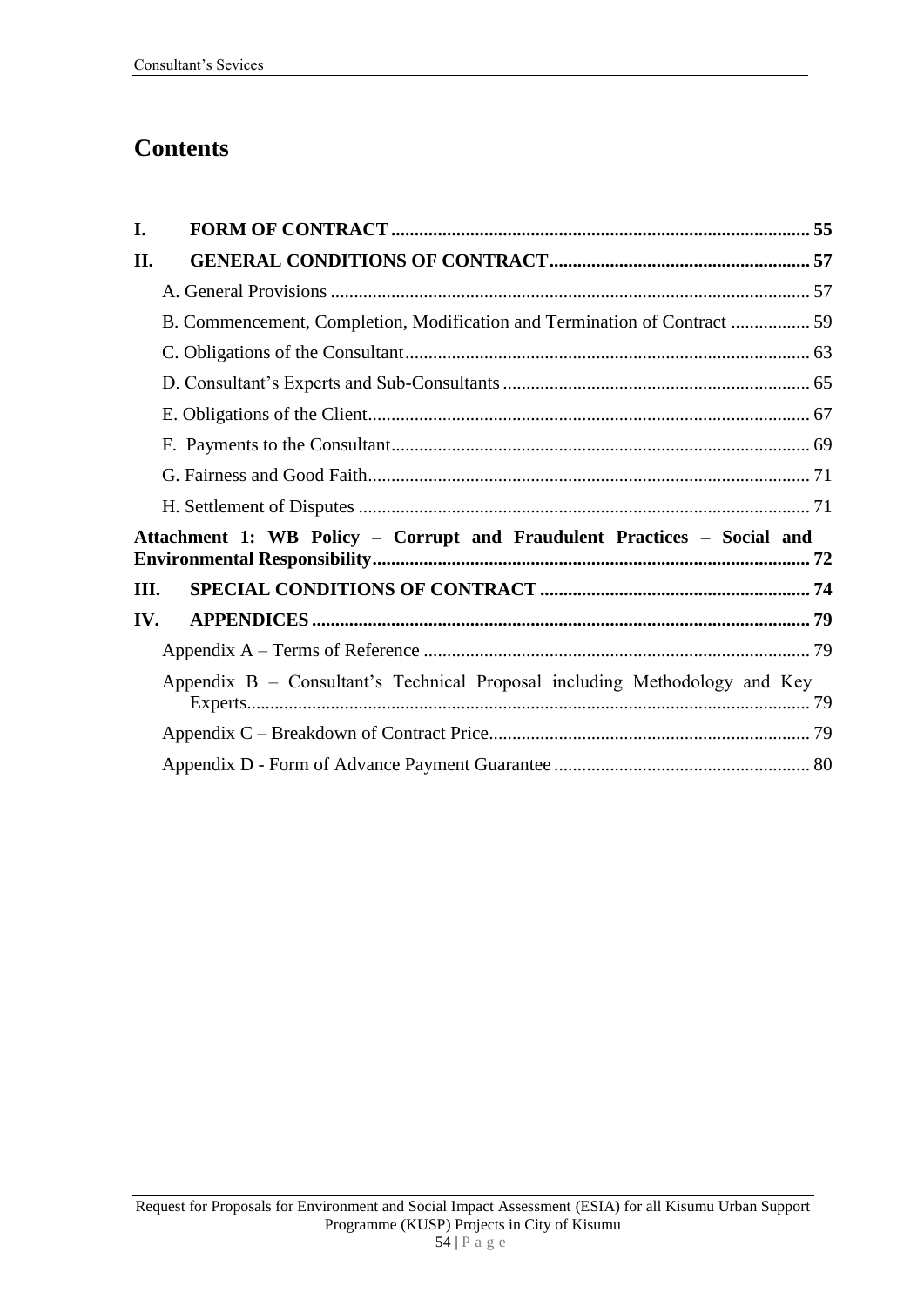# **I. FORM OF CONTRACT**

*[Text in brackets [ ] is for guidance purpose and should be deleted in the final text]*

This CONTRACT (hereinafter called the "Contract") is made the *[number]* day of the month of *[month]*, *[year]*, between, on the one hand, *[name of Client]* (hereinafter called the "Client") and, on the other hand, *[name of Consultant]* (hereinafter called the "Consultant").

*[If the Consultant consist of more than one entity, the above should be partially amended to read as follows:* "…(hereinafter called the "Client") and, on the other hand, a Joint Venture (name of the JV) consisting of the following entities, each member of which will be jointly and severally liable to the Client for all the Consultant's obligations under this Contract, namely, *[name of member]* and *[name of member]* (hereinafter called the "Consultant").]

#### WHEREAS

- (a) The Client has requested the Consultant to provide certain consulting services as defined in this Contract (hereinafter called the "Services");
- (b) The Consultant, having represented to the Client that it has the required professional skills, expertise and technical resources, has agreed to provide the Services on the terms and conditions set forth in this Contract;
- (c) The Client has received *[or has applied for]* funds from the World Bank (the "WB") toward the cost of the Services and intends to apply a portion of these funds to eligible payments under this Contract, it being understood that (i) payments by the WB will be made only at the request of the Client and upon approval by the WB; (ii) such payments will be subject, in all respects, to the terms and conditions of the agreement between the Client and the WB providing for the funds, and (iii) no party other than the Client shall derive any rights from the agreement or have any claim to the funds proceeds:

NOW THEREFORE the parties hereto hereby agree as follows:

- 1. The following documents attached hereto shall be deemed to form an integral part of this Contract:
	- (a) The General Conditions of Contract(including Attachment 1 "GoK Policy Corrupt and Fraudulent Practices – Social and Environmental Responsibility);
	- (b) The Special Conditions of Contract;
	- (c) Appendices: Appendix A: Terms of Reference; Appendix B: Consultant's Technical Proposal (including methodology and Experts, and the signed Statement of Integrity); Appendix C: Breakdown of the Contract Price(s); Appendix D: Form of Advance Payment Guarantee.

In the event of any inconsistency between the documents, the following priority order shall prevail: the Special Conditions of Contract; the General Conditions of Contract, including Attachment 1; Appendix A; Appendix B; Appendix C and Appendix D. Any reference to this Contract shall include, where the context permits, a reference to its Appendices.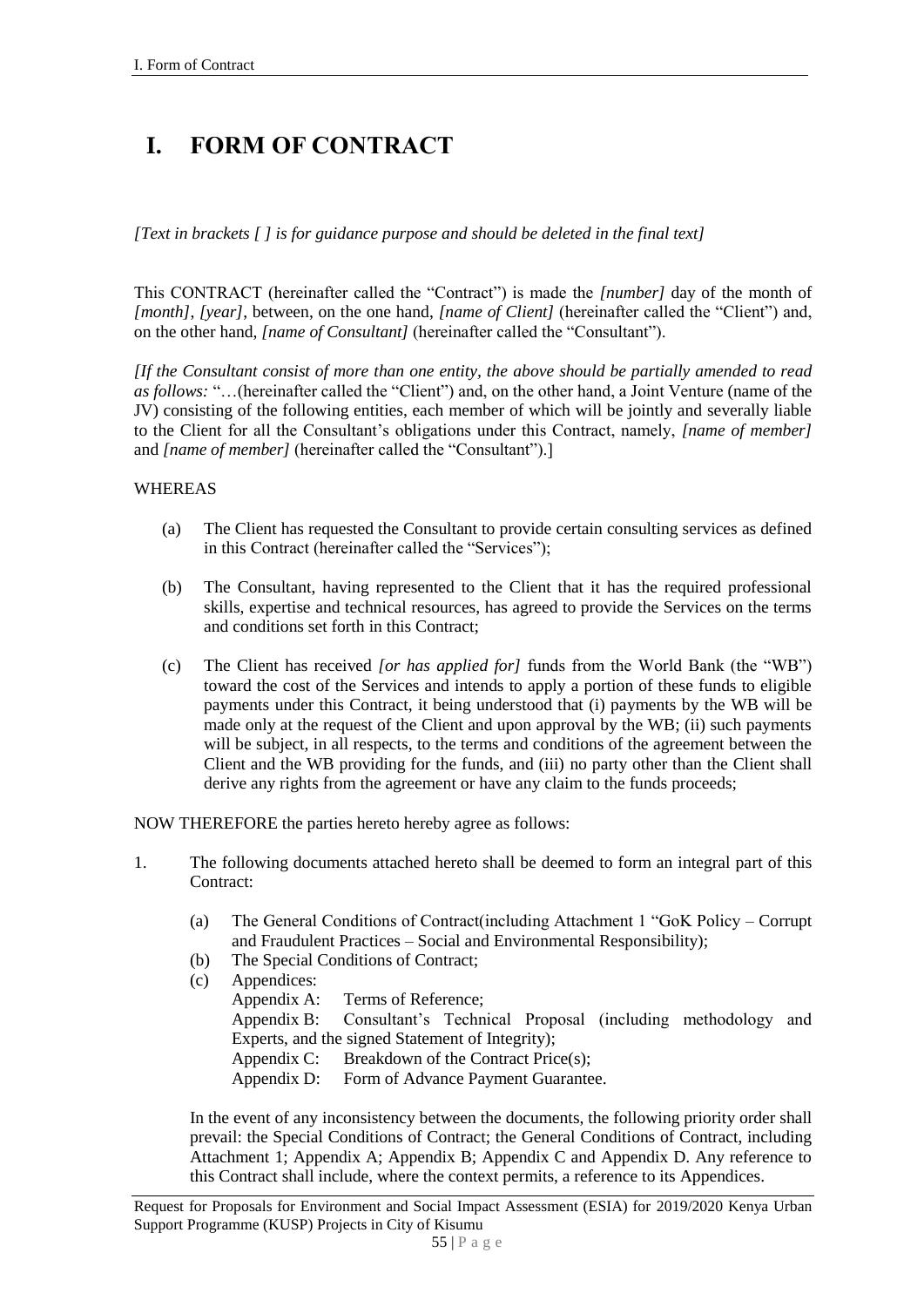- 2. The mutual rights and obligations of the Client and the Consultant shall be as set forth in the Contract, in particular:
	- (a) The Consultant shall carry out the Services in accordance with the provisions of the Contract; and
	- (b) The Client shall make payments to the Consultant in accordance with the provisions of the Contract.

IN WITNESS WHEREOF, the Parties hereto have caused this Contract to be signed in their respective names as of the day and year first above written.

For and on behalf of *[Name of Client]*

*[Authorized Representative of the Client – name, title and signature]*

For and on behalf of *[Name of Consultant or Name of a Joint Venture]*

*[Authorized Representative of the Consultant – name and signature]*

*[Note: For a joint venture, either all members shall sign or only the lead member, in which case the power of attorney to sign on behalf of all members shall be attached.]* 

For and on behalf of each of the members of the Consultant *[insert the name of the Joint Venture]*

*[Name of the lead member]*

*[Authorized Representative on behalf of a Joint Venture]*

*[add signature blocks for each member if all are signing]*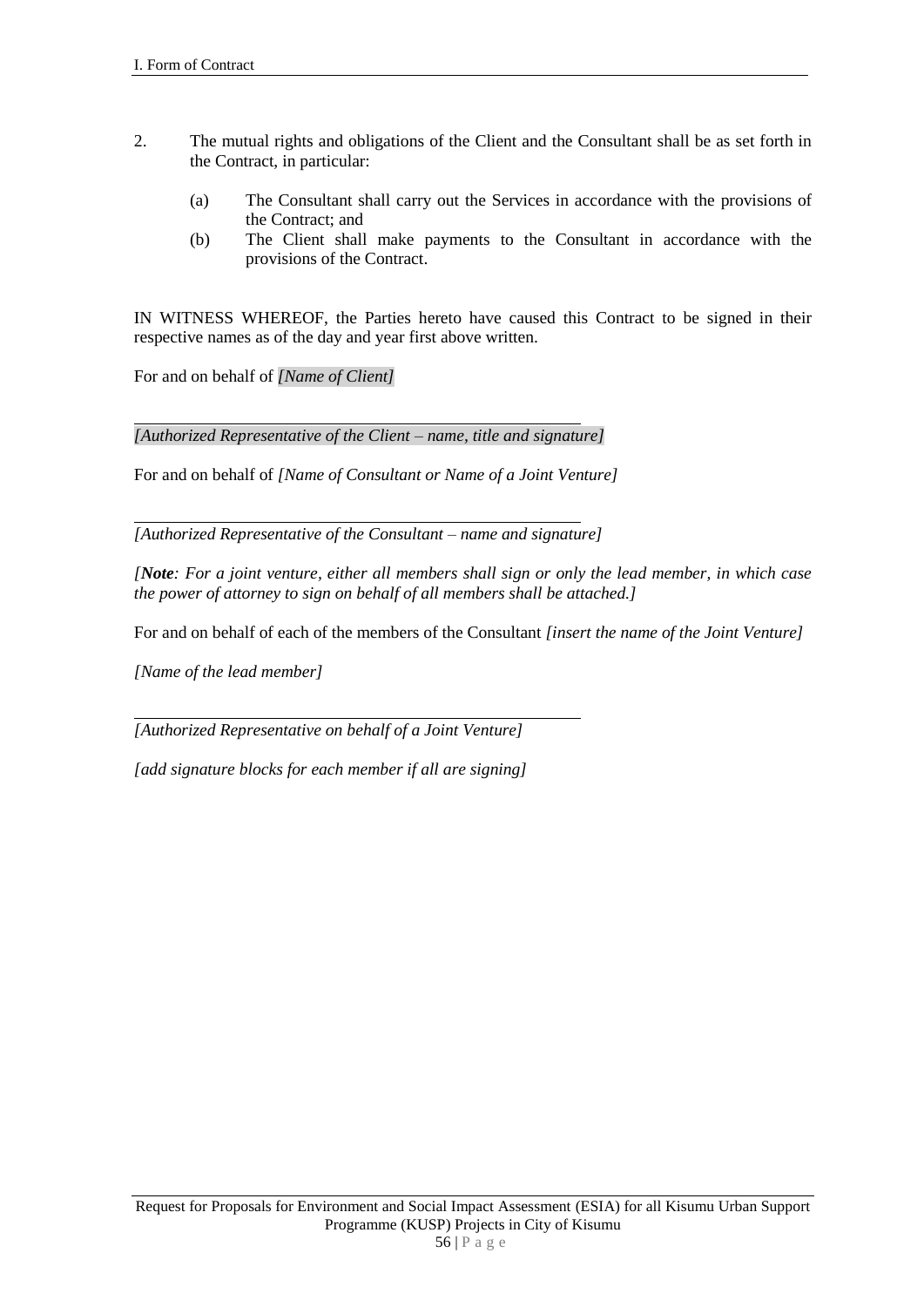# **II. GENERAL CONDITIONS OF CONTRACT**

### **A. GENERAL PROVISIONS**

**1. Definitions** 1.1. Unless the context otherwise requires, the following terms whenever used in this Contract have the following meanings:

- (a) "**Applicable law**" means the laws and any other instruments having the force of law in the Client's country, or in such other country as may be specified in the **Special Conditions of Contract (SCC)**, as they may be issued and in force from time to time.
- (b) "**WB**" means the World Bank (WB).
- (c) "**Client**" means the implementing agency that signs the Contract for the Services with the selected Consultant.
- (d) "**Consultant**" means a legally-established professional consulting firm or entity selected by the Client to provide the Services under the signed Contract.
- (e) "**Contract**" means the legally binding written agreement signed between the Client and the Consultant and which includes all the attached documents listed in its paragraph 1 of the Form of Contract (the General Conditions (GCC), the Special Conditions (SCC), and the Appendices).
- (f) "**Day**" means a calendar day unless indicated otherwise.
- (g) "**Effective Date**" means the date on which this Contract comes into force and effect pursuant to Clause GCC 11.
- (h) "**Experts**" means, collectively, Key Experts, Non-Key Experts, or any other personnel of the Consultant, Sub-consultant or JV member(s) assigned by the Consultant to perform the Services or any part thereof under the Contract.
- (i) "**Foreign Currency**" means any currency other than the currency of the Client's country.
- (j) "**GCC**" means these General Conditions of Contract.
- (k) "**Government**" means the government of the Client's country.
- (l) "**Joint Venture (JV)**" means an association with or without a legal personality distinct from that of its members, of more than one entity where one member has the authority to conduct all businesses for and on behalf of any and all the members of the JV, and where the members of the JV are jointly and severally liable to the Client for the performance of the Contract.
- (m) "**Key Expert(s)**" means an individual professional whose skills, qualifications, knowledge and experience are critical to the performance of the Services under the Contract and whose Curricula Vitae (CV) was taken into account in the technical evaluation of the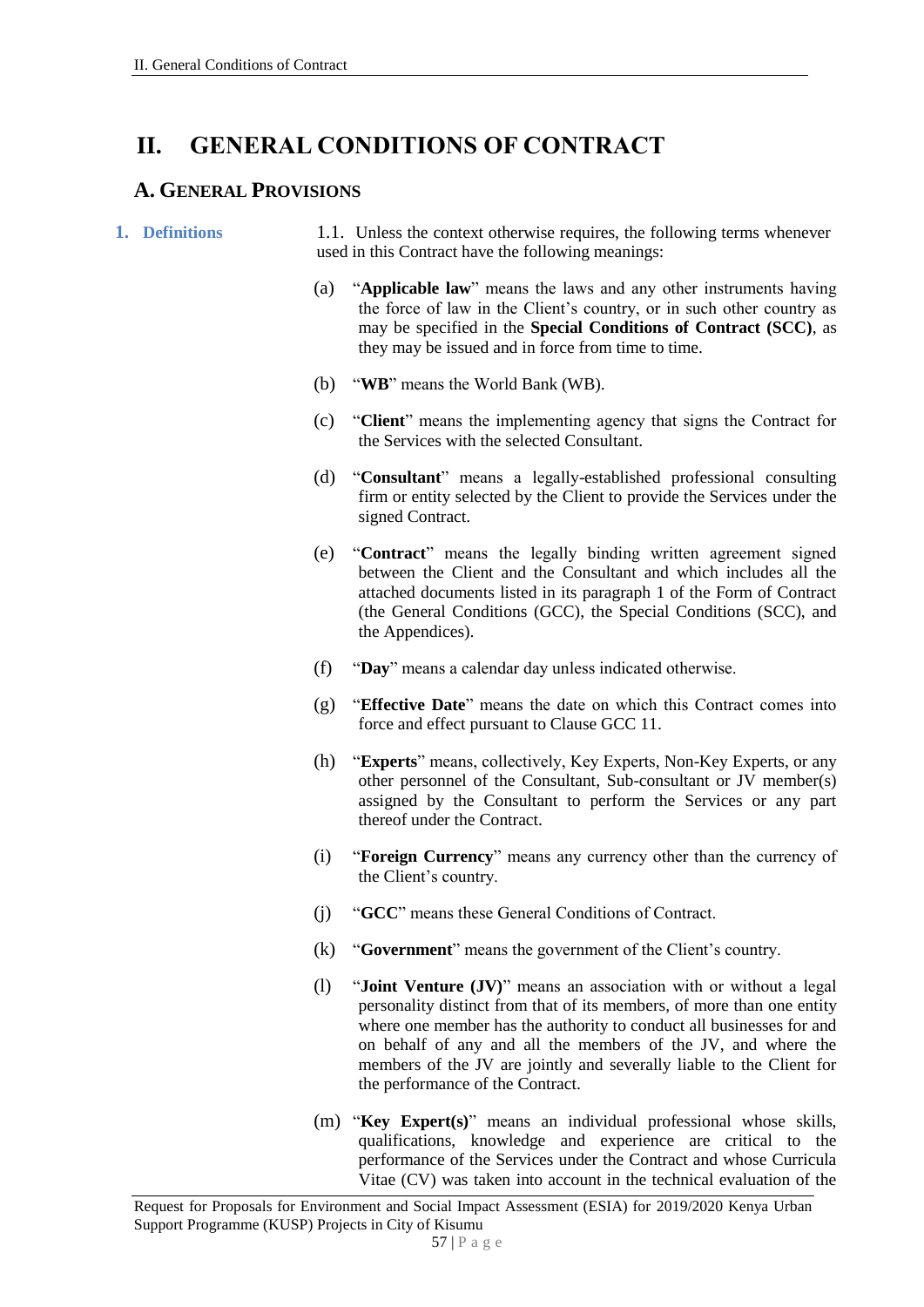Consultant's proposal.

- (n) "**Local Currency**" means the currency of the Client's country.
- (o) "**Non-Key Expert(s)**" means an individual professional provided by the Consultant or its Sub-consultant to perform the Services or any part thereof under the Contract.
- (p) "**Party**" means the Client or the Consultant, as the case may be, and "**Parties**" means both of them.
- (q) "**SCC**" means the Special Conditions of Contract by which the GCC may be amended or supplemented but not over-written.
- (r) "**Services**" means the work to be performed by the Consultant pursuant to this Contract, as described in Appendix A hereto.
- (s) "**Sub-consultants**" means an entity to whom/which the Consultant subcontracts any part of the Services while remaining solely liable for the execution of the Contract.
- **2. Relationship between the Parties** 2.1. Nothing contained herein shall be construed as establishing a relationship of master and servant or of principal and agent as between the Client and the Consultant. The Consultant, subject to this Contract, has the complete charge of the Experts and Sub-consultants, if any, performing the Services and shall be fully responsible for the Services performed by them or on their behalf hereunder.
- **3. Law Governing Contract** 3.1. This Contract, its meaning and interpretation, and the relation between the Parties shall be governed by the Applicable law.
- **4. Language** 4.1. This Contract has been executed in the language specified in the **SCC**, which shall be the binding and controlling language for all matters relating to the meaning or interpretation of this Contract.
- **5. Headings** 5.1. The headings shall not limit, alter or affect the meaning of this Contract.
- **6. Communications** 6.1. Any communication required or permitted to be given or made pursuant to this Contract shall be made in writing in the language specified in Clause GCC 4. Any such notice, request or consent shall be deemed to have been given or made when delivered in person to an authorized representative of the Party to whom the communication is addressed, or when sent to such Party at the address specified in the **SCC**.

6.2. A Party may change its address for notice hereunder by giving the other Party any communication of such change to the address specified in the **SCC**.

- **7. Location** 7.1. The Services shall be performed at such locations as are specified in **Appendix A** hereto and, where the location of a particular task is not so specified, at such locations, whether in the Government's country or elsewhere, as the Client may approve.
- **8. Authority of** 8.1. In case the Consultant is a Joint Venture, the members hereby authorize the lead member specified in the **SCC** to act on their behalf in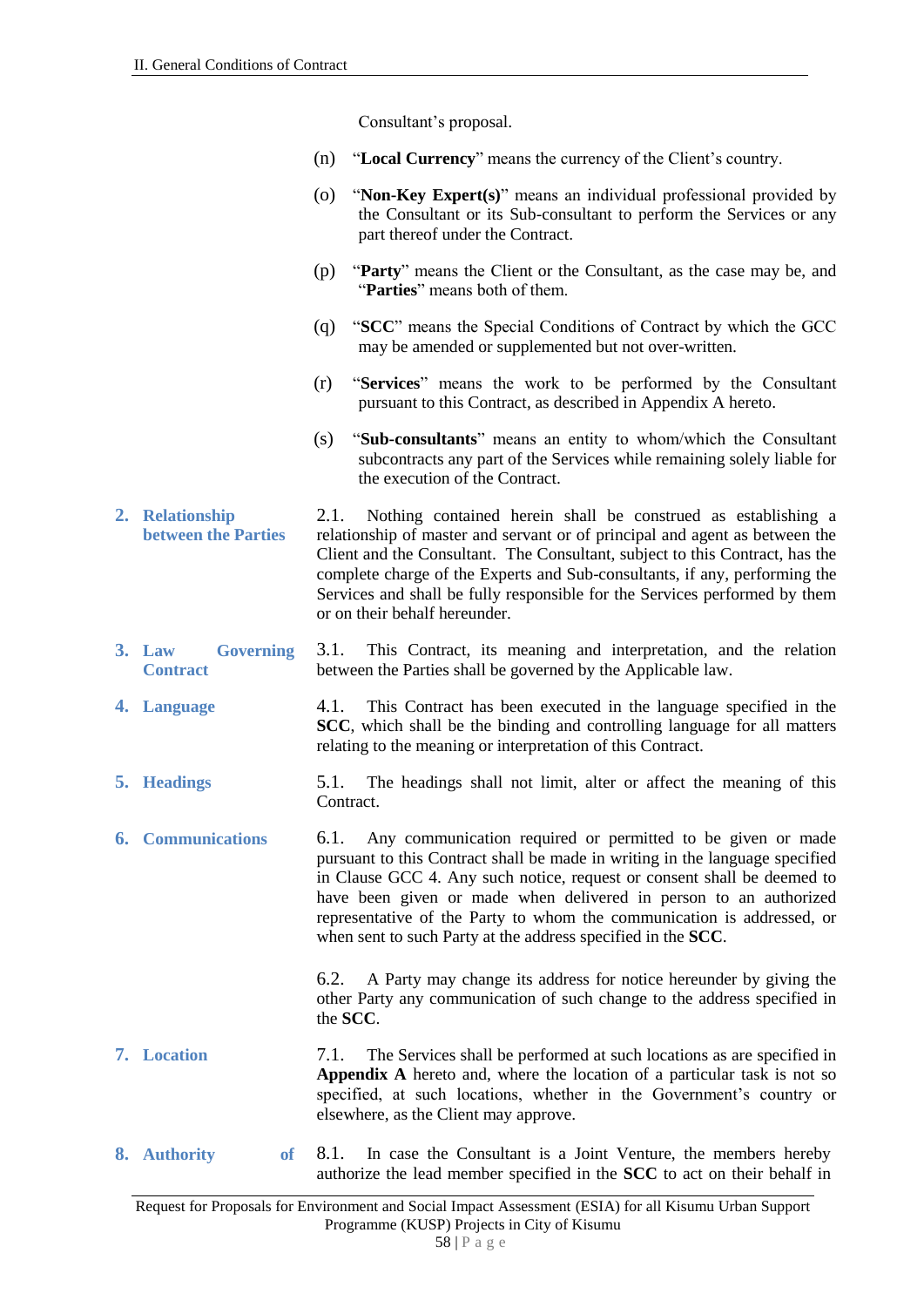**Responsibility**

- **Member in Charge** exercising all the Consultant's rights and obligations towards the Client under this Contract, including without limitation the receiving of instructions and payments from the Client.
- **9. Authorized Representatives** 9.1. Any action required or permitted to be taken, and any document required or permitted to be executed under this Contract by the Client or the Consultant may be taken or executed by the officials specified in the **SCC.**
- **10. Corrupt and Fraudulent Practices, and Social and Environmental**  10.1. The WB requires compliance with the policy in regard to corrupt and fraudulent practices, social and environmental responsibility as set forth in **Attachment 1** to the GCC.

### **B. COMMENCEMENT, COMPLETION, MODIFICATION AND TERMINATION OF CONTRACT**

**11. Effectiveness of Contract** 11.1. This Contract shall come into force and effect on the date (the "Effective Date") of the Client's notice to the Consultant instructing the Consultant to begin carrying out the Services. This notice shall confirm that the effectiveness conditions, if any, listed in the **SCC** have been met. **12. Termination of Contract for Failure to Become Effective** 12.1. If this Contract has not become effective within such time period after the date of Contract signature as specified in the **SCC**, either Party may, by not less than twenty two (22) days written notice to the other Party, declare this Contract to be null and void, and in the event of such a declaration by either Party, neither Party shall have any claim against the other Party with respect hereto. **13. Commencement of Services** 13.1. The Consultant shall confirm availability of Key Experts and begin carrying out the Services not later than the number of days after the Effective Date specified in the **SCC**. **14. Expiration of Contract** 14.1. Unless terminated earlier pursuant to Clause GCC 19 hereof, this Contract shall expire at the end of such time period after the Effective Date as specified in the **SCC**. **15. Entire Agreement** 15.1. This Contract contains all covenants, stipulations and provisions agreed by the Parties. No agent or representative of either Party has authority to make, and the Parties shall not be bound by or be liable for, any statement, representation, promise or agreement not set forth herein. **16. Modifications or Variations** 16.1. Any modification or variation of the terms and conditions of this Contract, including any modification or variation of the scope of the Services, may only be made by written agreement between the Parties. However, each Party shall give due consideration to any proposals for modification or variation made by the other Party. 16.2. In cases of substantial modifications or variations, the prior written consent of the WB is required. **17. Force Majeure a. Definition** 17.1. For the purposes of this Contract, "Force Majeure" means an event which is beyond the reasonable control of a Party, is not foreseeable, is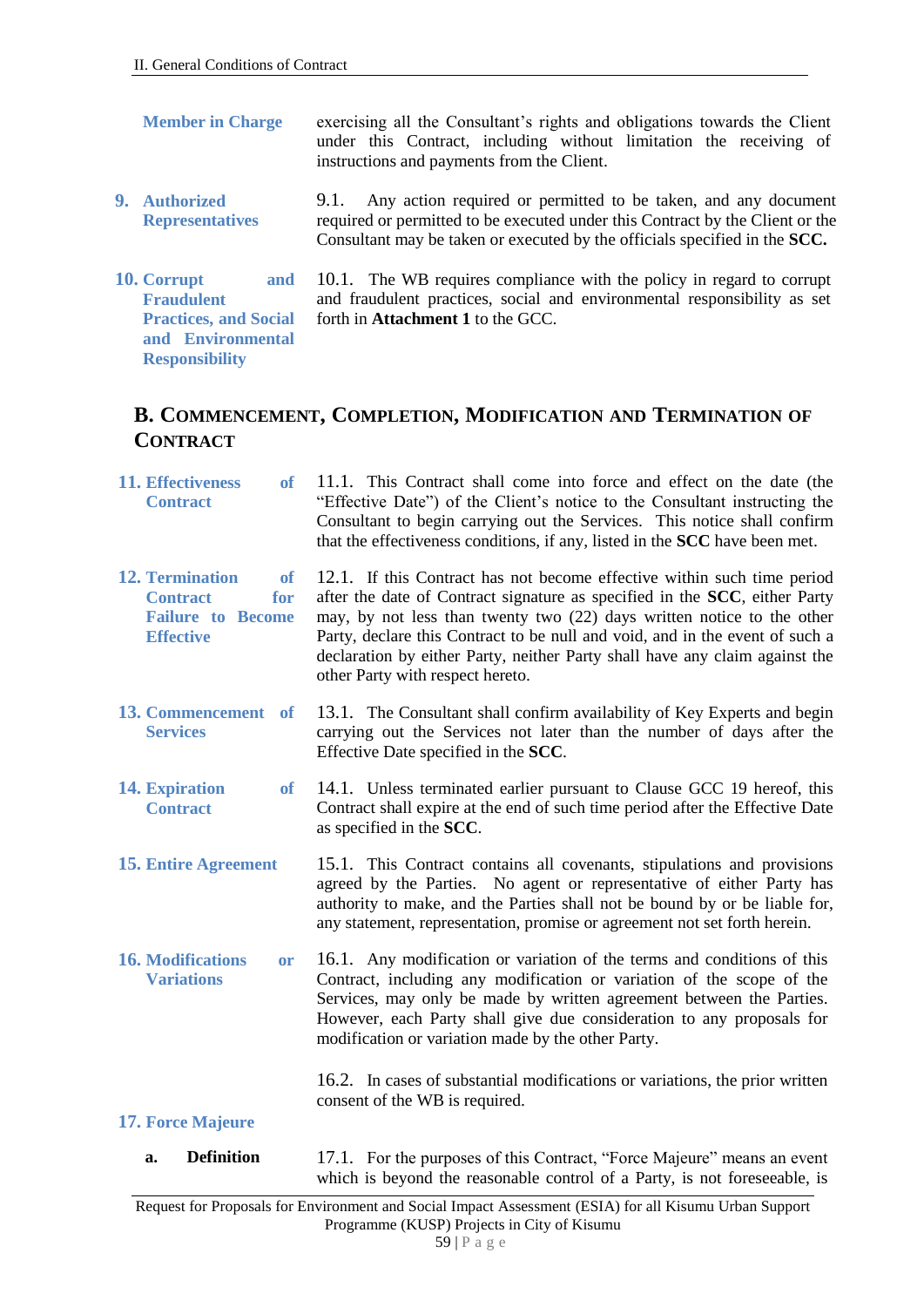unavoidable, and makes a Party's performance of its obligations hereunder impossible or so impractical as reasonably to be considered impossible under the circumstances, and subject to those requirements. It includes, but is not limited to, war, riots, civil disorder, earthquake, fire, explosion, storm, flood or other adverse weather conditions, strikes, lockouts or other industrial action confiscation or any other action by Government agencies.

17.2. Force Majeure shall not include (i) any event which is caused by the negligence or intentional action of a Party or such Party's Experts, Sub-consultants or agents or employees, nor (ii) any event which a diligent Party could reasonably have been expected to both take into account at the time of the conclusion of this Contract, and avoid or overcome in the carrying out of its obligations hereunder.

17.3. Force Majeure shall not include insufficiency of funds or failure to make any payment required hereunder.

- **b. Non Breach of Contract** 17.4. The failure of a Party to fulfill any of its obligations hereunder shall not be considered to be a breach of, or default under, this Contract insofar as such inability arises from an event of Force Majeure, provided that the Party affected by such an event has taken all reasonable precautions, due care and reasonable alternative measures, all with the objective of carrying out the terms and conditions of this Contract.
- **c. Measures to be Taken** 17.5. A Party affected by an event of Force Majeure shall continue to perform its obligations under the Contract as far as is reasonably practical, and shall take all reasonable measures to minimize the consequences of any event of Force Majeure.

17.6. A Party affected by an event of Force Majeure shall notify the other Party of such event as soon as possible, and in any case not later than fourteen (14) calendar days following the occurrence of such event, providing evidence of the nature and cause of such event, and shall similarly give written notice of the restoration of normal conditions as soon as possible.

17.7. Any period within which a Party shall, pursuant to this Contract, complete any action or task, shall be extended for a period equal to the time during which such Party was unable to perform such action as a result of Force Majeure.

17.8. During the period of their inability to perform the Services as a result of an event of Force Majeure, the Consultant, upon instructions by the Client, shall either:

- (a) Cease its activities and demobilize, in which case the Consultant shall be reimbursed for additional costs they reasonably and necessarily incurred, and, if required by the Client, the costs related to the reactivation of the Services; or
- (b) Continue with the Services to the extent reasonably possible, in which case the Consultant shall continue to be paid under the terms of this Contract and be reimbursed for additional costs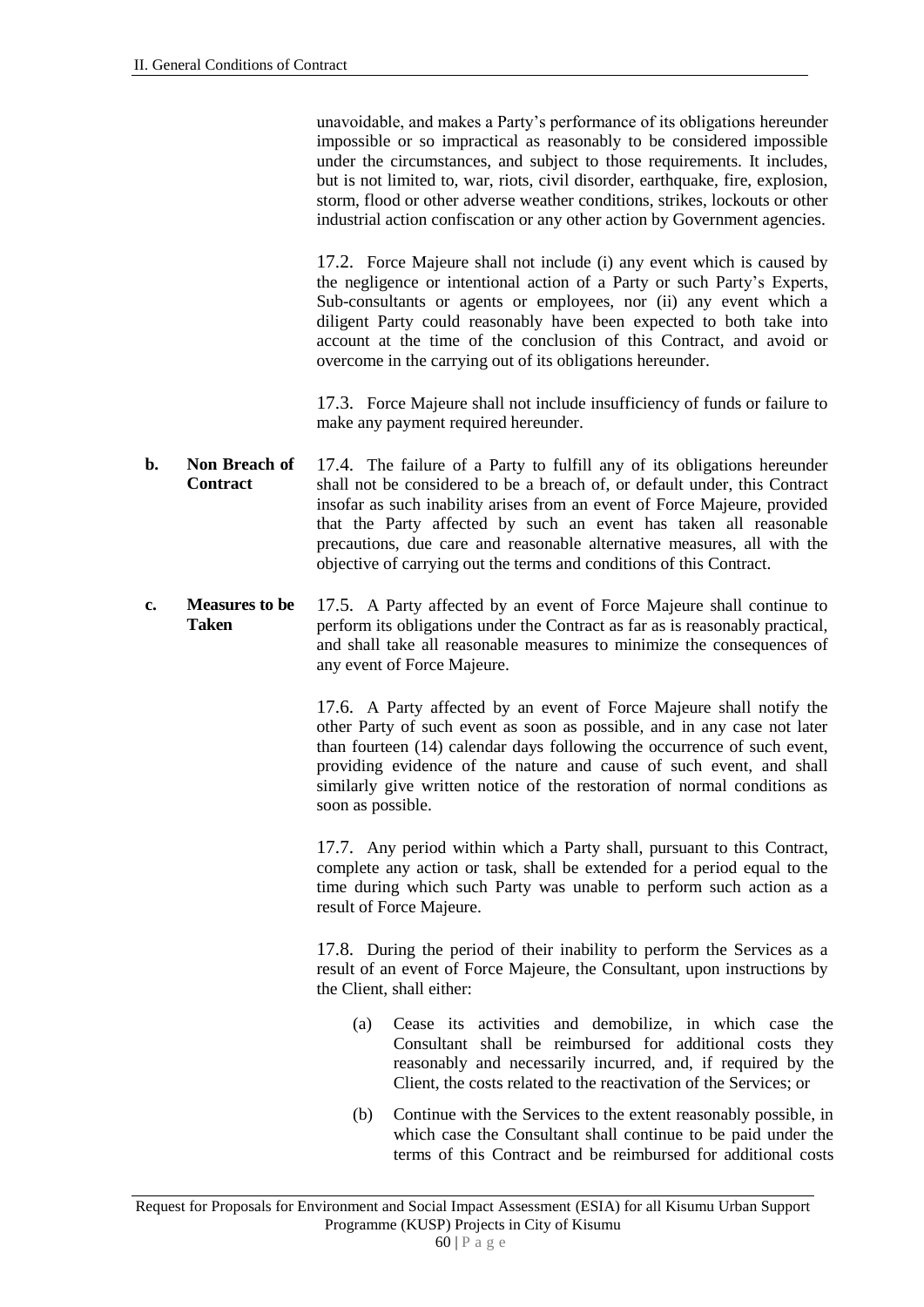reasonably and necessarily incurred.

17.9. In the case of disagreement between the Parties as to the existence or extent of Force Majeure, the matter shall be settled according to Clauses GCC 48 and 49.

**18. Suspension** 18.1. The Client may, by written notice of suspension to the Consultant, suspend all payments to the Consultant hereunder if the Consultant fails to perform any of its obligations under this Contract, including the carrying out of the Services, provided that such notice of suspension (i) shall specify the nature of the failure, and (ii) shall request the Consultant to remedy such failure within a period not exceeding thirty (30) days after receipt by the Consultant of such notice of suspension.

#### **19. Termination** 19. 1 This Contract may be terminated by either Party as per provisions set up below:

**a. By the Client** 19.1.1 The Client may terminate this Contract in case of the occurrence of any of the events specified in paragraphs (a) through (f) of this Clause. In such an occurrence the Client shall give at least thirty (30) days' written notice of termination to the Consultant in case of the events referred to in (a) through (d); at least sixty  $(60)$ days' written notice in case of the event referred to in (e); and at least five (5) days' written notice in case of the event referred to in (f):

- (a) If the Consultant fails to remedy a failure in the performance of its obligations hereunder, as specified in a notice of suspension pursuant to Clause GCC 18;
- (b) If the Consultant becomes (or, if the Consultant consists of a Joint Venture, if any of its members becomes) insolvent or bankrupt or enter into any agreements with their creditors for relief of debt or take advantage of any law for the benefit of debtors or go into liquidation or receivership whether compulsory or voluntary;
- (c) If the Consultant fails to comply with any final decision reached as a result of arbitration proceedings pursuant to Subclause GCC 49.1;
- (d) If, as the result of Force Majeure, the Consultant is unable to perform a material portion of the Services for a period of not less than sixty (60) days;
- (e) If the Client, in its sole discretion and for any reason whatsoever, decides to terminate this Contract;
- (f) If the Consultant fails to confirm availability of Key Experts.

19.1.2 Furthermore, if the Client determines that the Consultant has engaged in corrupt or fraudulent practices, in competing for or in executing the Contract, then the Client is entitled, after giving fourteen (14) days written notice to the Consultant, to terminate the Consultant's employment under the Contract.

**b. By the Consultant** 19.1.3 The Consultant may terminate this Contract, by not less than thirty (30) days' written notice to the Client, in case of the occurrence of any of the events specified in paragraphs (a) through (d) of this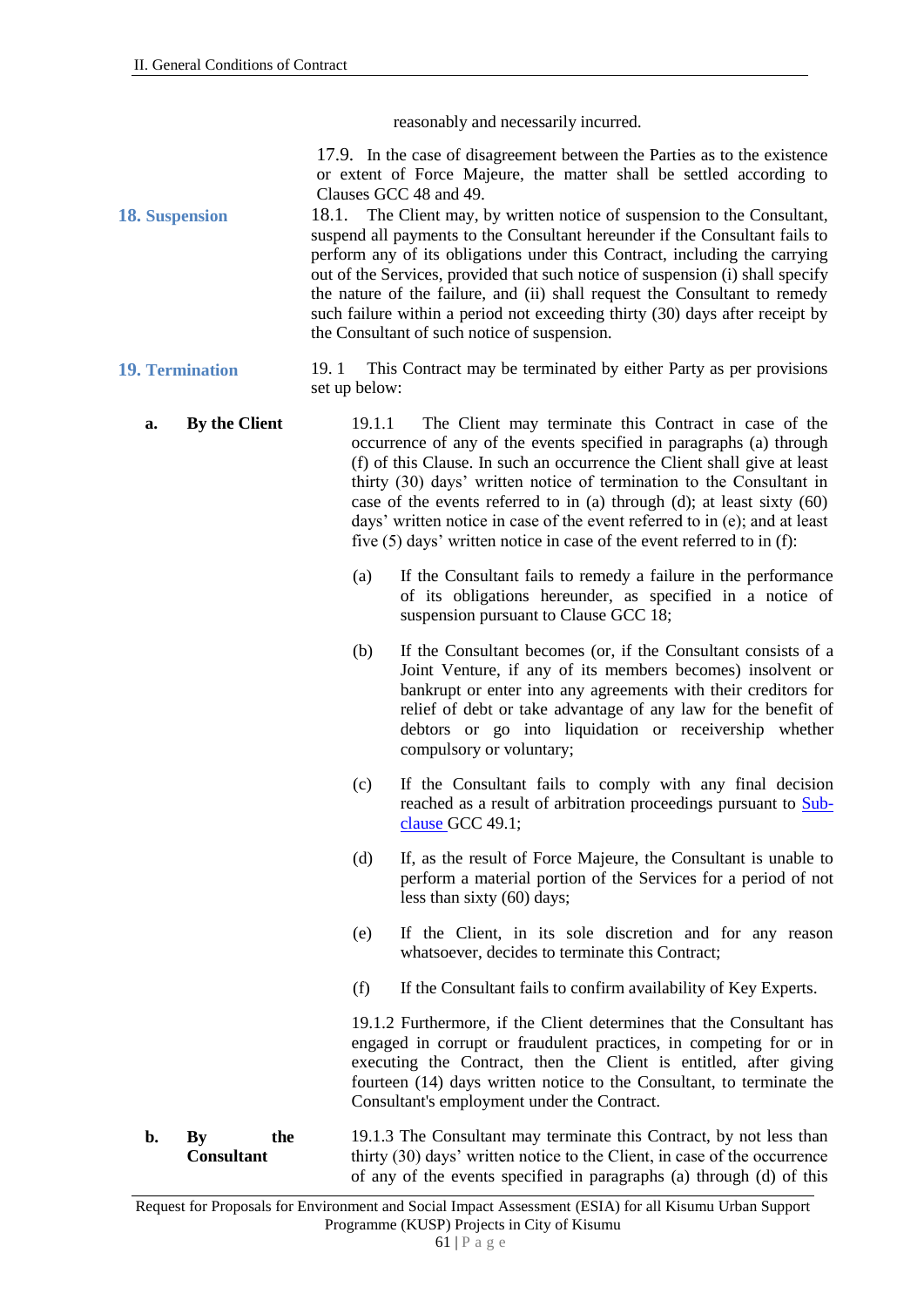Sub-clause.

|    |                                                                      | (a)    | If the Client fails to pay any money due to the Consultant<br>pursuant to this Contract and not subject to dispute pursuant to<br>$Sub$ -clause GCC 49.1 within forty-five (45) days after receiving<br>written notice from the Consultant that such payment is<br>overdue;                                                                                                                                                                                                                                                                                                                                               |
|----|----------------------------------------------------------------------|--------|---------------------------------------------------------------------------------------------------------------------------------------------------------------------------------------------------------------------------------------------------------------------------------------------------------------------------------------------------------------------------------------------------------------------------------------------------------------------------------------------------------------------------------------------------------------------------------------------------------------------------|
|    |                                                                      | (b)    | If, as the result of Force Majeure, the Consultant is unable to<br>perform a material portion of the Services for a period of not<br>less than sixty (60) days;                                                                                                                                                                                                                                                                                                                                                                                                                                                           |
|    |                                                                      | (c)    | If the Client fails to comply with any final decision reached as a<br>result of arbitration pursuant to Clause GCC 49.1;                                                                                                                                                                                                                                                                                                                                                                                                                                                                                                  |
|    |                                                                      | (d)    | If the Client is in material breach of its obligations pursuant to<br>this Contract and has not remedied the same within forty-five<br>(45) days (or such longer period as the Consultant may have<br>subsequently approved in writing) following the receipt by the<br>Client of the Consultant's notice specifying such breach.                                                                                                                                                                                                                                                                                         |
| c. | <b>Cessation</b><br>of<br><b>Rights</b><br>and<br><b>Obligations</b> | 19.1.4 | Upon termination of this Contract pursuant to Clauses<br>GCC 12 or GCC 19 hereof, or upon expiration of this Contract<br>pursuant to Clause GCC 14, all rights and obligations of the Parties<br>hereunder shall cease, except (i) such rights and obligations as may<br>have accrued on the date of termination or expiration, (ii) the<br>obligation of confidentiality set forth in Clause GCC 22, (iii) the<br>Consultant's obligation to permit inspection, copying and auditing of<br>their accounts and records set forth in Clause GCC 25, and (iv) any<br>right which a Party may have under the Applicable law. |
| d. | <b>Cessation</b><br>of<br><b>Services</b>                            | 19.1.5 | Upon termination of this Contract by notice of either Party<br>to the other pursuant to <b>Sub-clauses</b> GCC 19a or GCC 19b, the<br>Consultant shall, immediately upon dispatch or receipt of such<br>notice, take all necessary steps to bring the Services to a close in a<br>prompt and orderly manner and shall make every reasonable effort to<br>keep expenditures for this purpose to a minimum. With respect to the<br>documents prepared by the Consultant and equipment and materials<br>furnished by the Client, the Consultant shall proceed as provided,<br>respectively, by Clauses GCC 27 or GCC 28.     |
| e. | <b>Payment</b> upon<br><b>Termination</b>                            | 19.1.6 | Upon termination of this Contract, the Client shall make<br>the following payments to the Consultant:                                                                                                                                                                                                                                                                                                                                                                                                                                                                                                                     |
|    |                                                                      | (a)    | Remuneration for Services satisfactorily performed prior to the<br>effective date of termination, other expenses incurred and, for<br>unit prices (time-based), reimbursable expenditures for<br>expenditures actually incurred prior to the effective date of<br>termination; and pursuant to Clause 42;                                                                                                                                                                                                                                                                                                                 |
|    |                                                                      | (b)    | In the case of termination pursuant to paragraphs (d) and (e) of<br>Sub-clause GCC 19.1.1, reimbursement of any reasonable cost<br>incidental to the prompt and orderly termination of this<br>Contract, including the cost of the return travel of the Experts.                                                                                                                                                                                                                                                                                                                                                          |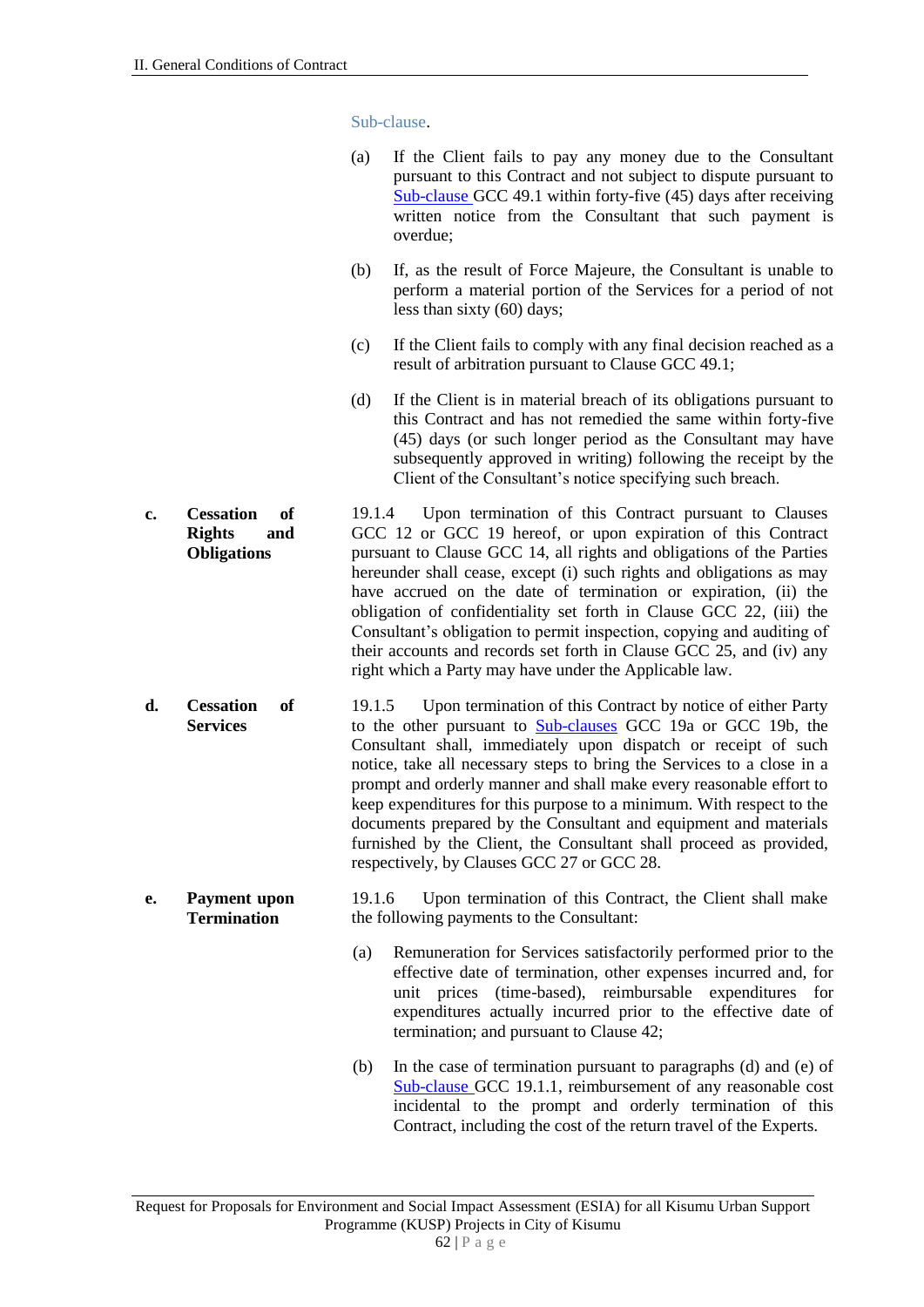### **C. OBLIGATIONS OF THE CONSULTANT**

#### **20. General**

**a. Standard of Performance** 20.1 The Consultant shall perform the Services and carry out the Services with all due diligence, efficiency and economy, in accordance with generally accepted professional standards and practices, and shall observe sound management practices, and employ appropriate technology and safe and effective equipment, machinery, materials and methods. The Consultant shall always act, in respect of any matter relating to this Contract or to the Services, as a faithful adviser to the Client, and shall at all times support and safeguard the Client's legitimate interests in any dealings with third parties.

> 20.2 The Consultant shall employ and provide such qualified and experienced Experts and Sub-consultants as are required to carry out the Services.

> 20.3 The Consultant may subcontract part of the Services to an extent and with such Key Experts and Sub-consultants as may be approved in advance by the Client. Notwithstanding such approval, the Consultant shall retain full responsibility for the Services. The Consultant shall not subcontract the whole of the Services.

**b. Law Applicable to Services** 20.4 The Consultant shall perform the Services in accordance with the Contract and the Applicable law and shall take all practicable steps to ensure that any of its Experts and Sub-consultants, comply with the Applicable law.

> 20.5 Throughout the execution of the Contract, the Consultant shall comply with the import of goods and services prohibitions in the Client's country when as a matter of law or official regulations, the Client's country prohibits commercial relations with that country.

> 20.6 The Client shall notify the Consultant in writing of relevant local customs, and the Consultant shall, after such notification, respect such customs.

- **21. Conflict of Interests** 21.1 The Consultant shall hold the Client's interests paramount, without any consideration for future work, and strictly avoid conflict with other assignments or their own corporate interests.
	- **a. Consultant Not to Benefit from Commissions,Di scounts, etc.** 21.1.1 The payment of the Consultant pursuant to GCC F (Clauses GCC 41 through 46) shall constitute the Consultant's only payment in connection with this Contract and, subject to **Sub-clause GCC 21.1.3**, the Consultant shall not accept for its own benefit any trade commission, discount or similar payment in connection with activities pursuant to this Contract or in the discharge of its obligations hereunder, and the Consultant shall use its best efforts to ensure that any Sub-consultants, as well as Experts and agents of either of them, similarly shall not receive any such additional payment.

21.1.2 Furthermore, if the Consultant, as part of the Services, has the responsibility of advising the Client on the procurement of goods, works, plants, consulting services or non-consulting services, the Consultant shall comply with the Client's applicable regulations, and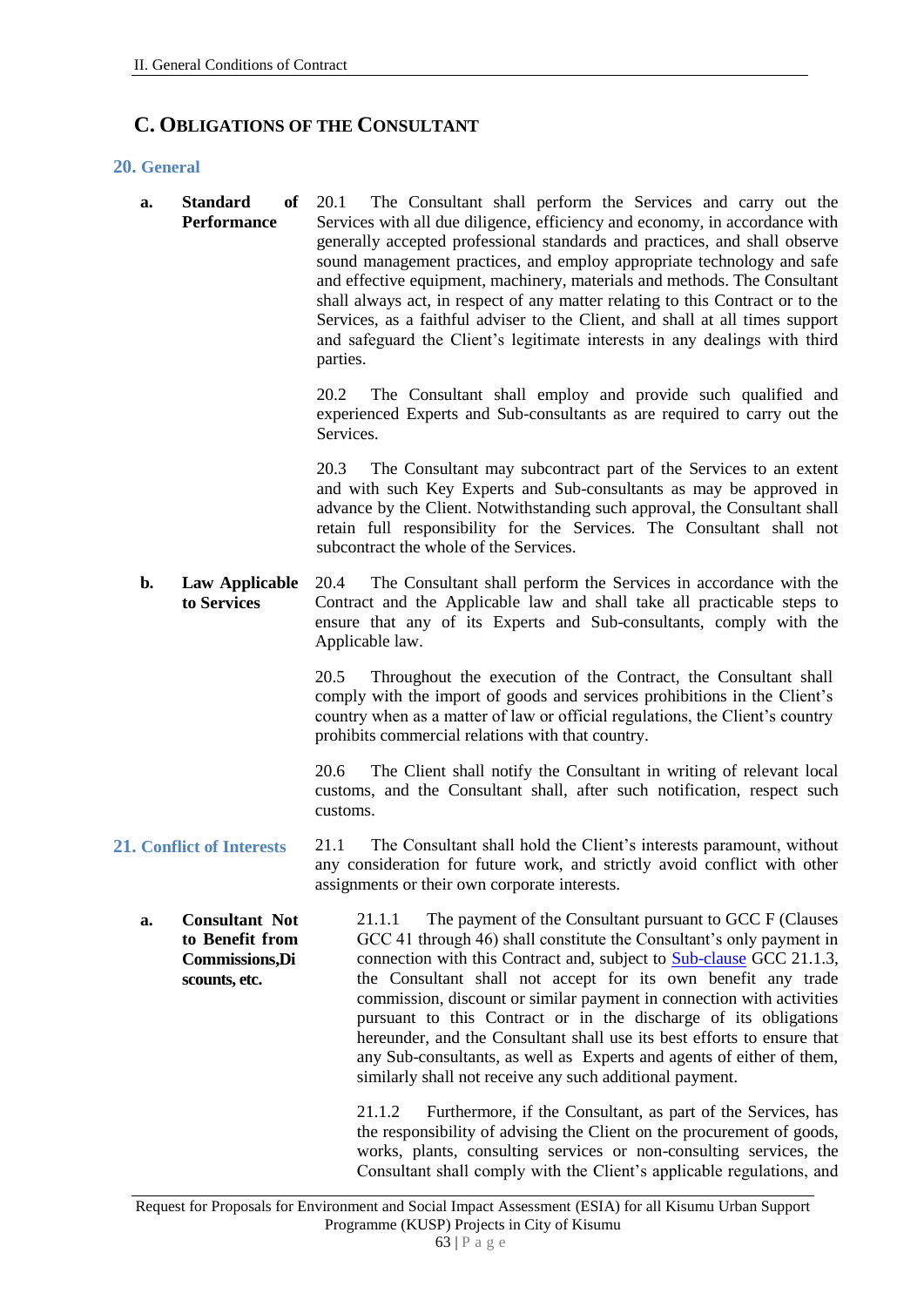shall at all times exercise such responsibility in the best interest of the Client. Any discounts or commissions obtained by the Consultant in the exercise of such procurement responsibility shall be for the account of the Client.

- **b. Consultant and Affiliates Not to Engage in Certain Activities** 21.1.3 The Consultant agrees that, during the term of this Contract and after its termination, the Consultant and any entity affiliated with the Consultant, as well as any Sub-consultants and any entity affiliated with such Sub-consultants, shall be disqualified from providing goods, works, plants, consulting services or non-consulting services resulting from or directly related to the Consultant's Services for the preparation or implementation of the project, unless otherwise indicated in the **SCC**.
- **c. Prohibition of Conflicting Activities** 21.1.4 The Consultant shall not engage, and shall cause its Experts as well as its Sub-consultants not to engage, either directly or indirectly, in any business or professional activities that would conflict with the activities assigned to them under this Contract.
- **d. Strict Duty to Disclose Conflicting Activities** 21.1.5 The Consultant has an obligation and shall ensure that its Experts and Sub-consultants shall have an obligation to disclose any situation of actual or potential conflict that impacts their capacity to serve the best interest of their Client, or that may reasonably be perceived as having this effect. Failure to disclose such situations may lead to the termination of its Contract.
- **22. Confidentiality** 22.1 Except with the prior written approval of the Client, the Consultant and the Experts shall not at any time communicate to any person or entity any confidential information acquired in the course of the Services, nor shall the Consultant and the Experts make public the recommendations formulated in the course of, or as a result of, the Services.
- **23. Liability of the Consultant** 23.1 Subject to additional provisions, if any, set forth in the **SCC**, the Consultant's liability under this Contract shall be as determined under the Applicable law.
- **24. Insurance to be Taken out by the Consultant** 24.1 The Consultant (i) shall take out and maintain, and shall cause any Sub-consultants to take out and maintain, at its (or the Sub-consultants', as the case may be) own cost but on terms and conditions approved by the Client, insurance against the risks, and for the coverage specified in the **SCC,** and (ii) at the Client's request, shall provide evidence to the Client showing that such insurance has been taken out and maintained and that the current premiums therefore have been paid. The Consultant shall ensure that such insurance is in place prior to commencing the Services as stated in Clause GCC 13.
- **25. Accounting, Inspection and Auditing** 25.1 The Consultant shall keep, and shall make all reasonable efforts to cause its Sub-consultants to keep, accurate and systematic accounts and records in respect of the Services in such form and detail as will clearly identify relevant time changes and costs.

25.2. The Consultant shall permit and shall cause its Sub-consultants to permit, the WB and/or persons appointed by the WB to inspect the Site and/or all accounts and records relating to the performance of the Contract and the submission of the Proposal to provide the Services, and to have such accounts and records audited by auditors appointed by the WB if

Request for Proposals for Environment and Social Impact Assessment (ESIA) for all Kisumu Urban Support Programme (KUSP) Projects in City of Kisumu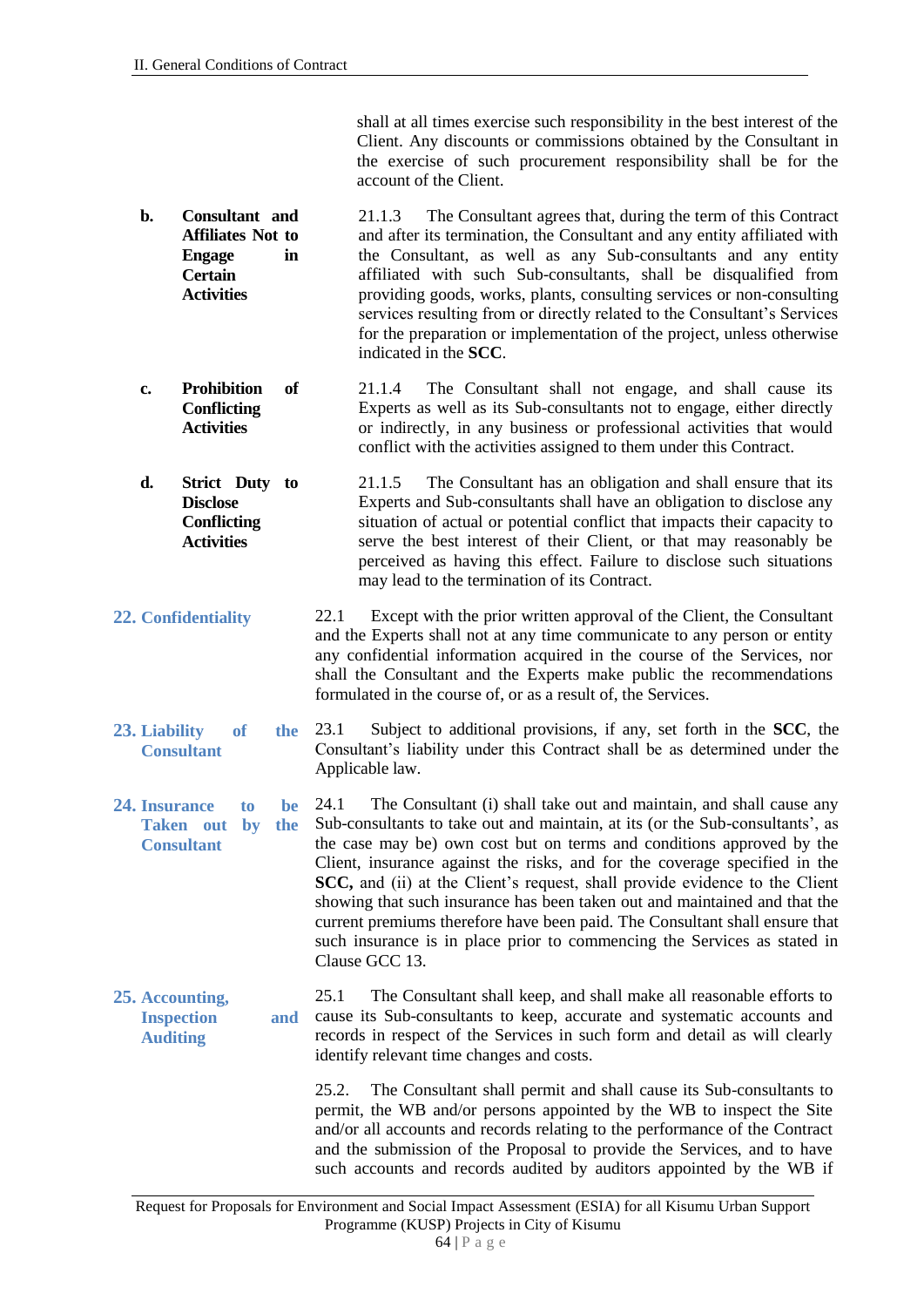requested by the WB. The Consultant's attention is drawn to Clause GCC 10 which provides, inter alia, that acts intended to materially impede the exercise of the WB's inspection and audit rights provided for under this Sub-clause GCC 25.2 constitute a prohibited practice subject to contract termination.

- **26. Reporting Obligations** 26.1 The Consultant shall submit to the Client the reports and documents specified in **Appendix A**, in the form, in the numbers and within the time periods set forth in the said Appendix.
- **27. Proprietary Rights of the Client in Reports and Records** 27.1 Unless otherwise indicated in the **SCC**, all reports and relevant data and information such as maps, diagrams, plans, databases, other documents and software, supporting records or material compiled or prepared by the Consultant for the Client in the course of the Services shall be confidential and become and remain the absolute property of the Client. The Consultant shall, not later than upon termination or expiration of this Contract, deliver all such documents to the Client, together with a detailed inventory thereof. The Consultant may retain a copy of such documents, data and/or software but shall not use the same for purposes unrelated to this Contract without prior written approval of the Client.

27.2 If license agreements are necessary or appropriate between the Consultant and third parties for purposes of development of the plans, drawings, specifications, designs, databases, other documents and software, the Consultant shall obtain the Client's prior written approval to such agreements, and the Client shall be entitled at its discretion to require recovering the expenses related to the development of the program(s) concerned. Other restrictions about the future use of these documents and software, if any, shall be specified in the **SCC**.

**28. Equipment, Vehicles and Materials** 28.1 Equipment, vehicles and materials made available to the Consultant by the Client, or purchased by the Consultant wholly or partly with funds provided by the Client, shall be the property of the Client and shall be marked accordingly. Upon termination or expiration of this Contract, the Consultant shall make available to the Client an inventory of such equipment, vehicles and materials and shall dispose of such equipment, vehicles and materials in accordance with the Client's instructions. While in possession of such equipment, vehicles and materials, the Consultant, unless otherwise instructed by the Client in writing, shall insure them at the expense of the Client in an amount equal to their full replacement value.

> 28.2 Any equipment or materials brought by the Consultant or its Experts into the Client's country for the use either for the project or personal use shall remain the property of the Consultant or the Experts concerned, as applicable.

#### **D. CONSULTANT'S EXPERTS AND SUB-CONSULTANTS**

**29. Description of Key Experts** 29.1 The title, agreed job description, minimum qualification and timeinput estimates to carry out the Services of each of the Consultant's Key Experts are described in **Appendix B.** 

> 29.2 In case of unit prices (time-based) and if required to comply with the provisions of **Sub-clause** GCC 20a, adjustments with respect to the estimated time-input of Key Experts set forth in **Appendix B** may be made by the Consultant by a written notice to the Client, provided (i) that such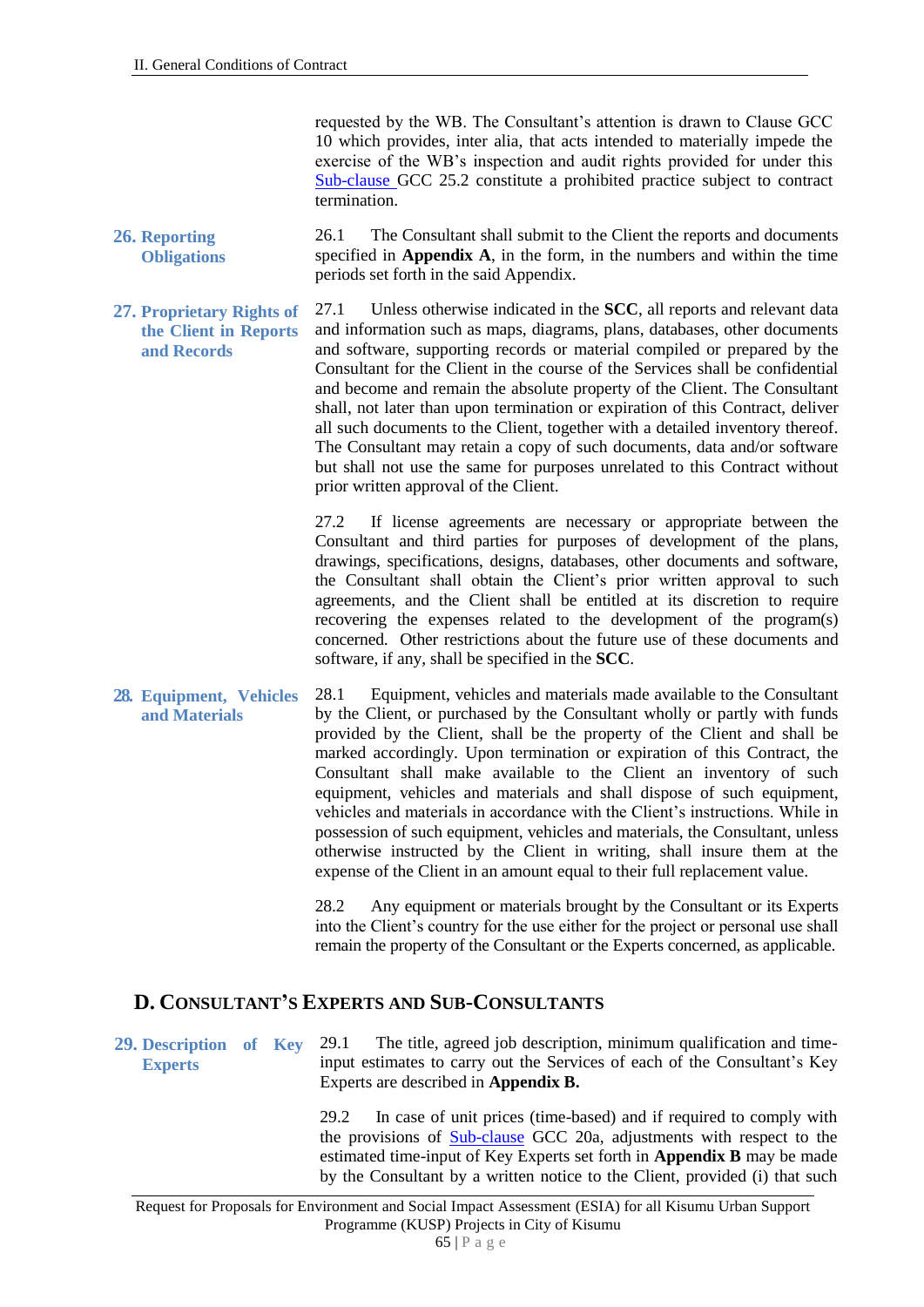adjustments shall not alter the original time-input estimates for any individual by more than 10% or one week, whichever is larger; and (ii) that the aggregate of such adjustments shall not cause payments under this Contract to exceed the ceilings set forth in Sub-clause GCC 41.1.

29.3 In case of unit prices (time-based) and if additional work is required beyond the scope of the Services specified in **Appendix A**, the estimated time-input for the Key Experts may be increased by written agreement between the Client and the Consultant. In case where payments under this Contract exceed the ceilings set forth in **Sub-clause GCC 41.1**, the Parties shall sign a Contract amendment.

**30. Replacement of Key Experts** 30.1 Except as the Client may otherwise agree in writing, no changes shall be made in the Key Experts.

> 30.2 Notwithstanding the above, the substitution of Key Experts during Contract execution may be considered only based on the Consultant's written request and due to circumstances outside the reasonable control of the Consultant, including but not limited to death or medical incapacity. In such case, the Consultant shall forthwith provide as a replacement, a person of equivalent or better qualifications and experience, and at the same rate of remuneration.

**31. Approval of Additional Key Experts** 31.1 If during execution of the Contract, additional Key Experts are required to carry out the Services, the Consultant shall submit to the Client a copy of their Curricula Vitae (CVs) for review and approval. If the Client does not object in writing (stating the reasons for the objection) within twenty two (22) days from the date of receipt of such CVs, the additional Key Experts shall be deemed approved by the Client.

> 31.2 In case of unit price (time-based) contract, the rate of remuneration payable to such new additional Key Experts shall be based on the rates for other Key Experts position which require similar qualifications and experience.

**32. Removal of Experts or Sub-consultants** 32.1 If the Client finds that any of the Experts or Sub-consultant has committed serious misconduct or has been charged with having committed a criminal action, or if the Client determines that one of the Consultant's Experts or Sub-consultants have engaged in corrupt or fraudulent practice while performing the Services, the Consultant shall, at the Client's written request, provide a replacement.

> 32.2 In the event that any of the Key Experts, Non-Key Experts or Subconsultants is found by the Client to be incompetent or incapable in discharging assigned duties, the Client, specifying the grounds therefore, may request the Consultant to provide a replacement.

> 32.3 Any replacement of the removed Experts or Sub-consultants shall possess better qualifications and experience and shall be acceptable to the Client.

**33. Replacement/ Removal of Experts – Impact on Payments** 33.1 In case of unit price (time-based) Contract, except as the Client may otherwise agree, (i) the Consultant shall bear all additional travel and other costs arising out of or incidental to any removal and/or replacement, and (ii) the remuneration to be paid for any of the Experts provided as a replacement shall not exceed the remuneration which would have been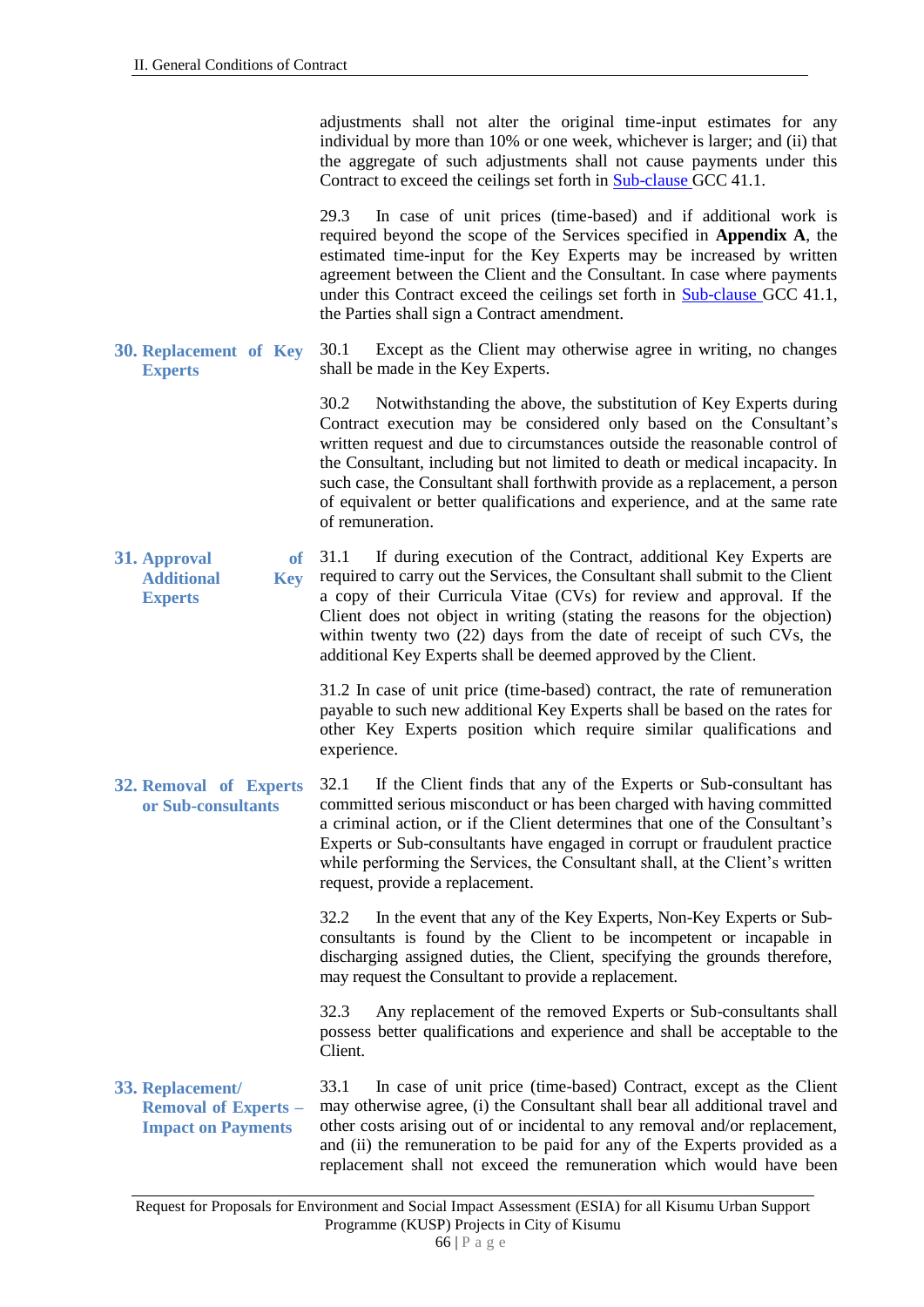payable to the Experts replaced or removed.

33.2 In case of lump-sum Contract, the Consultant shall bear all costs arising out or incidental to any removal and/or replacement of such Experts.

**34. Working Hours, Overtime, Leave, etc. (time-based contract only)** 34.1 Working hours and holidays for Experts are set forth in **Appendix A**. To account for travel time to/from the Client's country, Experts carrying out Services inside the Client's country shall be deemed to have commenced or finished work in respect of the Services such number of days specified in Appendix A before their arrival in, or after their departure from, the Client's country.

> 34.2 The Experts shall neither be entitled to be paid for overtime nor to take paid sick leave or vacation leave except as specified in **Appendix A**, and the Consultant's remuneration shall be deemed to cover these items.

> 34.3 Any taking of leave by the Experts shall be subject to the prior approval of the Consultant who shall ensure that absence for leave purposes will not delay the progress and or impact an adequate supervision of the Services.

#### **E. OBLIGATIONS OF THE CLIENT**

**35. Assistance and Exemptions**

- Unless otherwise specified in the **SCC**, the Client shall use its best efforts to:
	- (a) Assist the Consultant with obtaining work permits and such other documents as shall be necessary to enable the Consultant to perform the Services;
	- (b) Assist the Consultant with promptly obtaining, for the Experts and, if appropriate, their eligible dependents, all necessary entry and exit visas, residence permits, exchange permits and any other documents required for their stay in the Client's country while carrying out the Services under the Contract;
	- (c) Facilitate prompt clearance through customs of any property required for the Services and of the personal effects of the Experts and their eligible dependents;
	- (d) Issue to officials, agents and representatives of the Government all such instructions and information as may be necessary or appropriate for the prompt and effective implementation of the Services;
	- (e) Assist the Consultant and the Experts and any Sub-consultants employed by the Consultant for the Services with obtaining exemption from any requirement to register or obtain any permit to practice their profession or to establish themselves either individually or as a legal entity in the Client's country according to the Applicable Law in the Client's country;
	- (f) Assist the Consultant, any Sub-consultants and the Experts of either of them with obtaining the privilege, pursuant to the Applicable law in the Client's country, of bringing into the Client's country reasonable amounts of foreign currency for the purposes of the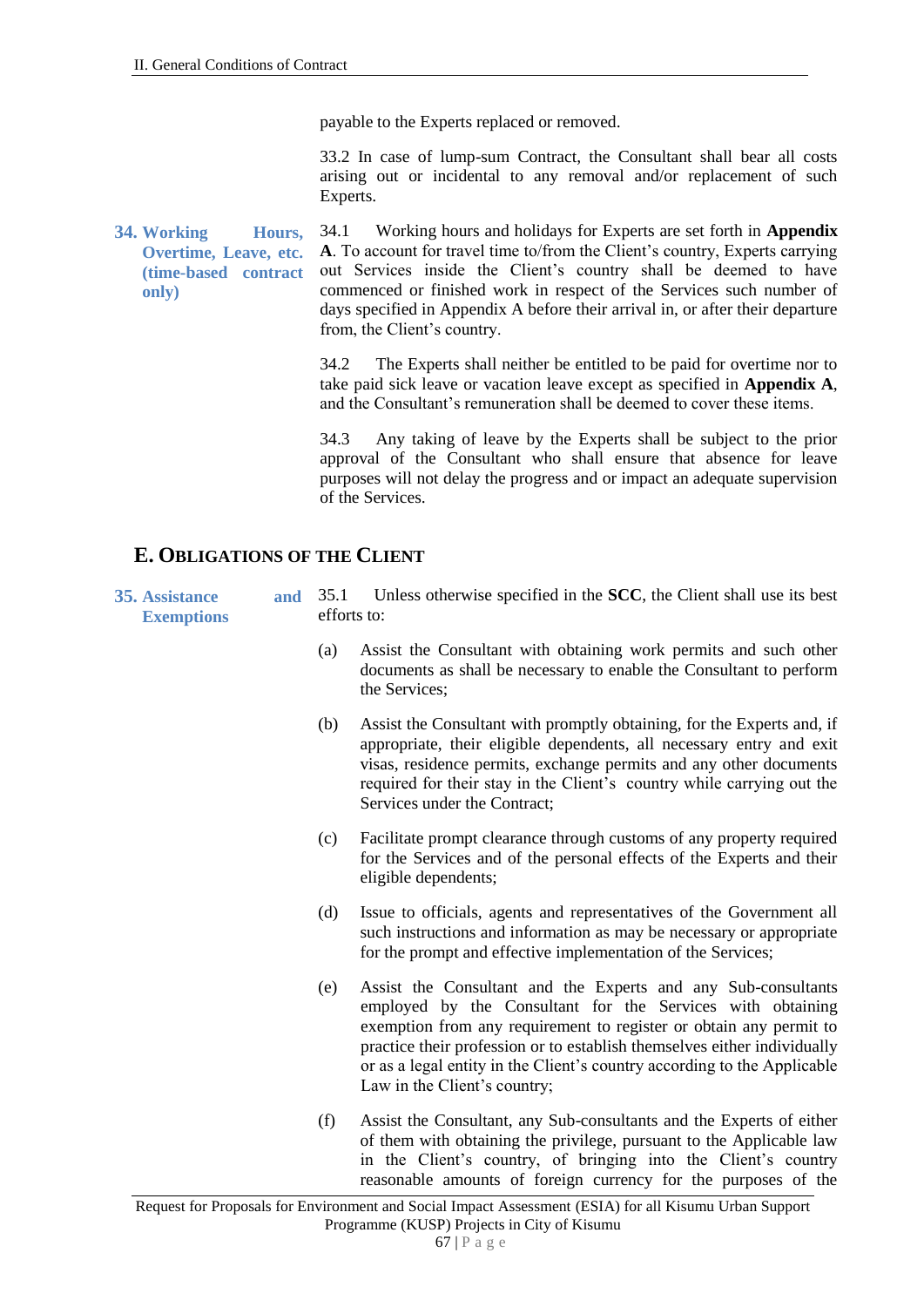Services or for the personal use of the Experts and of withdrawing any such amounts as may be earned therein by the Experts in the execution of the Services;

- (g) Provide to the Consultant any such other assistance as may be specified in the **SCC**.
- **36. Access to Project Site** 36.1 The Client warrants that the Consultant shall have, free of charge, unimpeded access to the project site in respect of which access is required for the performance of the Services. The Client will be responsible for any damage to the project site or any property thereon resulting from such access and will indemnify the Consultant and each of the experts in respect of liability for any such damage, unless such damage is caused by the willful default or negligence of the Consultant or any Sub-consultants or the Experts of either of them.
- **37. Change in the Applicable LawRelated to Taxes and Duties** 37.1 If, after the date of this Contract, there is any change in the Applicable Law in the Client's country with respect to taxes and duties which increases or decreases the cost incurred by the Consultant in performing the Services, then the remuneration and other expenses otherwise payable to the Consultant under this Contract shall be increased or decreased accordingly by agreement between the Parties hereto, and corresponding adjustments shall be made to the ceiling amounts specified in Sub-clause GCC 41.1
- **38. Services, Facilities and Property of the Client** 38.1 The Client shall make available to the Consultant and the Experts, for the purposes of the Services and free of any charge, the services, facilities and property described in the Terms of Reference (**Appendix A)** at the times and in the manner specified in the above mentioned **Appendix A.**

38.2 In case that such services, facilities and property shall not be made available to the Consultant as and when specified in **Appendix A**, the Parties shall agree on (i) any time extension that it may be appropriate to grant to the Consultant for the performance of the Services, (ii) the manner in which the Consultant shall procure any such services, facilities and property from other sources, and (iii) the additional payments, if any, to be made to the Consultant as a result thereof pursuant to Clause GCC 41.

**39. Counterpart Personnel** 39.1 The Client shall make available to the Consultant free of charge such professional and support counterpart personnel, to be nominated by the Client with the Consultant's advice, if specified in **Appendix A**.

> 39.2 If counterpart personnel are not provided by the Client to the Consultant as and when specified in **Appendix A**, the Client and the Consultant shall agree on (i) how the affected part of the Services shall be carried out, and (ii) the additional payments, if any, to be made by the Client to the Consultant as a result thereof pursuant to Clause GCC 41.

> 39.3 Professional and support counterpart personnel, excluding Client's liaison personnel, shall work under the exclusive direction of the Consultant. If any member of the counterpart personnel fails to perform adequately any work assigned to such member by the Consultant that is consistent with the position occupied by such member, the Consultant may request the replacement of such member, and the Client shall not unreasonably refuse to act upon such request.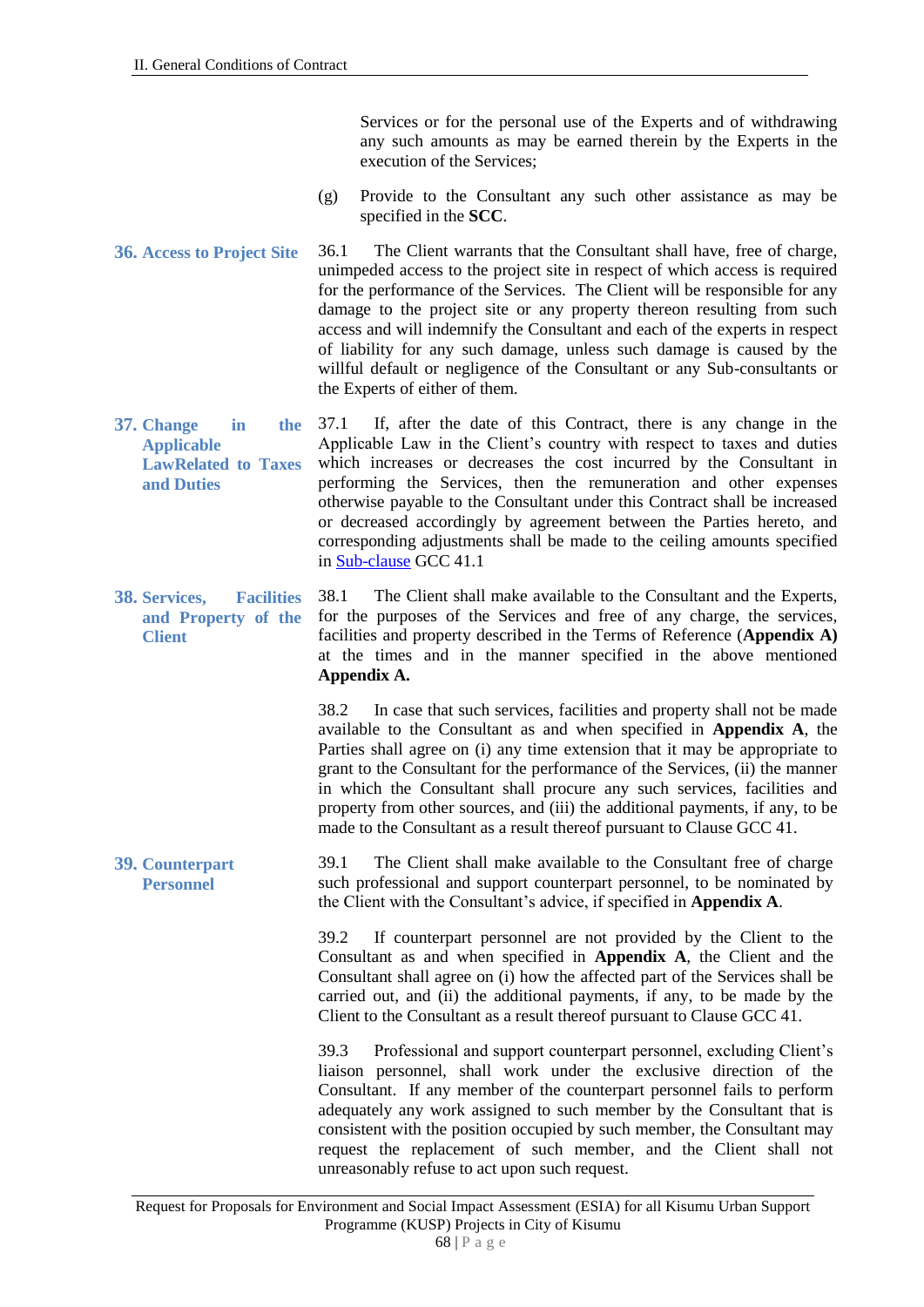**40. Payment Obligation** 40.1 In consideration of the Services performed by the Consultant under this Contract, the Client shall make such payments to the Consultant and in such manner as provided by GCC F below.

#### **F. PAYMENTS TO THE CONSULTANT**

**41. Ceiling Amount**  (time-based) **Contract (lump-sum)** In case of unit price (time-based) Contract, an estimate of the cost of the Services is set forth in **Appendix C** (Contract Price(s)). Payments under **Price** this Contract shall not exceed the ceilings in foreign currency and in local currency specified in the **SCC**. For any payments in excess of the ceilings, an amendment to the Contract shall be signed by the Parties referring to the provision of this Contract that evokes such amendment. 41.2 In case of a lump-sum Contract, the Contract price is fixed and is set forth in the **SCC**. The Contract price breakdown is provided in **Appendix C**. Any change to the Contract price can be made only if the Parties have agreed to the revised scope of Services pursuant to Clause GCC 16 and have amended in writing the Terms of Reference in **Appendix A**. **42. Remuneration and Reimbursable Expenses (unit price – time-based only)** 42.1 The Client shall pay to the Consultant (i) remuneration that shall be determined on the basis of the time actually spent by each Expert in the performance of the Services after the commencement date of the Services or after any other date as the Parties shall agree in writing; and (ii) other expenses including reimbursable expenses that are actually and reasonably incurred by the Consultant in the performance of the Services. 42.2 All payments shall be at the rates set forth in **Appendix C**. 42.3 Unless the **SCC** provides for the price adjustment of the remuneration rates, said remuneration shall be fixed for the duration of the **Contract** 42.4 The remuneration rates shall cover: (i) such salaries and allowances as the Consultant shall have agreed to pay to the Experts as well as factors for social charges and overheads (bonuses or other means of profit-sharing shall not be allowed as an element of overheads), (ii) the cost of backstopping by home office staff not included in the Experts' list in Appendix B, (iii) the Consultant's profit, and (iv) any other cost unless otherwise specified in the **SCC**. **43. Taxes and Duties** 43.1 The Consultant, Sub-consultants and Experts are responsible for meeting any and all tax liabilities arising out of the Contract unless it is stated otherwise in the **SCC**. 43.2 As an exception to the above and as stated in the **SCC**, all local identifiable indirect taxes (itemized and finalized at Contract negotiations) are reimbursed to the Consultant or are paid by the Client on behalf of the Consultant. **44. Currency of Payment** 44.1 Any payment under this Contract shall be made in the currency (ies) of the Contract**. 45. Mode of Billing and Payment** 45.1 Billings and payments in respect of the Services shall be made as follows: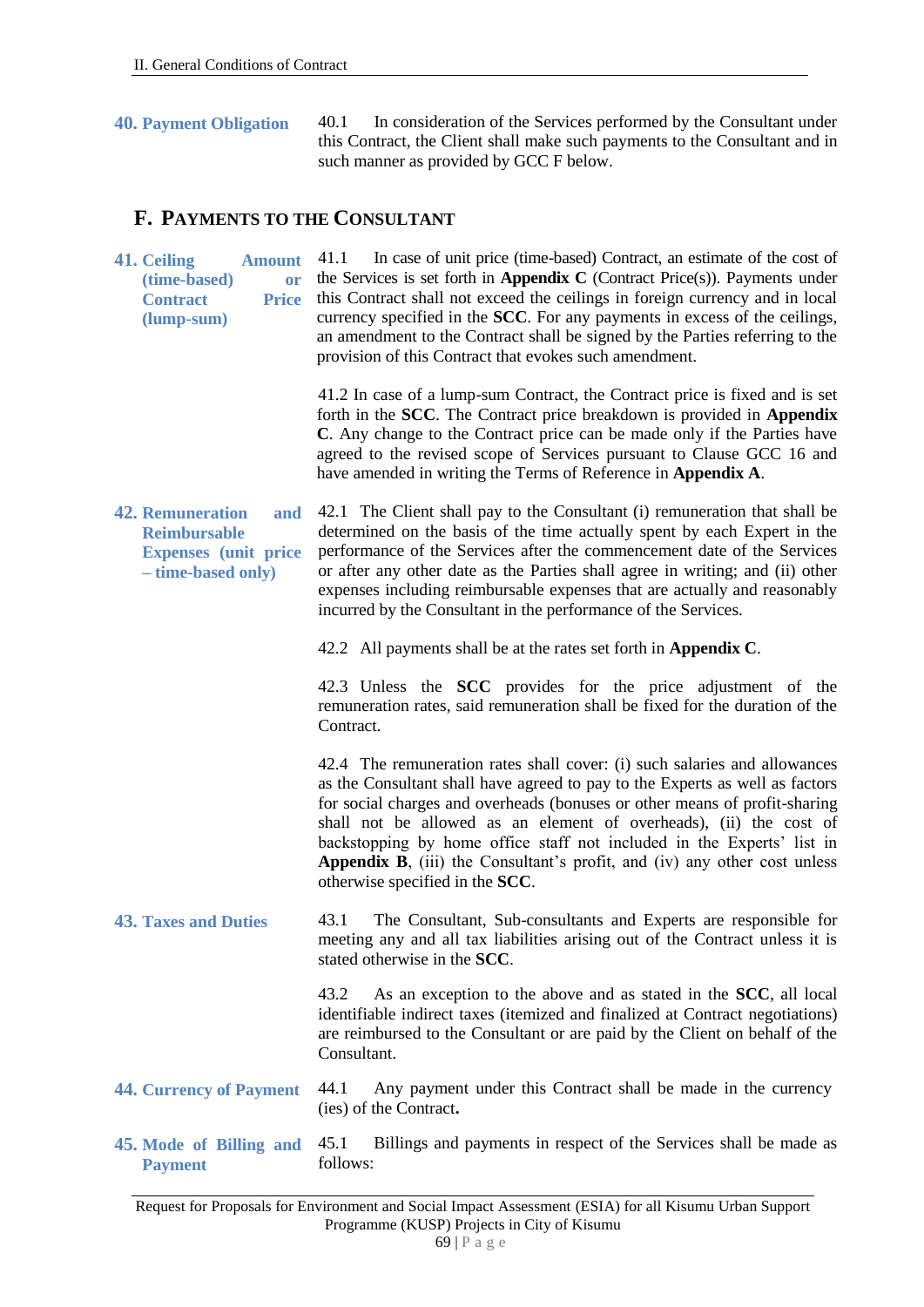- (a) *Advance payment*. Within the number of days as specified in the **SCC** after the Effective Date, the Client shall pay to the Consultant an advance payment as specified in the **SCC**. Unless otherwise indicated in the **SCC**, an advance payment shall be made against the submission of a bank guarantee acceptable to the Client in an amount (or amounts) and in a currency (or currencies) specified in the **SCC**. Such guarantee (i) is to remain effective until the advance payment has been fully set off, and (ii) is to be in the form set forth in **Appendix D**, or in any other form that the Client shall have approved in writing. The advance payments will be set off by the Client in installments as specified in the **SCC** until the said advance payments have been fully set off;
- (b) *The Itemized Invoices (unit price – time-based).* As soon as practicable and not later than fifteen (15) days after the end of each calendar month during the period of the Services, or after the end of each time interval otherwise indicated in the **SCC**, the Consultant shall submit to the Client, in duplicate, itemized invoices, accompanied by the receipts or other appropriate supporting documents, of the amounts payable pursuant to Clauses GCC 44 and GCC 45 for such interval, or for any other period indicated in the **SCC**. Separate invoices shall be submitted for expenses incurred in foreign currency and in local currency. Each invoice shall show remuneration and other expenses (including reimbursable expenses) separately. The Client shall pay the Consultant's invoices within sixty (60) days from the receipt by the Client of such itemized invoices and of the supporting documents. Only the portion of an invoice that is not satisfactorily supported may be withheld from payment. Should any discrepancy be found to exist between actual payment and costs authorized, the Client may add or subtract the difference from any subsequent payments;
- (c) *The Lump-Sum Installment Payments.* The Client shall pay the Consultant within sixty (60) days after the receipt by the Client of the deliverable(s) and the cover invoice for the related lump-sum installment payment. The payment can be withheld if the Client does not approve the submitted deliverable(s) as satisfactory in which case the Client shall provide comments to the Consultant within the same sixty (60) days period. The Consultant shall thereupon promptly make any necessary corrections, and thereafter the foregoing process shall be repeated;
- (d) *The Final Payment* .The final payment under this Clause shall be made only after the final report and a final invoice, identified as such, shall have been submitted by the Consultant and approved as satisfactory by the Client. The Services shall be deemed completed and finally accepted by the Client and the final report and final invoice shall be deemed approved by the Client as satisfactory ninety (90) calendar days after receipt of the final report and final invoice by the Client unless the Client, within such ninety (90) calendar day period, gives written notice to the Consultant specifying in detail deficiencies in the Services, the final report or final invoice. The Consultant shall thereupon promptly make any necessary corrections, and thereafter the foregoing process shall be repeated. Any amount that the Client has paid or has caused to be paid in accordance with this Clause in excess of the amounts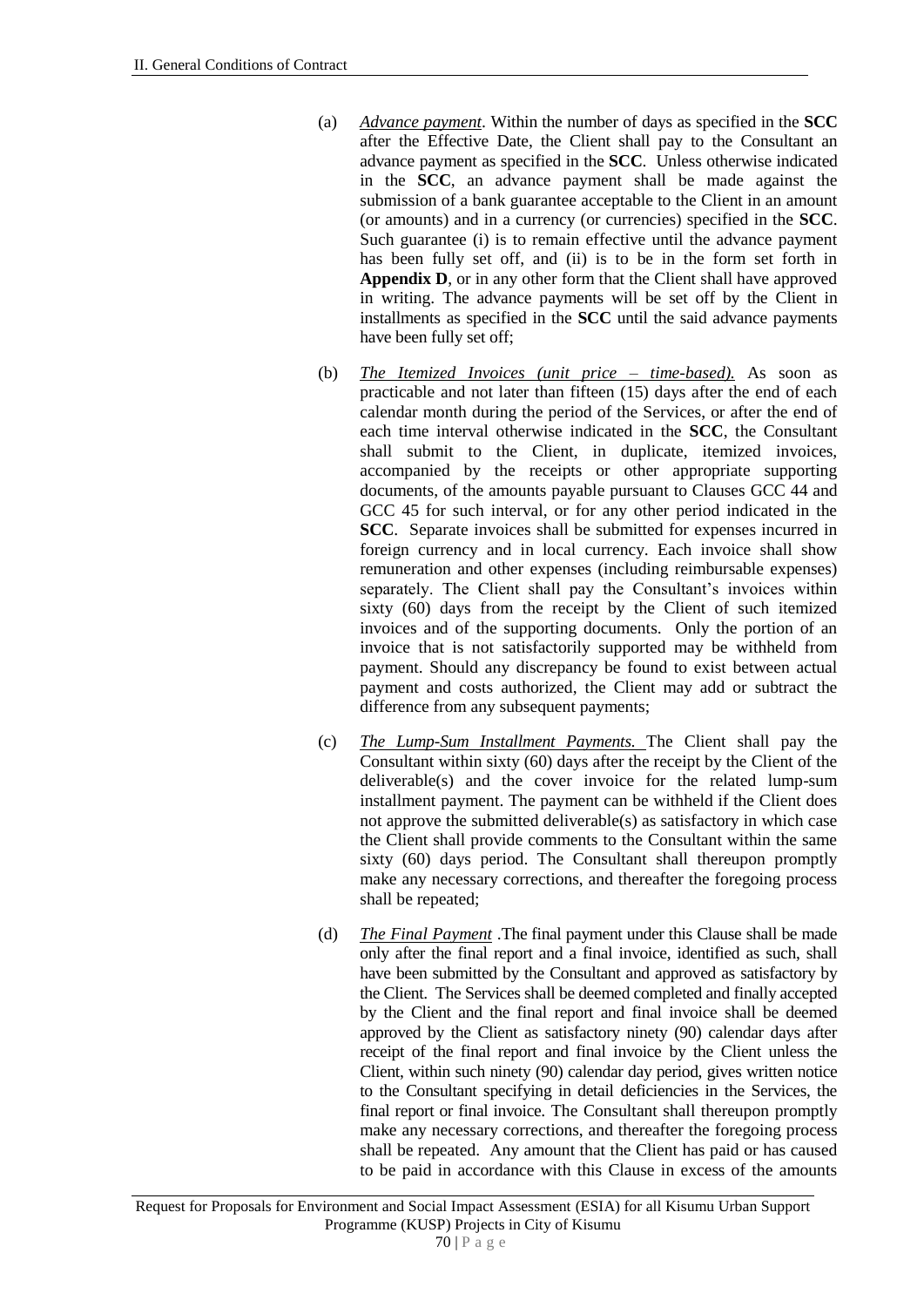payable in accordance with the provisions of this Contract shall be reimbursed by the Consultant to the Client within thirty (30) days after receipt by the Consultant of notice thereof. Such claim for reimbursement shall be made by the Client within twelve (12) calendar months after receipt by the Client of the final report and the final invoice that the Client has approved in accordance with the above;

- (e) All payments under this Contract shall be made to the accounts of the Consultant specified in the **SCC**;
- (f) With the exception of the final payment under (d) above, payments neither constitute acceptance of the Services nor relieve the Consultant of any obligations hereunder.
- **46. Interest on Delayed Payments and Damages** 46.1 Interest on delayed payments: If the Client had delayed payments beyond fifteen (15) days after the due date stated in Sub-clause GCC 45.1 (b) or (c), interest shall be paid to the Consultant on any amount due by, not paid on, such due date for each day of delay at the annual rate stated in the **SCC.**

46.2 Damages: If the Consultant fails to comply with the Contract requirements, the Client shall be entitled to apply damages as stated in the **SCC**. The total amount of the damages shall not exceed 10% of the Contract amount.

### **G. FAIRNESS AND GOOD FAITH**

**47. Good Faith** 47.1 The Parties undertake to act in good faith with respect to each other's rights under this Contract and to adopt all reasonable measures to ensure the realization of the objectives of this Contract.

### **H. SETTLEMENT OF DISPUTES**

**48. Amicable Settlement** 48.1 The Parties shall seek to resolve any dispute amicably by mutual consultation.

> 48.2 If either Party objects to any action or inaction of the other Party, the objecting Party may file a written Notice of Dispute to the other Party providing in detail the basis of the dispute. The Party receiving the Notice of Dispute will consider it and respond in writing within fourteen (14) days from receipt. If that Party fails to respond within fourteen (14) days, or the dispute cannot be amicably settled within fourteen (14) days from the response of that Party, Sub-clause GCC 49.1 shall apply.

**49. Dispute Resolution** 49.1 Any dispute between the Parties arising under or related to this Contract that cannot be settled amicably may be referred to by either Party to the adjudication/arbitration in accordance with the provisions specified in the **SCC**.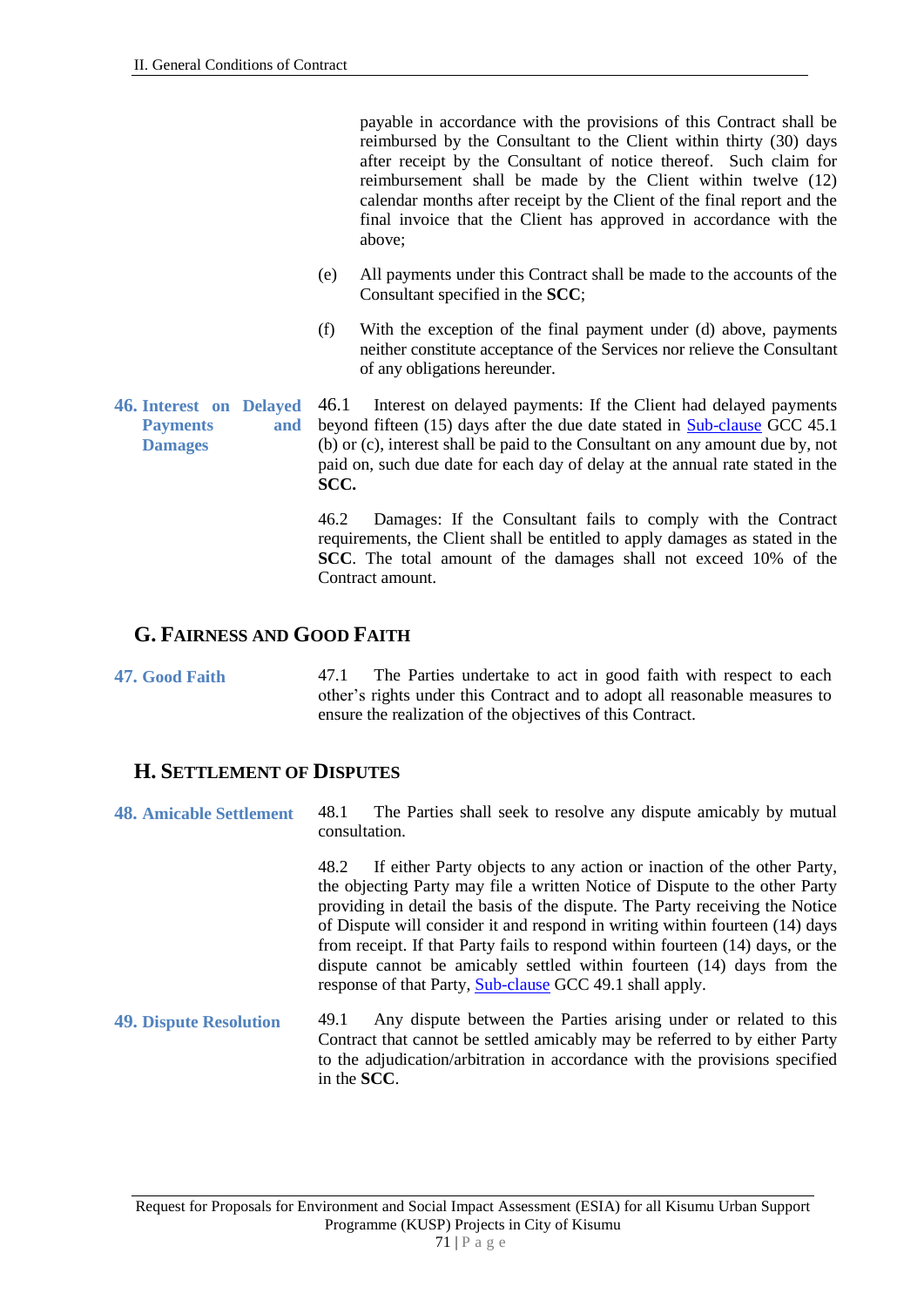## **Attachment 1: WB Policy – Corrupt and Fraudulent Practices – Social and Environmental Responsibility**

### **1. Corrupt and Fraudulent Practices**

The Contracting Authority and the suppliers, contractors, subcontractors, consultants or subconsultants must observe the highest standard of ethics during the procurement process and performance of the contract. The Contracting Authority means the Purchaser, the Employer, the Client, as the case may be, for the procurement of goods, works, plants, consulting services or nonconsulting services.

By signing the Statement of Integrity the suppliers, contractors, subcontractors, consultants or subconsultants declare that (i) "it did not engage in any practice likely to influence the contract award process to the Contracting Authority's detriment, and that it did not and will not get involved in any anti-competitive practice", and that (ii) "the procurement process and the performance of the contract did not and shall not give rise to any act of corruption or fraud".

Suppliers, contractors, subcontractors, consultants or subconsultants permit the WB to inspect their accounts and records relating to the procurement process and performance of the WB-financed contract, and to have them audited by auditors appointed by the WB.

The WB reserves the right to take any action it deems appropriate to check that these ethics rules are observed and reserves, in particular, the rights to:

- (a) Reject a proposal for a contract award if it is established that during the selection process the bidder or consultant that is recommended for the award has been convicted of corruption, directly or by means of an agent, or has engaged in fraud or anti-competitive practices in view of being awarded the Contract;
- (b) Declare misprocurement when it is established that, at any time, the Contracting Authority, the suppliers, contractors, subcontractors, consultants or subconsultants their representatives have engaged in acts of corruption, fraud or anti-competitive practices during the procurement process or performance of the contract without the Contracting Authority having taken appropriate action in due time satisfactory to the WB to remedy the situation, including by failing to inform the WB at the time they knew of such practices.

The WB defines, for the purposes of this provision, the terms set forth below as follows:

- (a) Corruption of a Public Officer means:
	- (i) The act of promising, offering or giving to a Public Officer, directly or indirectly, an undue advantage of any kind for himself or for another person or entity, for such Public Officer to act or refrain from acting in his official capacity; or
	- (ii) The act by which a Public Officer solicits or accepts, directly or indirectly, an undue advantage of any kind for himself or for another person or entity, for such Public Officer to act or refrain from acting in his official capacity.
- (b) A Public Officer shall be construed as meaning:
	- (i) Any person who holds a legislative, executive, administrative or judicial mandate (within the country of the Contracting Authority) regardless of whether that person was nominated or elected, regardless of the permanent or temporary, paid or unpaid nature of the position and regardless of the hierarchical level the person occupies;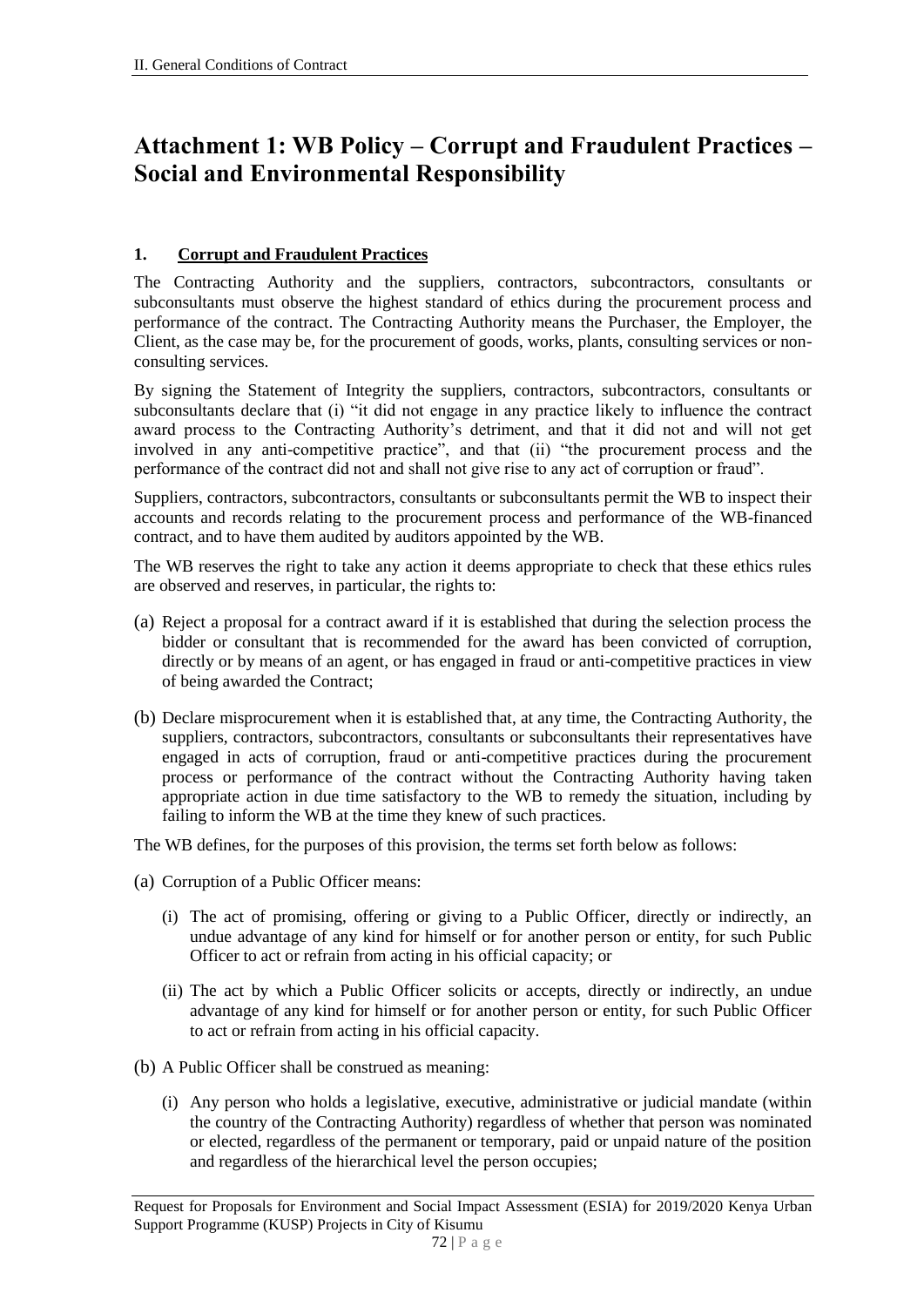- (ii) Any other person who performs a public function, including for a State institution or a State-owned company, or who provides a public service;
- (iii)Any other person defined as a Public Officer by the national laws of the country of the Contracting Authority.
- (c) Corruption of a private person means:
	- (i) The act of promising, offering or giving to any person other than a Public Officer, directly or indirectly, an undue advantage of any kind for himself or for another person or entity, for such person to perform or refrain from performing any act in breach of its legal, contractual or professional obligations; or
	- (ii) The act by which any person other than a Public Officer solicits or accepts, directly or indirectly, an undue advantage of any kind for himself or for another person or entity, for such person to perform or refrain from performing any act in breach of its legal, contractual or professional obligations;
- (d) Fraud means any dishonest conduct (act or omission), whether or not it constitutes a criminal offence, deliberately intended to deceive others, to intentionally conceal items, to violate or vitiate consent, to circumvent legal or regulatory requirements and/or to violate internal rules in order to obtain illegitimate profit.
- (e) Anti-competitive practices mean:
	- (i) Any concerted or implied practices which have as their object or effect the prevention, restriction or distortion of competition within a marketplace, especially where they (i) limit access to the marketplace or free exercise of competition by other undertakings, (ii) prevent free, competition-driven price determination by artificially causing price increases or decreases, (iii) restrict or control production, markets, investments or technical progress; or (iv) divide up market shares or sources of supply;
	- (ii) Any abuse by one undertaking or a group of undertakings which hold a dominant position on an internal market or on a substantial part of it;
	- (iii)Any practice whereby prices are quoted or set unreasonably low, the object of which is to eliminate an undertaking or any of its products from a market or to prevent it from entering the market.

#### **2. Social and Environmental Responsibility**

In order to promote sustainable development, the WB seeks to ensure that internationally recognised environmental and social standards are complied with. Candidates for WB-financed contracts shall consequently undertake in the Statement of Integrity to:

- (a) Comply with and ensure that all their subcontractors or sub consultants comply with international environmental and labour standards, consistent with applicable law and regulations in the country of implementation of the contract, including the fundamental conventions of the International Labour Organisations (ILO) and international environmental treaties;
- (b) Implement environmental and social risks mitigation measures when specified in the environmental and social management plan (ESMP) provided by the Contracting Authority.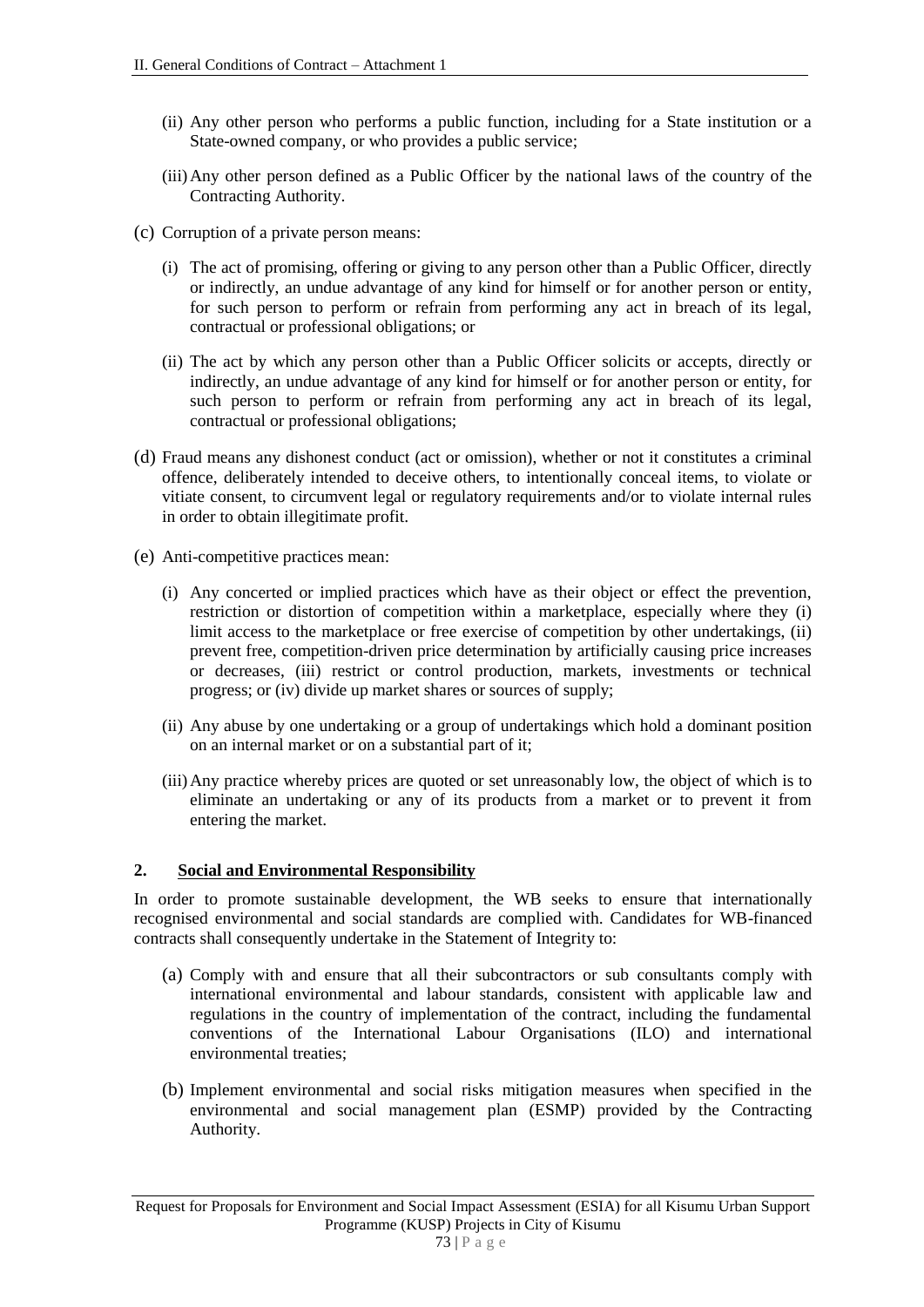# **III. SPECIAL CONDITIONS OF CONTRACT**

*[Notes in brackets are for guidance purposes only and should be deleted in the final text of the signed contract]*

| of GC<br><b>Number</b><br><b>Clause</b>                               | Amendments of, and Supplements to, Clauses in the General Conditions<br>of Contract                                                                                                                                                                                                                                       |  |  |  |  |
|-----------------------------------------------------------------------|---------------------------------------------------------------------------------------------------------------------------------------------------------------------------------------------------------------------------------------------------------------------------------------------------------------------------|--|--|--|--|
| 3.1<br>1.1(a)<br>and<br><b>Applicable law</b>                         | The Contract shall be construed in accordance with the law of Kenya                                                                                                                                                                                                                                                       |  |  |  |  |
| 4.1 Language                                                          | The language is: English.                                                                                                                                                                                                                                                                                                 |  |  |  |  |
| 6.2<br>6.1<br>and<br><b>Communications</b>                            | The addresses are:<br>Client: City of Kisumu<br><b>Attention: City Manager</b><br>Facsimile: P.O.Box 105 - 40100 Kisumu<br>E-mail (where permitted): townclerk_kisumu@yahoo.com<br>Consultant : --------------------------<br>Attention : ---------------------------<br>E-mail (where permitted) : --------------------- |  |  |  |  |
| <b>Authority</b><br>8.1<br>of<br><b>Member</b><br>in<br><b>Charge</b> | N/A                                                                                                                                                                                                                                                                                                                       |  |  |  |  |
| 9.1<br><b>Authorized</b><br><b>Representatives</b>                    | The Authorized Representatives are:<br>For the Client: Doris C. Ombara, City Manager                                                                                                                                                                                                                                      |  |  |  |  |
| 11.1 Effectiveness<br>of Contract                                     | The Contract shall come into force at the date of Contract signature.<br>There is no effectiveness condition.                                                                                                                                                                                                             |  |  |  |  |
| 13.1<br><b>Commencement of</b><br><b>Services</b>                     | <b>Commencement of Services: the Services shall start on</b><br>14 days after the Contract signature                                                                                                                                                                                                                      |  |  |  |  |
| 14.1 Expiration of<br><b>Contract</b>                                 | The time period shall be 12 weeks.                                                                                                                                                                                                                                                                                        |  |  |  |  |
| 23.1 Liability of<br>the Consultant                                   | No additional provisions.                                                                                                                                                                                                                                                                                                 |  |  |  |  |
| 24.1 Insurance to<br>be Taken out by                                  | The insurance coverage against the risks shall be as follows:                                                                                                                                                                                                                                                             |  |  |  |  |

Request for Proposals for Environment and Social Impact Assessment (ESIA) for 2019/2020 Kenya Urban Support Programme (KUSP) Projects in City of Kisumu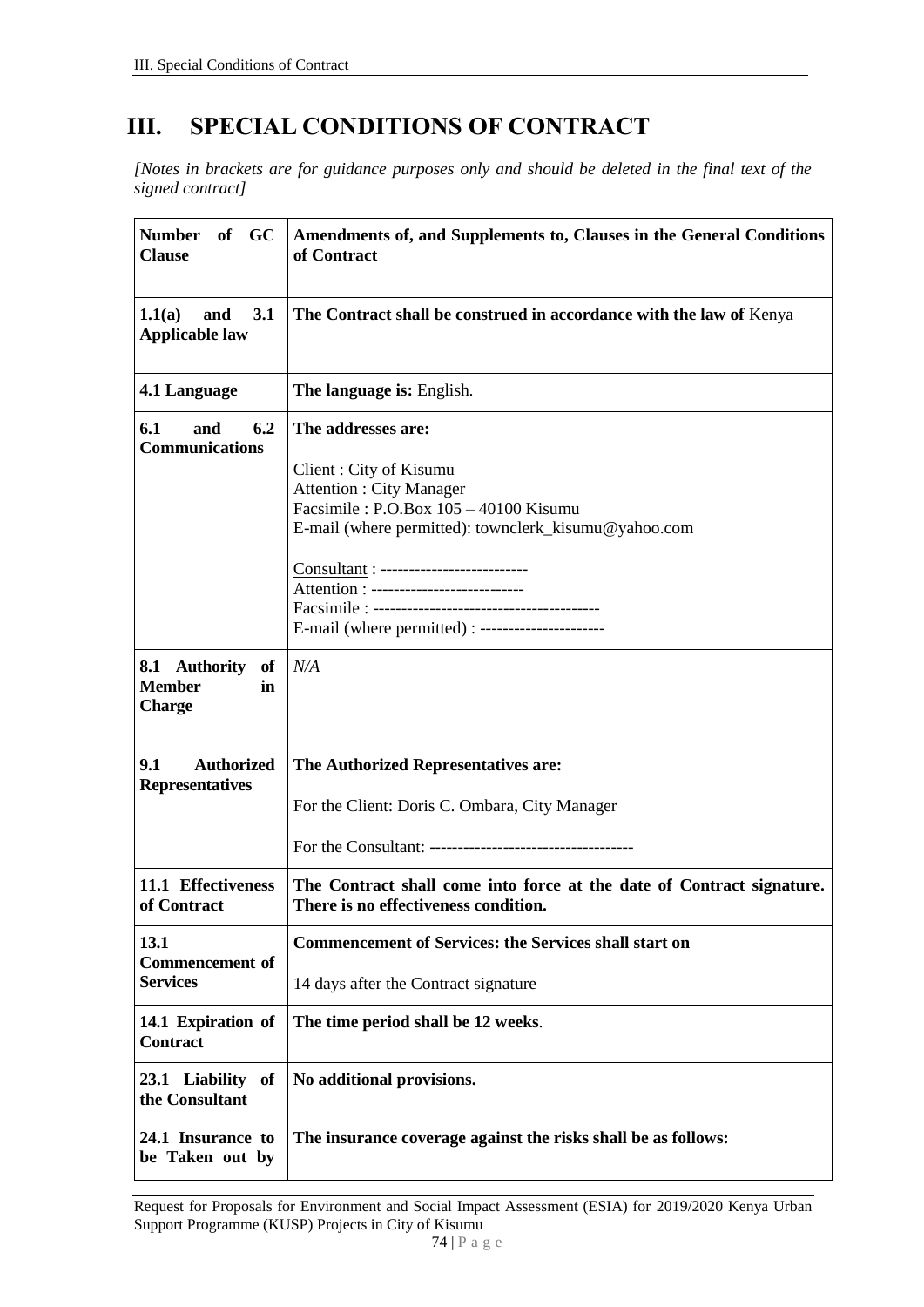| the Consultant                                                                 | (a)<br>Professional liability insurance, with a minimum coverage of KES. ----<br>-------:                                                                                                                                                                                                                                                                                                                                                                                                                                                                                                                                                                                                                                                                                                  |  |  |  |  |
|--------------------------------------------------------------------------------|--------------------------------------------------------------------------------------------------------------------------------------------------------------------------------------------------------------------------------------------------------------------------------------------------------------------------------------------------------------------------------------------------------------------------------------------------------------------------------------------------------------------------------------------------------------------------------------------------------------------------------------------------------------------------------------------------------------------------------------------------------------------------------------------|--|--|--|--|
|                                                                                | (b)<br>Third Party liability insurance, with a minimum coverage of <b>KES.</b> -----<br>----;                                                                                                                                                                                                                                                                                                                                                                                                                                                                                                                                                                                                                                                                                              |  |  |  |  |
|                                                                                | Client's liability and workers' compensation insurance for the<br>(d)<br>Consultant's Experts and Sub-consultants in accordance with the<br>relevant provisions of the Applicable law in the Client's country, as<br>well as, with respect to such Experts, any such life, health, accident,<br>travel or other insurance as may be appropriate.                                                                                                                                                                                                                                                                                                                                                                                                                                           |  |  |  |  |
| <b>Proprietary</b><br>27.1<br><b>Rights in Reports</b><br>and Records          | Not Applicable                                                                                                                                                                                                                                                                                                                                                                                                                                                                                                                                                                                                                                                                                                                                                                             |  |  |  |  |
| 27.2                                                                           | The Consultant shall not use the <i>output of this contract work</i> for purposes<br>unrelated to this Contract without the prior written approval of the Client.                                                                                                                                                                                                                                                                                                                                                                                                                                                                                                                                                                                                                          |  |  |  |  |
| 35.1<br>(a)<br>through<br>(f)<br><b>Assistance</b><br>and<br><b>Exemptions</b> | No tax exemption.                                                                                                                                                                                                                                                                                                                                                                                                                                                                                                                                                                                                                                                                                                                                                                          |  |  |  |  |
| <b>41 Ceiling Amount</b><br>or Contract Price                                  | The contract is: a unit price (time-based) contract]<br>[In time-based contracts the Consultant provides services on a timed basis<br>according to quality specifications, and Consultant's remuneration is<br>determined on the basis of the time actually spent by the Consultant in carrying<br>out the Services and is based on (i) agreed upon unit rates for the Consultant's<br>Experts multiplied by the actual time spent by the Experts in executing the<br>Services, and (ii) reimbursable expenses using actual expenses and/or agreed<br>unit prices. This type of contract requires the Client to closely supervise the<br>Consultant and to be involved in the daily execution of the Services.<br>The Contract ceiling (time-based) is: KES. ---------------- Inclusive of |  |  |  |  |
|                                                                                | VAT.                                                                                                                                                                                                                                                                                                                                                                                                                                                                                                                                                                                                                                                                                                                                                                                       |  |  |  |  |
| 42.1<br><b>Remuneration and</b><br><b>Reimbursable</b><br><b>Expenses</b>      | Time actually spent per month shall be calculated as the number of days<br>actually worked by the expert divided by twenty-two (22) working days. One<br>working day (billable) shall not be less than eight (8) working (billable)<br>hours.                                                                                                                                                                                                                                                                                                                                                                                                                                                                                                                                              |  |  |  |  |
| 42.3                                                                           | Price adjustment on the remuneration does not apply                                                                                                                                                                                                                                                                                                                                                                                                                                                                                                                                                                                                                                                                                                                                        |  |  |  |  |
| 43.1<br>43.2<br>and<br><b>Taxes and Duties</b>                                 | The Consultant, the Sub-consultants and the Experts are not exempt<br>from:                                                                                                                                                                                                                                                                                                                                                                                                                                                                                                                                                                                                                                                                                                                |  |  |  |  |
|                                                                                | any indirect taxes, duties, fees, levies and other impositions imposed, under<br>the Applicable law in the Client's country, on the Consultant, the Sub-<br>consultants and the Experts in respect of:                                                                                                                                                                                                                                                                                                                                                                                                                                                                                                                                                                                     |  |  |  |  |
|                                                                                | Any payments whatsoever made to the Consultant, Sub-consultants and<br>(a)                                                                                                                                                                                                                                                                                                                                                                                                                                                                                                                                                                                                                                                                                                                 |  |  |  |  |

Request for Proposals for Environment and Social Impact Assessment (ESIA) for all Kisumu Urban Support Programme (KUSP) Projects in City of Kisumu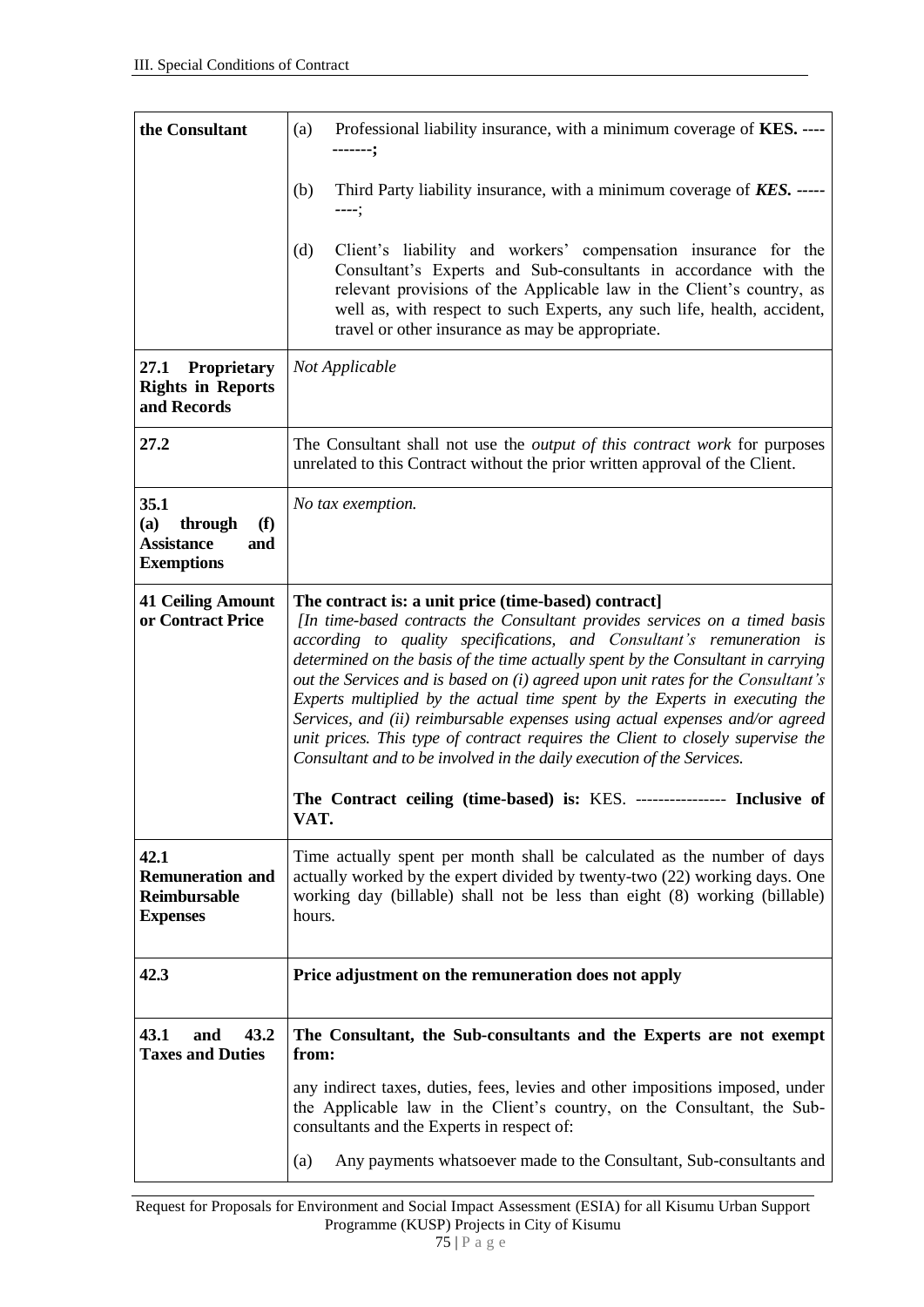|                                                               | the Experts (other than nationals or permanent residents of the Client's<br>country), in connection with the carrying out of the Services;                                                                                                                                                                                                                                                                                                                                                                                       |  |  |  |  |
|---------------------------------------------------------------|----------------------------------------------------------------------------------------------------------------------------------------------------------------------------------------------------------------------------------------------------------------------------------------------------------------------------------------------------------------------------------------------------------------------------------------------------------------------------------------------------------------------------------|--|--|--|--|
|                                                               | (b)<br>Any equipment, materials and supplies brought into the Client's<br>country by the Consultant or Sub-consultants for the purpose of<br>carrying out the Services and which, after having been brought into<br>such territories, will be subsequently withdrawn by them;                                                                                                                                                                                                                                                    |  |  |  |  |
|                                                               | Any equipment imported for the purpose of carrying out the Services<br>(c)<br>and paid for out of funds provided by the Client and which is treated as<br>property of the Client;                                                                                                                                                                                                                                                                                                                                                |  |  |  |  |
|                                                               | (d)<br>Any property brought into the Client's country by the Consultant, any<br>Sub-consultants or the Experts (other than nationals or permanent<br>residents of the Client's country), or the eligible dependents of such<br>experts for their personal use and which will subsequently be<br>withdrawn by them upon their respective departure from the Client's<br>country, provided that:                                                                                                                                   |  |  |  |  |
|                                                               | (i) The Consultant, Sub-consultants and experts shall follow the<br>usual customs procedures of the Client's country in<br>importing property into the Client's country; and                                                                                                                                                                                                                                                                                                                                                     |  |  |  |  |
|                                                               | If the Consultant, Sub-consultants or Experts do not<br>withdraw but dispose of any property in the Client's country<br>upon which customs duties and taxes have been exempted,<br>the Consultant, Sub-consultants or Experts, as the case may<br>be, (a) shall bear such customs duties and taxes in<br>conformity with the regulations of the Client's country, or<br>(b) shall reimburse them to the Client if they were paid by<br>the Client at the time the property in question was brought<br>into the Client's country. |  |  |  |  |
| 45.1(a)<br>Mode of<br><b>Billing</b><br>and<br><b>Payment</b> | There is no advance payment to be made.                                                                                                                                                                                                                                                                                                                                                                                                                                                                                          |  |  |  |  |
| 45.1(b)<br>(time-based)                                       | The Consultant shall submit to the Client itemized statements at time<br>intervals of every two weeks.                                                                                                                                                                                                                                                                                                                                                                                                                           |  |  |  |  |
| 45.1(e)                                                       | The accounts are:                                                                                                                                                                                                                                                                                                                                                                                                                                                                                                                |  |  |  |  |
|                                                               | for foreign currency: $N/A$ .<br>for local currency:<br><b>Account Name:</b><br><b>Account No.</b><br><b>Bank:</b><br><b>Branch:</b><br><b>Bank Code:</b>                                                                                                                                                                                                                                                                                                                                                                        |  |  |  |  |
|                                                               |                                                                                                                                                                                                                                                                                                                                                                                                                                                                                                                                  |  |  |  |  |
|                                                               |                                                                                                                                                                                                                                                                                                                                                                                                                                                                                                                                  |  |  |  |  |
|                                                               |                                                                                                                                                                                                                                                                                                                                                                                                                                                                                                                                  |  |  |  |  |
|                                                               | <b>Branch Code:</b>                                                                                                                                                                                                                                                                                                                                                                                                                                                                                                              |  |  |  |  |
|                                                               | <b>SWIFT Code:</b>                                                                                                                                                                                                                                                                                                                                                                                                                                                                                                               |  |  |  |  |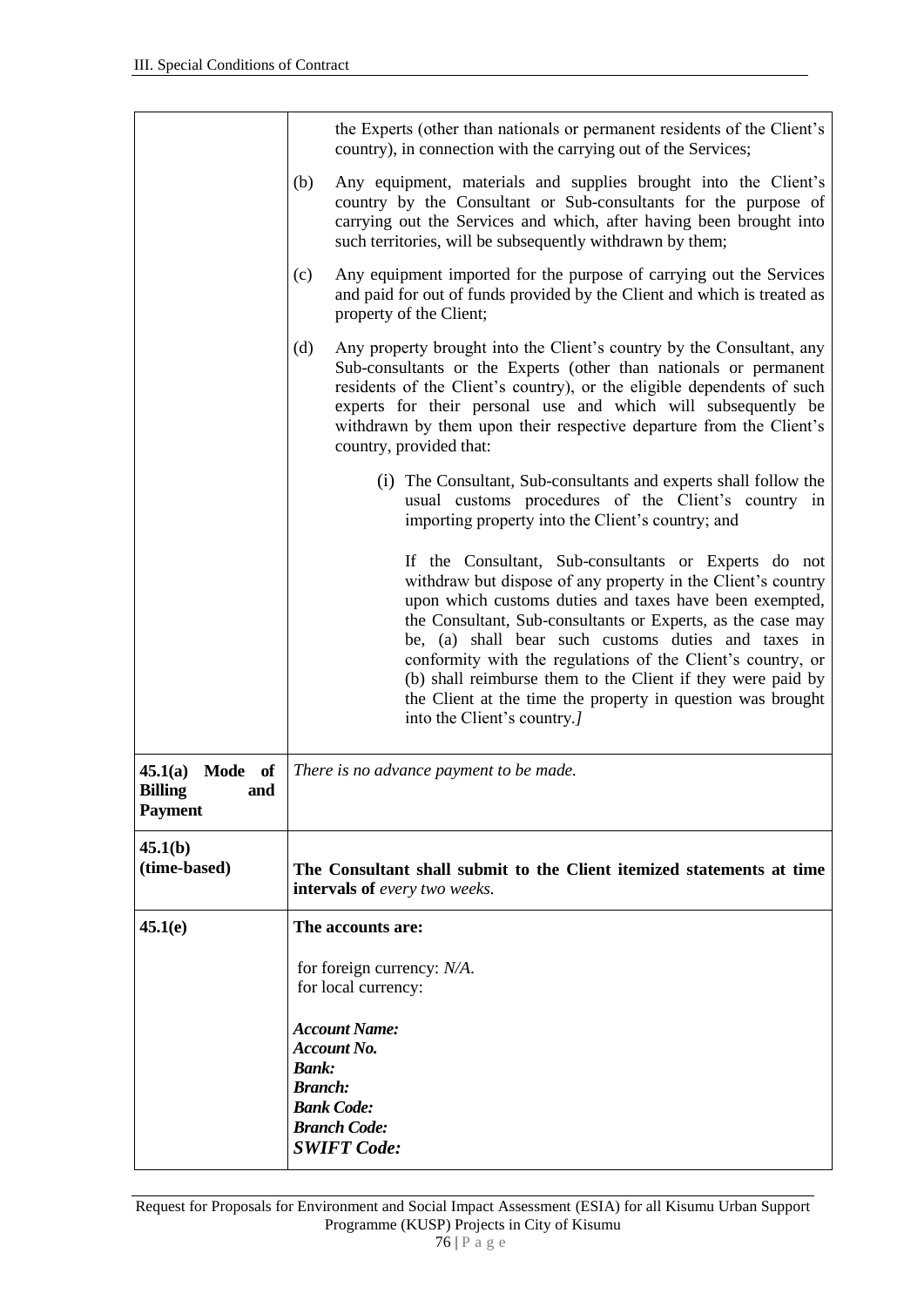| 46.1 Interest on<br><b>Delayed Payments</b> | The interest rate is: Local currency, Prevailing 90 day Treasury Bill+<br>1%                                                                                                                                                                                                                                                                                                                                                                                                                                                                                                                                                 |  |  |  |  |
|---------------------------------------------|------------------------------------------------------------------------------------------------------------------------------------------------------------------------------------------------------------------------------------------------------------------------------------------------------------------------------------------------------------------------------------------------------------------------------------------------------------------------------------------------------------------------------------------------------------------------------------------------------------------------------|--|--|--|--|
| 46.2 Damages                                | 1% per week for late delivery of each expected Deliverable shall be<br>due by the Consultant as Delay Damages.                                                                                                                                                                                                                                                                                                                                                                                                                                                                                                               |  |  |  |  |
| 49.<br><b>Dispute</b><br><b>Resolution</b>  | Disputes shall be settled by arbitration in accordance with the following<br>provisions:                                                                                                                                                                                                                                                                                                                                                                                                                                                                                                                                     |  |  |  |  |
|                                             | 1.<br>Selection of the Arbitrator. Each dispute submitted by a Party to<br>arbitration shall be heard by a sole arbitrator, in accordance with the<br>following provisions:<br>The Parties may agree to appoint a sole arbitrator or, failing agreement<br>on the identity of such sole arbitrator within thirty (30) days after<br>receipt by the other Party of the proposal of a name for such an<br>appointment by the Party who initiated the proceedings, either Party                                                                                                                                                 |  |  |  |  |
|                                             | may apply to the Federation Internationale des Ingenieurs-Conseil<br>(FIDIC) of Lausanne, Switzerlandfor a list of not fewer than five (5)<br>nominees and, on receipt of such list, the Parties shall alternately strike<br>names therefrom, and the last remaining nominee on the list shall be the<br>sole arbitrator for the matter in dispute. If the last remaining nominee<br>has not been determined in this manner within sixty (60) days of the<br>date of the list, the FIDIC shall appoint, upon the request of either Party<br>and from such list or otherwise, a sole arbitrator for the matter in<br>dispute. |  |  |  |  |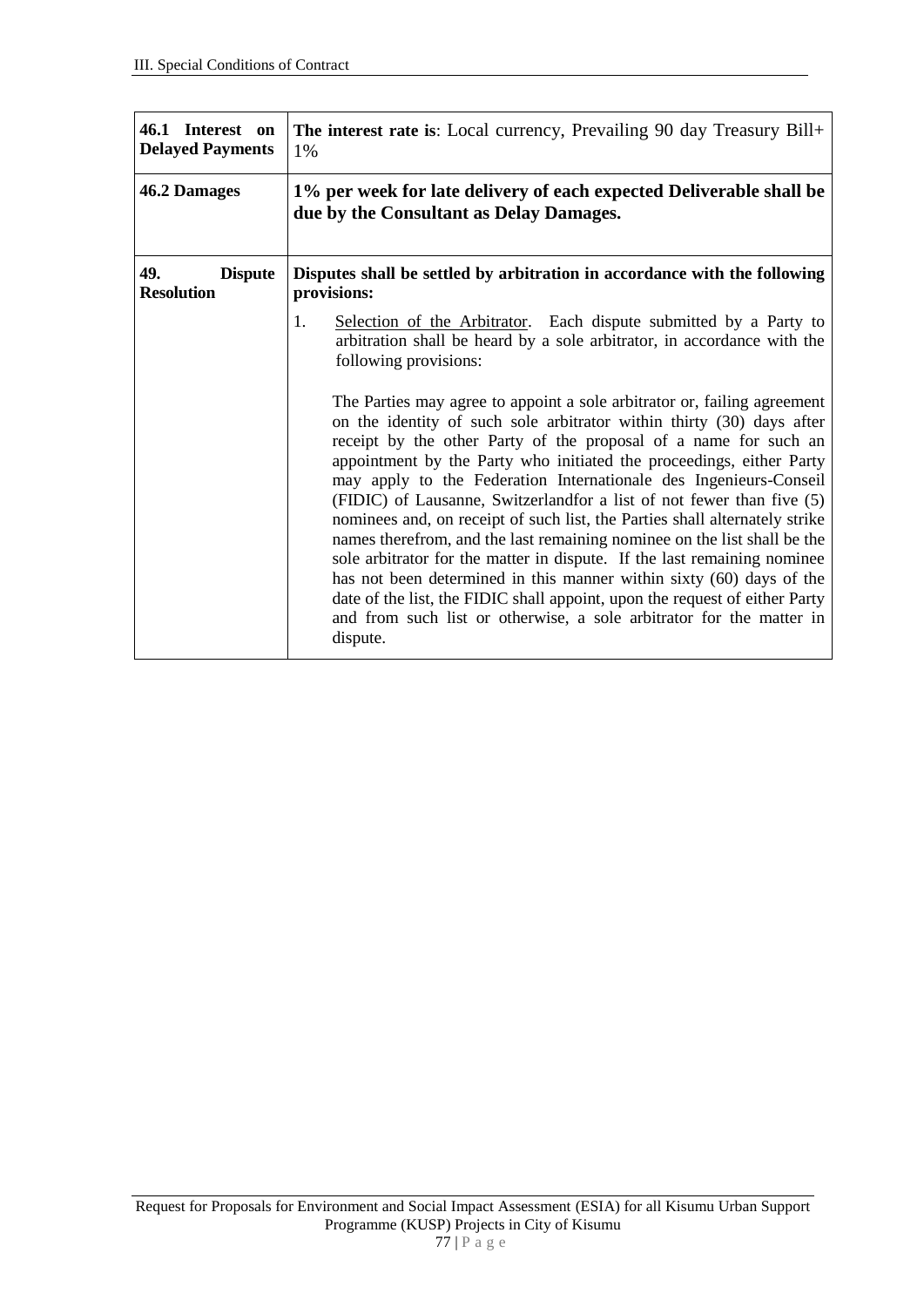| 2. | Contract.                                                                                                                                                                                                                                                                                                                                                                                                                                                                     | Rules of Procedure. Except as otherwise stated herein, arbitration<br>proceedings shall be conducted in accordance with the rules of<br>procedure for arbitration of the United Nations Commission on<br>International Trade Law (UNCITRAL) as in force on the date of this |  |  |
|----|-------------------------------------------------------------------------------------------------------------------------------------------------------------------------------------------------------------------------------------------------------------------------------------------------------------------------------------------------------------------------------------------------------------------------------------------------------------------------------|-----------------------------------------------------------------------------------------------------------------------------------------------------------------------------------------------------------------------------------------------------------------------------|--|--|
| 3. | Nationality and Qualifications of the Arbitrator. The sole arbitrator<br>appointed shall be an internationally recognized legal or technical<br>expert with extensive experience in relation to the matter in dispute and<br>shall not be a national of the Consultant's home country (or of the<br>home country of any of their members or Parties in case of Joint<br>Venture) or of the Client's country. For the purposes of this Clause,<br>"home country" means any of: |                                                                                                                                                                                                                                                                             |  |  |
|    | (a)                                                                                                                                                                                                                                                                                                                                                                                                                                                                           | The country of constitution of the Consultant or of any of their<br>members or Parties; or                                                                                                                                                                                  |  |  |
|    | (b)                                                                                                                                                                                                                                                                                                                                                                                                                                                                           | The country in which the Consultant's or any of their members'<br>or Parties' principal place of business is located; or                                                                                                                                                    |  |  |
|    | (c)                                                                                                                                                                                                                                                                                                                                                                                                                                                                           | The country of nationality of a majority of the Consultant's or of<br>any members' or Parties' shareholders; or                                                                                                                                                             |  |  |
|    | (d)                                                                                                                                                                                                                                                                                                                                                                                                                                                                           | The country of nationality of the Sub-consultants concerned,<br>where the dispute involves a subcontract.                                                                                                                                                                   |  |  |
| 4. |                                                                                                                                                                                                                                                                                                                                                                                                                                                                               | Miscellaneous. In any arbitration proceeding hereunder:                                                                                                                                                                                                                     |  |  |
|    | (a)                                                                                                                                                                                                                                                                                                                                                                                                                                                                           | Proceedings shall, unless otherwise agreed by the Parties, be held<br>in Kisumu, Kenya;                                                                                                                                                                                     |  |  |
|    | (b)                                                                                                                                                                                                                                                                                                                                                                                                                                                                           | The <b>English</b><br>language shall be the official language for all<br>purposes; and                                                                                                                                                                                      |  |  |
|    | (c)                                                                                                                                                                                                                                                                                                                                                                                                                                                                           | The decision of the sole arbitrator shall be final and binding and<br>shall be enforceable in any court of competent jurisdiction, and<br>the Parties hereby waive any objections to or claims of immunity<br>in respect of such enforcement.                               |  |  |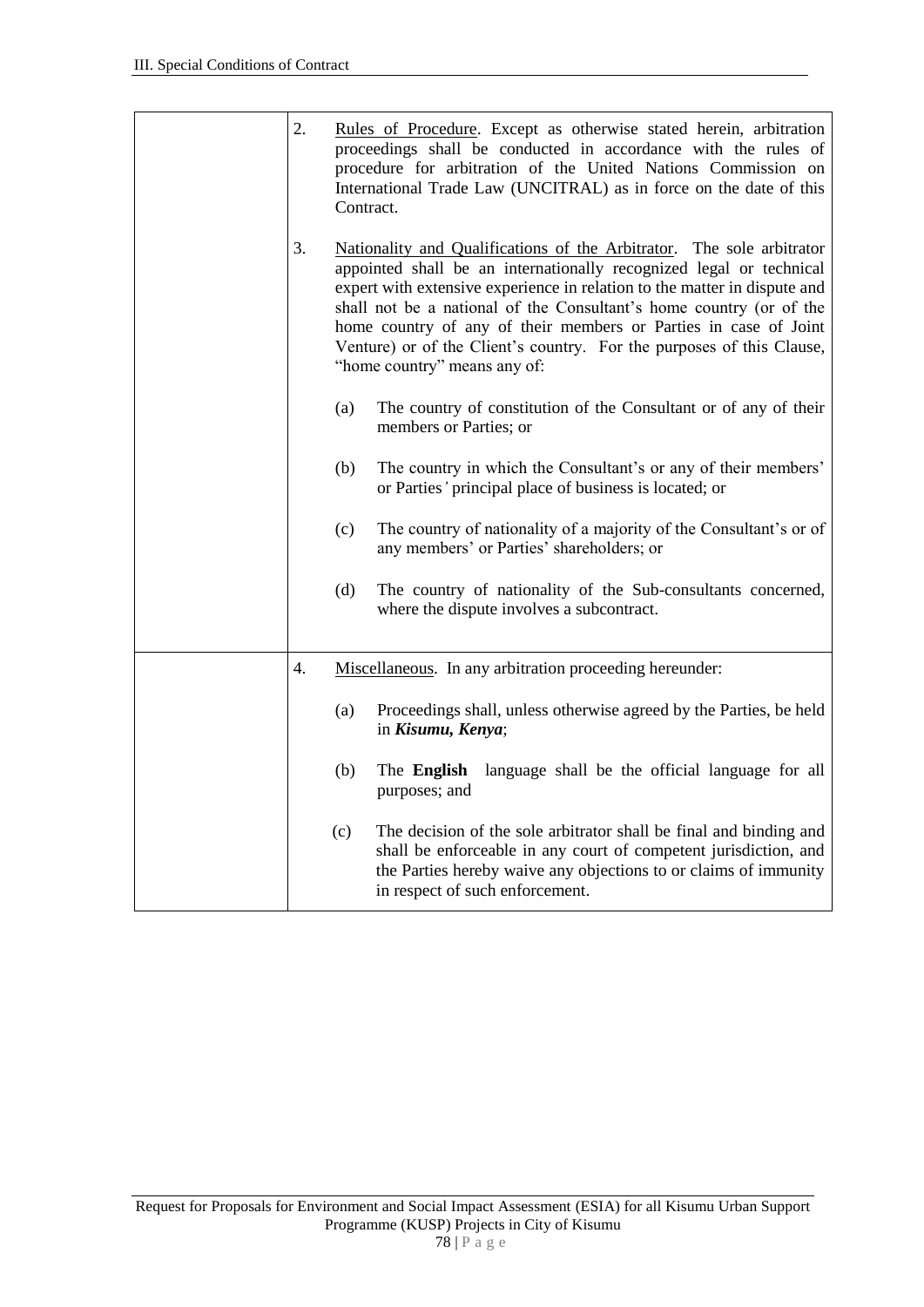# **IV. APPENDICES**

### **APPENDIX A – TERMS OF REFERENCE**

*[This Appendix shall include the final Terms of Reference (TORs) (on the basis of Section 7 of the RFP) worked out by the Client and the Consultant during the negotiations; dates for completion of various tasks; location of performance for different tasks; detailed reporting requirements; Client's input, including counterpart personnel assigned by the Client to work on the Consultant's team; specific tasks that require prior approval by the Client.* 

*For time-based contracts, specify: the hours of work for Key Experts; travel time to/ from the Client's country; entitlement, if any, to leave pay; public holidays in the Client's country that may affect Consultant's work; etc.]*

### **APPENDIX B – CONSULTANT'S TECHNICAL PROPOSAL INCLUDING METHODOLOGY AND KEY EXPERTS**

*[Insert the Consultant's Technical Proposal and finalized during the Contract's negotiations. Attach the CVs (updated and signed by the respective Key Experts) demonstrating the qualifications of Key Experts.]*

### **APPENDIX C – BREAKDOWN OF CONTRACT PRICE**

*[Insert the tables with the Breakdown of the Contract Price(s). The tables shall be based on Forms FIN-2, FIN-3 and FIN-4 of the Consultant's Financial Proposal and shall reflect any changes agreed at the Contract negotiations, if any.*

*For time-based contract, all reimbursable expenses shall be reimbursed at actual cost, unless otherwise explicitly provided in this Appendix, and in no event shall reimbursement be made in excess of the Contract amount. Conditions and allowance for reimbursable expenses to be eligible for payment may be specified here consistently with SCC 42.1]*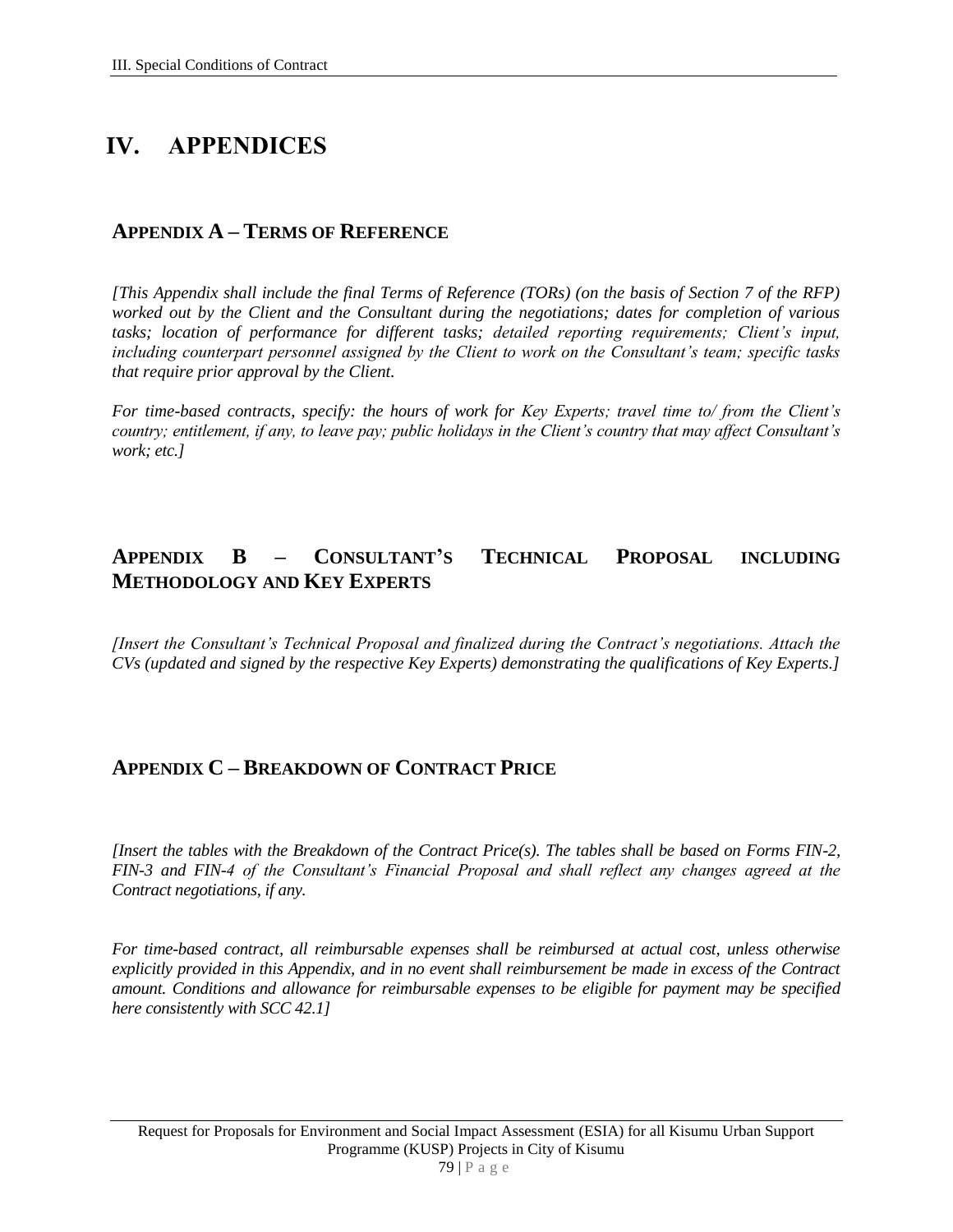### **APPENDIX D - FORM OF ADVANCE PAYMENT GUARANTEE**

*[See Sub-clauses GCC 45.1 (a) and SCC 45.1(a)]*

**Bank Guarantee for Advance Payment**

*[Bank's Name, and Address of Issuing Branch or Office]* 

**Beneficiary:** \_\_\_\_\_\_\_\_\_\_\_\_\_\_\_\_\_ *[Name and Address of Client]*

**Date:** \_\_\_\_\_\_\_\_\_\_\_\_\_\_\_\_

 $\overline{a}$ 

#### **ADVANCE PAYMENT GUARANTEE No.:** \_\_\_\_\_\_\_\_\_\_\_\_\_\_\_\_\_

We have been informed that *\_\_\_\_\_\_\_\_\_\_\_\_\_\_ [name of Consultant or a name of the Joint Venture, same as appears on the signed Contract]* (hereinafter called "the Consultant") has entered into Contract No. *reference number of the contract]* dated with you, for the provision of \_\_\_\_\_\_\_\_\_\_\_\_\_\_\_\_\_\_ *[brief description of Services]* (hereinafter called "the Contract").

Furthermore, we understand that, according to the conditions of the Contract, an advance payment in the sum of \_\_\_\_\_\_\_\_\_\_\_ *[amount in figures]* () *[amount in words]* is to be made against an advance payment guarantee.

At the request of the Consultant, we *\_\_\_\_\_\_\_\_\_\_\_\_\_\_\_\_\_\_\_\_ [name of bank]* hereby irrevocably undertake to pay you any sum or sums not exceeding in total an amount of \_\_\_\_\_\_\_\_\_\_\_ *[amount in figures]* () *[amount in words]*<sup>1</sup> upon receipt by us of your first demand in writing accompanied by a written statement stating that the Consultant are in breach of their obligation under the Contract because the Consultant have used the advance payment for purposes other than toward providing the Services under the Contract.

It is a condition for any claim and payment under this guarantee to be made that the advance payment referred to above must have been received by the Consultant on their account number at \_\_\_\_\_\_\_\_\_\_\_\_\_\_\_\_\_ *[name and address of bank]*.

The maximum amount of this guarantee shall be progressively reduced by the amount of the advance payment repaid by the Consultant as indicated in copies of certified monthly statements which shall be presented to us. This guarantee shall expire, at the latest, upon our receipt of the monthly payment certificate indicating that the Consultant has made full repayment of the amount of the advance payment, or on the \_\_ day of \_\_\_\_\_\_\_\_, 2\_\_,<sup>2</sup>whichever is earlier.Consequently, any demand for payment under this guarantee must be received by us at this office on or before that date.

<sup>1</sup> The Guarantor shall insert an amount representing the amount of the advance payment and denominated either in the currency(ies) of the advance payment as specified in the Contract, or in a freely convertible currency acceptable to the Client.  $\overline{2}$ 

Insert the expected expiration date. In the event of an extension of the time for completion of the Contract, the Client would need to request an extension of this guarantee from the Guarantor. Such request must be made in writing and must be made prior to the expiration date established in the guarantee. In preparing this guarantee, the Client might consider adding the following text to the form, at the end of the penultimate paragraph: "The Guarantor agrees to a one-time extension of this guarantee fora period not to exceed [six months][one year], in response to the Client's written request for such extension presented to the Guarantor before the expiry of the guarantee. Such an extension will be granted only once."

Request for Proposals for Environment and Social Impact Assessment (ESIA) for all Kisumu Urban Support Programme (KUSP) Projects in City of Kisumu